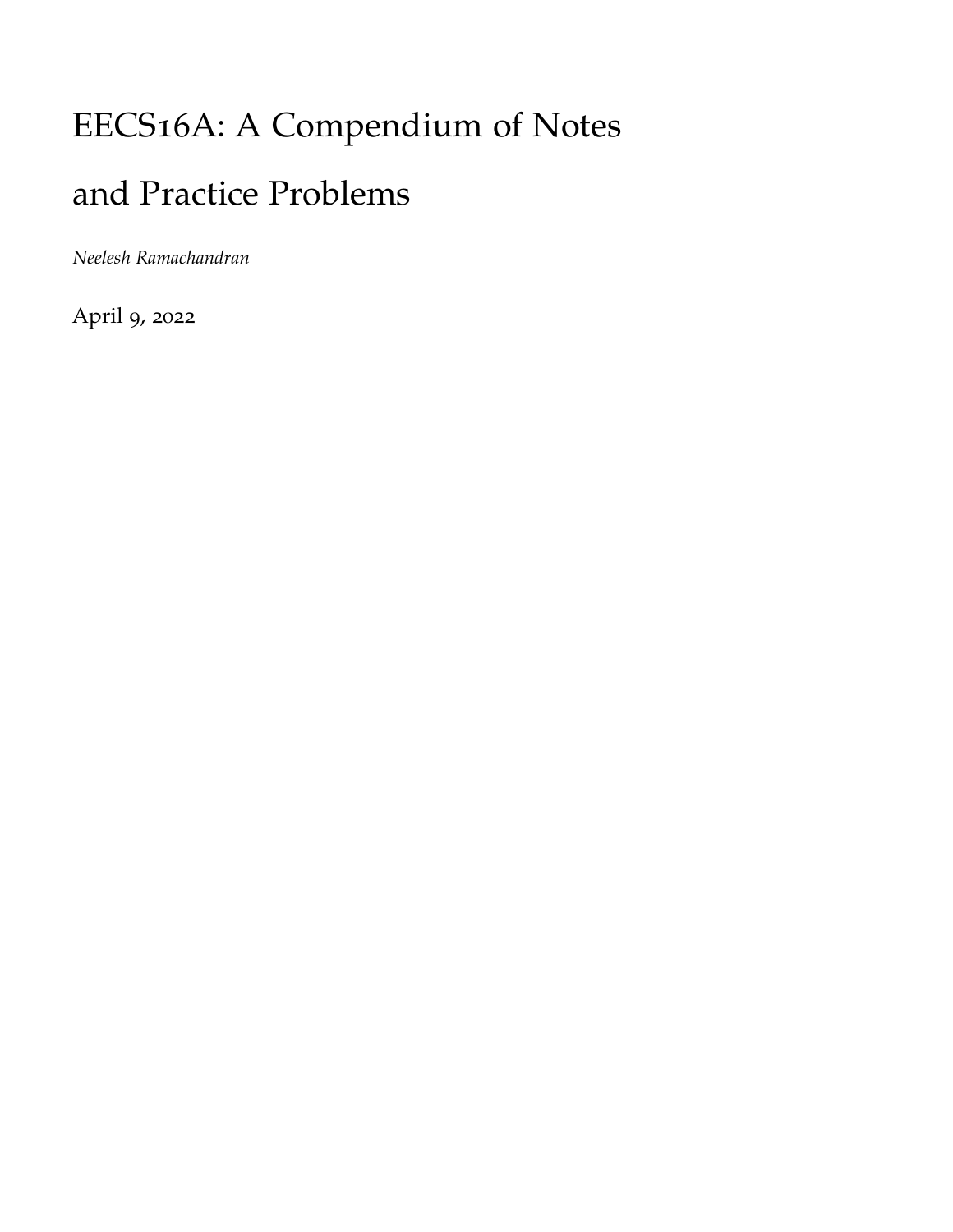Copyright © 2022 Neelesh Ramachandran

### published by [neelesh ramachandran](https://www.neeleshramachandran.com/)

Licensed under the Apache License, Version 2.0 (the "License"); you may not use this file except in compliance with the License. You may obtain a copy of the License at <http://www.apache.org/licenses/LICENSE-2.0>. Unless required by applicable law or agreed to in writing, software distributed under the License is distributed on an "as is" basis, without warranties or conditions of any kind, either express or implied. See the License for the specific language governing permissions and limitations under the License.

*First printing, May 17th, 2020*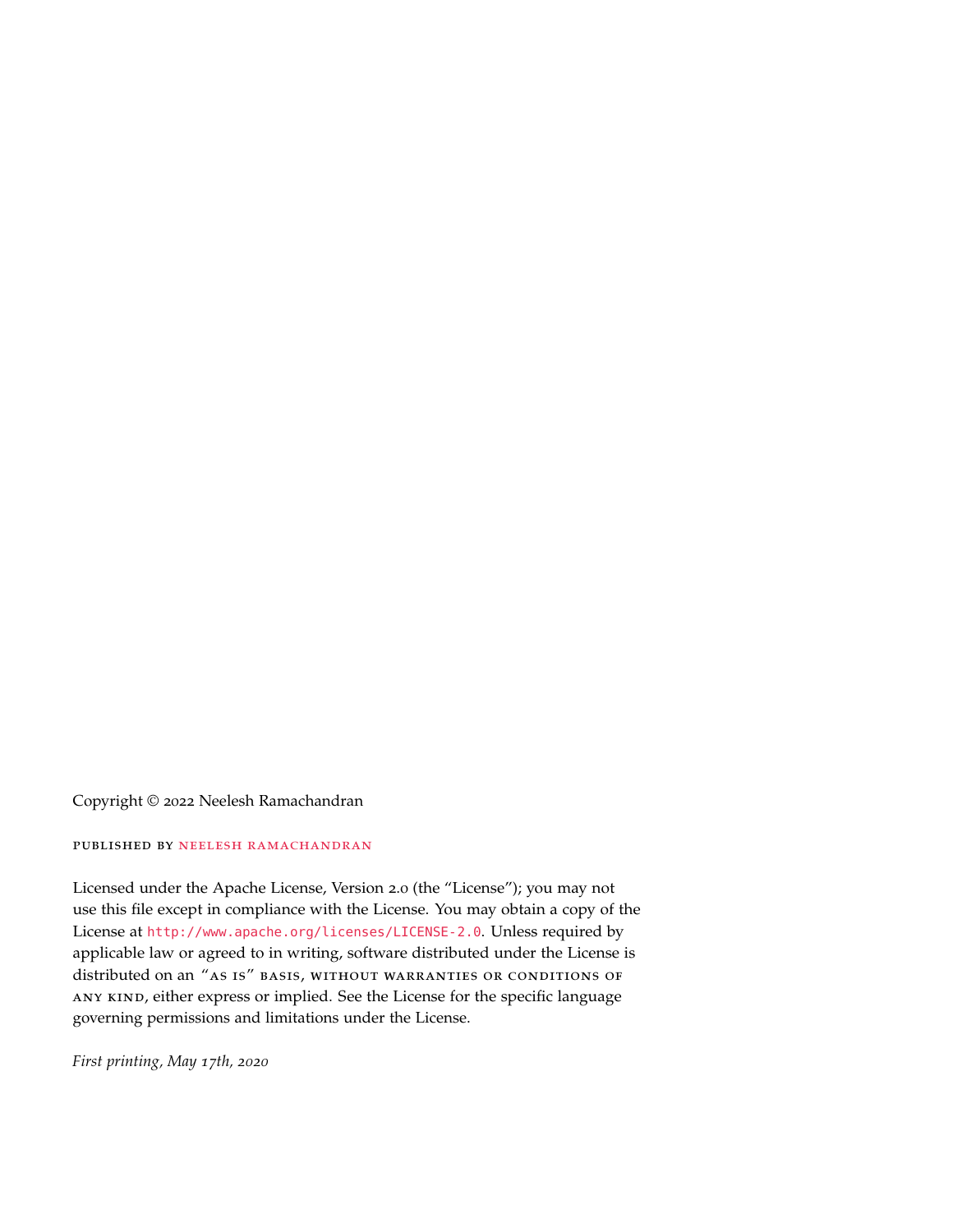## <span id="page-2-0"></span>*Contents*

| $I_{-}$ | <b>Introductory Content</b>                                    | 4   |
|---------|----------------------------------------------------------------|-----|
|         | Introduction                                                   | 5   |
|         | Conventions                                                    | 6   |
| II      | <b>Online Practice Sets</b>                                    | 8   |
|         | Practice Set o: Systems of Equations and Gaussian Elimination  | 9   |
|         | Practice Set 1: Matrix Operations and Linear Dependence        | 18  |
|         | Practice Set 2: State Transition Matrices and Inverses         | 26  |
|         | Practice Set 3: Vector Spaces                                  | 35  |
|         | Practice Set 4A: Page Rank, Eigenvalues and Eigenvectors       | 44  |
|         | Practice Set 4B: Change of Basis                               | 57  |
|         | Practice Set 5: Introduction to Circuit Analysis               | 63  |
|         | Practice Set 6: Circuit Analysis, Resistive Modeling and Power | 72  |
|         | Practice Set 7: Thevenin and Norton Equivalence                | 80  |
|         | Practice Set 8: Capacitors                                     | 87  |
|         | Practice Set 9: Op-Amps and Golden Rules                       | 95  |
|         | Practice Set 10: Locationing and Trilateration                 | 107 |
|         | Practice Set 11: Least Squares                                 | 120 |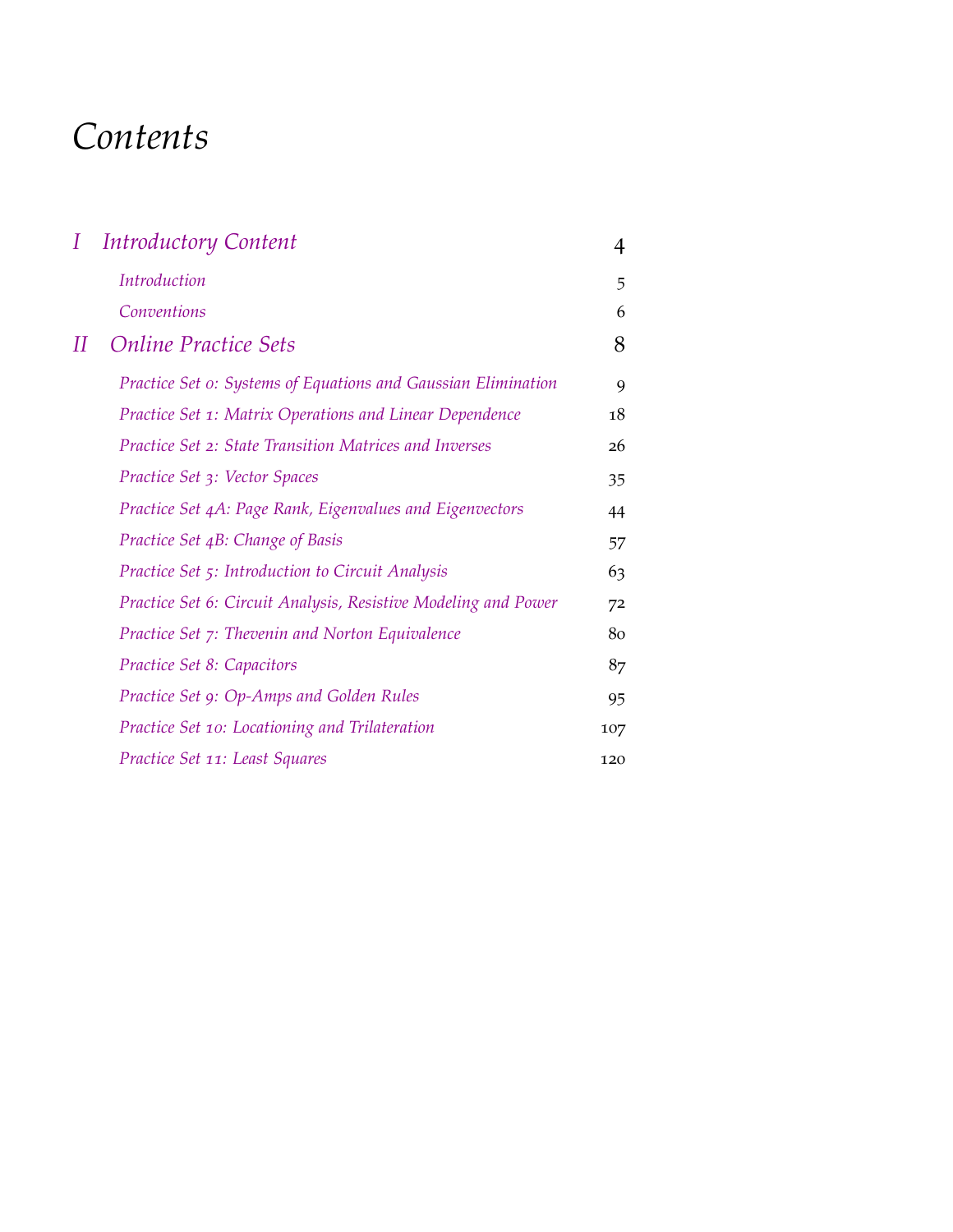**Part I**

# <span id="page-3-0"></span>**Introductory Content**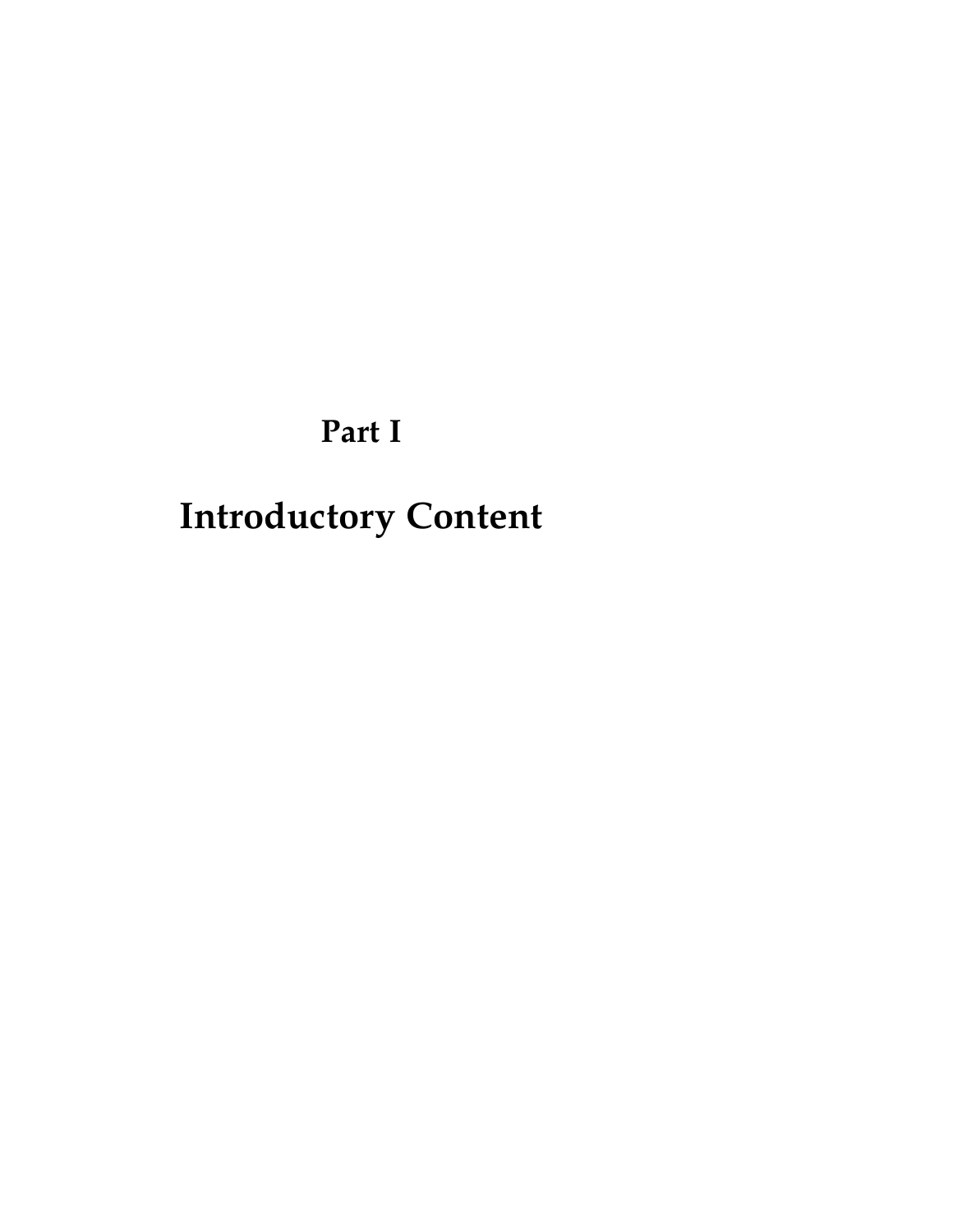## <span id="page-4-0"></span>*Introduction*

Welcome! I hope you find this book an effective and worthwhile way to help learn the content in this course. This resource contains relevant equations, insights, and information associated with each week's content, solutions to the online practice problem sets, and (at some point will hopefully also contain) other problems that I create.

Each chapter in [Online Practice Sets](#page-7-0) is associated with one of the online practice sets, as found [here.](https://www.eecs16a.org/hw-practice.html) These chapters contain two sections: RELEVANT INFORMATION and problems.

The RELEVANT INFORMATION sections will be condensed versions of the official course notes (as found on [the official course website\)](www.eecs16a.org). These sections serve merely as a reference for what I believe are the most important concepts from each lecture. Notably, these notes often do not contain the motivating context that make the content interesting. I've made it more about the facts, certain useful insights that I believe are critical to aid in visualization and broader understanding, and execution of problem-solving techniques. In that sense, it is largely incomplete. Furthermore, the notes will assume some familiarity with the course content at times, and *are not a substitute for attending lecture and discussion*. Furthermore note that *any concepts introduced in this book but not covered in lecture or in the course notes are not valid for use in an exam.*

The problems sections will contain detailed explanations for each problem, with the goal being to enable the reader to solve harder problems dealing with similar concepts. See [Conventions](#page-5-0) for more detail on how to best use these sections.

The goal in writing this text is to make a centralized source for the online practice set solutions that assume little content familiarity, and are detailed enough that a student can actually learn from the solution, rather than merely using it to reinforce prior knowledge. A list of all parts, chapters, and sections are at the [Contents](#page-2-0) for quick navigation.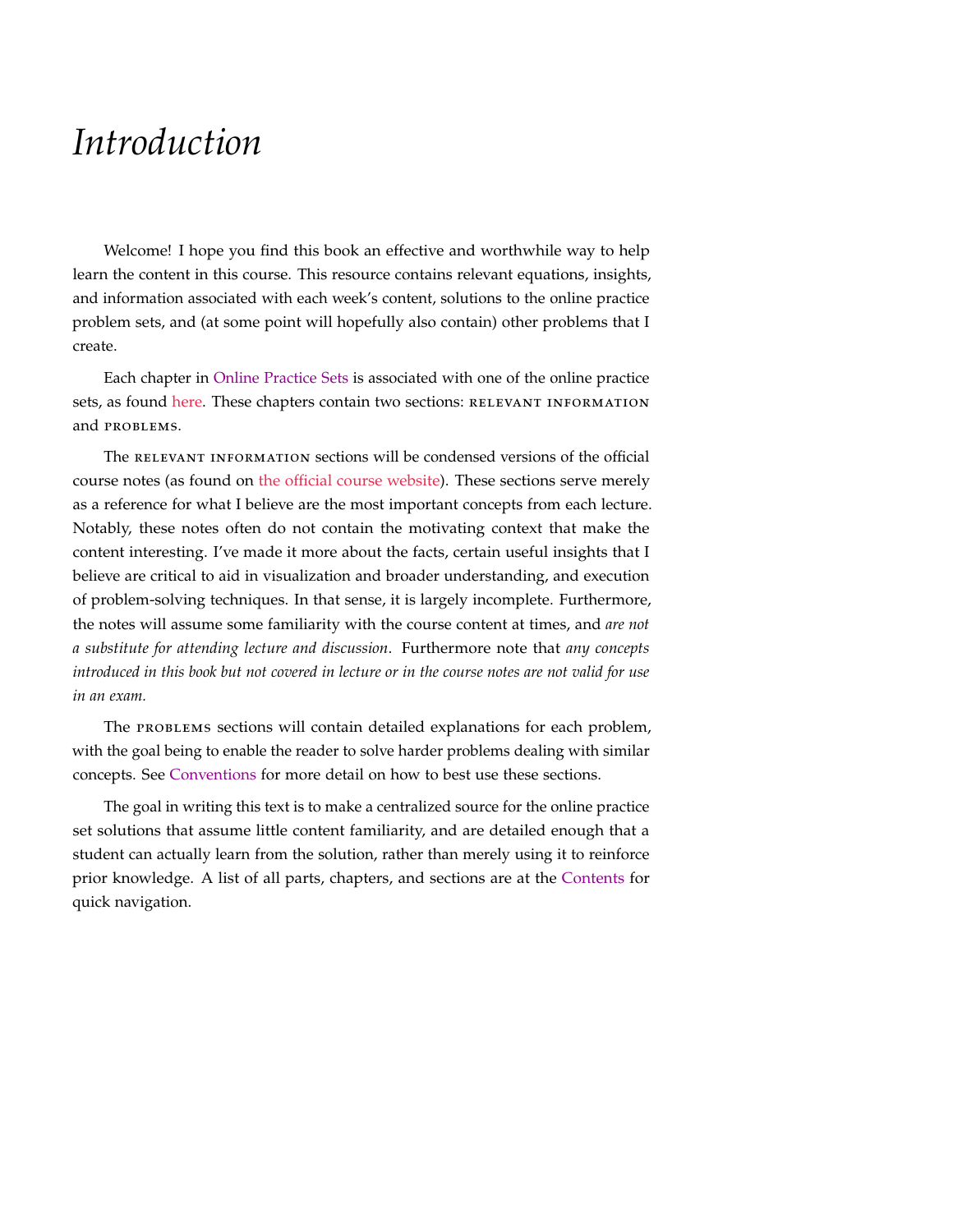## <span id="page-5-0"></span>*Conventions*

### *Colors*

Magenta: Internal clickable jump-reference to equation, figure, etc. or topic header.

Red: Clickable hyperlink to external website/resource.

Orange: Answer. Just the answer, no frills.

Blue: Quick solution. Streamlined approach that often includes only the minimum necessary while still remaining complete. When there is no long solution, this might include some insights beyond the strict scope of the problem-solving techniques. Occasionally tells the reader to reference the long solution. Meant to be used as a quick check of your work and approach.

Green: Long solution. Includes all steps except possibly when redundant from quick solution or from previous problems. It contains much more insight and intuition, and each step is more thoroughly explained. Occasionally redundant with the QUICK SOLUTION. I recommend that everyone read these, even if you know how to solve the problem. It may include another approach or ideas you haven't considered before but could be useful for exams where similar problems could arise. Often also derives important concepts and points to useful places in the RELEVANT information sections.

## *Font Styles*

| SMALL CAPS:      | Name of topic/header/subsection.                                     |
|------------------|----------------------------------------------------------------------|
| <i>italics</i> : | primarily for chapter/section headings. When used in text,           |
|                  | indicates notes and ideas to pay extra attention to.                 |
| bold:            | Sparingly used in text as a subdivision/sub-header. In equa-         |
|                  | tions, almost always used for matrices.                              |
| typewriter       | Indicates matrix operations or properties including null-spaces      |
| font:            | (null), column- or row-spaces (col or (row)), dimensions (dim),      |
|                  | REF, RREF, and range. For rank and determinant this style indi-      |
|                  | cates application of an operation (such as (rank(A) or $(\det(A))$ , |
|                  | and not just a reference to the concept).                            |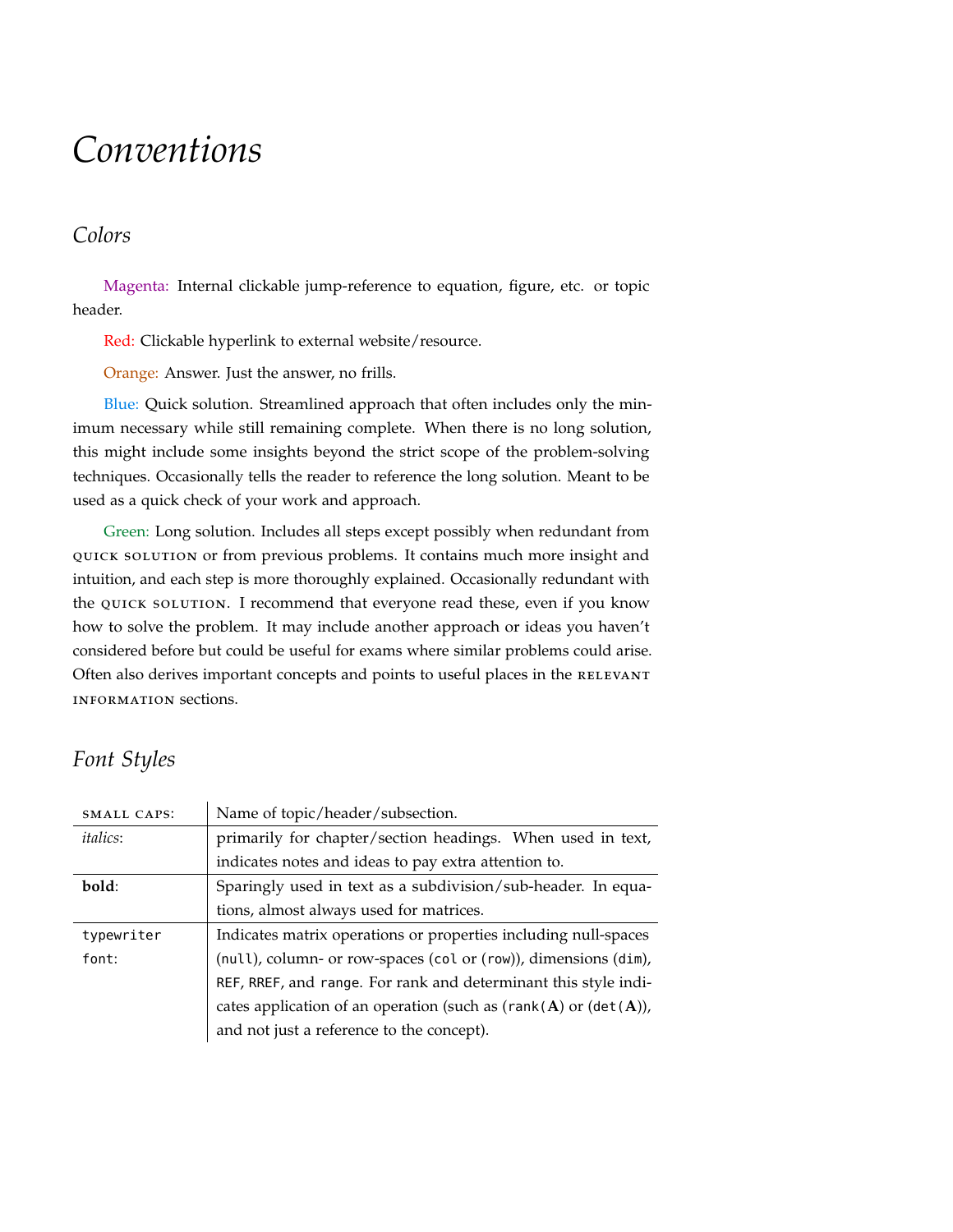## *Other Conventions/Shorthands*

**A**: As a convenient shorthand, when matrices or vectors have an expression  $r \times c$ below them the form  $r \times c$ , these are that object's row  $\times$  column dimensions.

here's some content explaining a concept<sup>1</sup>: That small number is a margin note  $\frac{1}{2}$  $<sup>1</sup>$  this is a margin note for the content.</sup> (see right)! If there's relevant information that doesn't fit into the flow of a solution, or provides additional or out-of-scope context, I put it in a margin note.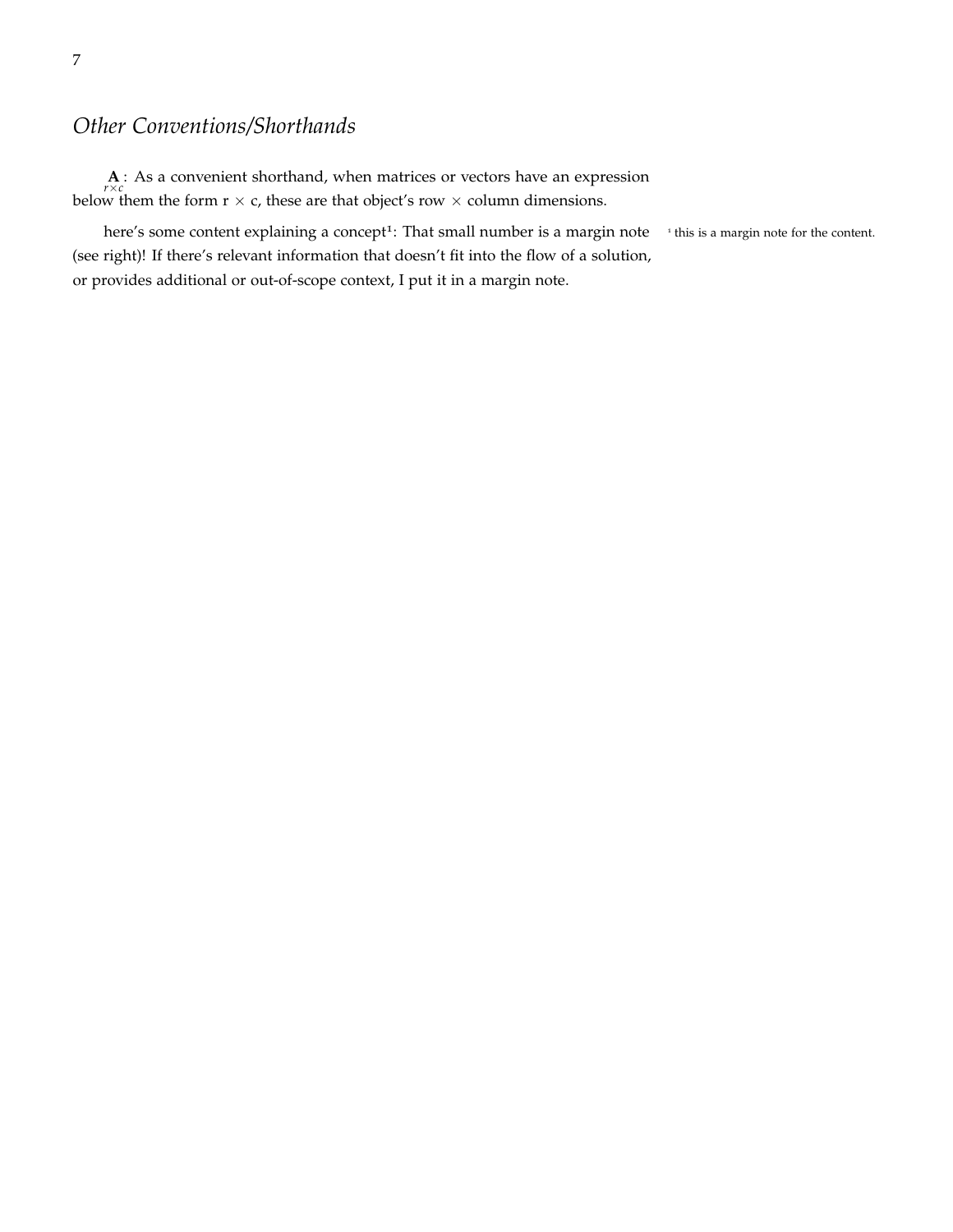## **Part II**

## <span id="page-7-0"></span>**Online Practice Sets**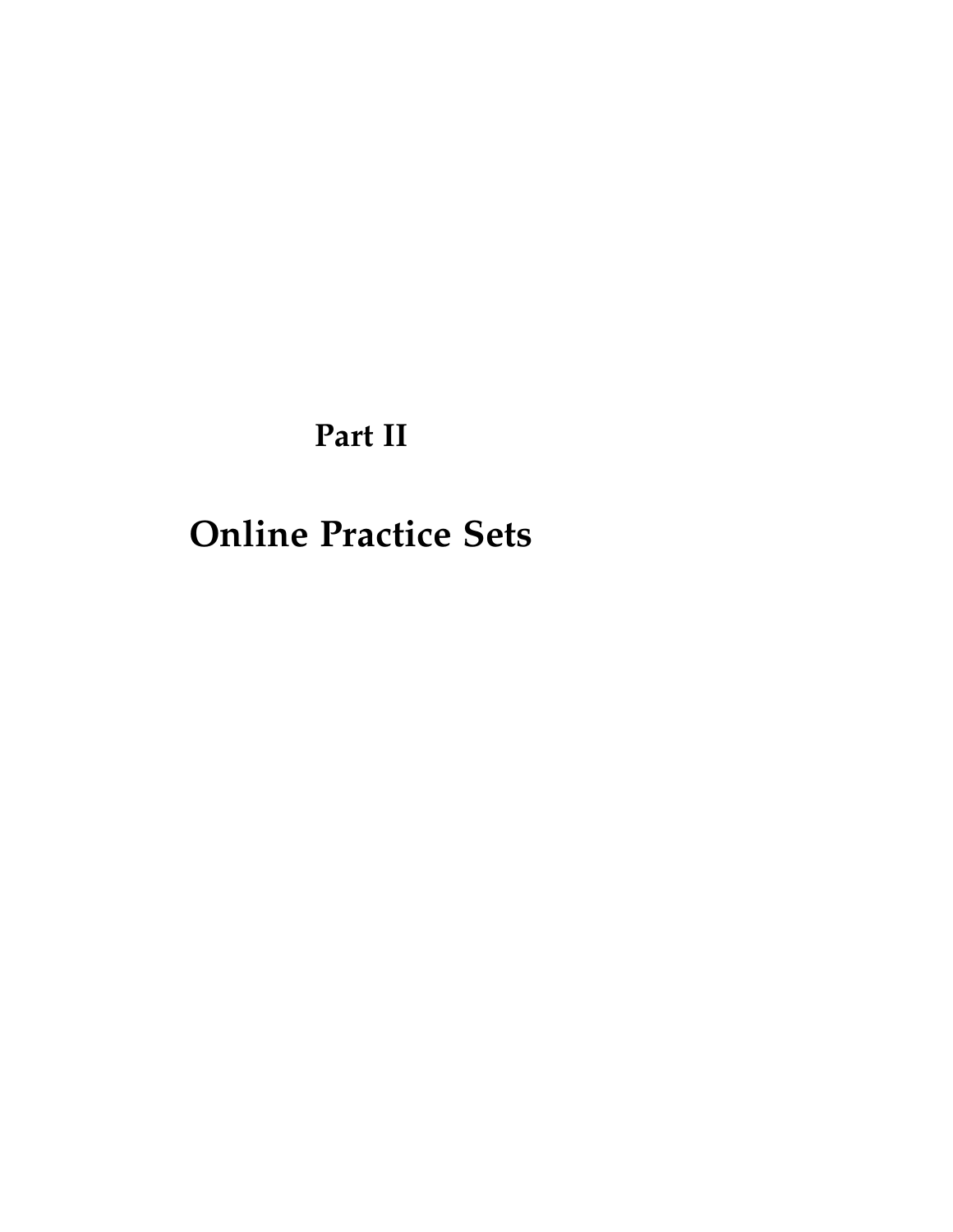# <span id="page-8-0"></span>*Practice Set 0: Systems of Equations and Gaussian Elimination*

## *Relevant Equations/Information*

### *Properties of Scaling*:

1. Scaling: Does scaling the input scale the output by the same amount?

<span id="page-8-1"></span>
$$
f(\alpha x) = \alpha f(x) \tag{1}
$$

<span id="page-8-3"></span>2. Superposition: Does applying a function to the sum of two (or more) input variables have the same effect as if we applied the function to the inputs separately?

<span id="page-8-4"></span>
$$
f(x_1 + x_2) = f(x_1) + f(x_2)
$$
 (2)

3. The above two combined:

$$
f(\alpha x_1 + \beta x_2) = \alpha f(x_1) + \beta f(x_2)
$$
\n(3)

<span id="page-8-2"></span>*Linear Function*: A function mapping any number of inputs to an output is written as  $f: \mathbb{R}^N \to \mathbb{R}$ . Here, f is some input  $\to$  output mapping, taking a variable (or multiple) and returning a value. If *f* is linear, then we can write it in the following form:

$$
f(x_1, x_2,..., x_n) = \alpha_1 x_1 + \alpha_2 x_2 + ... + \alpha_n x_n
$$
 (4)

That is to say, every linear function can be written as a scaled sum, or a weighted average, of the inputs.<sup>2</sup> The scalars  $\alpha_i$  are intrinsic to the function,

*Affine Function*: An affine function has the following form: the inputs.

$$
f(x_1, x_2,..., x_n) = K + \alpha_1 x_1 + \alpha_2 x_2 + ... + \alpha_n x_n
$$
 (5)

Note the difference between affine and linear functions; there is additional constant *K* here that does not scale with the input linearly. That is, multiplying the input by some scalar will not affect the value of *K*, so the overall function does not satisfy eq. ([1](#page-8-1)). Only if  $K = 0$  would the function be linear. Consider  $f(x) = x + 1$ ; this example demonstrates that even if a function *looks* like a line, it might not be linear.

and do not depend on the specific values of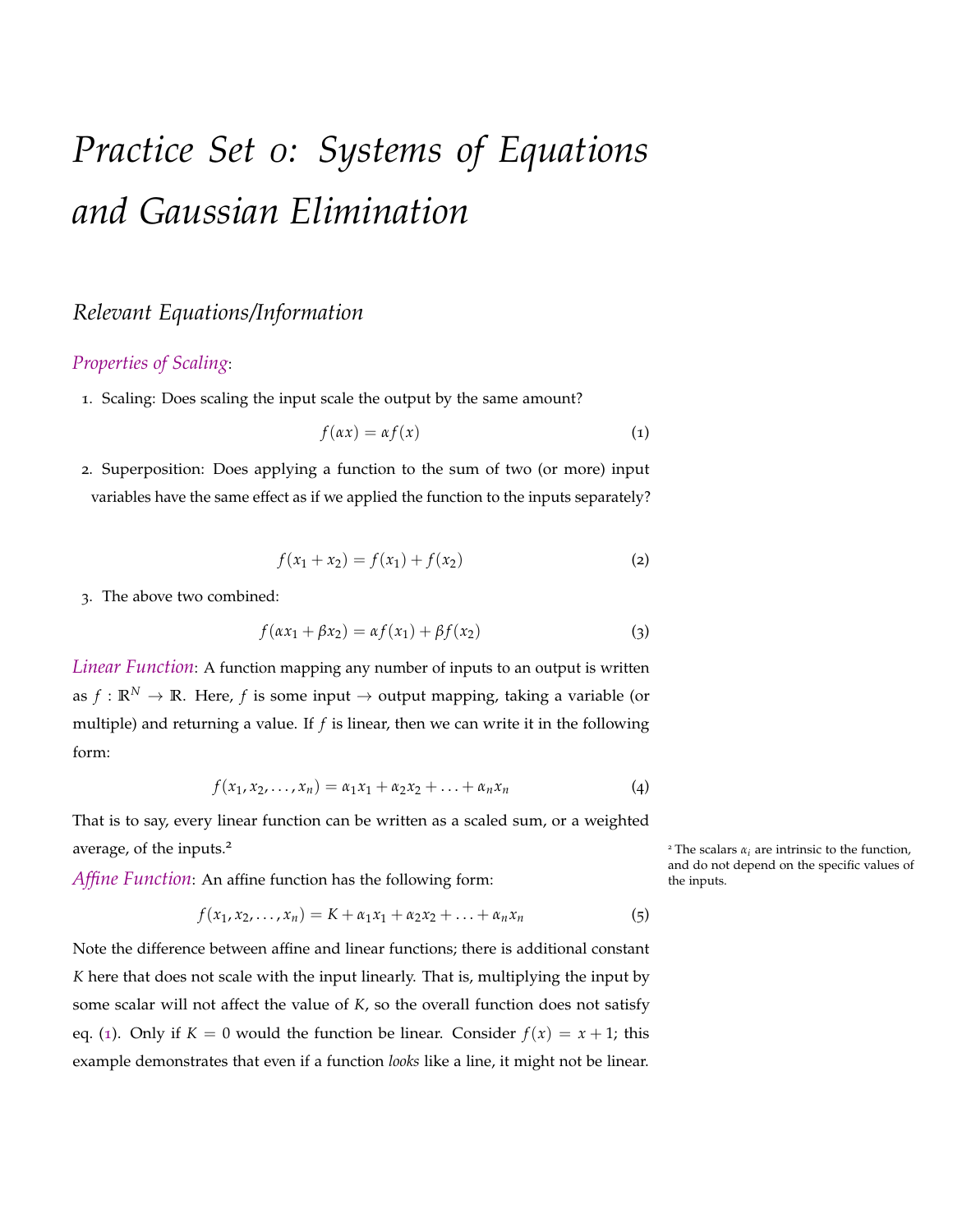*Linear Equation*: If we have a linear function  $f : \mathbb{R}^N \to \mathbb{R}$  and some constant *b*, then an equation of the following form is linear:<sup>3</sup> 3 Note the relationship between a linear

<span id="page-9-0"></span>
$$
f(x_1, x_2, \dots, x_n) = b \tag{6}
$$

A *system* of linear equations is a collection of equations in this form.

*Augmented Matrix Representation of a System:* Given many linear equations, we can use an *augmented matrix* as an equivalent representation for the system that is easier to mathematically manipulate and solve. Take this system of linear equations:<sup>4</sup> <sup>4</sup>

$$
f_1(x_1, x_2,..., x_n) = b_1 \implies \alpha_{11}x_1 + \alpha_{12}x_2 + ... + \alpha_{1n}x_n = b_1
$$
  

$$
f_2(x_1, x_2,..., x_n) = b_2 \implies \alpha_{21}x_1 + \alpha_{22}x_2 + ... + \alpha_{2n}x_n = b_2
$$
  

$$
\vdots
$$

$$
f_n(x_1, x_2,..., x_n) = b_n \implies \alpha_{n1}x_1 + \alpha_{n2}x_2 + ... + \alpha_{nn}x_n = b_n
$$

Noticing that the variable names columns are redundant and the only differences across equations are the coefficients, we convert the above, matching coefficients to variables (columns), to the following augmented matrix form:

| $\alpha_{11}$ | $\alpha_{12}$ | $\alpha_{1n}$ | $b_1$          |
|---------------|---------------|---------------|----------------|
| $\alpha_{21}$ | $\alpha_{22}$ | $\alpha_{2n}$ | b <sub>2</sub> |
|               |               |               |                |
| $\alpha_{n1}$ | $\alpha_{n2}$ | $\alpha_{nn}$ | $b_n$          |

*Gaussian Elimination Procedure:* We perform Gaussian Elimination on a system's augmented matrix representation to determine what its solution space looks like. To perform Gaussian Elimination on any given matrix  $\mathbf{A}_{m \times n}$ , follow the steps below. There are 2 major parts: the *forward pass* (operations typically work "down" the matrix rows) and the *backward pass* (which work "up" the matrix rows).

**Forward Pass**: For each row *r* of the total *n* starting at the top, perform the following:

- 1. Swap row *r* with another row as needed so the leading entry is as far left as possible.
- 2. Scale row  $r$  so that the leading entry<sup>5</sup> is  $1$
- 3. For each row below row *r*, add a multiple of row *r* so that all entries below the leading entry of row *r* are equal to zero.

**Backward Pass**: For each row *r* of the total *n* starting at the bottom, add a multiple of row *r* so that all entries above the leading entry of row *r* are equal to

*function* and a linear *equation*. An affine function is linear because we can move the constant term *K* and group it with *b* as in eq. ([6](#page-9-0)). In this way, we "separate out" the linear function from the constant term. Another approach is to consider that eq. ([6](#page-9-0)) is identical to eq. ([4](#page-8-2)) only if  $b = 0$ . These realizations are important for the following questions.

<sup>4</sup> If you haven't seen it before,  $\implies$  means 'implies'.

<sup>5</sup> The *leading entry* is the leftmost (nonzero) entry in a given row of a matrix.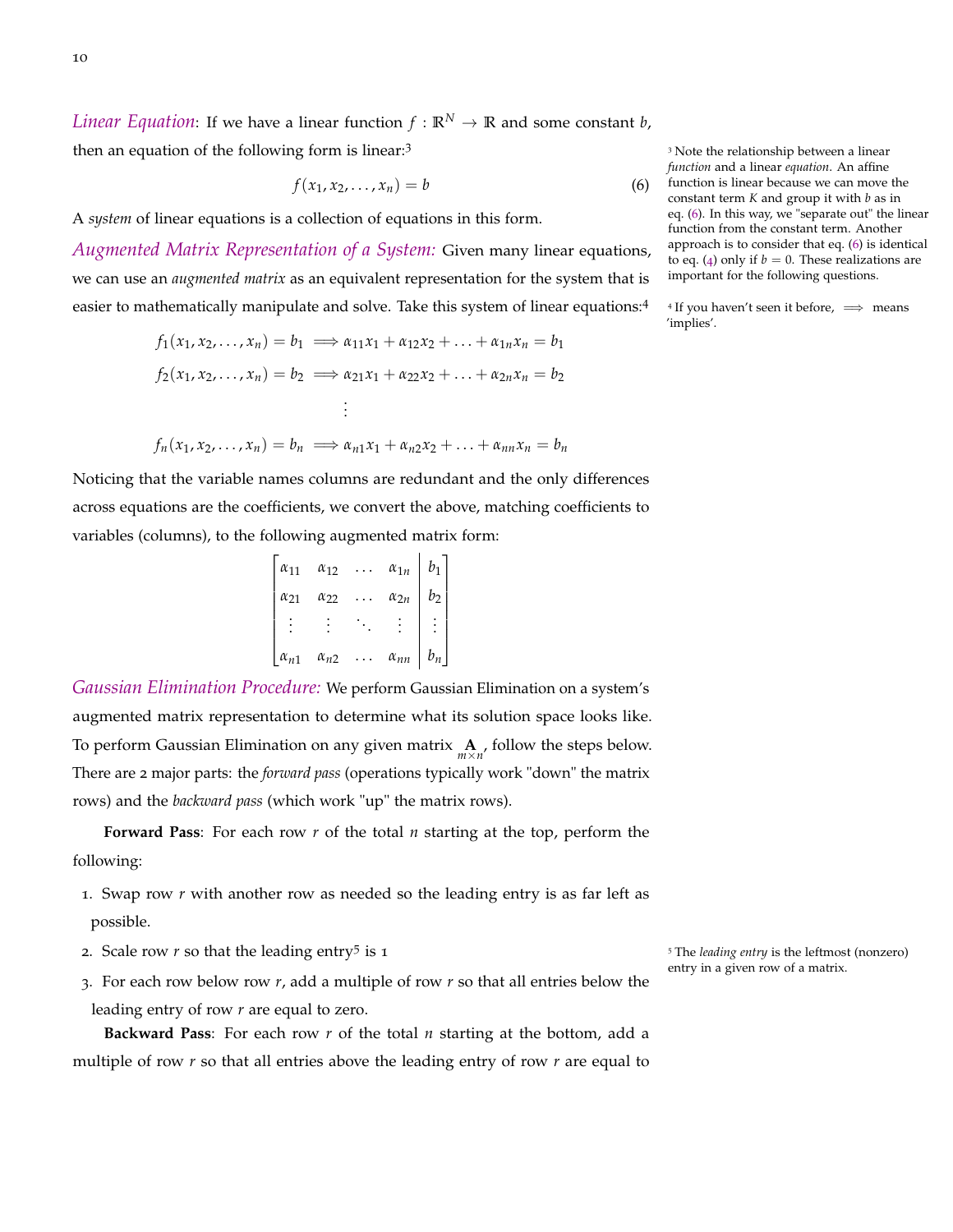zero. After the forward pass, the matrix is in row-echelon form (or REF), and after the backward pass, it is in reduced row-echelon form (or RREF<sup>6</sup>). For many kinds of  $\frac{6}{5}$ worked examples, please check the course notes.

*Gaussian Elimination: Valid Operations*: Here's a valid list of *elementary row operations* to perform on rows of a matrix during Gaussian Elimination:

- 1. Scale an entire row<sup>7</sup> by some nonzero constant The method of  $\alpha$ <sup>7</sup> Remember here that a row represents an
- 2. Swap two rows.
- 3. Add a multiple of one row to another.

### *Some Other Definitions*:

- *Pivot* ≡ leading entry, these terms are used interchangeably.
- *Basic Variable*: variables corresponding to columns that contain leading entries in the REF form.
- *Free Variable*: all other columns (not corresponding to basic variables).<sup>8</sup> <sup>8</sup> For example, in the matrices below, pivots are
- *Consistent System* (of linear equations): has at least 1 solution, infinitely many if we have  $\geq 1$  free variable, and exactly 1 if there are no free variables.
- *Inconsistent System*: has no solutions. Identified by looking at the RREF form of an augmented matrix corresponding to a system; if there's a row of the form  $\begin{bmatrix} 0 & 0 & \dots & 0 & 1 \end{bmatrix}$ , the system is inconsistent. This is because such a row represents the equation  $0x_1 + 0x_2 + ... + 0x_n = 1 \implies 0 = 1$ .

### *Problems*

### $\mathbf{\nabla}$  Problem: Is the equation  $x + 2y = 4z$  linear?

### **Answer:** Yes.

**Quick Solution:** First, we write the equation in the form  $f(x, y, z) = b$ . Here,  $x + 2y - 4z = 0$ , and eq. ([6](#page-9-0)) says that the equation is linear only so long as the *corresponding function* on the left side is linear. To check that, we apply eq. ([4](#page-8-2)); if we pattern match ( $x = x_1$ ,  $y = x_2$ , and  $z = x_3$ ), then our constants are simply  $\alpha_1 = 1$ ,  $\alpha_2 = 2$ ,  $\alpha_3 = -4$ . We then have linearity by definition!

**Long Solution:** To check linearity of the function on the left side, we can also perform a more rigorous analysis for completeness, so we know how to apply the properties when unfamiliar questions arise.

A function is linear if it satisfies the properties of linearity, as in eq. ([1](#page-8-1)) and eq. ([2](#page-8-3)) (summarized by eq. ([3](#page-8-4))). Here, the left hand side is:

$$
f(x, y, z) = x + 2y - 4z
$$

 $6$  Interesting fact: each augmented matrix has a unique RREF.

equation in the original system.

circled in red, basic variables are in red text, whereas free variables are in blue text.

|                                  |                                                                                                   | $x_1$<br>$_0^0$                                                       | $x_2$<br>$\overline{2}$<br>$\widehat{1}$<br>$\overline{0}$<br>$\overline{0}$                                                                                                  | $x_3$<br>3<br>$\frac{3}{1}$                   | b<br>$x_4$<br>$\overline{4}$<br>5<br>5<br>5<br>5<br>5<br>$\overline{4}$<br>$\overline{\mathbf{4}}$<br>$\widehat{1}$ |                                |                                                      |
|----------------------------------|---------------------------------------------------------------------------------------------------|-----------------------------------------------------------------------|-------------------------------------------------------------------------------------------------------------------------------------------------------------------------------|-----------------------------------------------|---------------------------------------------------------------------------------------------------------------------|--------------------------------|------------------------------------------------------|
| $x_1$<br>$\frac{1}{0}$<br>0<br>0 | $x_2$<br>$\overline{\mathbf{c}}$<br>$\boldsymbol{0}$<br>$\boldsymbol{0}$<br>$\boldsymbol{0}$<br>0 | $x_3$<br>3<br>I<br>$\mathbf{0}$<br>$\boldsymbol{0}$<br>$\overline{0}$ | $x_4$<br>4<br>$\overline{4}$<br>$\mathfrak{D}% _{T}=\mathfrak{D}_{T}\!\left( a,b\right) ,\ \mathfrak{D}_{T}=C_{T}\!\left( a,b\right) ,$<br>$\boldsymbol{0}$<br>$\overline{0}$ | $x_5$<br>5<br>5<br>5<br>$\boldsymbol{0}$<br>0 | $x_6$<br>6<br>$\frac{6}{6}$<br>$\overline{\mathbb{D}}$<br>0                                                         | $x_7$<br>7<br>7<br>7<br>7<br>ī | b<br>$b_1$<br>$b_2$<br>$b_3$<br>$b_4$<br>$b_{\bf 5}$ |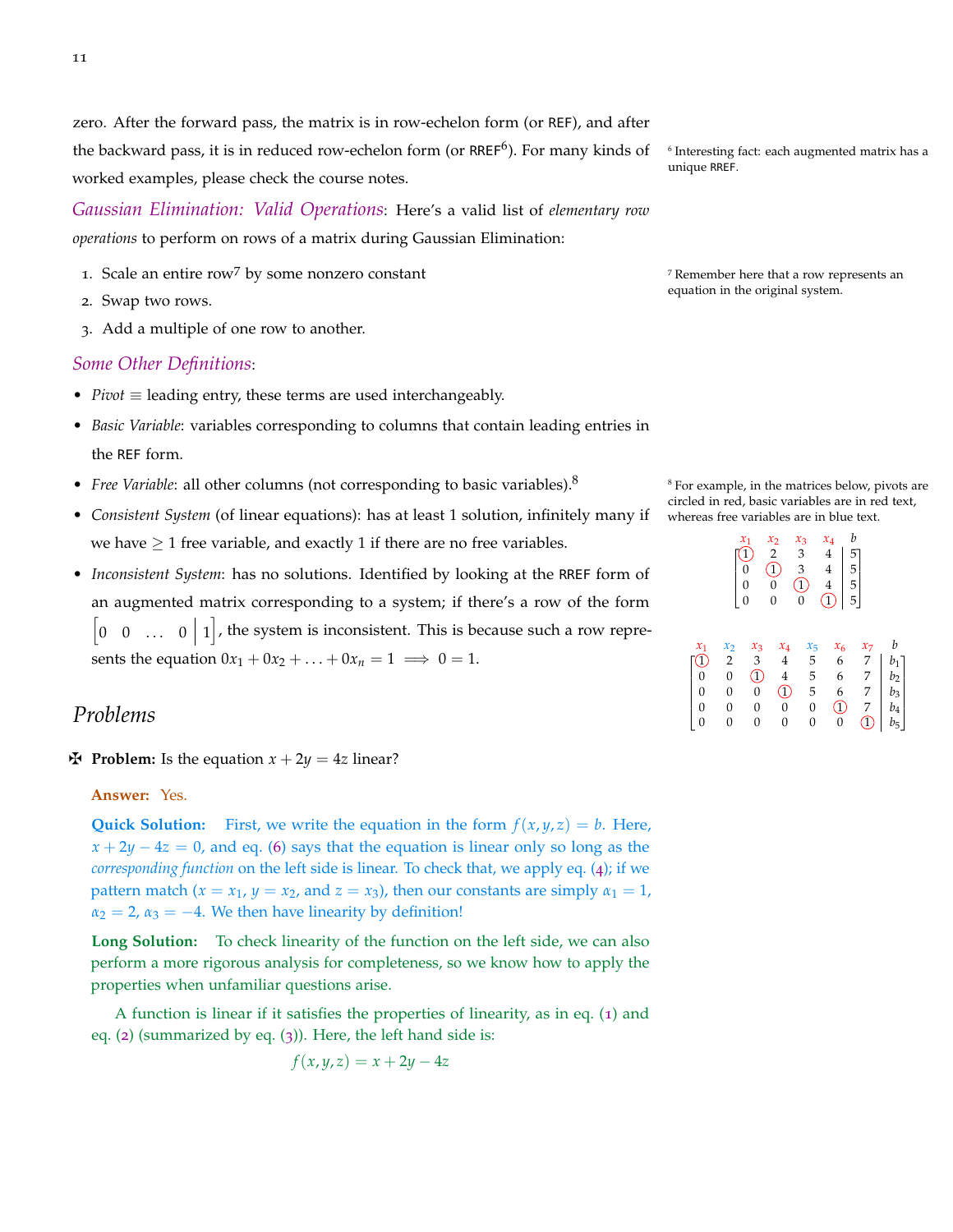If we rewrite each variable with a scaled and summed version of itself to match the form of eq. ([3](#page-8-4)), do we satisfy the properties? Let's see:

$$
(\alpha x_1 + \beta x_2) + 2(\alpha y_1 + \beta y_2) - 4(\alpha z_1 + \beta z_2) \stackrel{?}{=} \alpha(x_1 + 2y_1 - 4z_1) + \beta(x_2 + 2y_2 - 4z_2)
$$
  
\n
$$
\alpha x_1 + 2\alpha y_1 - 4\alpha z_1 + \beta x_2 + 2\beta y_2 - 4\beta z_2 \stackrel{?}{=} \alpha(x_1 + 2y_1 - 4z_1) + \beta(x_2 - 2y_2 - 4z_2)
$$
  
\n
$$
\alpha(x_1 + 2y_1 - 4z_1) + \beta(x_2 + 2y_2 - 4z_2) \stackrel{\checkmark}{=} \alpha(x_1 + 2y_1 - 4z_1) + \beta(x_2 + 2y_2 - 4z_2)
$$

Make sure you understand why the first line is the primary question we ask in determining linearity; the rest is rearranging terms and algebra. Indeed, we arrive at an equality; the equation is linear.

### $\mathbf{\Phi}$  **Problem:** Is the equation  $\sin(x) - 2 = 6$  linear?

**Answer:** No.

**Quick Solution:** Simply put, applying eq. ([4](#page-8-2)) and putting the given equation in the form  $sin(x) = 8$ , we observe what makes this equation nonlinear: the corresponding function on the left is nonlinear since the scaling factor for  $x$  is not a constant.

Long Solution: See eqs. ([1](#page-8-1)) to ([3](#page-8-4)) for a summary on the properties of linearity. In the form  $f(x_1, x_2, \ldots, x_n) = b$ , we have:

$$
\sin(x) = 8
$$

Does the function on the left satisfy the relevant properties?

$$
\sin(\alpha x_1 + \beta x_2) \stackrel{?}{=} \alpha \sin(x_1) + \beta \sin(x_2)
$$

We can already see that the property will not hold for all choices of  $\alpha$ ,  $\beta$ ,  $x_1$ , and *x*2. Instead of going through and applying the properties rigorously, invoking sum-of-angle formulas and the like, we observe the following:

$$
\sin\left(\frac{\pi}{4} + \frac{\pi}{4}\right) = \sin\left(\frac{\pi}{2}\right) = 1
$$

whereas:

$$
\sin\left(\frac{\pi}{4}\right) + \sin\left(\frac{\pi}{4}\right) = 2 \cdot \frac{\sqrt{2}}{2} = \sqrt{2} \; [\neq 1]
$$

There are numerous counterexamples to dispute this equation's linearity. Or, you could simply have argued (accurately) that since  $sin(x)$  does not "look like a line," the function couldn't be linear.<sup>9</sup> **But beware of this sort of intuition in general;** sort of intuition in general;

**Exercise the sequation**  $\sum_{i=1}^{50} i \cdot x - e^{-3}y = \sin\left(\frac{\pi}{3}\right)$  linear? definitions are far safer to rely upon.

**Answer:** Yes (perhaps surprisingly!)

**Quick Solution:** Once we see that the summation is just a fancy constant, the exponential is another fancy constant, and the right side is also just a constant, the form matches eq. ([6](#page-9-0)) closely. From there, we apply eq. ([4](#page-8-2)) to the left side, and note that since the left is a linear function, the equation is also linear.

**Long Solution:** This equation may seem intimidating, and its sheer complexity

when we get to more abstract concepts like vector spaces and such, the properties and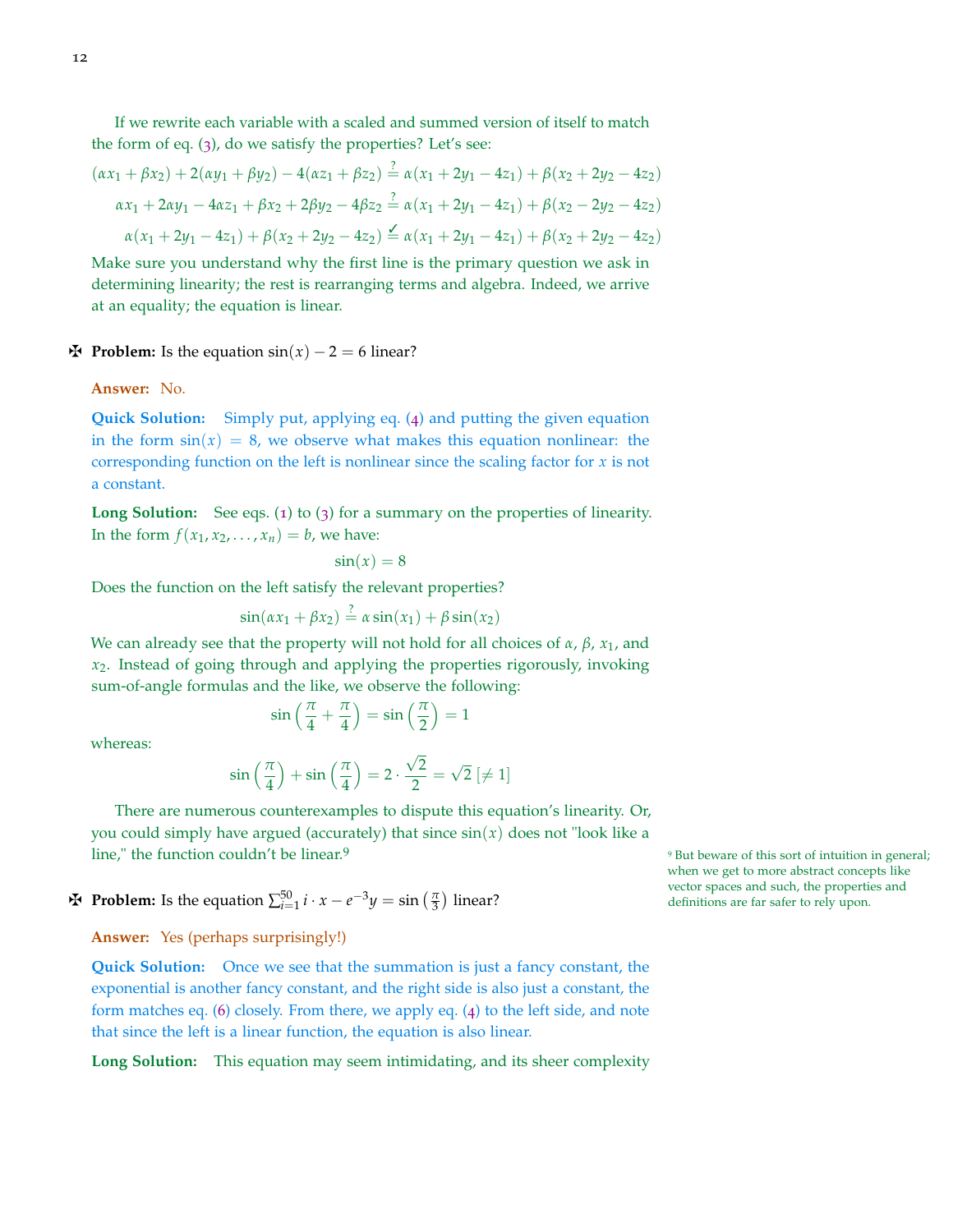and notation may lead one to incorrectly say that it isn't linear. But let's break it down using the properties we know.

First, the right-hand side is just a constant (taking the sine of some angle), so that's taken care of. We also have a constant  $(e^{-3})$  scaling *y*. Now what about this summation?<sup>10</sup> We just add all the numbers from 1 to 50 and whatever that ends <sup>10</sup> The notation is a bit ambiguous as to up being, $11$  we scale *x* by that value.

Let's invoke eq. ([4](#page-8-2)) on the left side of the equation. The function on the left is linear and we just have a constant on the right, so according to eq. ([6](#page-9-0)), we have a linear equation!

### $\cdot$  **Problem:** Write the following system of equations in matrix form:

 $\lceil$ 

**Answer:**

$$
\begin{cases} 2x - 3y = 1 \\ 3x + y = -2 \end{cases}
$$
  

$$
\begin{bmatrix} 2 & -3 \\ 3 & 1 \end{bmatrix} \begin{bmatrix} x \\ y \end{bmatrix} = \begin{bmatrix} 1 \\ -2 \end{bmatrix}
$$

**Quick Solution:** We simply match coefficients to variables and observe the underlying matrix-vector structure. The system looks very similar to the  $A\vec{x} = b$ form, and for good reason.

**Long Solution:** We note that the form of a matrix equation representing a linear system of equations is as follows:  $A\vec{x} = \vec{b}$ , where A is the multiplying matrix that contains all the coefficients,  $\vec{x}$  is the vector containing the unknown variables  $x_1 \ldots x_n$ , and  $\vec{b}$  is the output vector containing the values that each row of summed and scaled variables evaluates to.

Each row in the **A** matrix corresponds to the coefficients for one equation, and the variables they multiply can be found in the  $\vec{x}$  vector. Here, the expectation is to be able to pattern-match. As a quick sanity check, if it isn't evident that the −3 coefficient scales the variable *y* for the first equation, then it will likely help to wait until we get to the mechanics of matrix multiplication. A simple formula is found in eq. ([7](#page-17-1)), and the more generalized treatment of matrices vectors can be found in the course notes.<sup>12</sup>  $\frac{12}{2}$   $\frac{12}{2}$  Note an important fact about this ma-

z **Problem:** Is it *true* or *false* that a system of 3 equations with 2 free variables has solutions along a line?

**Answer:** False. They lie on a 2D plane.

**Quick Solution:** Since there are 2 free variables, we effectively have 2 degrees of freedom (in being able to arbitrarily vary those two parameters and still satisfy the system of equations). A line would imply 1 degree of freedom; a plane encompasses 2.

**Long Solution:** What does it mean for a system of equations to have a free

whether we have  $\left(\sum_{i=1}^{50}i\right)\cdot x$  or  $\sum_{i=1}^{50}(i\cdot x)$ , but it actually doesn't matter.

<sup>11</sup> 1275 if you're curious but it also doesn't matter for establishing linearity.

trix/vector representation of the given system and the linear system of equations itself: these are not merely different notations, they are actually exactly equivalent. Be comfortable going from one form to the other, initially on paper, and eventually in your head.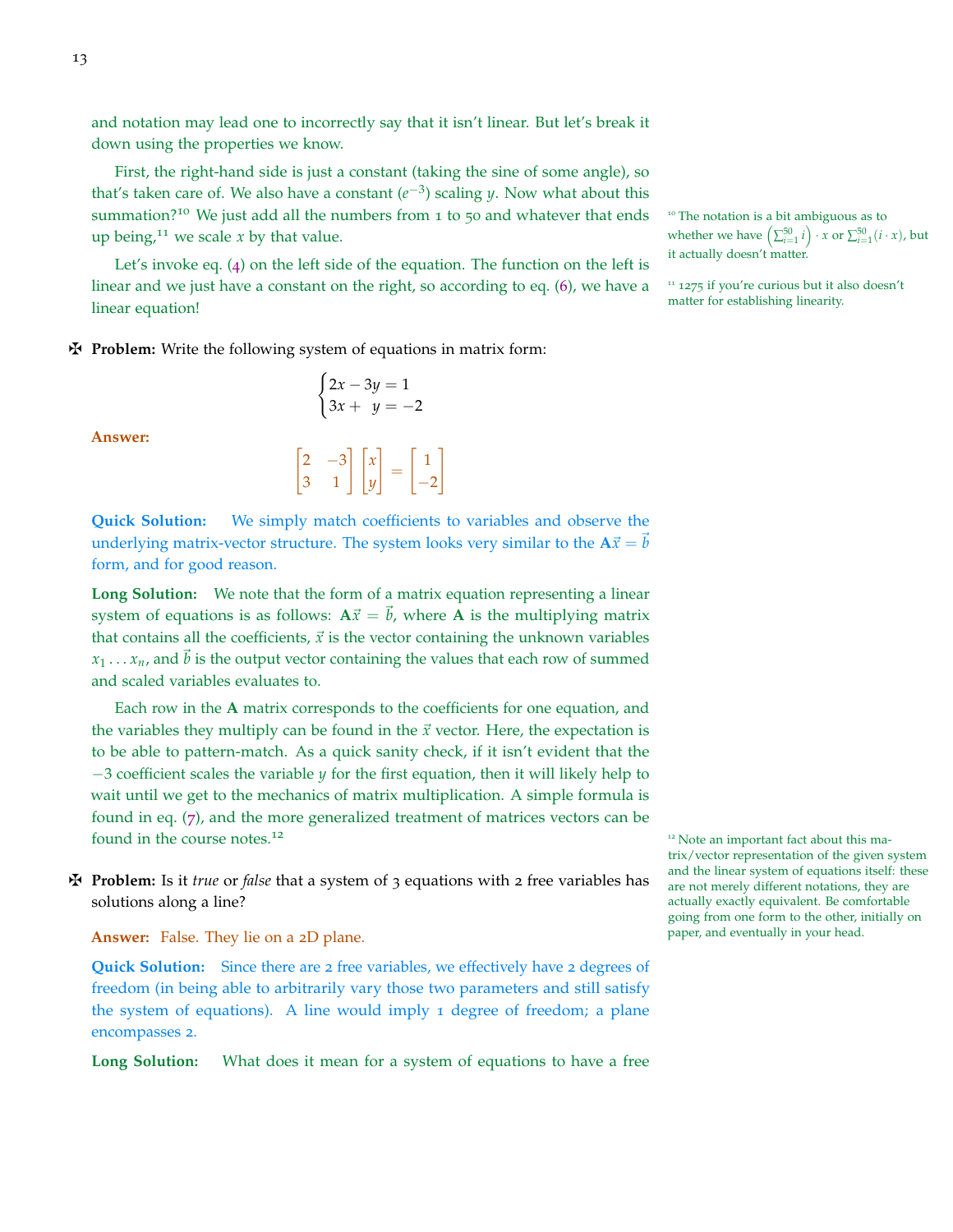variable? It means that variable doesn't add any constraints on the solutions to that system. Said another way, no matter what the value of a free variable is, the values of the other (*basic* or *constraining*) variables will determine what the solution space looks like for the system.

In this case, we have 3 equations, and we know 2 of the variables involved are free. The remaining variables are basic, which means that they have specific values set by the system of equations because they determine the set of solutions. We can vary one free variable along an infinite line and vary the other free variable along a different line; these two lines define a plane. Because we can vary *both* free variables however we'd like and still have a solution to the system, the solution space would not be a line, which is a 1D object (only 1 degree of freedom). We actually have the next higher dimension object<sup>13</sup> as our solution space, which is a  $13$  Nuance for the interested: The set of soluplane.

Something to note; based on the fact that we have 3 equations and 2 free variables, what is the maximum number of total variables we can have in this system? Each variable is either basic or free. Basic variables correspond to columns containing pivots, and note that each pivot can be thought of as belonging to *both* a row and a column. With 3 equations, we have only 3 rows; this means that we can have no more than 3 pivots (and 3 basic variables). Including our 2 free variables from before, this means the total variable count is capped at 5.

z **Problem:** We have the following row-reduced augmented matrix, obtained by performing Gaussian Elimination. How many solutions does the underlying system have?

| 3                |   | 2  |   |
|------------------|---|----|---|
| $\left( \right)$ | 0 | ') | Ŧ |

#### **Answer:** ∞

**Quick Solution:** We note that there is a free variable  $(x_2)$  in the system, so we have an infinite number of solutions.

**Long Solution:** Call the variables  $x_1$ ,  $x_2$ , and  $x_3$ . The last row indicates that  $x_3$ has a unique, defined value:  $2x_3 = 1 \implies x_3 = \frac{1}{2}$ . Now, given  $x_3$ , we plug its value into the top row  $(3x_1 - x_2 + 2x_3 = 1)$  and find that  $3x_1 - x_2 = 0$ , or  $3x_1 = x_2$ . We have a free variable, and the system has infinitely many solutions (one for each value of the free variable). Note that if we select a value for either  $x_1$  or  $x_2$ , the value for the other variable is automatically determined, so we have only 1 free variable, not 2.

Alternate Solution: Note that we can go one step further and convert this matrix to RREF. We then note that columns containing leading entries correspond to basic variables, and the rest contain free variables. So we convert:

$$
\begin{bmatrix} 3 & -1 & 2 & | & 1 \\ 0 & 0 & 2 & | & 1 \end{bmatrix} \longrightarrow \begin{bmatrix} 1 & -\frac{1}{3} & 0 & | & 0 \\ 0 & 0 & 1 & | & \frac{1}{2} \end{bmatrix}
$$

tions will always be a plane, since 2 of the variables are free. But one question is, *what dimension of space does the plane lie in?* This entirely depends on the number of *total* variables in the system's equations. In a simple case, we may have 3 total variables, so we have a 2D plane in 3D space. If we have 5 variables, though, we have a (much harder to visualize) 2D plane residing in 5D space!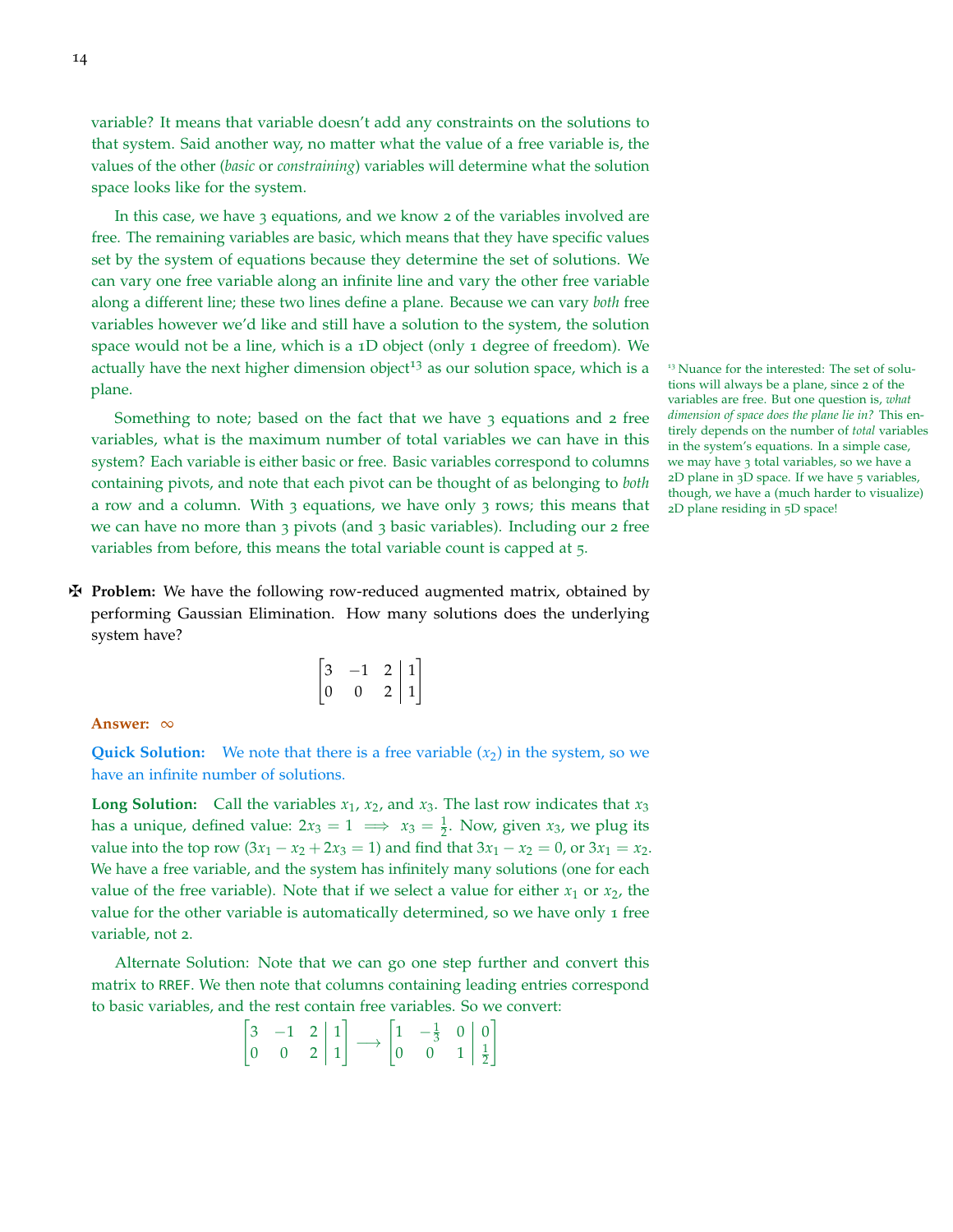Note that columns 1 and 3 have leading entries, and column 2 doesn't. So we arrive at the same conclusion, that the system has infinite solutions because  $x_2$  is a free variable.

z **Problem:** We have the following row-reduced augmented matrix, obtained by performing Gaussian Elimination. How many solutions does the underlying system have? (Note: this is similar to the question with a slightly different matrix.)

$$
\begin{bmatrix} 3 & -1 & 2 & | & 1 \\ 0 & 0 & 0 & | & 1 \end{bmatrix}
$$

**Answer:** None

**Quick Solution:** Note that the last row represents an impossible equation.  $0x_3 \neq 1$  no matter what value of  $x_3$  we select! Therefore, we can conclude immediately that the system is inconsistent and has no solutions.

z **Problem:** Is it *true* or *false* that a system of equations with more equations than unknowns will always have either infinitely many solutions or no solutions?

**Answer:** False

**Quick Solution:** A simple counterexample is as follows:

$$
\begin{cases}\nx = 1 \\
2x = 2\n\end{cases}
$$

We have 2 equations, 1 unknown, and only 1 solution.

**Long Solution:** To approach these kinds of questions, it's best to consider what kind of edge cases to consider, and what the relevant definitions are. Here, one may be tempted to say that because each equation adds information and we have more "pieces of information" than the number of variables we need values for, that the system is *over-determined* and has infinite solutions.

But what if every equation we have looks like  $0x_1 = 1$ ,  $0x_2 = 2$ , etc? Then we can have no solutions. But the key realization to make is that some equations *may not* add anything new to the system. Consider the counterexample given in the quick solution above; the second equation is exactly the same as the first except for a scaling factor, so we *effectively* only have 1 combined piece of information. This idea of redundancy will be discussed much more thoroughly in the sections on linear dependence and independence.

z **Problem:** Perform Gaussian Elimination (explicitly, using an augmented matrix) on the following system of equations to find *x*, *y*, and *z*.

$$
\begin{cases}\n10x - 6y + 2z = 2 \\
3x + 2y = 10 \\
-5x + 3y - z = 1\n\end{cases}
$$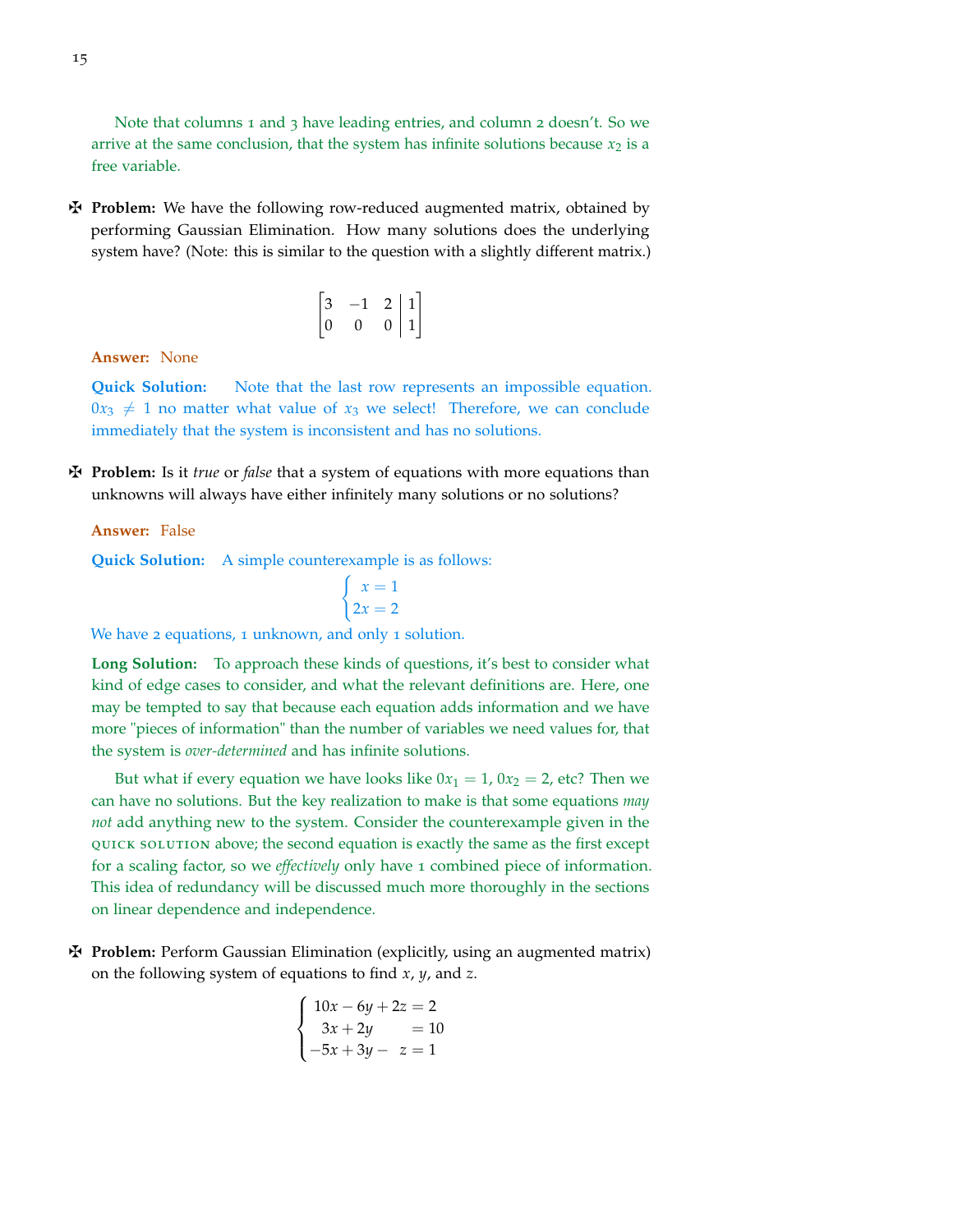**Answer:** No solution.

**Quick Solution:** In performing Gaussian Elimination on the associated matrix, we arrive at an impossible equation. Check the LONG SOLUTION for details!

**Long Solution:** Here we go! Let's follow the Gaussian Elimination Algorithm steps.

Г

 $10 \t -6 \t 2 \t 2$ 

1

 $\begin{array}{c} \hline \end{array}$ 

 $-5$  3  $-1$  | 1

- \* First, we put the system into augmented matrix form: 1 3 2 0 10
- \* Next, we begin applying row operations.<sup>14</sup> 14 14 14 14 If you'd like to see the entire set of steps

$$
\frac{1}{10}R_1 \to R_1 \Longrightarrow \begin{bmatrix} 1 & -\frac{3}{5} & \frac{1}{5} & \frac{1}{5} \\ 3 & 2 & 0 & 10 \\ -5 & 3 & -1 & 1 \end{bmatrix}
$$

$$
\xrightarrow{R_2 - 3R_1 \to R_2} \xrightarrow{R_2 \to R_3} \Longrightarrow \begin{bmatrix} 1 & -\frac{3}{5} & \frac{1}{5} & \frac{1}{5} \\ 0 & \frac{19}{5} & -\frac{3}{5} & \frac{47}{5} \\ 0 & 0 & 0 & 2 \end{bmatrix}
$$

until full RREF, or want to experiment with other variations on this problem, please make cautious use of [this link.](https://lin-matrix.herokuapp.com/) Beware that it has at least one known bug that I've experienced, so its accuracy is not guaranteed.

- \* At this point, we notice that the last row is an impossible equation and implies the system was inconsistent to begin with. Therefore, the system has no solutions.
- $\mathbf{\ddot{P}}$  **Problem:** Solve the following system of equations for *x*, *y*, and *z*:

$$
\begin{cases} 2x + y + 3z = 1 \\ x - y + 4z = 2 \\ x + 8y + z = 1 \end{cases}
$$

**Answer:**  $x = -\frac{5}{9}$ ,  $y = \frac{1}{9}$ ,  $z = \frac{2}{3}$ .

**Quick Solution:** Standard Gaussian Elimination, with a unique solution at the end. Check the LONG SOLUTION for details!

**Long Solution:** No requisite solving method is specified here, so one could simply use back-substitution without involving matrices at all. But for practice, we show the method involving Gaussian elimination:

We repeat the same steps that we carried out above:

\* Put the system into augmented matrix form: 
$$
\begin{bmatrix} 2 & 1 & 3 & | & 1 \\ 1 & -1 & 4 & | & 2 \\ 1 & 8 & 1 & | & 1 \end{bmatrix}
$$

$$
\frac{1}{2}R_1 \to R_1 \Longrightarrow \begin{bmatrix} 1 & \frac{1}{2} & \frac{3}{2} & \frac{1}{2} \\ 1 & -1 & 4 & 2 \\ 1 & 8 & 1 & 1 \end{bmatrix}
$$

\* Apply batches of row operations:<sup>15</sup> 15 Alright, fine, I'll stop including these drawnout matrix operations. Last time, promise!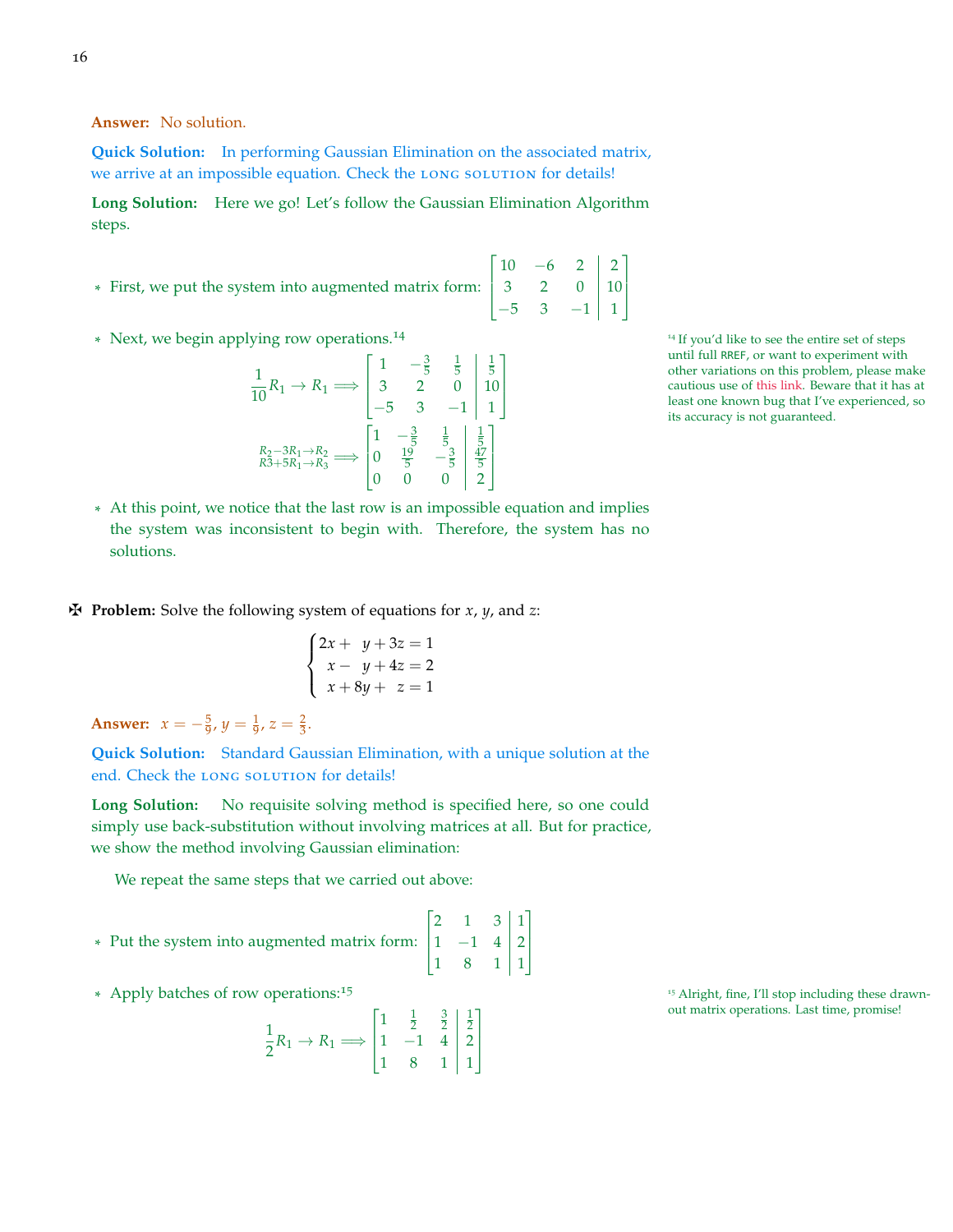$$
R_{2}-R_{1}\rightarrow R_{2} \longrightarrow \begin{bmatrix} 1 & \frac{1}{2} & \frac{3}{2} & \frac{1}{2} \\ 0 & -\frac{3}{2} & \frac{5}{2} & \frac{3}{2} \\ 0 & \frac{15}{2} & -\frac{1}{2} & \frac{1}{2} \end{bmatrix}
$$

$$
R_{3}-\frac{15}{2}R_{2}\rightarrow R_{2} \longrightarrow \begin{bmatrix} 1 & \frac{1}{2} & \frac{3}{2} & \frac{1}{2} \\ 0 & \frac{15}{2} & -\frac{1}{2} & \frac{1}{2} \end{bmatrix}
$$

$$
R_{3}-\frac{15}{2}R_{2}\rightarrow R_{3} \longrightarrow \begin{bmatrix} 1 & \frac{1}{2} & \frac{3}{2} & \frac{1}{2} \\ 0 & 1 & -\frac{5}{3} & -1 \\ 0 & 0 & 1 & \frac{2}{3} \end{bmatrix}
$$

$$
R_{2}+\frac{5}{3}R_{3}\rightarrow R_{2} \longrightarrow \begin{bmatrix} 1 & 0 & 0 & -\frac{5}{9} \\ R_{1}-\frac{3}{2}R_{3}\rightarrow R_{1} & 0 & 0 & \frac{1}{9} \\ 0 & 1 & 0 & \frac{1}{9} \\ 0 & 0 & 1 & \frac{2}{3} \end{bmatrix}
$$

- \* Now we read our solutions off the right column directly!  $x = -\frac{5}{9}$ ,  $y = \frac{1}{9}$ , and  $z = \frac{2}{3}.$
- z **Problem:** Solve the following system of equations for *x*, *y*, and *z*:

$$
\begin{cases} 2x - 16y + 4z = -8 \\ x + 12y + 4z = 6 \\ x + 8y - 2z = 4 \end{cases}
$$

**Answer:**  $x = 0, y = \frac{1}{2}, z = 0.$ 

**Quick Solution:** If we're really perceptive (and a bit lucky), we notice that the final values depend only on the value of *y* (the  $\vec{b}$  values are each exactly half the coefficient that scales *y* in each equation). But beyond that, we need to go through and do a more complete analysis.

**Long Solution:** Instead of doing it out step-by-step, I'll simply include the REF and RREF matrices below, and refer you to the previous 2 problems for the general procedure, which applies here as well. Note that if you prefer to stop at REF (rather than going all the way to RREF<sup>16</sup>) and back-substitute manually to get the final <sup>16</sup> In some circles, you may hear that REF is values, that's fine (so long as an exam doesn't specify a method!) Practice will reveal which approach is fastest and most accurate for you.

$$
REF = \begin{bmatrix} 1 & -8 & 2 & | & -4 \\ 0 & 1 & \frac{1}{10} & \frac{1}{2} \\ 0 & 0 & 1 & 0 \end{bmatrix}
$$
  
\n
$$
RREF = \begin{bmatrix} 1 & 0 & 0 & | & 0 \\ 0 & 1 & 0 & | & \frac{1}{2} \\ 0 & 0 & 1 & | & 0 \end{bmatrix}
$$

obtained with Gaussian Elimination and RREF is arrived at through Gauss-Jordan Elimination. In this course, the naming distinction doesn't matter.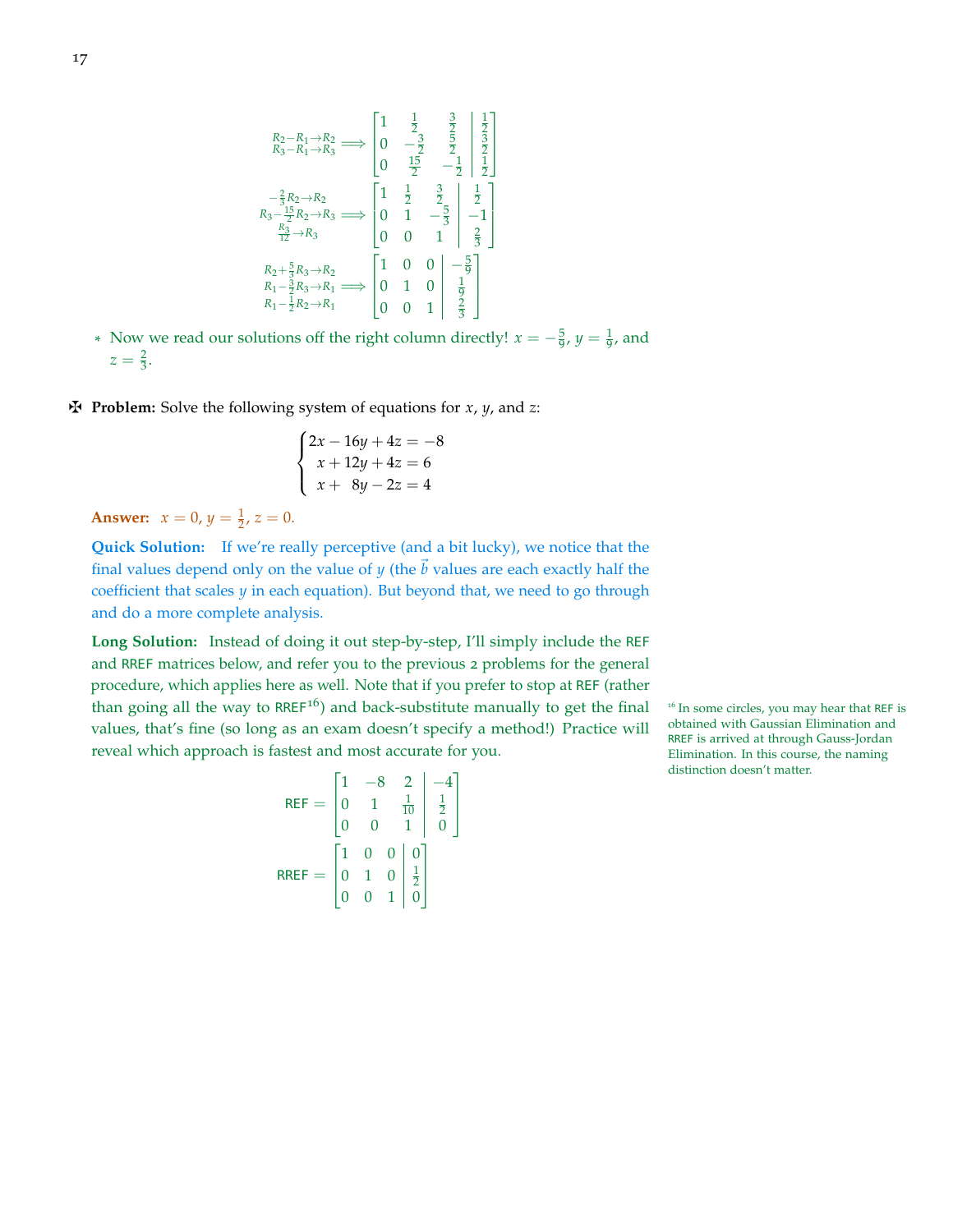# <span id="page-17-0"></span>*Practice Set 1: Matrix Operations and Linear Dependence*

## *Relevant Equations/Information:*

*Matrix Multiplication*: *aij* is the entry in row *i*, column *j*. Remember the multiplication of matrices  $\begin{bmatrix} \n\mathbf{A} \n\end{bmatrix} \times \begin{bmatrix} \mathbf{B} \ \mathbf{B} \n\end{bmatrix} = \begin{bmatrix} \mathbf{C} \ m \times q \end{bmatrix}$ is only defined if  $n = p$ . Below, we show a simple  $2 \times 2$  example to illustrate the concept.

$$
\begin{bmatrix} a_{11} & a_{12} \ a_{21} & a_{22} \end{bmatrix} \begin{bmatrix} b_{11} & b_{12} \ b_{21} & b_{22} \end{bmatrix} = \begin{bmatrix} a_{11} \cdot b_{11} + a_{12} \cdot b_{21} & a_{11} \cdot b_{12} + a_{12} \cdot b_{22} \ a_{21} \cdot b_{11} + a_{22} \cdot b_{21} & a_{21} \cdot b_{12} + a_{22} \cdot b_{22} \end{bmatrix}
$$
(7)

*Matrix-Vector Multiplication*: Multiplication of a vector by a matrix can be thought of as a *linear transformation* of that vector, very similar to a linear function. Whereas we previously dealt with  $f : \mathbb{R}^N \to \mathbb{R}$ , taking any number of inputs (which can be represented as the elements of a vector) and returning a single value, we now have the more general  $f : \mathbb{R}^N \to \mathbb{R}^M$  which similarly takes any number of inputs but can now return any number of outputs (of course, the dimensions of **A** have to be compatible with the transformation.) Linear transformations follow certain properties; recall eqs.  $(1)$  $(1)$  $(1)$  to  $(3)$  $(3)$  $(3)$ .

*Matrix-Vector Column-Wise Formulation*:

For 
$$
\underset{m \times n}{\mathbf{A}} \times \underset{n \times 1}{\vec{x}} = \underset{m \times 1}{\vec{b}}
$$
:

 $b_i =$ *n* ∑ *j*=1 *aijx<sup>j</sup>*

In this way, we can interpret the  $A\vec{x}$  product in the context of  $A$ 's columns:

$$
\mathbf{A}\vec{x} = \begin{bmatrix} a_{11}x_1 + a_{12}x_2 + \dots + A_{1n}x_n \\ a_{21}x_1 + a_{22}x_2 + \dots + A_{2n}x_n \\ \vdots \\ a_{m1}x_1 + a_{m2}x_2 + \dots + A_{mn}x_n \end{bmatrix} = x_1 \begin{bmatrix} a_{11} \\ a_{21} \\ \vdots \\ a_{m1} \end{bmatrix} + x_2 \begin{bmatrix} a_{12} \\ a_{22} \\ \vdots \\ a_{m2} \end{bmatrix} + \dots + x_n \begin{bmatrix} a_{1n} \\ a_{2n} \\ \vdots \\ a_{mn} \end{bmatrix}
$$
(8)

*Linear Dependence*: Linear Dependence is a concept used to characterize the

<span id="page-17-2"></span><span id="page-17-1"></span><sup>17</sup> For a more complete/generalized treatment of matrices, vectors, and more, including several important properties, see the course notes.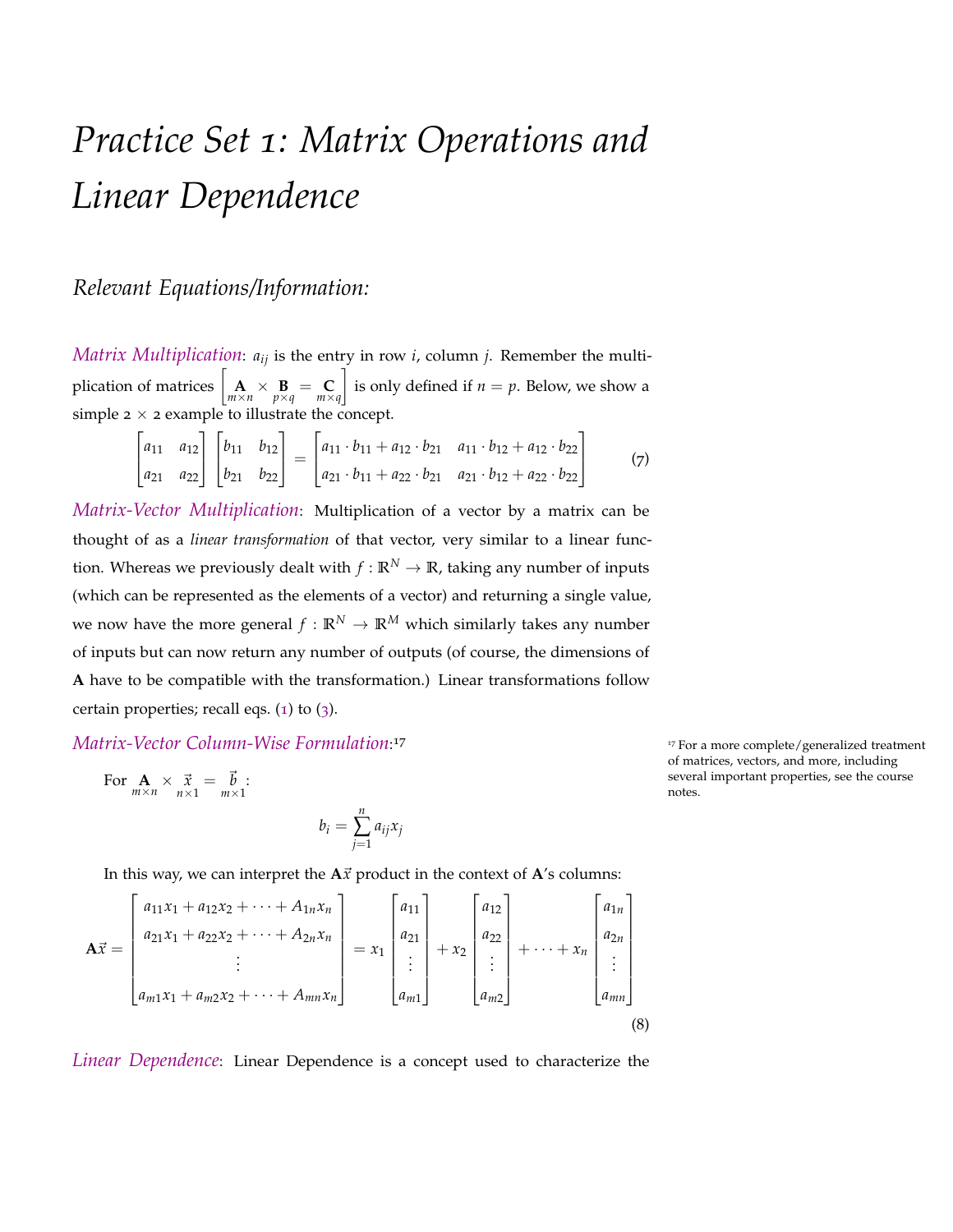amount of redundancy in a given set of information. It is very closely tied to the idea of free and basic variables as we've already seen, and forms the basis (pun intended) for a large number of important concepts going forward. We present 3 equivalent definitions for Linear Dependence below.<sup>18</sup> 18 18 18 18 18 18 18 18 It might seem like they're saying the same

1. A set of vectors  ${\bar{v}_1, \ldots, \bar{v}_n}$  is linearly dependent if there are corresponding scalars  $\alpha_1, \ldots, \alpha_n$  such that:

<span id="page-18-0"></span>
$$
\alpha_1 \vec{v_1} + \dots + \alpha_n \vec{v_n} = \vec{0}
$$
 (9)

However, *not all α<sup>i</sup> 's can be zero*; this combination of all-zero scalars has a special name: the "trivial solution."

- 2. Vectors  $\vec{v}_1, \ldots, \vec{v}_n$  with associated scalars  $\alpha_1, \ldots, \alpha_n$  are linearly dependent if, for some index *i*, we have that  $\vec{v}_i = \sum_{j\neq i} \alpha_j \vec{v}_j$ . <sup>19</sup> That is, a set of vectors is linearly <sup>19</sup> The  $\sum$  symbol is shorthand for addition. dependent if one of them can be "composed" by linearly combining some/all of the other vectors.
- 3. A set of vectors is either linearly dependent or linearly independent. More specifically, consider the sum in eq. ([9](#page-18-0)). If there is a solution to satisfy this equation other than to make all the scalars  $\alpha_1 = \cdots = \alpha_n = 0$ , (that is, a nontrivial solution) then the vectors are linearly dependent.

*Span*: Informally, the span of a set **S** of vectors (which is the only context it really makes sense to talk about span, with edge cases being potentially empty or singlevector sets) is the set of all vectors that can be reached using vectors in **S**. More formally, it is the set of all linear combinations of vectors in **S**. How do we get all these combinations? By considering all combinations of  $\alpha_i$ ! We already have the notion of various  $\alpha_i$  scaling the vectors in a set  $\{\vec{v}_1, \ldots, \vec{v}_n\}$ . We simply formalize this:

<span id="page-18-2"></span>
$$
\mathrm{span}(S) = \mathrm{span}(v_1, \dots, v_n) = \left\{ \sum_{i=1}^n \alpha_i \vec{v}_i \, | \, \alpha_i \in \mathbb{R} \right\} \tag{10}
$$

This can be hard to understand without a visual, so let's take a look at a simple 2D example to clarify. If we have a single vector  $\vec{v}_1 = \begin{bmatrix} 1 \\ 2 \end{bmatrix}$ , what's our span? It's all vectors that are scaled versions of  $\vec{v}_1$ .  $\begin{bmatrix} 0.5 \\ 1 \end{bmatrix}$  is in the span ( $\alpha_1 = 0.5$ ), as is  $\begin{bmatrix} 0 \\ 0 \end{bmatrix}$  for  $(\alpha_1 = 0)$  and  $\begin{bmatrix} 3 \\ 6 \end{bmatrix}$  for  $(\alpha_1 = 3)$ . But  $\begin{bmatrix} 0 \\ 2 \end{bmatrix}$  and  $\begin{bmatrix} -1 \\ 0 \end{bmatrix}$  are not in the span. Simply put, anything on the infinite line passing through  $\vec{v}_1$  is in the span; anything else isn't. fig. [1](#page-18-1) to the right clarifies with some more example points.

thing, but it's worth keeping each individual

*α*<sub>1</sub> $\vec{v_1}$  + · · · + *αn* $\vec{v_n}$  can be written as  $\sum_{i=1}^n \alpha_i \vec{v_i}$ or  $\sum_i \alpha_i \vec{v}_i$ . In this instance,  $\sum_{j \neq i} \alpha_j \vec{v}_j$  is the sum *over all*  $α<sub>j</sub> \vec{v}<sub>j</sub>$  excluding the  $α<sub>i</sub> \vec{v}<sub>i</sub>$  term.



<span id="page-18-1"></span>Figure 1: Demonstration of a simple example involving span. Notice the  *points are not in* the span of  $\vec{v_1}$ , whereas the  $\bullet$  points are.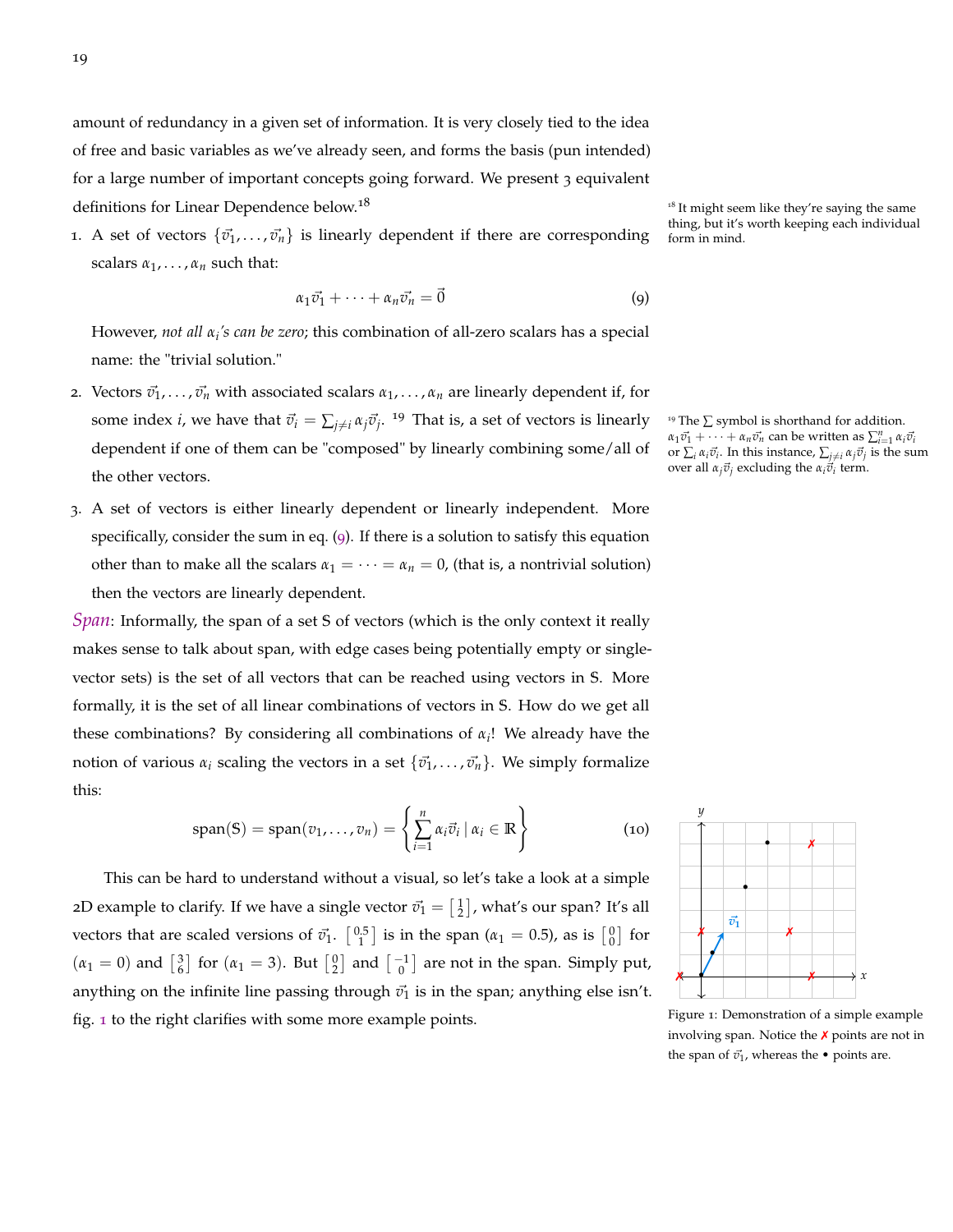### *Problems*

z **Problem:** Given the following matrices, **A** and **B**, what is the first row of the product  $C = AB$ ?

$$
\mathbf{A} = \begin{bmatrix} 1 & 5 & 0 \\ 10 & 3 & 7 \\ 6 & 4 & 11 \end{bmatrix} \quad \mathbf{B} = \begin{bmatrix} 2 & 12 & 3 \\ 1 & 8 & 0 \\ 9 & 1 & 2 \end{bmatrix}
$$

**Answer:**  $\begin{bmatrix} 7 & 52 & 3 \end{bmatrix}$ 

**Quick Solution:** We apply eq. ([7](#page-17-1)) and find that:

$$
c_{1i} = \vec{a_{r1}} \vec{b_{ci}}
$$

(dot product of first row of *A* and *i*'th column of *B*). Computing, we find the top row of the resulting matrix is:  $\lceil 7523 \rceil$ 

**Long Solution:** The first row consists of 3 entries,  $c_{11}$ ,  $c_{12}$ , and  $c_{13}$  with  $c_{ij}$  being the entry in the *i*'th row and *j*'th column. Let's explicitly write out each entry using eq.  $(7):^{20}$  $(7):^{20}$  $(7):^{20}$   $\qquad \qquad$  Note the dimensions match based on this

$$
c_{11} = a_{11}b_{11} + a_{12}b_{21} + a_{13}b_{31} = (1 \times 2) + (5 \times 1) + (0 \times 9) = 7
$$
  
\n
$$
c_{12} = a_{11}b_{12} + a_{12}b_{22} + a_{13}b_{32} = (1 \times 12) + (5 \times 8) + (0 \times 1) = 52
$$
  
\n
$$
c_{13} = a_{11}b_{13} + a_{12}b_{23} + a_{13}b_{33} = (1 \times 3) + (5 \times 0) + (0 \times 2) = 3
$$
  
\nCombining, we get [7 52 3].

 $\mathbf{\ddot{P}}$  **Problem:** Is  $(\vec{x} + \vec{y})\mathbf{A}$  equivalent to  $\mathbf{A}(\vec{x} + \vec{y})$  where  $\vec{x}$  and  $\vec{y}$  are column vectors in  $\mathbb{R}^n$  and **A** is an  $n \times n$  matrix?

**Answer:** No, the dimensions only match for  $\mathbf{A}(\vec{x} + \vec{y})$ .

**Quick Solution:** One of the expressions isn't a valid multiplication! Since  $\vec{x}$ and  $\vec{y}$  are column vectors, they have dimensions  $n \times 1$ .  $\mathbf{A}(\vec{x} + \vec{y})$  is valid since  $(n \times n) \cdot (n \times 1)$  yields an  $n \times 1$  column vector. This matches the  $A\vec{x} = \vec{b}$  form. The other expression is  $(n \times 1) \cdot (n \times n)$ ; note the inner dimensions don't match, so we cannot form the vector-matrix product.

### **F** Problem: Is it *true* or *false* that if  $A^2 = 0$ , the zero matrix, then  $A = 0$ ?

**Answer:** Technically, depends on the dimensions of **A**. False *except* in the case of a  $1 \times 1$  matrix (edge case).

**Quick Solution:** One approach is to form the counterexample  $A = \begin{bmatrix} 0 & 1 \\ 0 & 0 \end{bmatrix}$  and observe that the product is zero but the matrix *A* itself isn't. But in the case of a  $1 \times 1$  matrix, if  $A^2 = 0$ , then  $A = 0$ . So, the answer depends on the dimensions of **A**.

notation  $((1 \times 3) \cdot (3 \times 1))$  and each dot product is valid, yielding a single scalar value.

```
<sup>21</sup> If you solved this question and arrived at
False, know that this was the intended answer.
Disregarding the 1\times1 case (often thought of as
a scalar rather than a matrix) was an oversight,
so the solution on the site is wrong.
```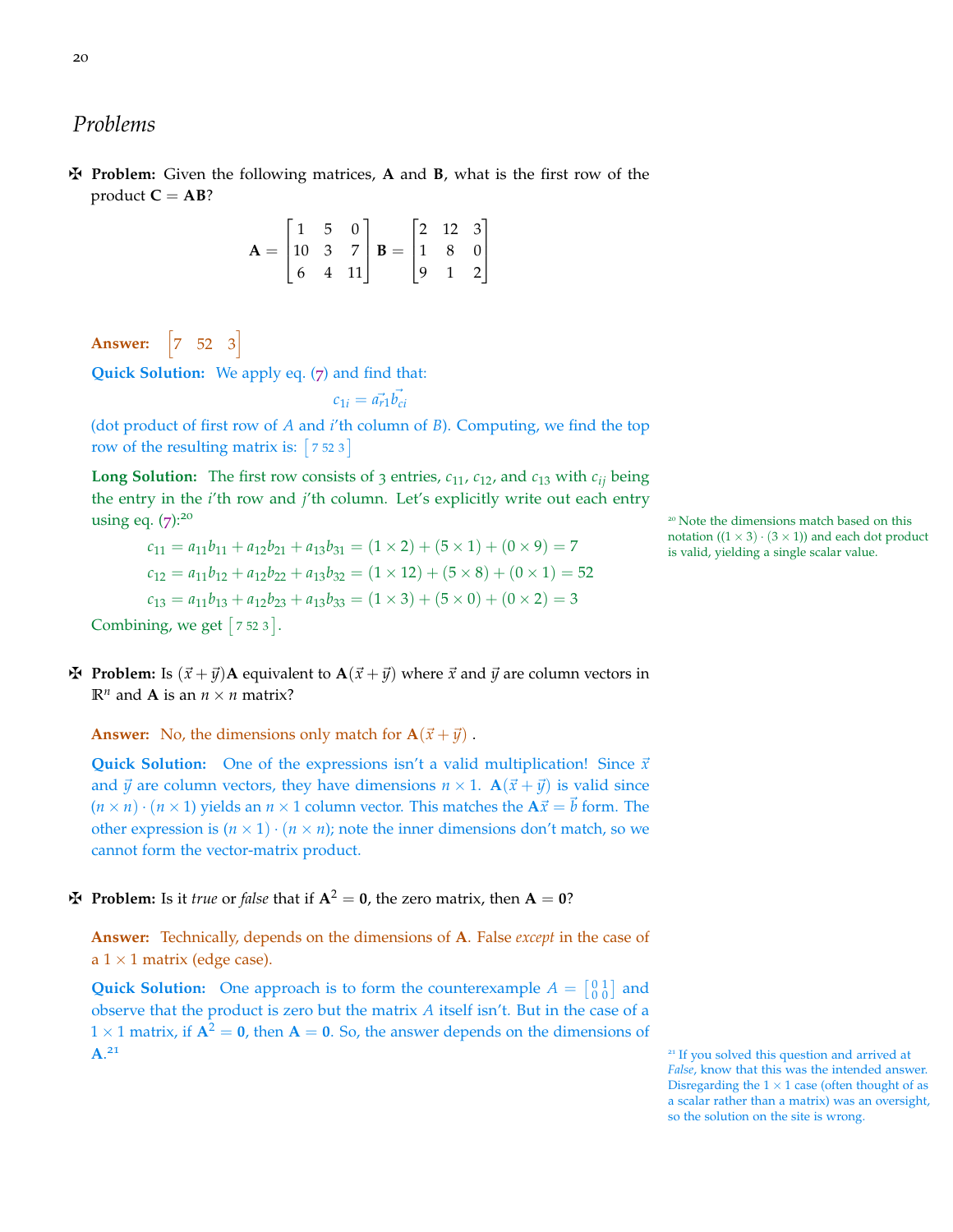**Long Solution:** This question is difficult to solve rigorously for arbitrary dimensions,<sup>22</sup> but observe the following: Each entry of the resulting matrix product  $A^2$ <sup>22</sup> The quick solution addresses the edge comes from the dot product of a row and column in the original matrix. A dot product can be zero for many reasons; one of the individual vectors is entirely zero is the most basic case but any combination of values where the sum of multiplications is zero will yield a zero dot product.

The general realization that the matrix **A** doesn't need to be zero in order for  $A<sup>2</sup>$  to be zero comes from the fact that a dot product can "produce zeros" from nonzero inputs. This might be counterintuitive since in algebraic equations, if one says *xyz* = 0, one of *x*, *y*, or *z* must be zero, but the logic doesn't carry over. Consider:

$$
\begin{bmatrix} 0 & 1 & 0 & 1 & 0 \end{bmatrix} \begin{bmatrix} 1 \\ 0 \\ 1 \\ 0 \\ 1 \end{bmatrix} = 0
$$

The row-column dot product is zero, but the individual rows indeed aren't zero. Also consider this example:

$$
\mathbf{C} = \begin{bmatrix} 5 & -3 & 2 \\ 15 & -9 & 6 \\ 10 & -6 & 4 \end{bmatrix} \qquad \mathbf{C}^2 = \begin{bmatrix} 0 & 0 & 0 \\ 0 & 0 & 0 \\ 0 & 0 & 0 \end{bmatrix}.
$$

**Example 11** If 
$$
\mathbf{A} = \begin{bmatrix} 0 \\ 1 \\ 0 \\ 0 \end{bmatrix} = \begin{bmatrix} 1 \\ 2 \\ 1 \\ 0 \end{bmatrix}
$$
, what is the second column of **A**?  
\n**Answer:** 
$$
\begin{bmatrix} 1 \\ 2 \\ 1 \\ 0 \end{bmatrix}
$$

Try it yourself!<sup>23</sup>  $\frac{23}{3}$  For more on this kind of logic, check out [Nilpotent Matrices.](https://en.wikipedia.org/wiki/Nilpotent_matrix) Note that anything on this page that is out-of-scope or not covered in class notes may not be valid for use in an exam.

**Quick Solution:** We isolate the second column of A with the single nonzero entry in the vector on the left (if it isn't clear why/how, check out the LONG SOLUTION. So the result is simply the vector on the right.

**Long Solution:** This question gets at the heart of what it means conceptually to do a matrix-vector multiplication. In an equation of the form  $A\vec{x} = \vec{b}$  each  $b_i$  is the inner product of  $A_{ri}$  (i'th row of A) and  $\vec{x}$ . But notice that the multiplying vector here has a "sifting" property; it nullifies any entries in **A** that don't match up to the second entry.

Which entries of **A** always end up getting multiplied by 1? The ones in the second column.<sup>24</sup> Ultimately, if these are the only entries that get preserved in the <sup>24</sup> For great visualizations on this "mapping,"<br>citting than  $\vec{h}$  ontirely consists of ontries from  $\Lambda$  a So we directly know wha sifting, then  $\vec{b}$  entirely consists of entries from  $A_{c2}$ . So we directly know what the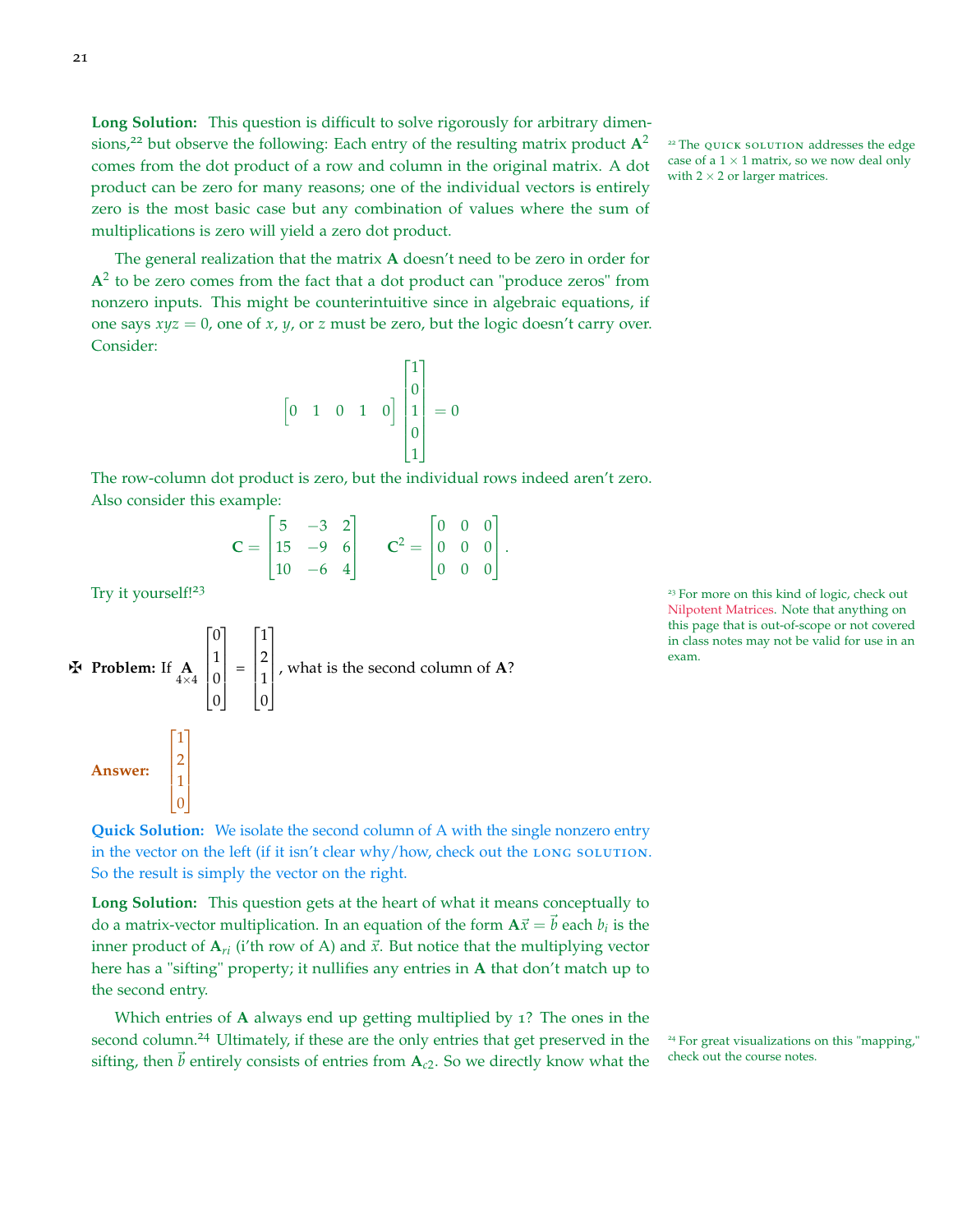### second column of A is.

z **Problem:** The effects of a fighter jet performing a Barrel Roll, an Immelman, or a Nose Dive can be represented by matrices **A**, **B**, and **C**, respectively. The jet's current state is represented by  $\vec{x}$ . What expression describes the jet's state after the pilot does a Nose-Dive, Barrel Roll, and Immelman, in that order?

### **Answer: BAC** $\vec{x}$

**Quick Solution:** We compose the given operations (**C**, **A**, **B**) by left-multiplying the state vector by the matrices in order, and we arrive at  $\textbf{BAC}\vec{x}$ .

**Long Solution:** Matrix-vector operations that represent some transformation of a state are carried out as a left-multiplication of the state vector (in this case  $\vec{x}$ ) by the matrix to get the state after the operation. Here, we first perform a Nose-Dive, so we left-multiply  $\vec{x}$  by **C** to get **C** $\vec{x}$ . We then perform a Barrel Roll, so we left-multiply  $C\vec{x}$  by A to get  $AC\vec{x}$ . Finally, we left-multiply  $AC\vec{x}$  by B (Immelman) to get the final state vector:  $\textbf{BAC} \vec{x}$ .

 $\mathbf{\ddot{P}}$  **Problem:** Are the vectors  $\vec{a}$  and  $\vec{b}$  below linearly independent?

| x,<br>$^{\prime}$ |  | 7 |  |
|-------------------|--|---|--|
|-------------------|--|---|--|

**Answer:** Yes.

**Quick Solution:** There are only two vectors, and neither is a scaled version of the other. So they are linearly independent.

Long Solution: For this small example, even the LONG SOLUTION isn't that long. But to be more rigorous, we can check if we satisfy eq. ([9](#page-18-0)); that is, can any scalars *α*<sub>1</sub>, *α*<sub>2</sub> can be found such that  $α_1\vec{a} + α_2\vec{b} = 0$ ? We formulate this question as:

$$
\alpha_1 \begin{bmatrix} 4 \\ 3 \end{bmatrix} + \alpha_2 \begin{bmatrix} -1 \\ 2 \end{bmatrix} = 0
$$

$$
\begin{cases} 4\alpha_1 - 1\alpha_2 = 0 \\ 3\alpha_1 + 2\alpha_2 = 0 \end{cases}
$$

Solving using standard techniques (substitution, Gaussian elimination, whatever you prefer), we find that  $\alpha_1 = \alpha_2 = 0$ . In other words, by our 3rd definition of linear dependence, we only have the trivial solution (no nontrivial solution), so the vectors are linearly independent.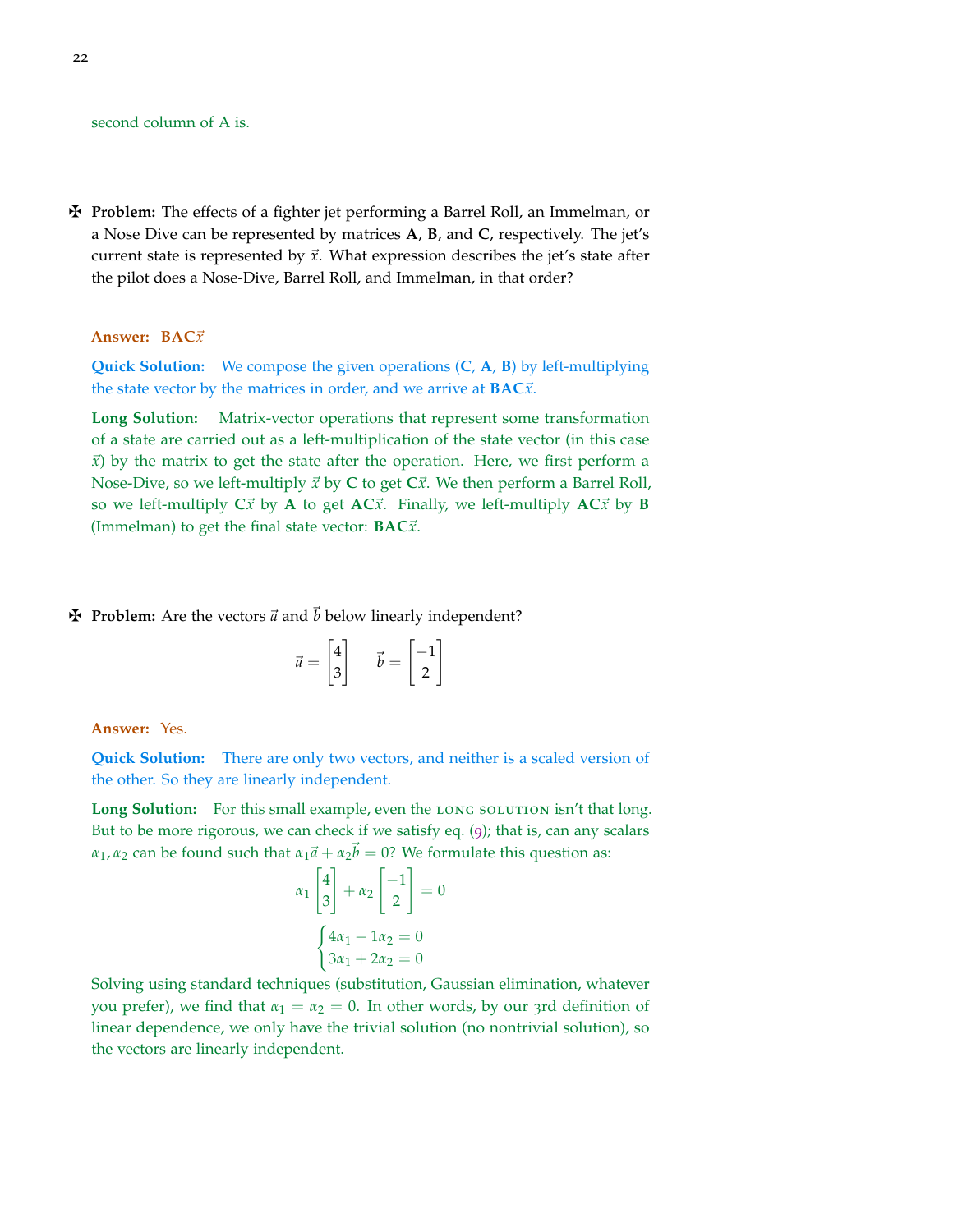$\mathbf{\ddot{F}}$  **Problem:** Are the vectors  $\vec{a}$ ,  $\vec{b}$ , and  $\vec{c}$  below linearly independent?

$$
\vec{a} = \begin{bmatrix} 2 \\ 2 \\ -1 \end{bmatrix} \quad \vec{b} = \begin{bmatrix} 1 \\ 6 \\ 2 \end{bmatrix} \quad \vec{c} = \begin{bmatrix} -1 \\ 0 \\ 1 \end{bmatrix}
$$

**Answer:** No.

**Quick Solution:** We can find that  $3\vec{a} - \vec{b} + 5\vec{c} = 0$ , and since this is a nontrivial solution to eq. ([9](#page-18-0)), the vectors are linearly dependent.

**Long Solution:** As before, we set up the corresponding system of equations:

$$
\alpha_1 \begin{bmatrix} 2 \\ 2 \\ -1 \end{bmatrix} + \alpha_2 \begin{bmatrix} 1 \\ 6 \\ 2 \end{bmatrix} + \alpha_3 \begin{bmatrix} -1 \\ 0 \\ 1 \end{bmatrix} = 0
$$

$$
\begin{cases} 2\alpha_1 + \alpha_2 - \alpha_3 = 0 \\ 2\alpha_1 + 6\alpha_2 = 0 \\ -\alpha_1 + 2\alpha_2 + \alpha_3 = 0 \end{cases}
$$

And we solve! The solution to this system is  $\alpha_1 = 3$ ,  $\alpha_2 = -1$ ,  $\alpha_3 = 5$ . And since this is a nontrivial solution, the original vectors are linearly dependent.

 $\mathbf{\ddot{F}}$  **Problem:** For some matrix **A**,  $\mathbf{A}\vec{x_1} = \vec{b}$  and  $\mathbf{A}\vec{x_2} = \vec{b}$ , where  $\vec{x_1} \neq \vec{x_2}$ . Are the columns of A are linearly independent, or does it depend on the specific matrix?

**Answer:** No, the columns are linearly dependent.

**Quick Solution:** We notice that  $A\vec{x}_1 - A\vec{x}_2 = A(\vec{x}_1 - \vec{x}_2) = \vec{b} - \vec{b} = \vec{0}$ . That is,  $\vec{0}$  is a linear combination of the columns of **A**. So these columns, by eq. ([9](#page-18-0)), are dependent.

**Long Solution:** This question tests your conceptual understanding of matrixvector multiplication, with the added nuance of considering linear dependence. Previously, we've considered how each entry in the result,  $b$ , arises from multiplying a row in **A** by  $\vec{x_1}$  or  $\vec{x_2}$ . But there's another perspective on the same idea which allows us to view the composition of the  $A\vec{x}$ <sup>*i*</sup> product in terms of the columns of **A**.

We saw a hint of this in the two previous questions; notice how we had scalars multiplying column vectors, which we then added together and set equal to ~0. When there *is a nontrivial solution*, these columns were found to be linearly dependent, and if there was *only the trivial solution*, the columns were linearly independent.

Now, we have that  $A\vec{x}_1 - A\vec{x}_2 = A(\vec{x}_1 - \vec{x}_2) = \vec{0}$ , but let's take a closer look at why exactly this says anything about the columns of **A**. We can give the difference

between 
$$
\vec{x_1}
$$
 and  $\vec{x_2}$  a name  $\vec{\delta_x} = \begin{bmatrix} \delta_1 \\ \vdots \\ \delta_n \end{bmatrix}$ . Because  $\vec{x_1} \neq \vec{x_2}$ , there must be some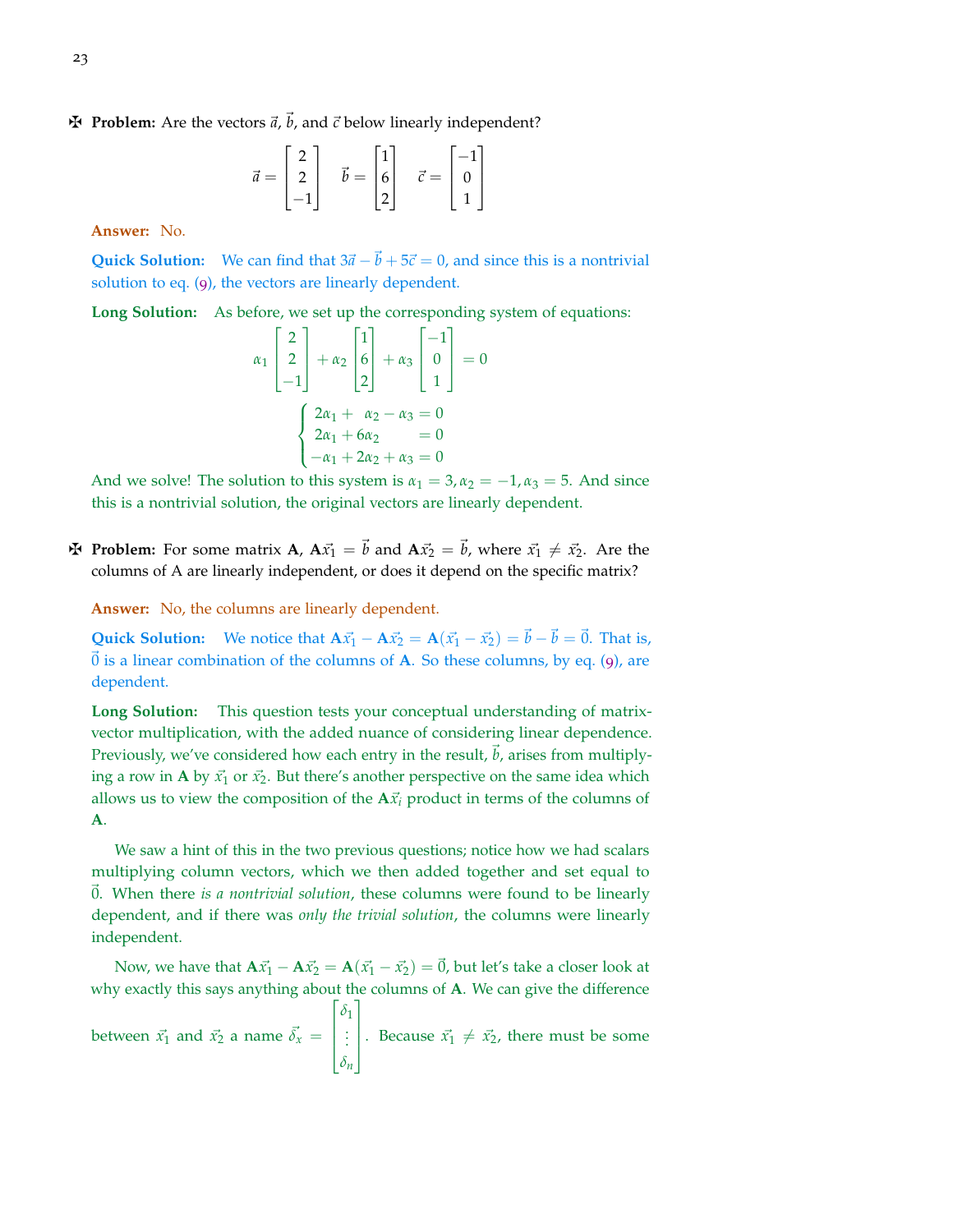nonzero entries in  $\vec{\delta}_x$  (not all  $\delta_i$ 's = 0).

Let the columns of **A** be  $\vec{a_{c1}}, \dots, \vec{a_{cn}}$ . Then, notice that according to eq. ([8](#page-17-2)), we can say that  $\mathbf{A}\vec{\delta} = \sum_{i=1}^{n} \delta_i \vec{a}_{ci} = \vec{0}$ . If this step doesn't make sense, please review the expansion of the  $A\vec{\delta}$  (or  $A\vec{x}$ ) product.

Then, we can conclude by eq. ([9](#page-18-0)) (as we often seem to do) that the columns of **A** are linearly dependent.

### $\mathbf{\nabla}$  **Problem:** Is  $\vec{v}$  below in the span of the vectors listed?

$$
\vec{v} = \begin{bmatrix} 1 \\ -1 \\ 1 \end{bmatrix} \quad \text{span} = \left( \begin{bmatrix} 0 \\ 0 \\ 1 \end{bmatrix}, \begin{bmatrix} 1 \\ 2 \\ 1 \end{bmatrix}, \begin{bmatrix} 2 \\ 4 \\ -1 \end{bmatrix} \right)
$$

**Answer:** No.

**Quick Solution:** Notice that we cannot express  $\vec{v}$  as a linear combination of the vectors in the given set, which, by definition in eq. ([10](#page-18-2)), means  $\vec{v}$  is not in the span. But this example is not so trivial that we can visually see it immediately; to show this, we carry out Gaussian elimination of the matrix **A**:

<span id="page-23-0"></span>
$$
\mathbf{A} = \begin{bmatrix} 0 & 1 & 2 & | & 1 \\ 0 & 2 & 4 & | & -1 \\ 1 & 1 & -1 & | & 1 \end{bmatrix}
$$
(11)

and show there is no solution.

**Long Solution:** Why does the approach above work? To learn to perform Gaussian Elimination as a procedure to solve equations like  $A\vec{x} = \vec{b}$  takes hours; to visualize and understand the underlying concepts can take months or more.

We must start with the fact that the vectors in the span can be thought of as the columns of a matrix  $A =$ Г I | | |  $\vec{a_{c1}}$   $\vec{a_{c2}}$   $\vec{a_{c3}}$ | | | 1 . Remember eq. ([8](#page-17-2))? Well, that's exactly the interpretation we need! Each of these vectors is a column in the matrix, which as a whole represents a *transformation in space*. We saw a hint of this in the relevant information section, but now go into more detail.

When we say that  $A\vec{x} = \vec{x}'$ , it can be seen as the vectors effectively taking a point  $(x, y, z)$  and mapping it to some other point  $(x', y', z')$ . And we can do this for any of the infinite number of points in 3D space. These *coordinates* are now our scalars! The location of a point determines where it gets mapped to by the transformation.<sup>25</sup> 25 Note that if we had more or less vectors of

Overall, then, our goal is to figure out what coordinates  $(x, y, z)$  are mapped to  $\vec{v}$  (the "head" or arrow-part of which is at point  $(1, -1, 1)$ )<sup>26</sup> by **A**. We can have no such points (no solution), a unique point (unique solution), or infinitely many points (infinitely many solutions). Now, we already know how to solve an equation of the form  $A\vec{x} = \vec{x}'$ ; we know A and  $\vec{x}'$ , so we can figure out what  $\vec{x}$ is. Hopefully it's clear now that when we solve the augmented matrix in eq. ([11](#page-23-0)),

greater or smaller length, this transformation would be "cross-dimensional" (mapping a 3D point to a 5D point or something similar) but we omit this consideration for now.

<sup>&</sup>lt;sup>26</sup> The point at the head of a vector and the vector itself practically synonymous in most cases, since the tail almost always resides at the origin.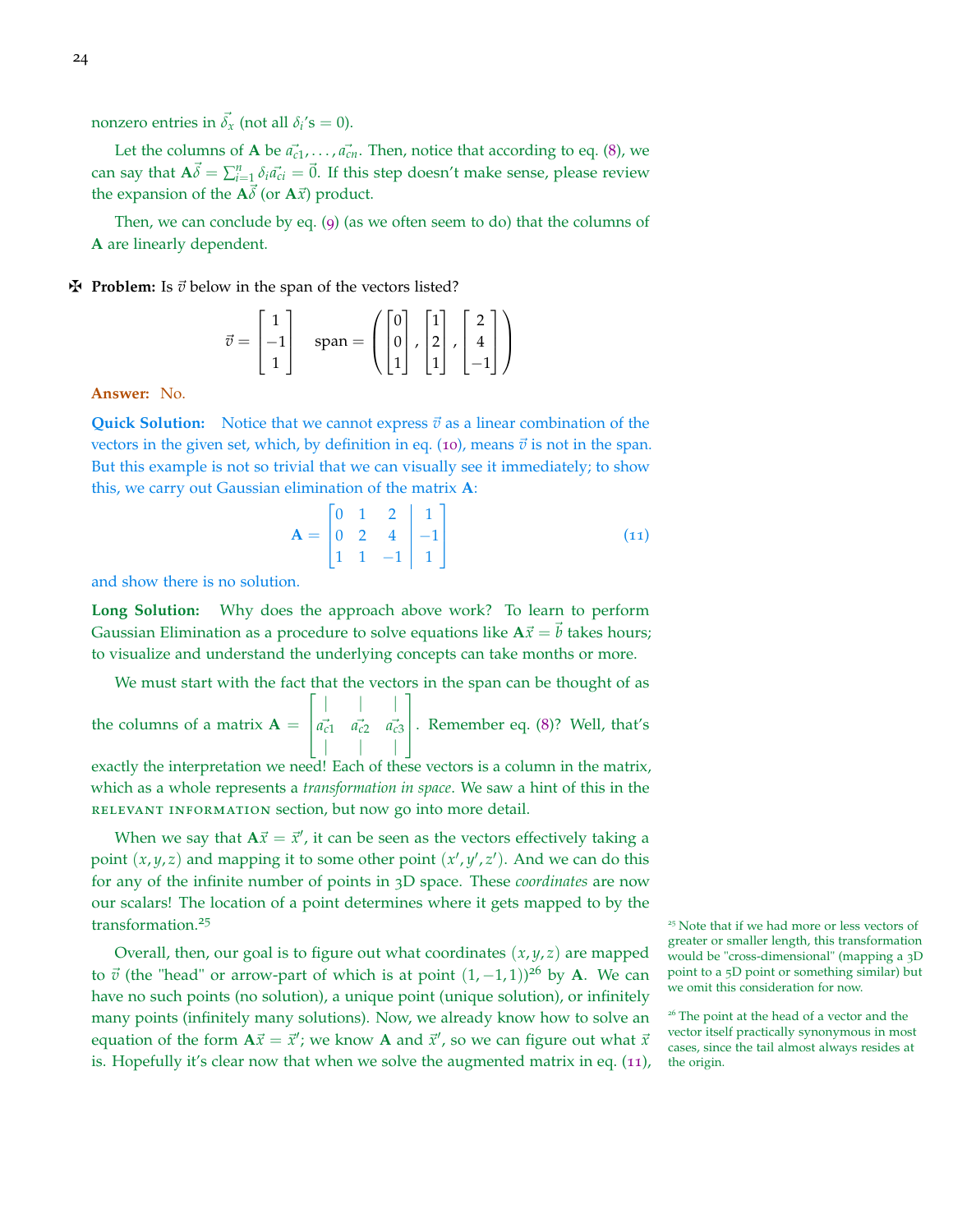we are trying to find this starting point. When we come to the conclusion of no solution (try this yourself to confirm!), it means there is no such starting point! That is, no matter where in  $3D$  space we try to start in order to map to  $\vec{v}$  using this transformation, we fail. So the transformation represented by these vectors is incapable of taking us to  $\vec{v}$ ;  $\vec{v}$  is not in the span of the given vectors.

 $\mathbf{\ddot{H}}$  **Problem:** Given  $\vec{v}_1$  and  $\vec{v}_2$ , select all of the following options that are equivalent to span $(\vec{v_1}, \vec{v_2})$ :

1. span $(\vec{v_1}, \vec{v_1} + \vec{v_2})$ 2. span $(\vec{v_1})$ 3. span $(\vec{v_1}, \vec{v_1} - \alpha \vec{v_2})$ **Answer:** 1. and 3.

**Quick Solution:** If we only have  $\vec{v}_1$ , we lose "additional reach" given by  $\vec{v}_2$ . So option 2 is not a good substitute. But the others will still work since we can still reach any of the vectors in our original span; we may simply have to pick different scalars.

**Long Solution:** When it comes to spans, we can select whatever linear combination of the given vectors we want (any choice of scalars  $\alpha_1$  and  $\alpha_2$ ). So, in the original span, say we select  $\alpha_1$  scaling  $\vec{v}_1 \alpha_2$  scaling  $\vec{v}_2$ . For the first option, an equivalent choice of scalars is  $\alpha'_1 = \alpha_2 - \alpha_1$  scaling  $\vec{v_1}' = \vec{v_1}$  and  $\alpha'_2 = \alpha_2$  scaling  $\vec{v}_2' = \vec{v}_1 + \vec{v}_2$ . That is, the spans are the same. A very similar argument holds for option 3, except for slightly different values for each *α*.

However, in option 2, we actually *lose* information by only having  $\vec{v}_1$  in our span as opposed to both  $\vec{v}_1$  and  $\vec{v}_2$ . Consider a simple example where we say each vector resides in 2D space<sup>27</sup>:  $\vec{v}_1 = \begin{bmatrix} 1 \\ 0 \end{bmatrix}$  $\boldsymbol{0}$ 1 and  $\vec{v_2} =$  $\lceil 0$ 1 1 the x-axis, but the span of both vectors is all of 2D space. See fig. [2](#page-24-0) for a visual aid.

<sup>27</sup> Note the problem never said anything about the dimension of the vectors themselves; we assume two-dimensionality for visual simplicity.



<span id="page-24-0"></span>Figure 2: Notice that  $\vec{v_1}$  does not encompass the entire span of  $(\vec{v_1}, \vec{v_2})$ . For example, without  $\vec{v_2}$ , how would one get to  $\times$  at (2.5,  $2.5$ ?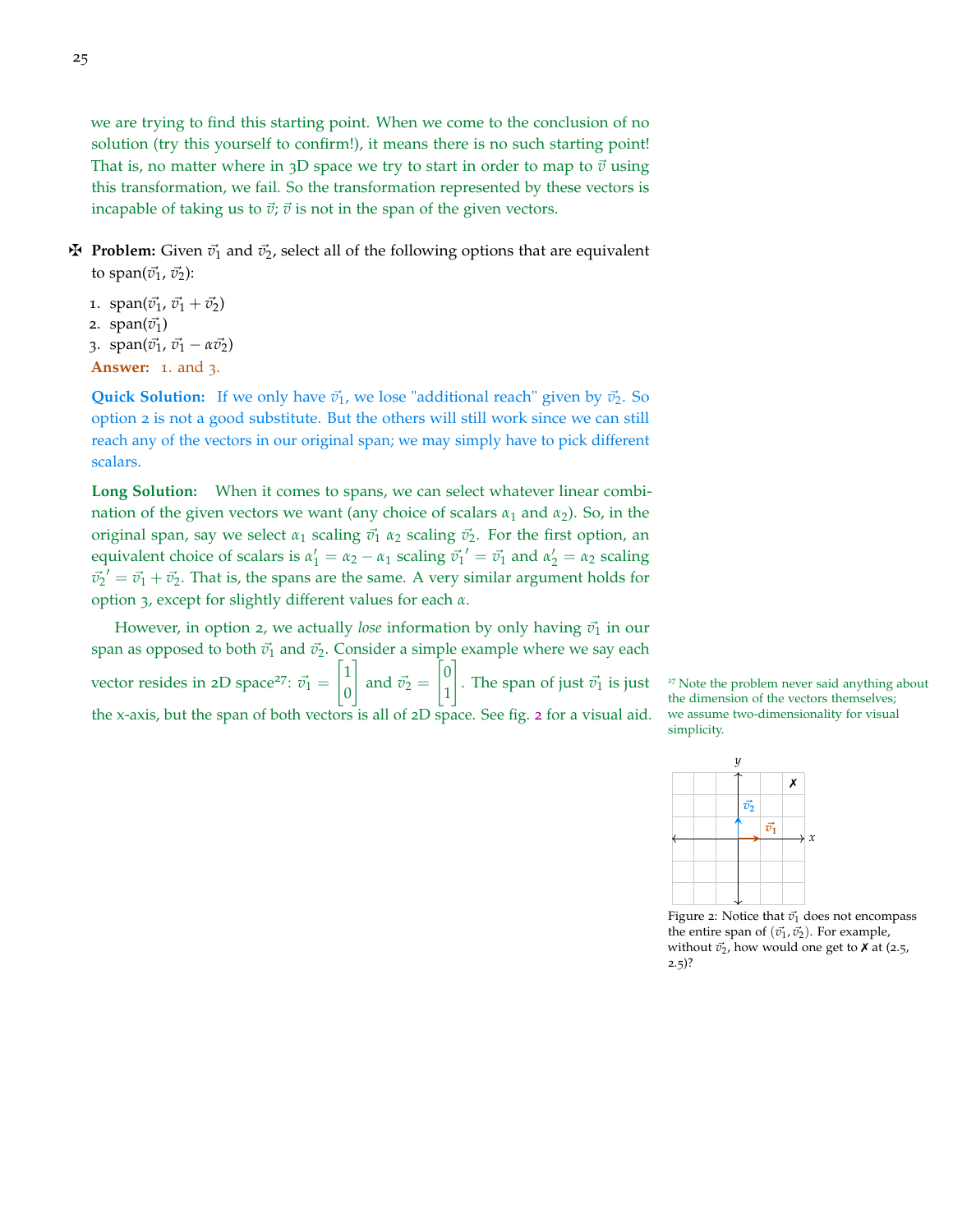# <span id="page-25-0"></span>*Practice Set 2: State Transition Matrices and Inverses*

## *Relevant Equations/Information*

Linear Transformation: In the previous PRACTICE SET, we discussed the idea of a matrix **A** as a linear transformation. Effectively, in the equation  $A\vec{x} = \vec{b}$ , the matrix *m*×*n* itself can be considered a transformation  $f : \mathbb{R}^N \to \mathbb{R}^M$  which takes a vector  $\frac{\vec{x}}{n \times 1}$  of inputs and returns a vector  $\vec{b}$  of outputs (convince yourself the dimensions listed make sense).

In this way, we can think about matrices as state transformations; if we have a list of inputs representing some current state at some timestep *n* (given by  $\vec{x}[n]$ ), then when a matrix **A** operates on that state, it *transforms it* into a new state at the next time step  $(\vec{x}[n+1])$ . Consider a timestep to be a very small unit of time. Our systems here will be discrete, meaning that the transition of water happens exactly at each timestep, and not between timesteps.<sup>28</sup> 28 But in reality, water is flowing continuously!

It's best to consider this idea with a classic example; water pumps. Take a look at the basic example in fig. [3](#page-25-2) and the more involved example in fig. [4](#page-25-3). At each time step, some portion of the water in each pump goes to itself, and some portion goes to each of the other pumps. The general state transition matrix formula for an *n*-state system (assuming the initial and final state vectors have the same length *n*) is as follows:

$$
\begin{bmatrix} P_{1\to1} & P_{2\to1} & \dots & P_{n\to1} \\ P_{1\to2} & P_{2\to2} & \dots & P_{n\to2} \\ \vdots & \vdots & \ddots & \vdots \\ P_{1\to n} & P_{2\to n} & \dots & P_{n\to n} \end{bmatrix}
$$
 (12)

<span id="page-25-1"></span>*Conservation*: Notice that in the examples in figs. [3](#page-25-2) to [4](#page-25-3), all of the water goes *somewhere* and none comes up out of thin air; that is, the water is a *conserved quantity*. We don't have any leakage or generation of water in the system. Note that this isn't



Figure 3: The movement of water in this 2 node system of pumps can be represented by this matrix, following the general formula in eq. ([12](#page-25-1)):

<span id="page-25-2"></span>

| -7  | h            |
|-----|--------------|
|     | 0            |
| -14 | ÷.<br>0<br>ı |

To model this rigorously, we need linear differential equations, but for now, if the timestep we take is very small, the discrete model is quite good as an approximation.



Figure 4: A more involved 4-node state transition example. Yup, it gets messy! Following the general formula in eq. ([12](#page-25-1)):

<span id="page-25-3"></span>

|             |                                           | $\begin{bmatrix} 0.4 & 0.1 & 0.4 & 0.1 \end{bmatrix}$ |     |
|-------------|-------------------------------------------|-------------------------------------------------------|-----|
| $\vert$ 0.1 | $\begin{array}{c} 0.2 \\ 0.3 \end{array}$ | $0.1\,$                                               | 0.4 |
| $\vert$ 0.2 |                                           | $0.2\,$                                               | 0.2 |
| $\vert$ 0.3 | $0.4\,$                                   | $0.3\,$                                               | 0.3 |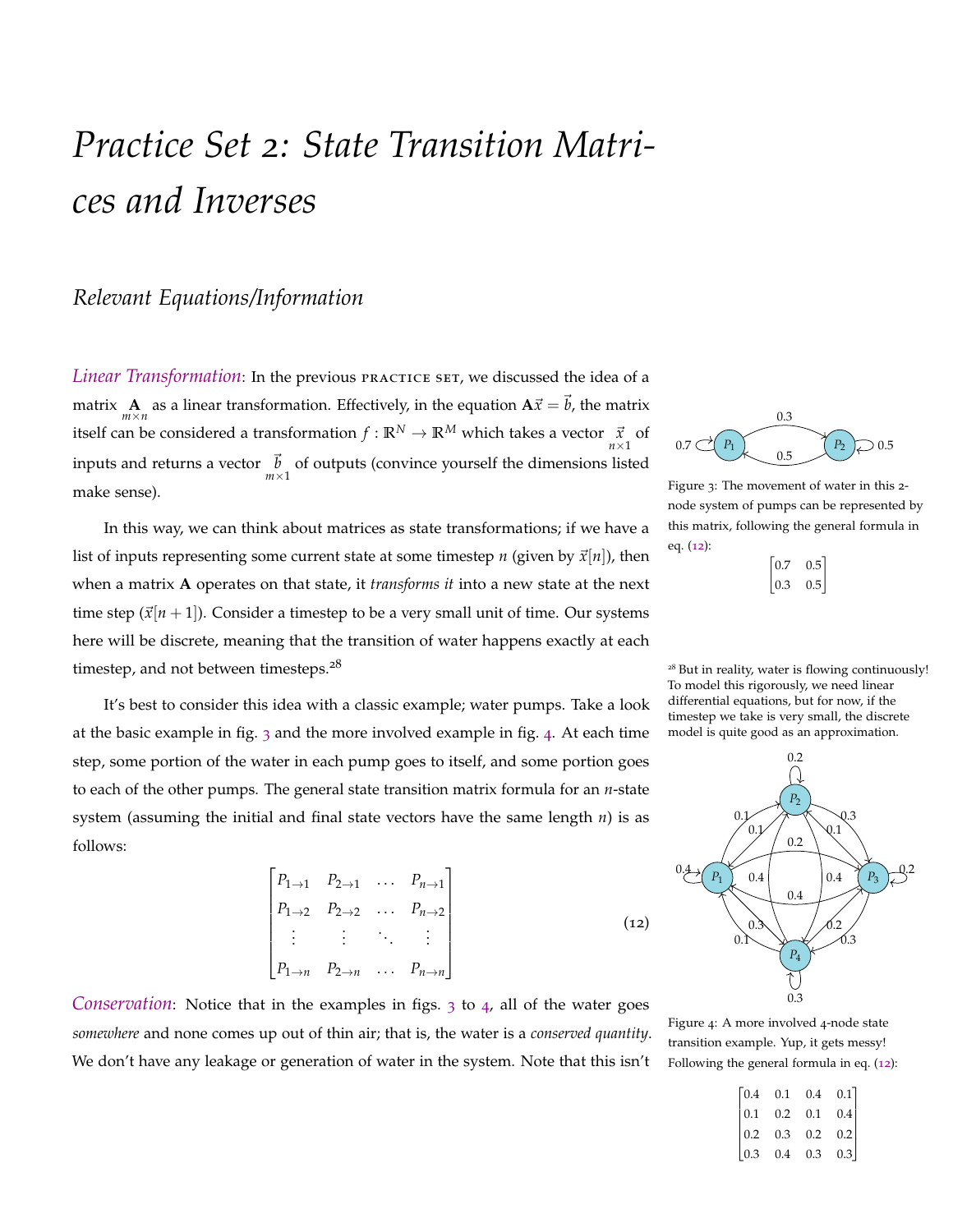always the case (one could create a state transition matrix describing a single US state and its towns, but people can then travel in and out of the system). The idea of conservation will largely hold true, especially for systems based in physical reality.

How can we easily look at a state transition matrix and check if the corresponding system deals with a conserved quantity? Well, from eq. ([12](#page-25-1)), we see that each *column's* values describe the movement of water *from* a specific node to other nodes. If any column's values do not sum to exactly 1, then something is being lost or created in the system as a whole. In addition, if a specific column's sum is greater than 1, matter is entering the system through that node; conversely, if a specific column sum is less than 1, matter is leaving the system through that node.<sup>29</sup>  $\frac{29}{9}$  Given information about only a single

*Diagram*  $\rightarrow$  *Matrix*: Given a state transition diagram, we can create the corresponding state transition matrix by reading the values at each arrow, noting the directionality (these are *directed* edges) and populating the rows one by one. Similarly, given a matrix, we can draw the appropriate number of nodes and label arrows going to/from each node with the values as indicated by the matrix.

*Conceptual Meaning of a Matrix Inverse*: If a matrix **A** as a linear transformation tells us how to get from  $\vec{x}[n]$  to  $\vec{x}[n+1]$ , then  $\mathbf{A}^{-1}$  tells us how to get from  $\vec{x}[n]$  to  $\vec{x}[n-1]$ .

But we must be careful! The inverse of a matrix is only defined for *square matrices*, and even then, it doesn't always exist. When the inverse exists in the context of state diagrams, it means that if we know what the state is a some time step, then we know what it looks like at the previous timestep. By induction<sup>30</sup>, we can figure out what  $\frac{30}{2}$  If you don't know what induction is, don't the state looks like at all previous time steps!

*Mathematical Definition of a Matrix Inverse*: The inverse of a matrix **A** (call it **B**), if it exists, is the matrix such that  $AB = I$  (in which case  $BA = I$ ). Knowing how to express the definition in both ways can come in handy in proofs.

Notice we said *the* inverse, rather than *an* inverse; if the inverse exists, it is assuredly unique.<sup>31</sup>.

*Inverse for a*  $2 \times 2$  *matrix*:<sup>32</sup>

<span id="page-26-0"></span>
$$
\mathbf{A} = \begin{bmatrix} a & b \\ c & d \end{bmatrix} \implies \mathbf{A}^{-1} = \frac{1}{ad - bc} \begin{bmatrix} d & -b \\ -c & a \end{bmatrix}
$$
(13)

node's column sum, we can never definitely say if the overall system is conservative or not; we only know if it *might* be conservative, based on other nodes.

worry too much, it's a CS70 topic. It basically means that if multiplying our state by an inverse gives us the state 1 timestep before, then we can keep repeating this process and multiplying our state by the inverse *n* times gives us the state *n* timesteps before.

<sup>31</sup> See the course notes for a proof of this statement.

<sup>32</sup> I highly recommend you go through the process described below and reduce eq. ([14](#page-27-0)) to eq. ([15](#page-27-1)) to see how this result is derived.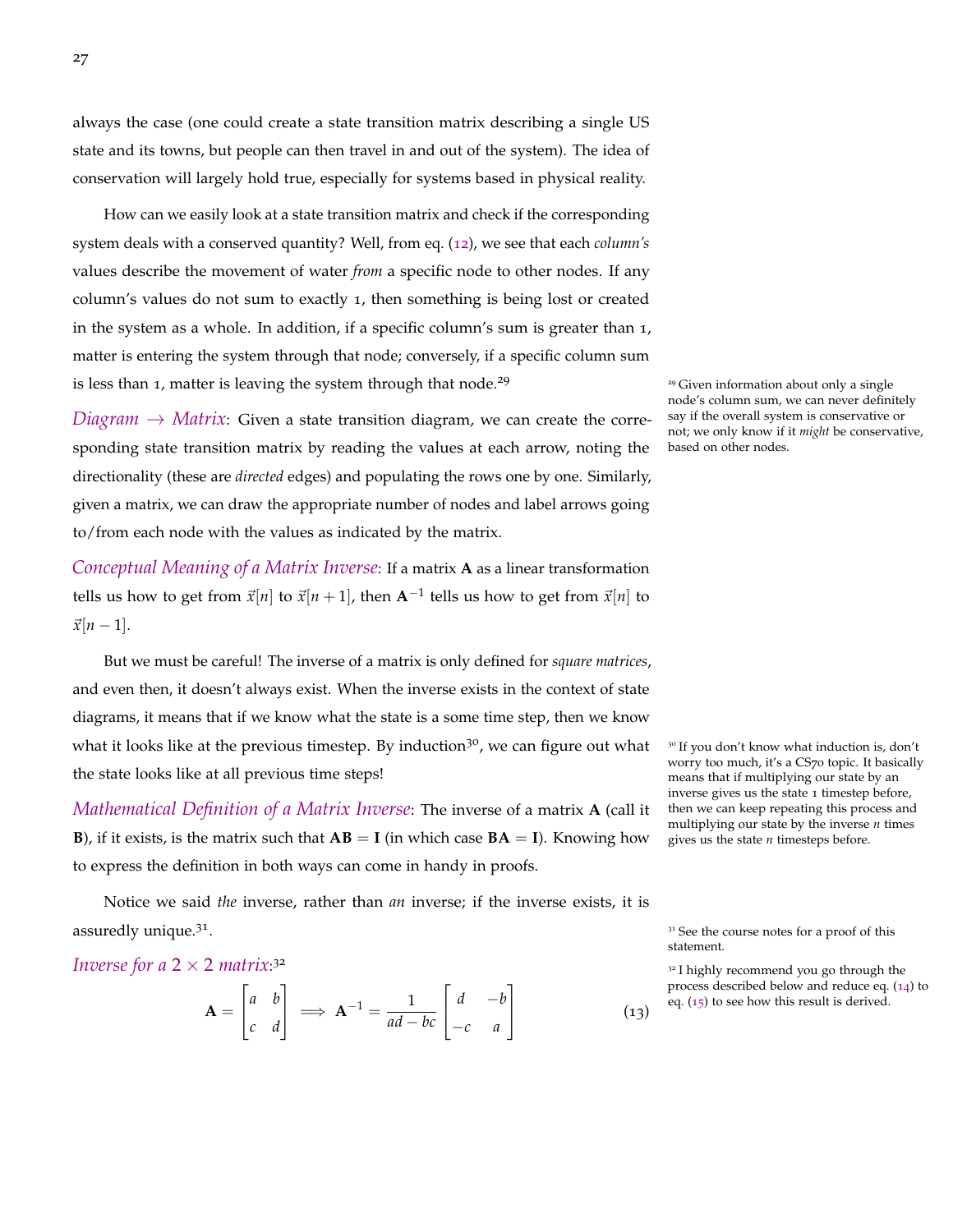<span id="page-27-0"></span>*Inverse for an*  $n \times n$  *matrix (using Gaussian Elimination)*: Start with the augmented matrix of the form in eq.  $(14)$  $(14)$  $(14)$  and perform Gaussian Elimination on the left side (carrying the operations along on the right side) until arriving at eq. ([15](#page-27-1)).<sup>33</sup>

$$
\begin{bmatrix}\nA & A & A\n\end{bmatrix}\n\begin{bmatrix}\nI_n \\
I_n\n\end{bmatrix}\n=\n\begin{bmatrix}\na_{11} & a_{12} & \cdots & a_{1n} & 1 & 0 & \cdots & 0 \\
a_{21} & \ddots & & & \vdots & 0 & 1 & \cdots & 0 \\
\vdots & & & & \vdots & \vdots & \ddots & \vdots \\
a_{n1} & \cdots & & a_{nn} & 0 & 0 & \cdots & 1\n\end{bmatrix}
$$
\n
$$
\begin{bmatrix}\nI_n \\
I_n\n\end{bmatrix}\n\begin{bmatrix}\nA^{-1} \\
A^{-1}\n\end{bmatrix}\n=\n\begin{bmatrix}\n1 & 0 & \cdots & 0 & a_{11}^{-1} & a_{12}^{-1} & \cdots & a_{1n}^{-1} \\
0 & 1 & \cdots & 0 & a_{21}^{-1} & \cdots & a_{1n}^{-1} \\
\vdots & \vdots & & & \vdots & \ddots & \vdots \\
0 & 0 & \cdots & 1 & a_{n1}^{-1} & \cdots & a_{nn}^{-1}\n\end{bmatrix}
$$
\n(15)

<span id="page-27-1"></span>*Intuition Behind Inverses (Using Vectors)*: In cases where several distinct input vectors can be mapped by the transformation matrix to the same output vector, an inverse cannot exist. Consider why: we have already said that if we *do* have an inverse, it is unique, and we can use it to find *the* input given some output. But here, we are explicitly saying that the output vector could have resulted from more than 1 input vector! That is, we do not know which "backwards branch" to follow. Therefore, we summarize: if **A** can map two distinct input vectors  $\vec{x_1}$  and  $\vec{x_2}$  to the same output vector  $\vec{b}$ ,  $A^{-1}$  cannot exist. Observe the example in fig. [5](#page-27-2).

*Inverse: Connection to Linear Dependence*: If **A** is *invertible* (that is, **A**−<sup>1</sup> exists), then the columns of **A** must be linearly independent. Conversely, if a square matrix **A** has linearly dependent columns, it is not invertible. This can be seen in the matrix **<sup>A</sup>** in the caption of fig. [5](#page-27-2), for example.<sup>34</sup>

 $_{11}^{-1}$  is *not* the reciprocal of  $a_{11}$ ; rather, it is the first row, first column element of **A**−<sup>1</sup> .



<span id="page-27-2"></span>Figure 5: Both vectors  $\vec{x_1} = \begin{bmatrix} 0 \\ 1 \end{bmatrix}$  and  $\vec{x_2} = \begin{bmatrix} 3 \\ 0 \end{bmatrix}$ , when transformed by **A** below, yield the same output vector  $\vec{b} = \begin{bmatrix} 3 \\ 6 \end{bmatrix}$ , so  $\mathbf{A}^{-1}$  cannot exist.

 $\mathbf{A} = \begin{bmatrix} 1 & 3 \\ 2 & 6 \end{bmatrix}$ 

Try it! You should find that the left side cannot be reduced to the identity matrix, and we reach a row of zeros, so the inverse cannot be found. Or using formula eq. ([13](#page-26-0)), we end up dividing by zero on the fraction outside the matrix, also indicating the inverse doesn't exist.

Problems 34 See course notes for a proof!

28

z **Problem:** Let the state transition matrix **A** below represent people moving between 3 cities. If the starting state is  $\vec{x}[0]$ , find  $\vec{x}[1]$ .

$$
\mathbf{A} = \begin{bmatrix} 0.5 & 0.3 & 0 \\ 0 & 0.5 & 1 \\ 0.4 & 0.2 & 0 \end{bmatrix} \qquad \vec{x}[0] = \begin{bmatrix} 100 \\ 200 \\ 100 \end{bmatrix}
$$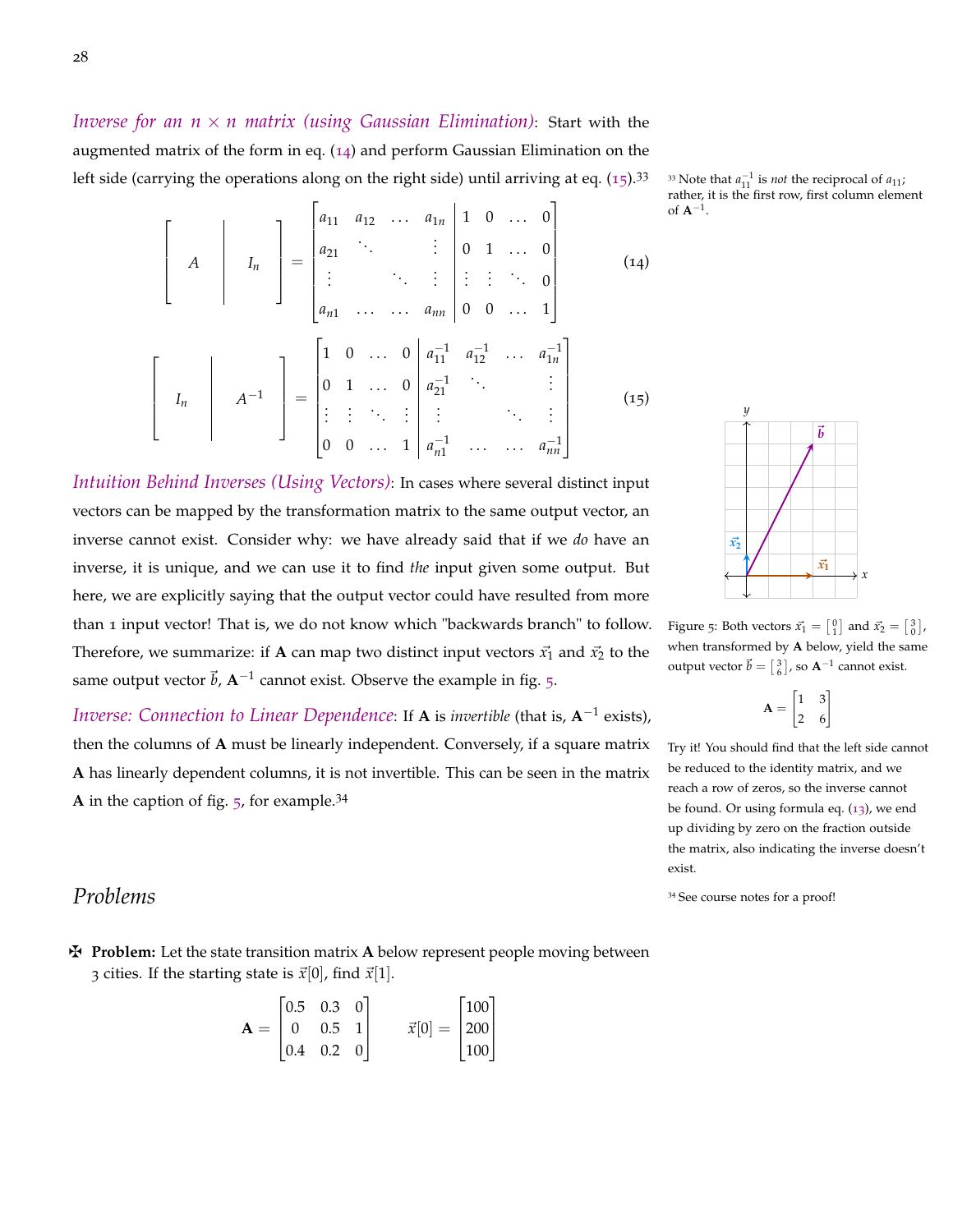**Answer:**  $\vec{x}[1] =$  $\lceil 110 \rceil$  $|200|$  $\overline{\phantom{a}}$ 80  $\mathbf{I}$ 

**Quick Solution:** By definition, **A** describes how the system changes from one step to the next. We're given info about the (input) state at  $t = 0$ , and want info about the (output) state at  $t = 1$ . To compute the output after the transformation, we multiply  $\vec{x}[0]$  by **A** on the left:

| $\vert 0.5 \vert$ | $0.3 \quad 0$ |                | $\vert$ 100   | $ 110\rangle$ |  |
|-------------------|---------------|----------------|---------------|---------------|--|
| $\Omega$          | 0.5           | $-1$           | $ 200\rangle$ | 200           |  |
| $\vert 0.4 \vert$ | 0.2           | $\overline{0}$ | $ 100\rangle$ | 80            |  |
|                   |               |                | $\vec{x}$ [O] |               |  |

Long Solution: The QUICK SOLUTION is the natural approach here, but alternatively, for a small example, it is also possible to appeal to the physical meaning of eq. ([12](#page-25-1)): City 1 gets 50% of itself, 30% from City 2, and nobody from City 3  $[= 50 + 60 + 0 = 110]$ . City 2 gets nobody from City 1, 50% of itself, and all of City 3  $[= 0 + 100 + 100 = 200]$ . City 3 gets 40% of City 1, 20% of City 2, and nobody from City  $3$   $[= 40 + 40 + 0 = 80]$ .<sup>35</sup>  $\frac{35}{25}$  35 Note that this is the *exact* same thing that the

z **Problem:** Considering the same matrix **A** as above, do people stay within the 3 cities?

### **Answer:** No.

**Quick Solution:** Appealing to the definition and checking the column sums, people are disappearing from City 1 so people are not staying in the system.

**Long Solution:** Phrased another way, this question is asking if people are *conserved* within the system. In this case, we can appeal to the definition and check the sum of the columns; recall that the values in a specific column *i* represent the movement of people from City *i* to all cities in the system. If these proportions do not sum to 1 for *any i*, then we conclude that City *i* is generating or hemorrhaging people (and these people are not merely coming from or going to other cities in the system, since they are newly introduced to the *system as a whole*).<sup>36</sup> Here, the <sup>36</sup> For the mathematically inclined, if ∃*j* ∈ column sums are as follows:  $c_1$  : 0.9,  $c_2$  : 1,  $c_3$  : 1. We notice that  $c_1 \neq 1$  so people do not stay within these 3 cities.

 $\mathbf{\ddot{H}}$  **Problem:** Given **A** (representing the transfer of water between buckets) and  $\vec{x}|n|$ below representing the gallons in each bucket at  $t = n$ , how much water is in bucket *c* at  $t = n + 1$ ?

$$
\mathbf{A} = \begin{bmatrix} 0.1 & 0.1 & 0.4 & 0.5 \\ 0.6 & 0.15 & 0 & 0.2 \\ 0.3 & 0.5 & 0.3 & 0.2 \\ 0 & 0.25 & 0.3 & 0.1 \end{bmatrix} \qquad \vec{x}[n] = \begin{bmatrix} 3 \\ 4 \\ 19 \\ 1 \end{bmatrix}
$$

**Answer:** 8.8 gallons

matrix-vector product is computing for us, but thinking about the physical meaning can help if, for example, we only need a single specific value in the output vector as opposed to the entire vector (aka two problems down).

 $\{1, \ldots, n\}$  where  $\left(\sum_{i=1}^{n} a_{ij}\right) \neq 1$ , the quantity is not conserved in the system.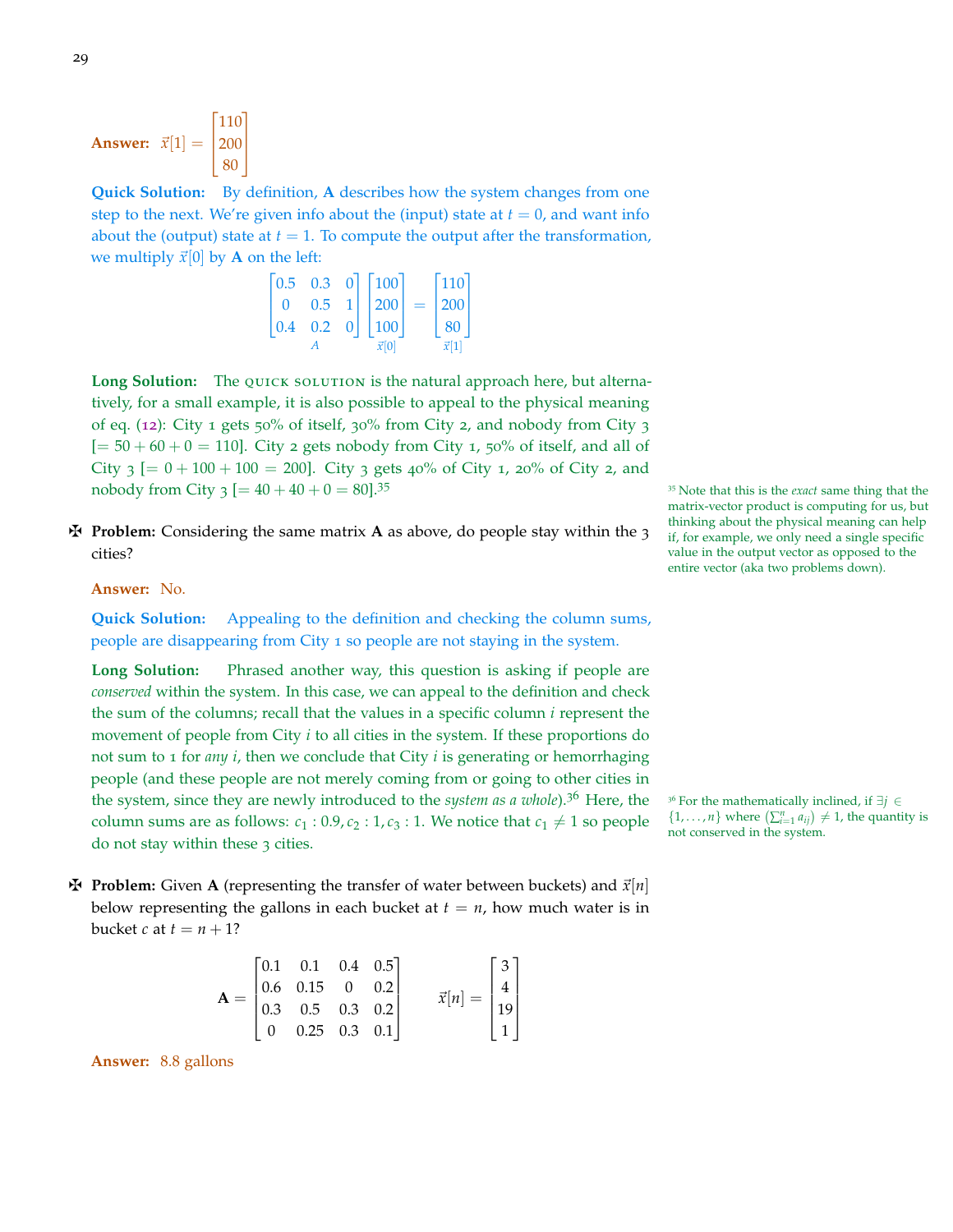**Quick Solution:** Option 1: Compute  $A\vec{x}[n] = \vec{x}[n+1] =$  $\lceil 8.8 \rceil$  $\overline{\phantom{a}}$  $\mathbf{I}$ 2.6 8.8 6.8  $\overline{\phantom{a}}$ and select the

amount in bucket *c*: 8.8 gallons. Option 2: See the LONG SOLUTION!

**Long Solution:** Note that we only care about the movement of water *from* all buckets *into* bucket 3. We could compute the entire matrix-vector product at once (as in the quick solution and cherry-pick the value we want from the output vector (your computer will make quick work of this computation). But for intuition's sake (and for exams!) we ought to work smart, not hard. Following the suggestion in the margin from 2 problems above, we can work only with the values we care about, found in row 3. Simply compute  $3 \cdot 0.3 + 4 \cdot 0.5 + 19 \cdot 0.3 + 1 \cdot 0.2 =$  $0.9 + 2 + 5.7 + 0.2 = 8.8$  gallons.

z **Problem:** Given the following State Transition Diagram representing search engine traffic by people on the Internet, and corresponding state vector  $\vec{x}[t]$ , write the State Transition Matrix.



**Quick Solution:** Following the pattern in eq. ([12](#page-25-1)), we know there are 3 nodes (ordering given by  $\vec{x}$ , so we form an empty  $3 \times 3$  matrix. Then, systematically label each position with the corresponding value in the diagram.

Long Solution: There's not much to add to the QUICK SOLUTION, but here's the explicit matrix labeled for this problem:

$$
\begin{bmatrix} P_{g\to g} & P_{y\to g} & P_{b\to g} \\ P_{g\to y} & P_{y\to y} & P_{b\to y} \\ P_{g\to b} & P_{y\to b} & P_{b\to b} \end{bmatrix}
$$

**Answer:**

 $\lceil$ 

 $\mathbf{I}$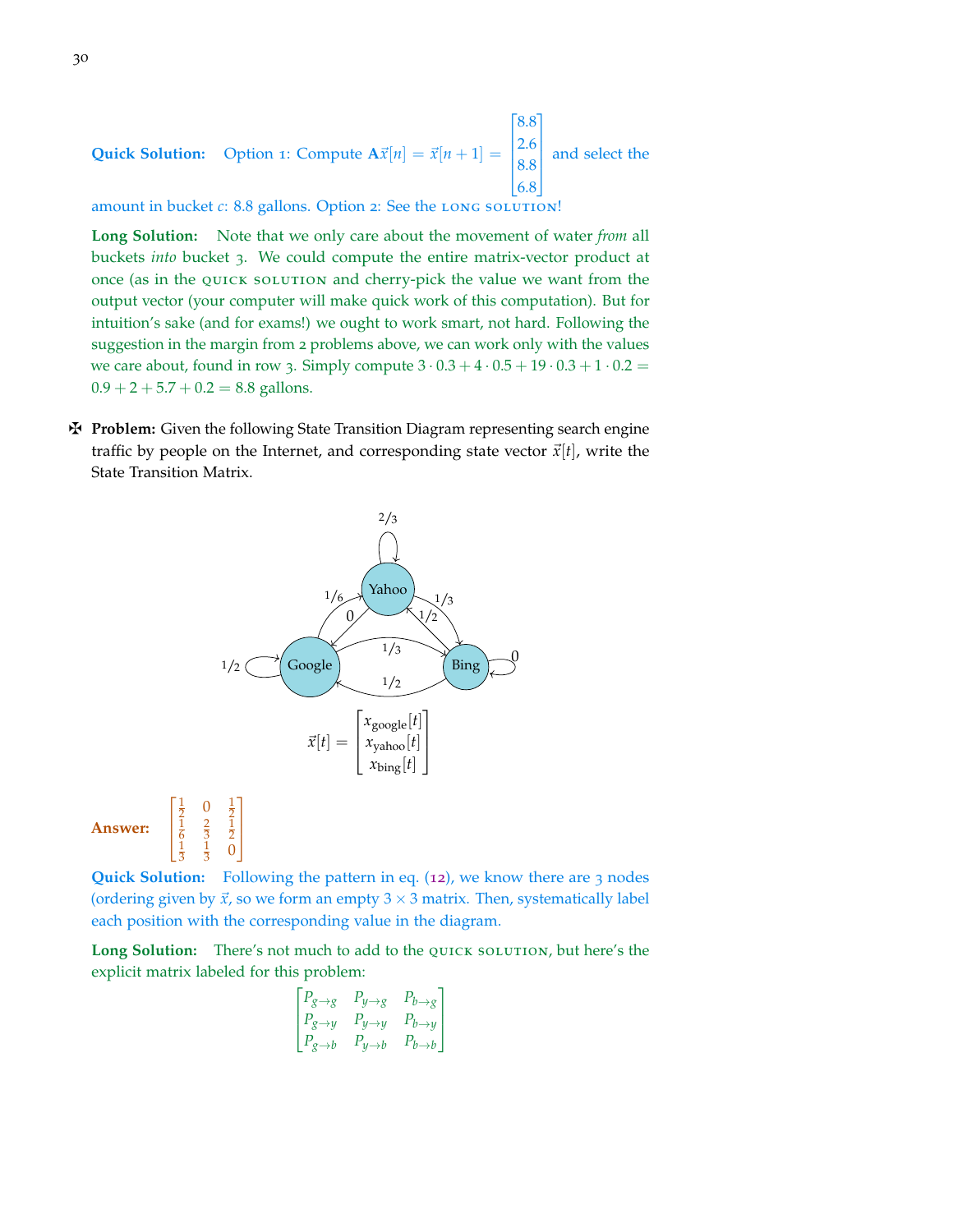z **Problem:** Is the internet traffic system described by the diagram above conservative, meaning no people enter or leave the system?

#### **Answer:** Yes.

**Quick Solution:** We apply the definition and check the sum of proportions in each column, as noted at in the RELEVANT INFORMATION section.<sup>37</sup> Since the  $\frac{37 \text{ See also 3 problems above for a more}}{27 \text{ See } 27}$ column sums are all ones, the system is conservative.

 $\ddot{\mathbf{\Psi}}$  **Problem:** If the sum of the values in a column for an arbitrary state transition matrix is greater than 1, what does this imply about the corresponding node and system?

**Answer:** Matter is entering the system through that node over time, the system may or may not be conservative; depends on the other nodes' behaviors.

**Quick Solution:** We appeal to the definition as presented earlier, and the answer follows directly.

**Long Solution:** By definition, we note that a column sum of exactly 1 implies conservation of matter *in the system*; nothing is entering or leaving the system through that node. This is a nuance to treat carefully; *a column sum of 1 does not mean the amount of matter at that node stays constant over time.* In fact, this will generally not be the case. It only means that the *system* is not gaining matter over time *through that node.*

Information about the column sum of one node also tells us nothing about other nodes. The system may be conservative, if all other nodes also have column sums of exactly 1. If some columns have sums over 1 and others have sums less than one, who can say what's happening? A look at the specific matrix will be required to dig deeper and make any conclusions.

In this case, a singular column sum greater than 1 indicates that the net contribution of that node with regards to the system is to add matter over time.

1

 $\mathbf{I}$ 

z **Problem:** Find the inverse of **A** below.

$$
\mathbf{A} = \begin{bmatrix} 1 & 0 & 2 \\ -1 & 1 & -1 \\ 0 & -1 & 0 \end{bmatrix}
$$
  
Answer: 
$$
\mathbf{A}^{-1} = \begin{bmatrix} -1 & -2 & -2 \\ 0 & 0 & -1 \\ 1 & 1 & 1 \end{bmatrix}
$$

**Quick Solution:** We first form the augmented matrix as described in eq. ([14](#page-27-0)) and when we reduce to eq. ([15](#page-27-1)), we arrive at  $A^{-1}$  as above.

**Long Solution:** We show the steps here as a complete example of the process of finding an inverse:<sup>38</sup>  $38$  However long these take you by hand, take

detailed solution to an almost identical problem.

some small comfort in knowing they take me longer to put in LAT<sub>E</sub>X :-)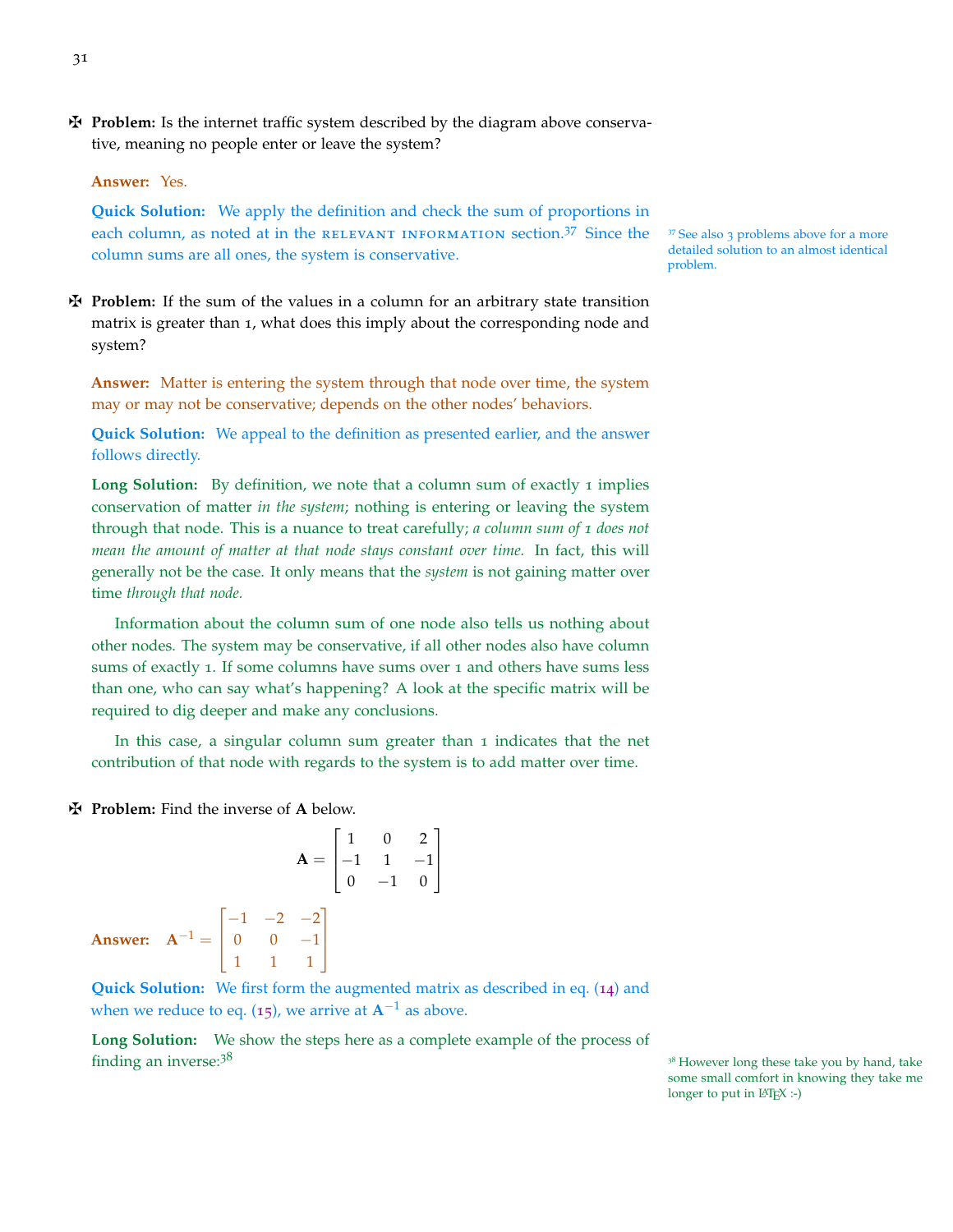$$
R_2 + R_1 \rightarrow R_2 \Longrightarrow \begin{bmatrix} 1 & 0 & 2 & 1 & 0 & 0 \\ -1 & 1 & -1 & 0 & 1 & 0 \\ 0 & -1 & 0 & 0 & 0 & 1 \end{bmatrix}
$$
  
\n
$$
R_2 + R_1 \rightarrow R_2 \Longrightarrow \begin{bmatrix} 1 & 0 & 2 & 1 & 0 & 0 \\ 0 & 1 & 1 & 1 & 1 & 0 \\ 0 & -1 & 0 & 0 & 0 & 1 \end{bmatrix}
$$
  
\n
$$
R_3 + R_2 \rightarrow R_3 \Longrightarrow \begin{bmatrix} 1 & 0 & 2 & 1 & 0 & 0 \\ 0 & 1 & 1 & 1 & 1 & 0 \\ 0 & 0 & 1 & 1 & 1 & 1 \end{bmatrix}
$$
  
\n
$$
-R_3 + R_2 \rightarrow R_2 \rightarrow R_3 \Longrightarrow \begin{bmatrix} 1 & 0 & 0 & -1 & -2 & -2 \\ 0 & 1 & 0 & 0 & 0 & -1 \\ 0 & 0 & 1 & 1 & 1 & 1 \end{bmatrix}
$$

### $\mathbf{\ddot{H}}$  **Problem:** Find the inverse of **A** below. Hint: Reuse some work from above!

|             | 0                        | 2      |
|-------------|--------------------------|--------|
| $^{\rm -1}$ |                          | $-1\,$ |
| 0           | $\overline{\phantom{0}}$ | $-1$   |

**Answer:** No inverse exists.

**Quick Solution:** We follow the steps in the previous problem, but we arrive at a row of zeros after the step where we add  $R_2$  to  $R_3$ ! So the inverse does not exist, since we can't get the identity matrix on the left side.

$$
4 \text{ Problem: } \text{Suppose } A = \underset{4 \times 2}{\mathbf{B}} \times \underset{2 \times 4}{\mathbf{C}}. \text{ Does } A^{-1} \text{ exist?}
$$

**Answer:** No.

**Quick Solution:** We note that based on the dimensions of **C**, it must have more columns than rows, and so its columns cannot all be linearly independent  $\Rightarrow$  **C** is not invertible  $\Rightarrow$   $C\vec{x} = \vec{0}$  must have a solution  $\vec{x}$  that is not trivial. By associativity of matrix multiplication,<sup>39</sup> for this same nontrivial  $\vec{x}$ ,  $\vec{B}(C\vec{x}) = \vec{0} = 39$  See course notes if you need a refresher on  $(\vec{BC}) \vec{x} \longrightarrow \vec{A} \vec{x} - \vec{0}$  and since  $\vec{x}$  is nontrivial. A cannot be inve  $t**BC**~\vec{x} \implies A\vec{x} = \vec{0}$  and since  $\vec{x}$  is nontrivial, **A** cannot be invertible.<sup>40</sup>

Long Solution: The QUICK SOLUTION is complete in its logic, but skips some null-space, but this will be covered later. steps and justifications, which we elaborate on here.

Let's consider why having more columns than rows implies linear dependence of the columns.<sup>41</sup> The length of a single column vector is given by the number  $41$  Get ready for some word-based intuition; of rows in the matrix (call this *r*). If we start off with a single column vector of some length, it is a one-dimensional object, describing a 1D line in *r*-dimensional space. If we try to make the column vectors all linearly independent, then every time we add another column vector, it must be in a different "direction" than all the previous ones. For the second column vector we add, we have  $r - 1$  choices for this direction. For the third, we only have  $r - 2$ , and so on. At some point, we will run out of unique directions to "unlock" with each new vector; the most we

<sup>40</sup> It was so hard not to mention the word

a more rigorous explanation of all this can be found in the notes, which I recommend reading if this explanation starts to feel unintuitive at any point.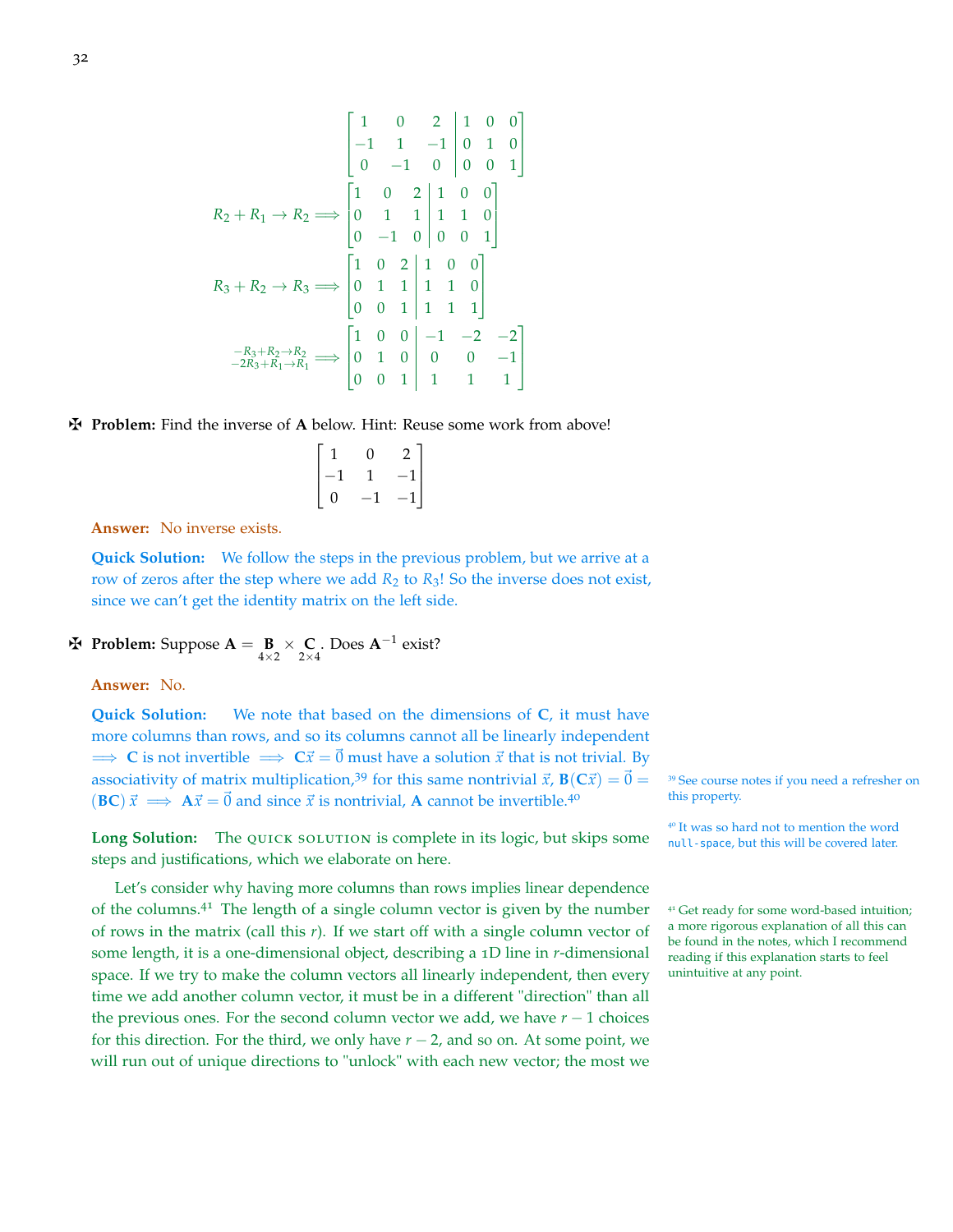can unlock is *r* directions representing *r* dimensions, but once those are used up, we're done!

The takeaway is this; if we have more columns *c* than rows *r*, then the first *r* columns *can* be linearly independent, but the remaining  $c - r$  of those necessarily can be created as a linear combination of the *r* vectors we already have. Why? Because the first *r* vectors unlocked all of the *r*-dimensional space the vectors live in. There are no new directions left! By eq. ([9](#page-18-0)) and definition 2 right below it, the full set of *c* vectors are linearly dependent.

The step where we connected linear dependence of columns to a non-invertible matrix follows directly from the end of the relevant information section. The next step uses the 3rd definition of linearity following eq. ([9](#page-18-0)). In the final step, we conclude that nontrivial  $\vec{x}$  implies a noninvertible **A**. This follows from the matrix-vector column-based interpretation in eq. ([8](#page-17-2)), because an invertible **A** requires that when  $A\vec{x} = 0$ ,  $\vec{x} = 0$ ).

 $\mathbf{\ddot{H}}$  **Problem:** Given some **A** as the state transition matrix for some system, given  $\vec{x}[n]$ at *t* = *n*, can we always find  $\vec{x}[n+1]$  at *t* = *n* + 1? How?

**Answer:** Yes.  $A\vec{x}[n] = \vec{x}[n+1]$ 

**Quick Solution:** We can always "progress forward" in time given a system's state and corresponding transition matrix. We simply apply the transformation to the desired state to get the transformed state.

 $\mathbf{\ddot{H}}$  **Problem:** Similarly given **A** for some system and  $\vec{x}[n]$  at  $t = n$ , can we always find  $\vec{x}[n-1]$  at  $t = n-1$ ? How?

**Answer:** Not always. Only if  $A^{-1}$  exists, then  $A^{-1}\vec{x}[n] = \vec{x}[n-1]$ 

**Quick Solution:** We *cannot* always "track backwards" in time given a system's state and corresponding transition matrix. This is related to the idea of unique input  $\rightarrow$  output mappings. If these mappings are unique, then the inverse exists, and we can progress backward. But if not, we cannot go backward since there will be multiple inputs that could have led to an observed output.<sup>42</sup>  $\frac{42 \text{ See fig. 5}}{42 \text{ See fig. 5}}$  $\frac{42 \text{ See fig. 5}}{42 \text{ See fig. 5}}$  $\frac{42 \text{ See fig. 5}}{42 \text{ See fig. 5}}$  and the corresponding part in the

**F** Problem: Suppose we're given state transition matrix **A**; given  $\vec{x}[n]$ , can we find a refresher on this notion of uniqueness.  $\vec{x}[n-1]$ ?

 $\begin{bmatrix} 1 & 0.5 \\ 0 & 0 \end{bmatrix}$ 

**Answer:** No.

**Quick Solution:** This problem reduces to finding out if **A** is invertible. There's a row of zeros, so it isn't, and so we cannot apply the inverse to go back a timestep from the current state. Also note that the columns are linearly dependent  $(c_1 = 2c_2)$ , so the matrix cannot be invertible.<sup>43</sup>  $\frac{43}{4}$  There are many ways to arrive at the same

relevant information section if you'd like

result, given the connection between concepts like linear dependence, matrix invertibility, matrix columns, and more. Choose whichever approach you prefer!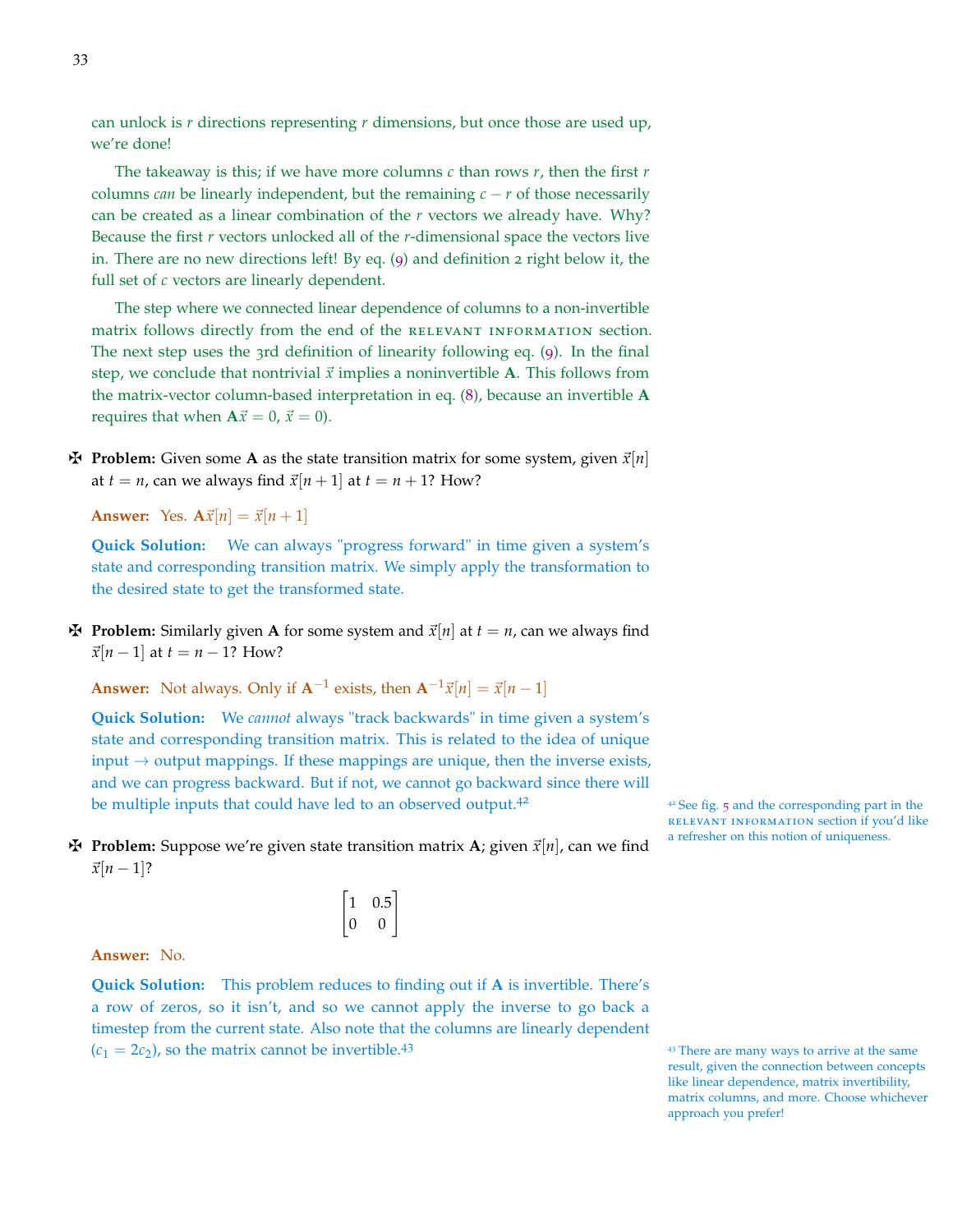z **Problem:** Given a diagonal matrix **A** where all entries on the diagonal are nonzero but all other entries are zero, is **A**−<sup>1</sup> also diagonal?

### **Answer:** Yes.

**Quick Solution:** We know the diagonal matrix looks like the left part, and we augment it with  $I_n$  to prepare to take the inverse:

| $a_{11}$       |          | 2.21 | 0                                                                     |          |              | $1 \quad 0 \quad \ldots$      |  |
|----------------|----------|------|-----------------------------------------------------------------------|----------|--------------|-------------------------------|--|
| $\overline{0}$ | $a_{22}$ |      |                                                                       |          |              | $0 \quad 1 \quad \ldots$      |  |
|                |          |      | $\frac{1}{2}$ $\frac{1}{2}$ $\frac{1}{2}$ $\frac{1}{2}$ $\frac{1}{2}$ |          |              | $\mathcal{A}_{\mathcal{A}_1}$ |  |
|                |          |      | $a_{nn}$                                                              | $\theta$ | $\mathbf{0}$ | $\sim 100$                    |  |

Reducing the left to an identity matrix isn't hard; we just divide each row *i* by the value of  $a_{ii}$ ! In doing so, the identity matrix entries also become scaled to  $\frac{1}{a_{ii}}$ , but no new non-diagonal entries are introduced. So the inverse is also diagonal.

### $\mathbf{\ddot{F}}$  **Problem:** Given  $\mathbf{A}^N = \mathbf{0}$  (the zero matrix), is **A** invertible?

### **Answer:** No.

Quick Solution: Proceed with Proof By Contradiction:<sup>44</sup> We assume A<sup>−1</sup> exists. Then  $A^{N-1} = A^{-1}A^N = A^{-1}0 = 0$ . Using inductive reasoning,  $A = 0$ . We now contradict the assumption that **A** is invertible (**0** is not invertible). So our assumption is wrong, **A** is not invertible.

**Long Solution:** We approach this question by considering what it would mean for **A**<sup>-1</sup> to exist. If it existed, then we could multiply the left side of both expressions<sup>45</sup> by  $A^{-1}$ , yielding  $A^{N-1} = A^{-1}A^N = A^{-1}0 = 0$ . We've shown that <sup>45</sup> Matrix multiplication isn't commutative, if  $A^N = 0$ , the next lower power  $A^{N-1}$  is also 0.

But there's no limit to how many times we can repeat the same statement, such that  $A^{N-2} = 0$ ,  $A^{N-3} = 0$ , all the way down to  $A^1 = 0$ . The zero matrix isn't invertible, so we must have made a mistake in our logic somewhere. If our assumption that A<sup>-1</sup> existed was correct, then since we were justified in every other step, we could not have reached this logical error. Therefore, it must not be possible for  $A^{-1}$  to exist.

<sup>44</sup> See course notes, this is a common proof technique!

so we indeed need to multiply both sides by the same matrix *on the same side of the existing expression*.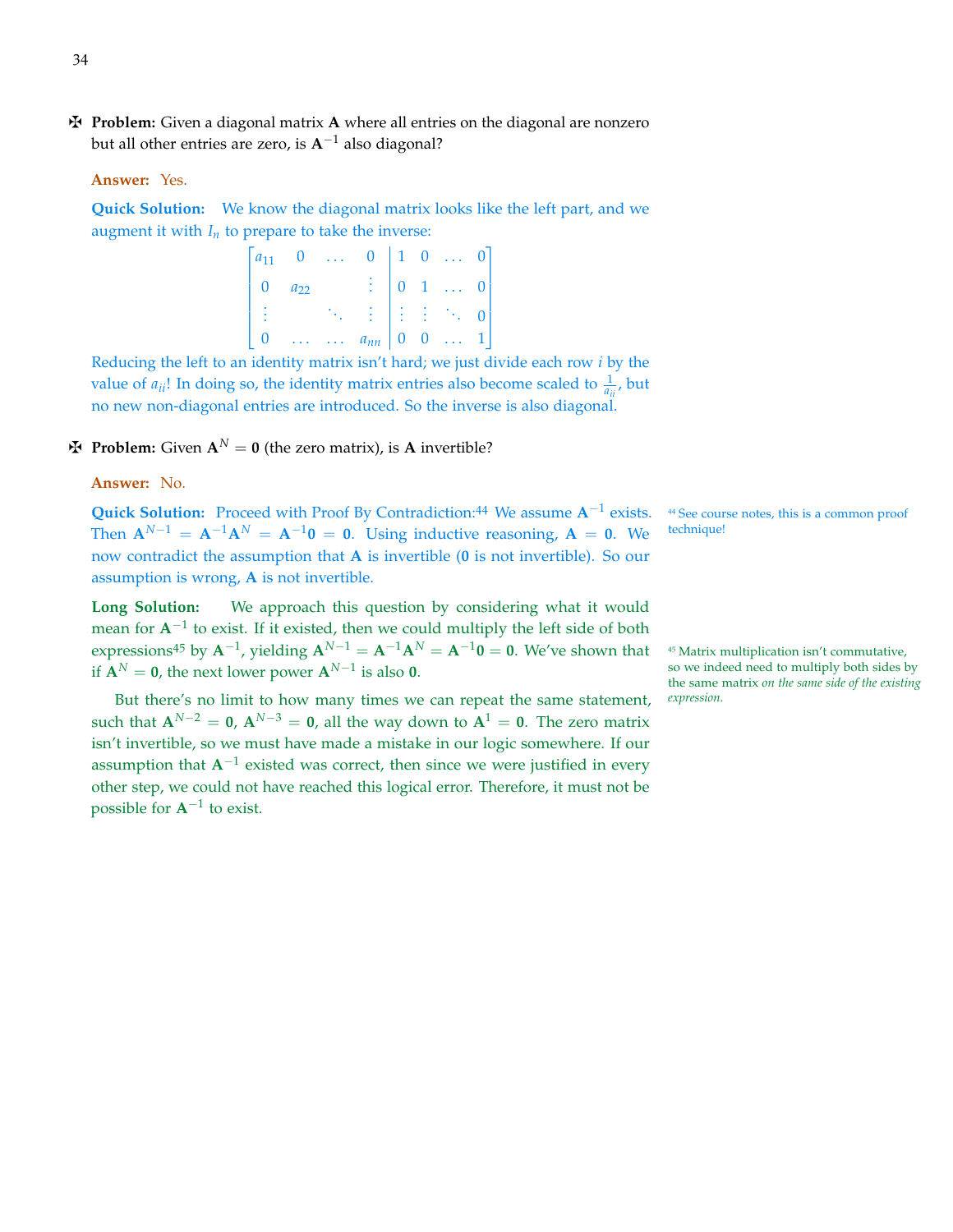## <span id="page-34-0"></span>*Practice Set 3: Vector Spaces*

## *Relevant Equations/Information*

*Vector Space*: The notion of a vector space **V** is likely more abstract to you than earlier linear algebra concepts in this course. It is defined as a set of vectors *along with* the vector addition and scalar multiplication operators.<sup>46</sup> This entire set must satisfy 10 key properties as listed below.

- 1. Associativity of Vector Addition
- 2. Commutativity of Vector Addition
- 3. Additive Identity
- 4. Additive Inverse
- 5. Closure under Vector Addition
- 6. Associativity of Scalar Multiplication
- 7. Multiplicative Identity
- 8. Distributivity in Vector Addition
- 9. Distributivity in Scalar Addition
- 10. Closure under Scalar Multiplication

A couple of important examples of vector spaces you've already seen include **R***N*, the vector space containing all *n*-dimensional vectors, and the set of all matrices **A** of a given size  $n \times m$ . Understanding the first of these examples is most critical for this class.

*Basis*: Given a vector space **V** and a set of vectors **S**, the vectors in **S** constitute a basis for **V** if:

- 1. they are all linearly independent.
- 2. their span is **V**.

This essentially means that a basis of **V** consists of the most condensed set of vectors possible that still span **V**. It is a *minimal set of spanning vectors*. Consider what happens if we take a set of vectors known to be a basis, and add another vector to it. Does it remain a basis? It doesn't, because it is no longer a *minimal* set. We can remove the vector we just added and still have a linearly independent spanning set. This section corresponds to notes that are particularly heavy on definitions. So, this section may make little sense without having read the course notes (or watched lecture) first, unless your background in linear algebra is significant already. Here it is meant primarily to help refer to major concepts in Problem explanations.

<sup>46</sup> These operators need not even be the addition and multiplication you're used to; we can literally redefine them entirely and still satisfy the vector space properties. If this confuses you, don't worry. It's not a point of emphasis in this class.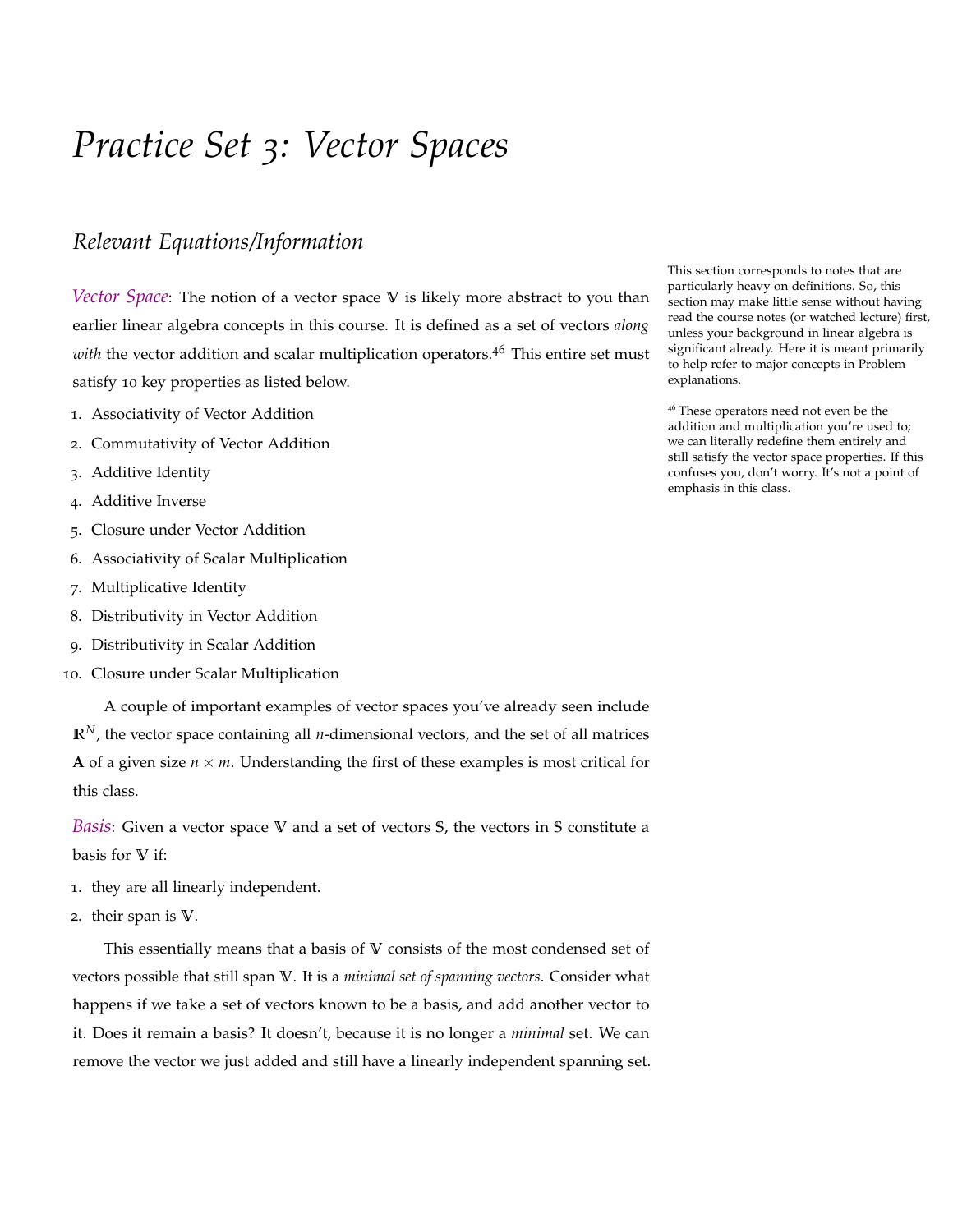Similarly, suppose we have a linearly *dependent* spanning set of vectors; linear dependence implies redundancy, so once we strip out all the redundancy, the resulting set will still span the vector space but now will form a basis. Note that the vectors in the basis itself can vary; for example, considering the example of  $\mathbb{R}^2$ , there are an infinite number of pairs of vectors that form a basis. Consider  $\left( \begin{bmatrix} 1 \\ 0 \end{bmatrix}, \begin{bmatrix} 0 \\ 1 \end{bmatrix} \right)$  (standard basis),  $(\begin{bmatrix} 4 \\ 3 \end{bmatrix}, \begin{bmatrix} 0 \\ 1 \end{bmatrix})$ ,  $(\begin{bmatrix} 5 \\ -2 \end{bmatrix}, \begin{bmatrix} 1 \\ 4 \end{bmatrix})$ , etc. To generalize, for  $\mathbb{R}^N$ , any N (and only N) *linearly independent* vectors form a basis!

*Dimension*: The dimension of **V** is the number of vectors in its basis, which is always the same regardless of our choice for the specific basis vectors.

*Subspace*: A subspace **U** of **V** is a subset of the vectors in **V** that satisfy the following:

- 1. Contains  $\vec{0}$ .
- 2. Closed under vector addition.
- 3. Closed under scalar multiplication.

Intuitively, a subspace is a *closed subset* of all the vectors in **V**. Any linear combination of vectors in the subspace must also lie in that subspace. A couple other definitions related to subspaces (very analogous to how they're defined for vector spaces):

- 1. *Basis for a Subspace*: set of linearly independent vectors that span the subspace (*minimal set of subspace-spanning vectors*)
- 2. *Subspace Dimension*: number of vectors in subspace-basis.

*Column Space and Row Space*: The column space of a matrix **A** *m*×*n* is the span of the *n* columns in **A**, and is also sometimes referred to as the range of **A**. Similarly, the row space is the span of the *n* rows. Thinking about **A** as a linear transformation from  $\mathbb{R}^N \to \mathbb{R}^M$ , the column space is effectively the set of all outputs that this matrix can transform input vectors to. Note that in the general case, input vectors and output vectors can be different lengths; the column space describes all possible *output* vectors  $\vec{b}$  . It can be shown that range(**A**) forms a subspace of  $\mathbb{R}^M$ .

*Rank*: The rank of **A** is defined as the dimension of the column space of **A** (aka  $dim(range(A)) \equiv dim(col(A)))$ .<sup>48</sup> This is at most *m*, but certainly can be less, since <sup>48</sup> It's all too easy to confuse an actual space an arbitrary  $\underset{m \times n}{\mathbf{A}}$  is not guaranteed to have columns whose span is all of  $\mathbb{R}^M$ . Consider the simple counterexample of the zero matrix  $\mathbf{0}$ , which maps all *n*-dimensional input vectors to the *m*-dimensional all-zero vector.

<sup>47</sup> <sup>47</sup> Note that range(**A**) is not necessarily **<sup>R</sup>***M*. This is explained in following definitions.

consisting of vectors, like a matrix range describing the output (column) space, with the dimension of that space, which is just a single scalar number. Keep them straight!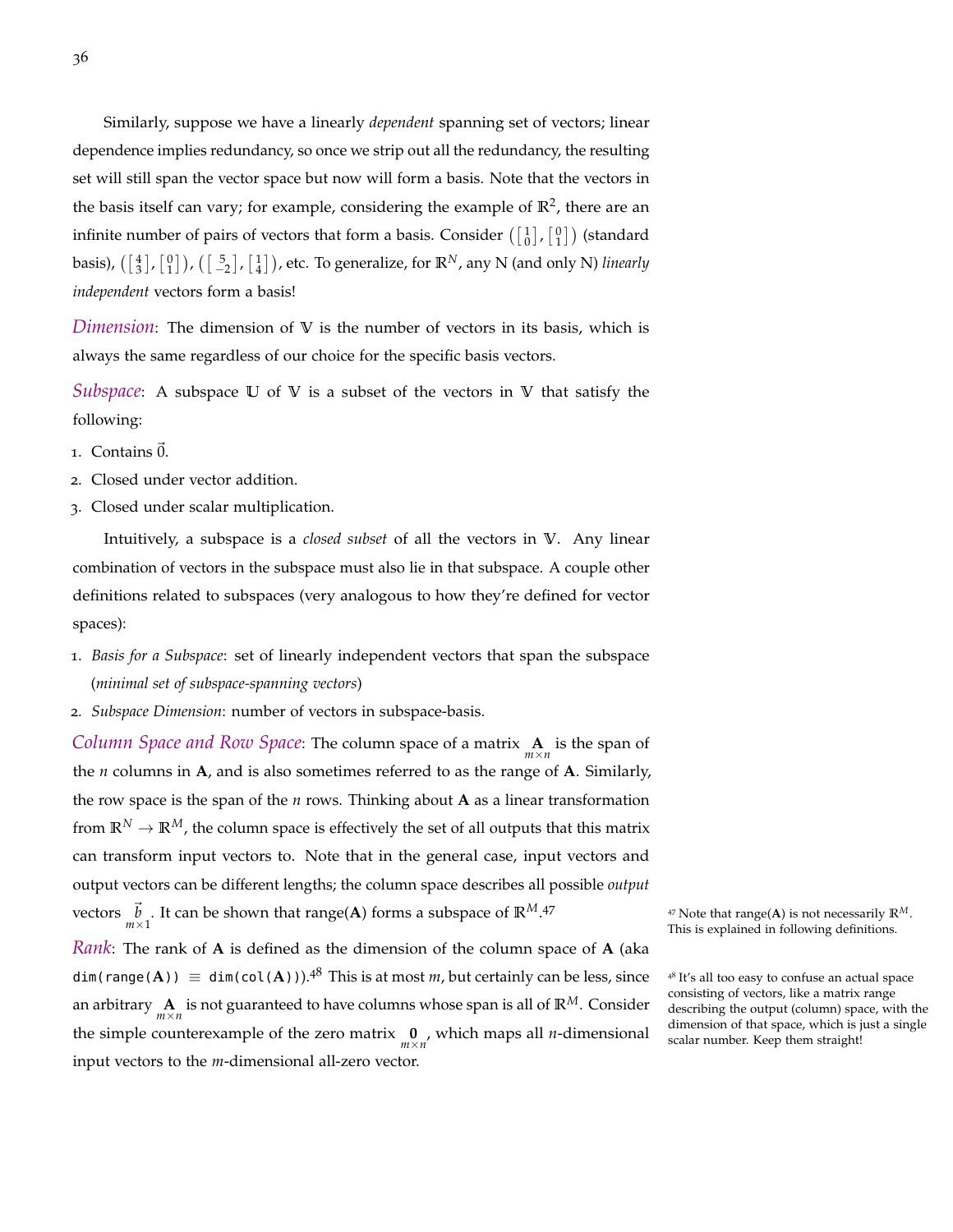In general, using the column-wise representation of matrix-vector multiplication as in eq.  $(8)$  $(8)$  $(8)$ , we can show that rank $(A)$  is the number of linearly independent columns in **A**. This is at most min $(n, m)$ . Why is this the case? Well, any output vector can be represented as a linear combination of the columns of **A**. But some of these columns might themselves be linear combinations of other columns, which means we can replace any redundant column with a weighted sum of the other columns. By removing all redundancies, we find that a matrix with  $k \leq \min(n, m)$ ) linearly independent column vectors can "unlock" exactly *k* dimensions in the output.

From these results, we find that rank $(A)$  also equals the number of pivots in the RREF of **A**. Since each pivot must belong to a row *and* a column, the number of pivots in  $\mathbf{A}_{m \times n}$  is limited by the smaller dimension. For a tall matrix ( $m > n$ ), the columns are the limiting dimension; for a wide matrix  $(n > m)$ , the rows are.

*Null-Space*: The null-space of a matrix  $\mathbf{A}$  is defined as the set of all  $\vec{x}$  for which  $A\vec{x} = \vec{0}$ ; that is, the set of all inputs that get mapped to  $\vec{0}$  (the zero output vector) by **A**. dim( $null(A)$ ) can be interpreted as the number of input directions for which the output is "compressed" down to zero.

Suppose you have a matrix and want to find out what dim(null(**A**)) is. It's equal to the number of free variables present in the RREF of **A**.

*Procedure to Compute a Null-Space for a Given Matrix*: Computing the nullspace of **A** requires us to solve  $A\vec{x} = \vec{0}$ . The procedure is as follows:

- 1. Put **A** in RREF. Initialize the set  $S = \{\vec{0}\}\$ .
- 2. Check each column for leading entries and find the number of free (*F*) and basic (*B*) variables.
- 3. if  $F = 0$ , stop and skip to the last step.
- 4. if  $F \neq 0$ , repeat the following for each free variable:
	- (a) Set that free variable to 1, and all others to zero.
	- (b) Solve  $A\vec{x}$  under these conditions; add the solution vector to S.
- 5. Conclude that  $null(A) = span(S)$ .

To practice applying the steps, let's do an example to find null(**A**):

$$
\mathbf{A} = \begin{bmatrix} 1 & 2 & 3 & 1 \\ 3 & 1 & 2 & 3 \end{bmatrix} \xrightarrow{\text{RREF}} \begin{bmatrix} 1 & 0 & \frac{1}{5} & 1 \\ 0 & 1 & \frac{7}{5} & 0 \end{bmatrix}
$$

There are 2 free variables ( $x_3$  and  $x_4$ ), and 2 basic variables ( $x_1$  and  $x_2$ ). The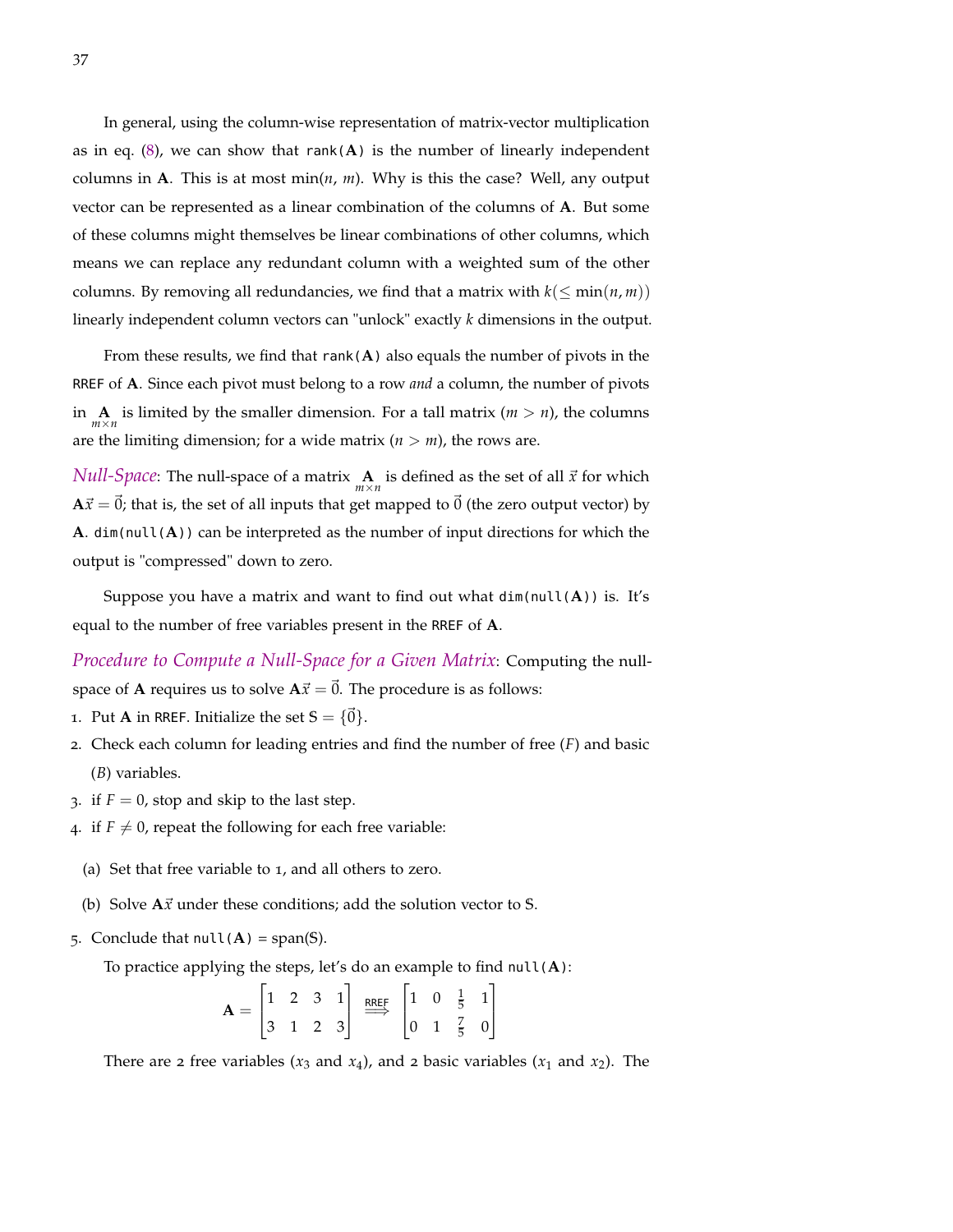solutions are parameterized by the equations:

$$
\begin{cases} x_1 + \frac{1}{5}x_3 + x_4 = 0\\ x_2 + \frac{7}{5}x_3 = 0 \end{cases}
$$

We set  $x_3 = 1$ ,  $x_4 = 0$ . Solving A $\vec{x}$ , we find  $\vec{x}_1 = \begin{bmatrix} -\frac{1}{5} & -\frac{7}{5} & 1 & 0 \end{bmatrix}^\top$ . Repeat with  $x_3 = 0, x_4 = 1; \vec{x_2} = \begin{bmatrix} -1 & 0 & 0 & 1 \end{bmatrix}^\top$ . Therefore:

$$
\text{null}(\mathbf{A}) = \text{span}\left\{ \begin{bmatrix} -\frac{1}{5} \\ -\frac{7}{5} \\ 1 \\ 0 \end{bmatrix}, \begin{bmatrix} -1 \\ 0 \\ 0 \\ 1 \end{bmatrix} \right\}
$$

*Rank-Nullity Theorem*: How is the number of free variables related to the total number of columns in a matrix? Well, each column of a matrix either contributes a "new direction" to the output or it is redundant with other columns and their already-discovered directions. In other words, each of *n* columns adds a dimension to range(**A**) or to null(**A**). Therefore, the following holds:

$$
dim(range(A)) + dim(null(A)) = n
$$
 (16)

### <span id="page-37-1"></span>*Problems*

z **Problem:** Is it *true* or *false* that the vectors in **S** below span **R**<sup>2</sup> ?

| $\begin{bmatrix} -3 \\ 1 \end{bmatrix}$ , $\begin{bmatrix} -1 \\ 0 \end{bmatrix}$ , $\begin{bmatrix} 5 \\ 2 \end{bmatrix}$ |  |  |  |
|----------------------------------------------------------------------------------------------------------------------------|--|--|--|

#### **Answer:** True

**Quick Solution:** We can form a plot as in fig. [6](#page-37-0) and visually confirm that these vectors can indeed reach any point in  $\mathbb{R}^2$ . Also note that there are at least 2 unique directions represented by these vectors; we can conclude without much work that in this simple example, the given vectors span **R**<sup>2</sup> .

**Long Solution:** We appeal to the definition; can a linear combination of these vectors be used to create *any* vector  $\vec{b}$  in  $\mathbb{R}^2$ ?49

We could use an intuitive or visual approach, as in the QUICK SOLUTION, but this approach will quickly fall apart for larger dimensions. It's not so easy to plot a set of 4D vectors to confirm that they span  $\mathbb{R}^4$ ! Let's take a more rigorous approach (or rather, 2 of them):

1. Eliminate Redundancy + Gaussian Elimination: In this approach, we first remove a redundant vector from the given set. Noticing  $\begin{bmatrix} 5 \\ 2 \end{bmatrix} = 2 \begin{bmatrix} -3 \\ 1 \end{bmatrix} - 11 \begin{bmatrix} -1 \\ 0 \end{bmatrix}$ ,



<span id="page-37-0"></span>Figure 6: It is clear from the diagram that the given vectors span all of **R**<sup>2</sup> .

<sup>49</sup> Note that because there are 3 vectors that each have only 2 elements, they must be linearly dependent. This isn't a concern for span, but it's useful to get into the habit of noting these things for concepts like bases, subspaces, null-spaces, and more.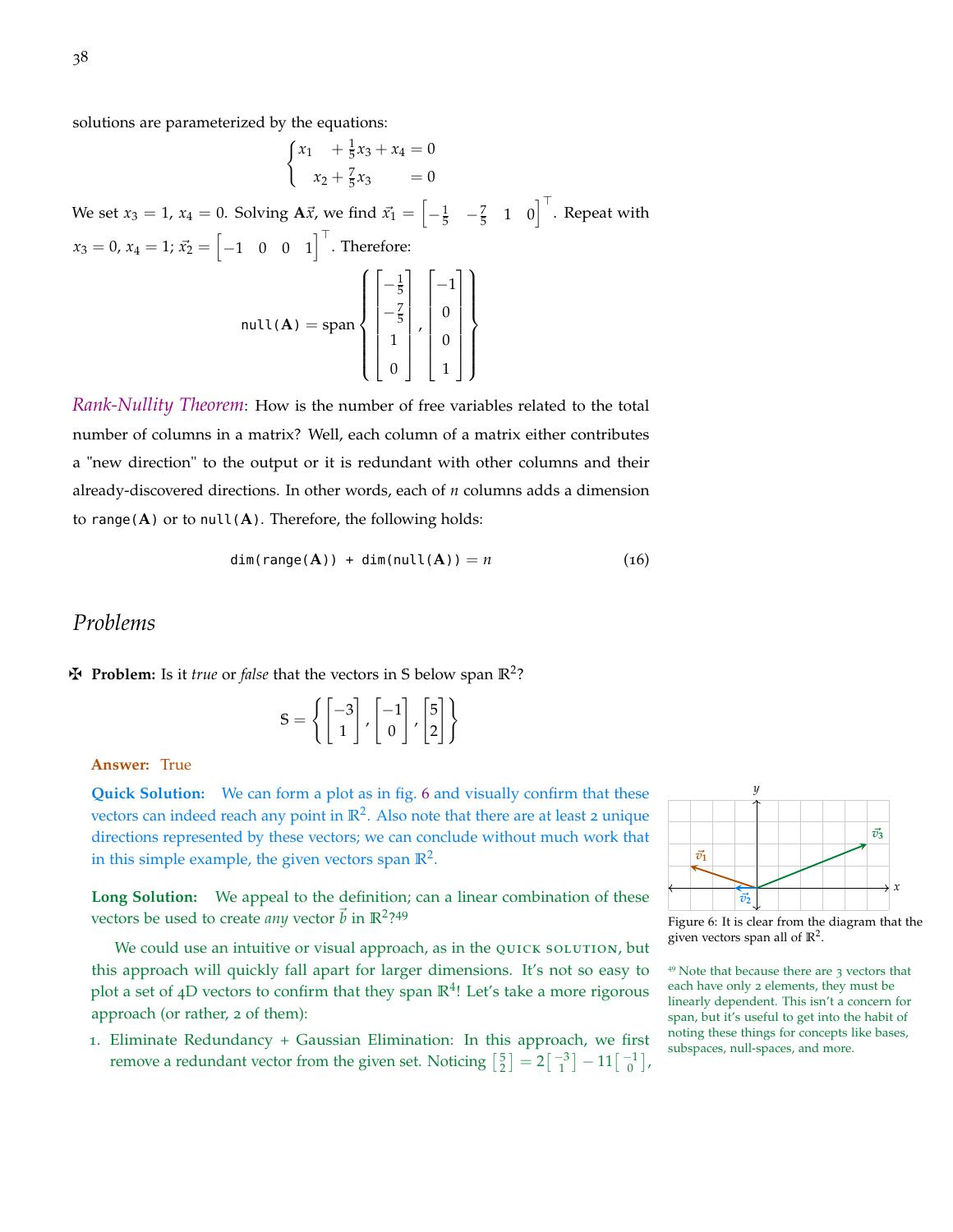we eliminate the 3rd vector, leaving only the first two. Then, we have to mathematically formulate in words the question at the start: can a linear combination of these vectors create any arbitrary  $\begin{bmatrix} b_1 \\ b_2 \end{bmatrix}$  $\left[\begin{smallmatrix} b_1 \ b_2 \end{smallmatrix}\right]$ ? Using eq. ([8](#page-17-0)), we must check if:

$$
\alpha_1 \begin{bmatrix} -3 \\ 1 \end{bmatrix} + \alpha_2 \begin{bmatrix} -1 \\ 0 \end{bmatrix} = \begin{bmatrix} b_1 \\ b_2 \end{bmatrix}
$$

has a unique solution in terms of  $b_1$  and  $b_2$ . We use Gaussian Elimination on the augmented matrix below:

$$
\begin{bmatrix} -3 & -1 & b_1 \\ 1 & 0 & b_2 \end{bmatrix}
$$

Solving, we find that  $\alpha_1 = b_2$ ,  $\alpha_2 = -b_1 - 3b_2$ . That is, there is a unique solution, so given any point in  $\mathbb{R}^2$ , we can scale the given vectors to reach that point. That is, we span  $\mathbb{R}^2$ .

2. We can also manually determine if the standard unit vectors  $\hat{i} = \begin{bmatrix} 1 \\ 0 \end{bmatrix}$  and  $\hat{j} = \begin{bmatrix} 0 \\ 1 \end{bmatrix}$  are in the span of the given vectors. If they are, then we can definitely create any other point in  $\mathbb{R}^2$  using the standard unit vectors, so we will span  $\mathbb{R}^2$ .

So we check:

$$
\hat{i} = -\begin{bmatrix} -1 \\ 0 \end{bmatrix}
$$
  
\n
$$
\hat{j} = \begin{bmatrix} -3 \\ 1 \end{bmatrix} - 3\begin{bmatrix} -1 \\ 0 \end{bmatrix}
$$

Indeed, we span **R**<sup>2</sup> .

There are many other ways to determine if a a set of vectors spans a space as well, and some approaches may be easier than other to apply in certain situations.

z **Problem:** Is it *true* or *false* that the vectors in **S** below form a basis for **R**<sup>3</sup> ?

| $\mathbf{1}$ | 5 <sub>1</sub>                               | $\lfloor -2 \rfloor$                  |  |
|--------------|----------------------------------------------|---------------------------------------|--|
| $2\vert$     |                                              |                                       |  |
| 3            |                                              |                                       |  |
|              | $\begin{vmatrix} 5 \\ -2 \\ 1 \end{vmatrix}$ | $\begin{array}{c} 6 \\ 5 \end{array}$ |  |

**Answer:** False

**Quick Solution:** We have 3 vectors in the candidate basis, but they are not linearly independent, and therefore cannot form a basis for **R**<sup>3</sup> .

**Long Solution:** Recall that a basis is a *minimal set of spanning vectors*. As a sanity check, we have exactly 3 vectors in a candidate basis for a 3-dimensional space, so we satisfy the criteria for being minimal. Now we need to check if all the vectors are linearly independent; if they are, then they span  $\mathbb{R}^3$ , so combining minimality with spanning, we can conclude that they form a basis.

At this point, we have many options to check linear independence of vectors; visual inspection is difficult for anything larger than 2D, so we opt to use Gaussian Elimination (forming an augmented matrix with each vector as a column and setting the solution vector to zero). Then, we solve!  $50$  Once we put the matrix in  $50$  If this approach doesn't make sense, revisit

eq. ([9](#page-18-0))! We're essentially trying to show that the only solution to  $A\vec{x} = \vec{0}$  is the trivial solution, or that the null-space is trivial.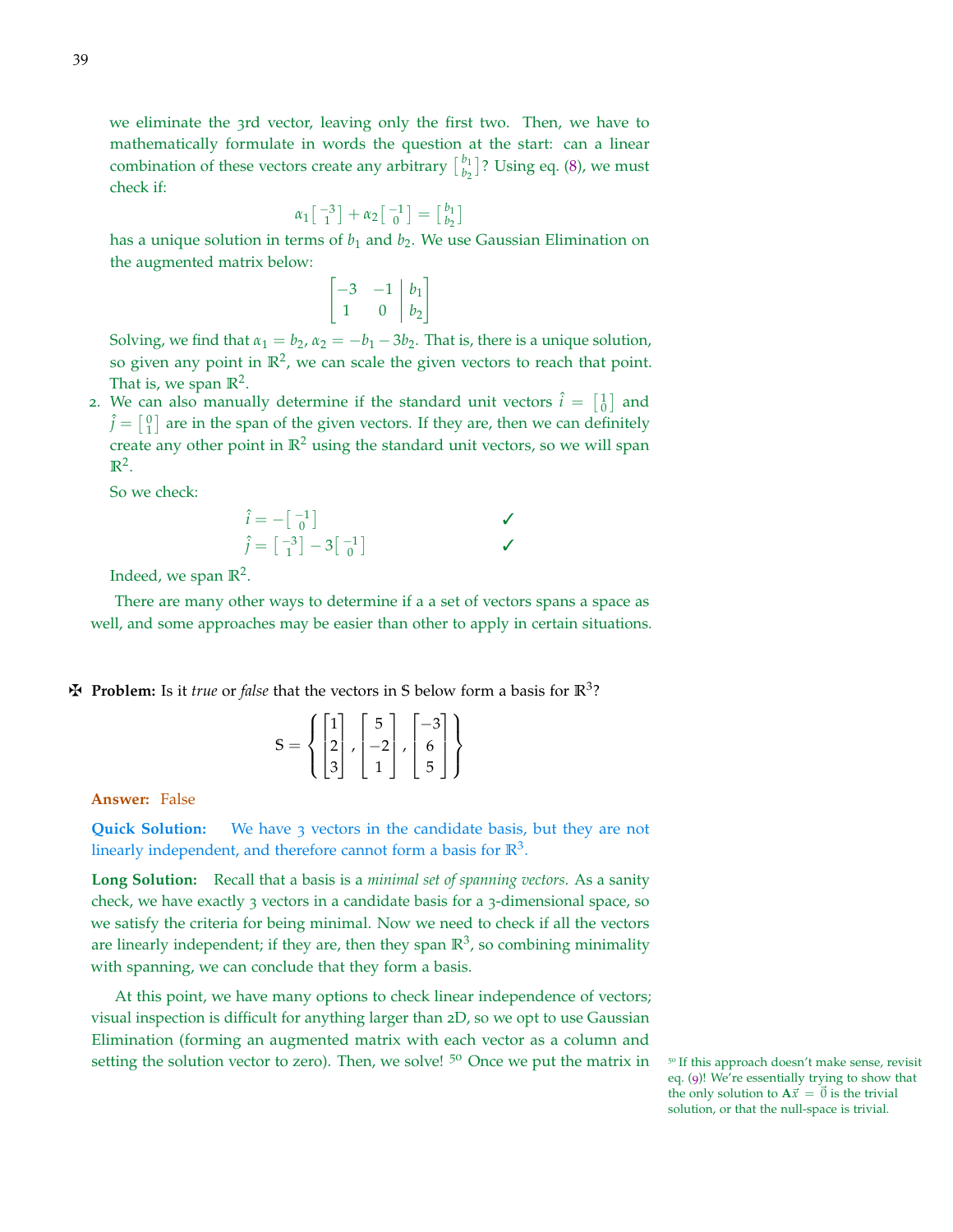RREF form, we can determine  $rank(A)$ . Note that the rank gives the number of linearly independent columns; if the rank isn't 3, we can't have a basis!

$$
\begin{bmatrix} 1 & 5 & -3 & 0 \ 2 & -2 & 6 & 0 \ 3 & 1 & 5 & 0 \ \end{bmatrix}
$$
  
\n
$$
\begin{bmatrix} 1 & 5 & -3 & 0 \ 3 & 1 & 5 & 0 \ \end{bmatrix}
$$
  
\n
$$
\begin{bmatrix} R_2 - 2R_1 \rightarrow R_2 \\ R_3 - 3R_1 \rightarrow R_3 \end{bmatrix} \Longrightarrow \begin{bmatrix} 1 & 5 & -3 & 0 \ 0 & -12 & 12 & 0 \ 0 & -14 & 14 & 0 \ \end{bmatrix}
$$
  
\n
$$
\begin{bmatrix} 7 & 5 & -3 & 0 \ 6 & -12 & 12 & 0 \ 0 & 0 & 0 & 0 \ \end{bmatrix}
$$

At this point, there are many ways to arrive at the same conclusion, and many ways to phrase it. We have a free variable  $(\vec{c}_3)$ , so the vectors are linearly dependent.  $\vec{c}_3$  is a linear combination of  $\vec{c}_1$ ,  $\vec{c}_2$ , so our rank is only 2 (again, vectors are linearly dependent). null(**A**) (we just solved for the null-space by setting  $A\vec{x} = \vec{0}$ ) is nontrivial.

The conclusion is, the vectors are not linearly independent so the vectors cannot form a basis for **R**<sup>3</sup> .

 $\mathbf{\ddot{F}}$  **Problem:** The vectors  $\vec{v}_1, \ldots, \vec{v}_5$  below are known to span  $\mathbb{R}^3$  (feel free to confirm). Of the options listed, which set of vectors is a basis for  $\mathbb{R}^3$ ?

$$
\vec{v_1} = \begin{bmatrix} 1 \\ 2 \\ 2 \end{bmatrix} \quad \vec{v_2} = \begin{bmatrix} 2 \\ 5 \\ 4 \end{bmatrix} \quad \vec{v_3} = \begin{bmatrix} 1 \\ 3 \\ 2 \end{bmatrix} \quad \vec{v_4} = \begin{bmatrix} 2 \\ 7 \\ 4 \end{bmatrix} \quad \vec{v_5} = \begin{bmatrix} 1 \\ 1 \\ 0 \end{bmatrix}
$$

 $* S_1 = {\bar{v_1}}, {\bar{v_2}}, {\bar{v_3}}, {\bar{v_4}}, {\bar{v_5}}$ 

\* 
$$
S_2 = {\bar{v}_1, \bar{v}_3, \bar{v}_5}
$$

\* 
$$
S_3 = {\bar{v}_1, \bar{v}_2, \bar{v}_4}
$$

 $* S_4 = {\vec{v_1}, \vec{v_3}, \vec{v_4}, \vec{v_5}}$ 

#### **Answer: S**<sup>2</sup>

**Quick Solution:** Immediately eliminate **S**<sup>1</sup> and **S**4; by definition, a basis must have exactly as many vectors as the dimension of the vector space of interest (here,  $\dim(\mathbb{R}^3)$ =3). With the remaining two sets, we can go through the exact same process as in the previous problem, performing Gaussian Elimination on the augmented matrix to find the set with linearly independent vectors. Doing so, we can find that the vectors in **S**<sup>3</sup> are linearly dependent, so only **S**<sup>2</sup> can be a basis.

 $\mathbf{\ddot{H}}$  **Problem:** Suppose  $\vec{v_1}$  and  $\vec{v_2}$  are two vectors in set W. If it is known that  $\vec{v_1} + \vec{v_2}$ is not in **W**, is **W** a subspace for any vector space?

#### **Answer:** No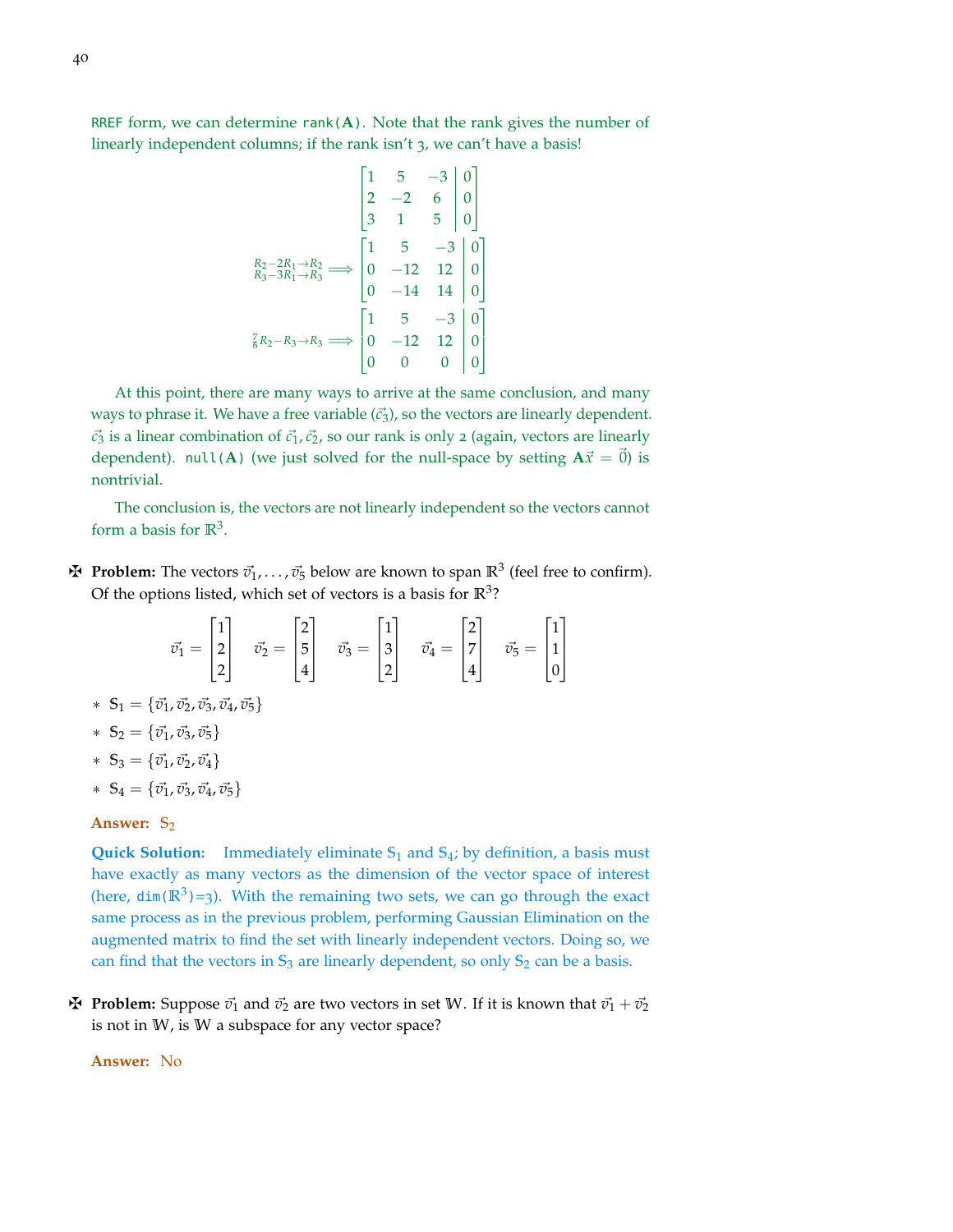**Quick Solution:** Note the properties of a subspace (especially relevant here is closure under vector addition), and recall that a subspace is a *closed* subset of a vector space; if the sum  $\vec{v}_1 + \vec{v}_2$  is not in W, W is not closed by definition.

z **Problem:** Performing Gaussian Elimination on **A** below yields **A**<sup>0</sup> . Find a basis for  $col(A)$ .

> $A =$  $\begin{bmatrix} 1 & -2 & 4 & 3 \\ -1 & 2 & 1 & 2 \end{bmatrix}$  $\mathbf{A}' = \begin{bmatrix} 1 & -2 & 0 & -1 \\ 0 & 0 & 1 & 1 \end{bmatrix}$

**Answer:**  $\begin{cases} 1 \\ -1 \end{cases}$ 

1 ,  $\sqrt{4}$ 1

#)

**Quick Solution:** We notice that  $\vec{c_1}$  and  $\vec{c_3}$  correspond to basic variables, whereas  $\vec{c}_2$  and  $\vec{c}_4$  do not contain leading ones in RREF form, so they correspond to free variables. Stated another way,  $\vec{c_2}$  and  $\vec{c_4}$  are linear combinations of  $\vec{c_1}$  and  $\vec{c_3}$ . We can then take  $\vec{c_1}$  and  $\vec{c_3}$  from **A** and arrive at a basis for col(**A**).

**Long Solution:** The tedious work has been done already in performing Gaussian Elimination; the task left is to interpret the results. Using the columns of  $A'$ , we can quickly see which variables are basic, and the columns from A' corresponding to these basic variables allow us to form a basis for  $col(A)$ . <sup>51</sup> Here, we can see that  $\vec{c_2}$  is a multiple of  $\vec{c_1}$ , and  $\vec{c_4}$  is a linear combination of  $\vec{c_1}$  and  $\vec{c_3}$ . That is,  $\vec{c_1}$  sian elimination preserves the column space. and  $\vec{c}_3$  form a basis for the column space. We now go back to **A** and select those columns and arrive at the answer as  $\left\{ \begin{bmatrix} 1 \\ -1 \end{bmatrix}, \begin{bmatrix} 4 \\ 1 \end{bmatrix} \right\}$ .  $5^2$  Note that  $\left\{ \begin{bmatrix} 1 \\ 0 \end{bmatrix}, \begin{bmatrix} 0 \\ 1 \end{bmatrix} \right\}$ , the columns from **A**<sup>1</sup>,

 $\mathbf{\ddot{H}}$  **Problem:** Is it *true* or *false* for an  $m \times n$  matrix **A** with pivots in every row, col( $A$ )= $\mathbb{R}^M$ ?

#### **Answer:** True

**Quick Solution:** A pivot (leading entry) in a column means that column corresponds to a basic variable. If there are leading entries in all *m* rows, then the *m* columns containing those leading entries are all linearly independent.<sup>53</sup> The <sup>53</sup> Note that this also implies there are at least rank of a matrix is the number of linearly independent columns it has; here, this is *m*. The rank of a matrix also gives dim(col(**A**)). From here, we conclude that  $col(A)=\mathbb{R}^M$ .

When  $m < n$ , the pivot in each of the  $m$  rows occupies a spot in one of the *n* columns, so the same result holds. Note that some of the *n* columns must be linearly dependent; they cannot each contain a pivot, because that would imply that there are at least as many rows as columns to hold the pivots (there can't be, since  $m < n$ ).

## **F** Problem: If we have  $\mathbf{A}$ , what are the maximum values of dim(null(**A**)) and dim(col(**A**))?

 $5<sup>1</sup>$  Note that col(**A**)  $\equiv$  col(**A**'); that is, Gaus-

also form a basis for col(**A**). In the original question, this combination just wasn't one of the choices presented. It serves as a good reminder that bases aren't unique!

as many total columns as rows to hold these leading entries; *n* > *m*.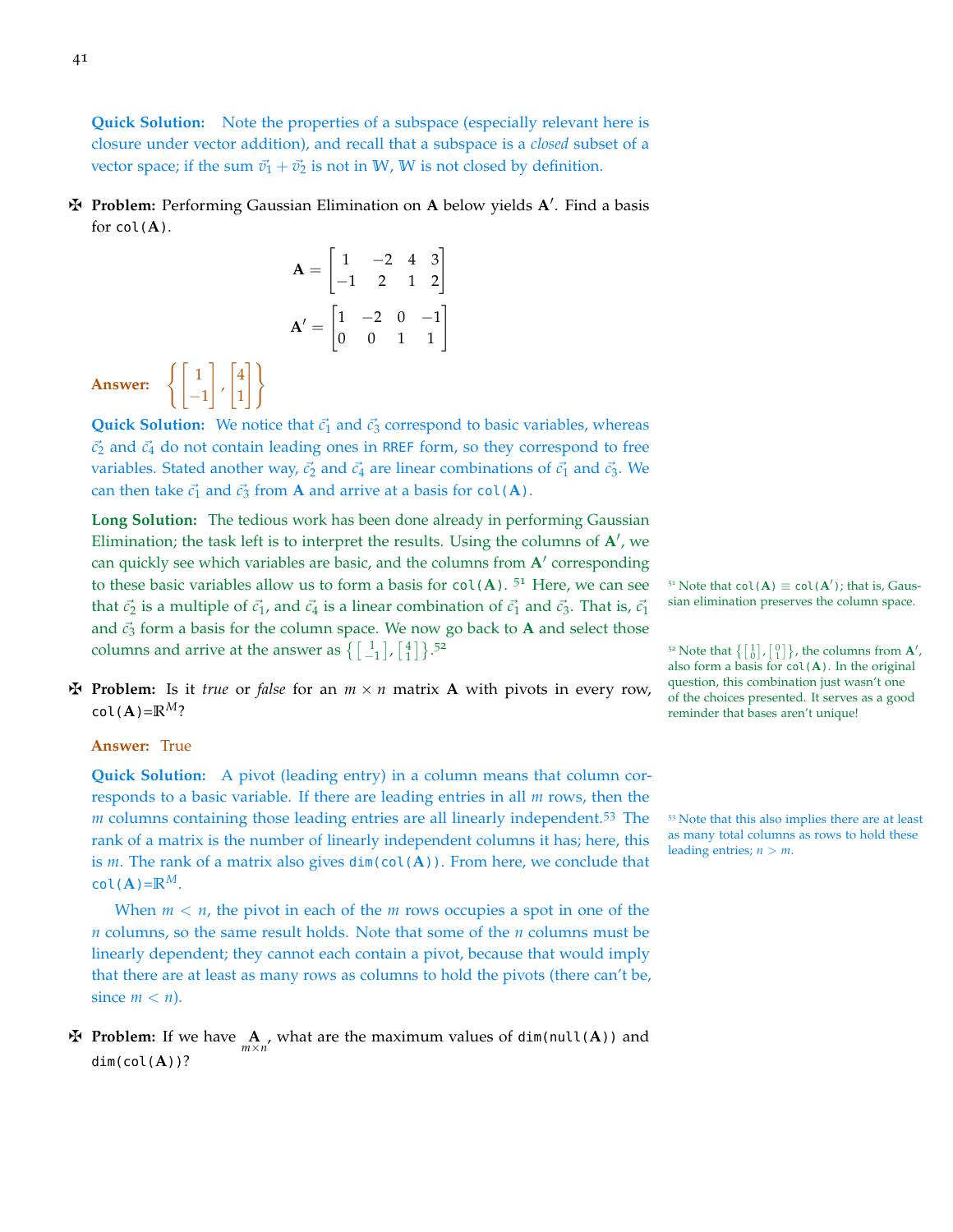**Answer:** dim(null(A))  $\frac{1}{\max}$  $= n$ , and dim(col(A))  $\frac{1}{\text{max}}$  $=$  min $(m, n)$ 

**Quick Solution:** For dim(null(A)) | {z } max , consider the case of  $\mathbf{0}$ . For  $\underbrace{\dim(\mathrm{col}(A))}$ | {z } max<br>see the Rank part of the RELEVANT INFORMATION section for an explanation. ,

**Long Solution:** For the maximum dim(null(**A**)), consider  $\mathbf{0}$ . Absolutely every input is mapped to 0 at the output, so the null-space, by definition, is the entire input space!  $\text{dim}(\text{null}(A))$  is the number of input directions for which the output is zero; here, it's all of them  $(= n, \text{ since there are } n \text{ columns})$ . Another way to see this result is by invoking the Rank-Nullity Theorem, eq. ([16](#page-37-1)). The zero matrix has rank 0, because it has no linearly independent columns. This implies that the dim(null( $\underset{m \times n}{\mathbf{0}}$ )) = *n*.

As for the maximum  $dim(col(A))$ , we can think about the number of pivots in the RREF of **A**, as outlined in the Rank section. Alternatively, consider that any output can be represented as a linear combination of the linearly independent columns of **A**, which is a most *n*. What if  $m > n$ ? Do the additional rows "unlock" more output dimensions? Sadly not; in this case of a "tall" matrix, performing Gaussian Elimination will reveal that many equations (rows) are linearly dependent with other equations, so we encounter the same issue.<sup>54</sup>  $\frac{54}{100}$  <sup>54</sup> Notice the symmetry; thinking about a

**F Problem:** Given **A** below, find  $dim(col(A))$ . dim(row(**A**)) for *any* matrix **A**.

|       |                                                                                | $\overline{2}$                                  | $\boldsymbol{0}$ |                                                   |
|-------|--------------------------------------------------------------------------------|-------------------------------------------------|------------------|---------------------------------------------------|
| $A =$ |                                                                                | $\begin{bmatrix} 2 & 0 \\ -2 & 0 \end{bmatrix}$ |                  |                                                   |
|       | $\begin{array}{c} 1 \\ -1 \\ \begin{bmatrix} 1 \\ 3 \end{bmatrix} \end{array}$ |                                                 |                  | $\begin{bmatrix} 3 \\ 1 \\ -1 \\ 8 \end{bmatrix}$ |
|       |                                                                                | $\overline{5}$                                  | $\overline{0}$   |                                                   |

#### **Answer:** 2

**Quick Solution:** We perform Gaussian Elimination to find the number of linearly independent columns, and arrive at 2. Or we notice that  $\vec{c}_3$  is  $\vec{0}$  and adds nothing to our span, and  $\vec{c}_4 = \vec{c}_2 + \vec{c}_1$ , so  $\vec{c}_4$  is redundant. Therefore, we have 2 linearly independent vectors, so rank( $A$ )  $\equiv$  dim(col( $A$ )) = 2.

**Long Solution:** Let's go through and perform Gaussian Elimination for the practice:

$$
\begin{bmatrix} 1 & 2 & 0 & 3 \ -1 & 2 & 0 & 1 \ 1 & -2 & 0 & -1 \ 3 & 5 & 0 & 8 \ \end{bmatrix}
$$

$$
\xrightarrow{R_1 + R_2 \to R_2} \xrightarrow{R_3 - R_1 \to R_3} \begin{bmatrix} 1 & 2 & 0 & 3 \ 0 & 4 & 0 & 4 \ 0 & -4 & 0 & -4 \ 0 & -1 & 0 & -1 \ \end{bmatrix}
$$

matrix in terms of its columns is not inherently different than thinking in terms of rows. This is one reason why  $dim(col(A))$  =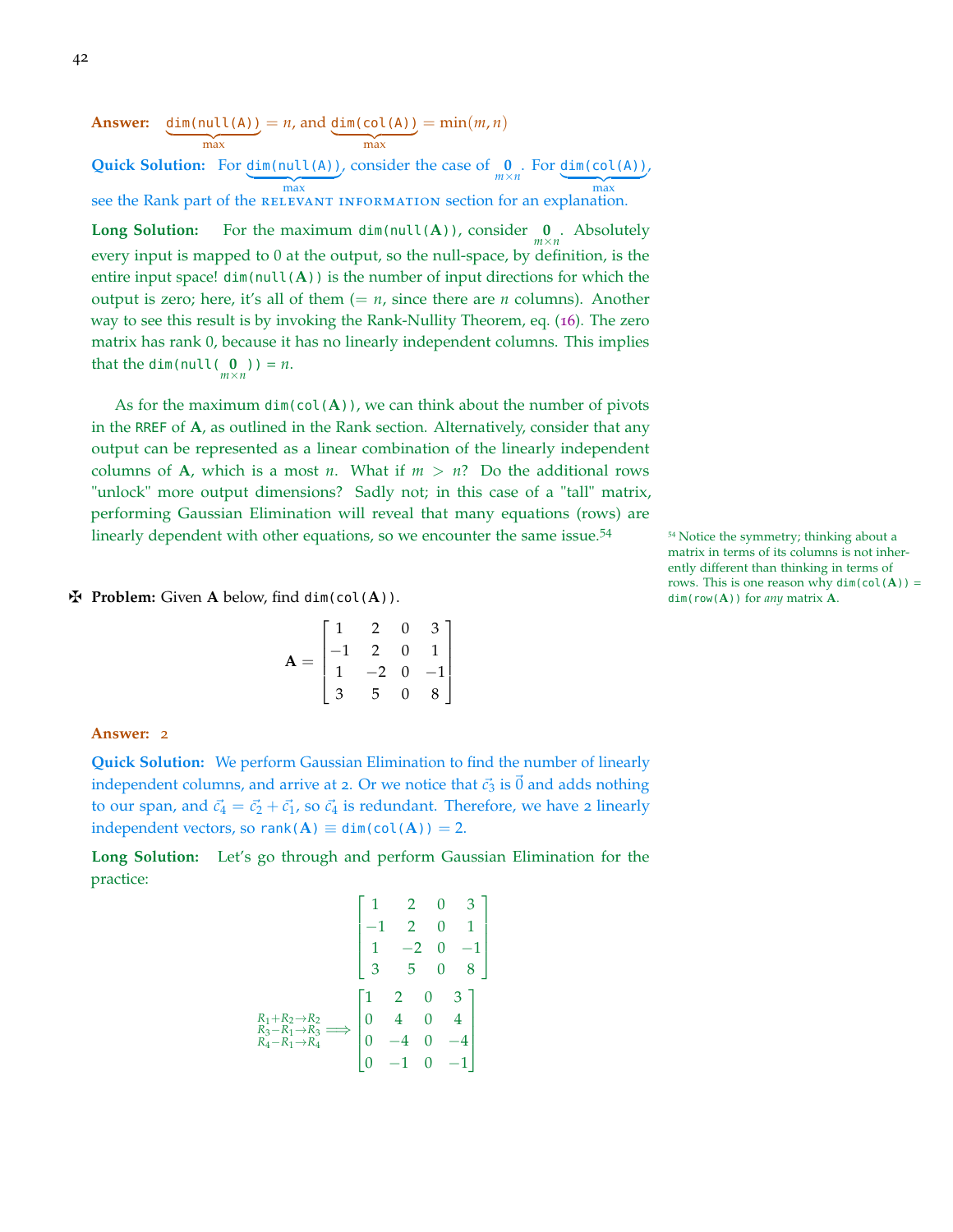$$
\begin{array}{ccc}\nR_3 + R_2 \rightarrow R_3 \\
R_4 + \frac{1}{4}R_1 \rightarrow R_4 \end{array} \Longrightarrow \begin{bmatrix} 1 & 2 & 0 & 3 \\
0 & 4 & 0 & 4 \\
0 & 0 & 0 & 0 \\
0 & 0 & 0 & 0 \end{bmatrix}
$$

From here,  $dim(col(A)) = 2$ .

**F** Problem: Is it *true* or *false* that a square matrix  $\mathbf{A}$  is invertible if and only if rank $(A) = n$ ?

#### **Answer:** True

**Long Solution:** In many ways, this is a question about definitions. If rank( $A$ )=  $n$ , then all  $n$  columns are linearly independent. A matrix is only invertible if  $dim(col(A)) = n$ . Why? Because then, the output of the matrix has dimension *n*, and the input has dimension *n* by definition. We do not lose any dimensions going from the input to the output, so the matrix has a trivial null-space. Each input → output mapping is unique, so given an output, we can apply **A**−<sup>1</sup> and find the corresponding input.

Another way to think about the concepts is to note that each linearly independent column will contain a leading entry in the RREF form of the matrix. Therefore, when we concatenate the identity matrix to **A** and reduce (go from eq.  $(14)$  $(14)$  $(14)$  to eq.  $(15)$  $(15)$  $(15)$ ), we are certain we will actually reach identity on the left side (and therefore have the inverse on the right).

**F** Problem: Is it *true* or *false* that for a square matrix **A**, rank(**A**) = rank( $A^2$ )?

#### **Answer:** False

**Quick Solution:** We've seen this topic before; consider [Nilpotent Matrices.](https://en.wikipedia.org/wiki/Nilpotent_matrix) There is no guarantee that applying a linear transformation twice preserves output vector directions (dimensions) in the same way as applying it once. It is also easy to generate examples to show this, such as  $A = \begin{bmatrix} 0 & 1 \\ 0 & 0 \end{bmatrix}$ .

<sup>55</sup> <sup>55</sup> It is worth noting that if **<sup>A</sup>** is full rank (invertible), then  $A^2$  is invertible, and is also therefore full rank. In this case,  $rank(A) =$ rank(**A**2). But the converse does not hold; for some noninvertible matrices, such as  $\begin{bmatrix} 1 & 2 & 3 \\ 2 & 4 & 6 \\ 3 & 6 & 9 \end{bmatrix}$ ,  $rank(A) = rank(A^2) = rank(A^3) ...$  so be careful!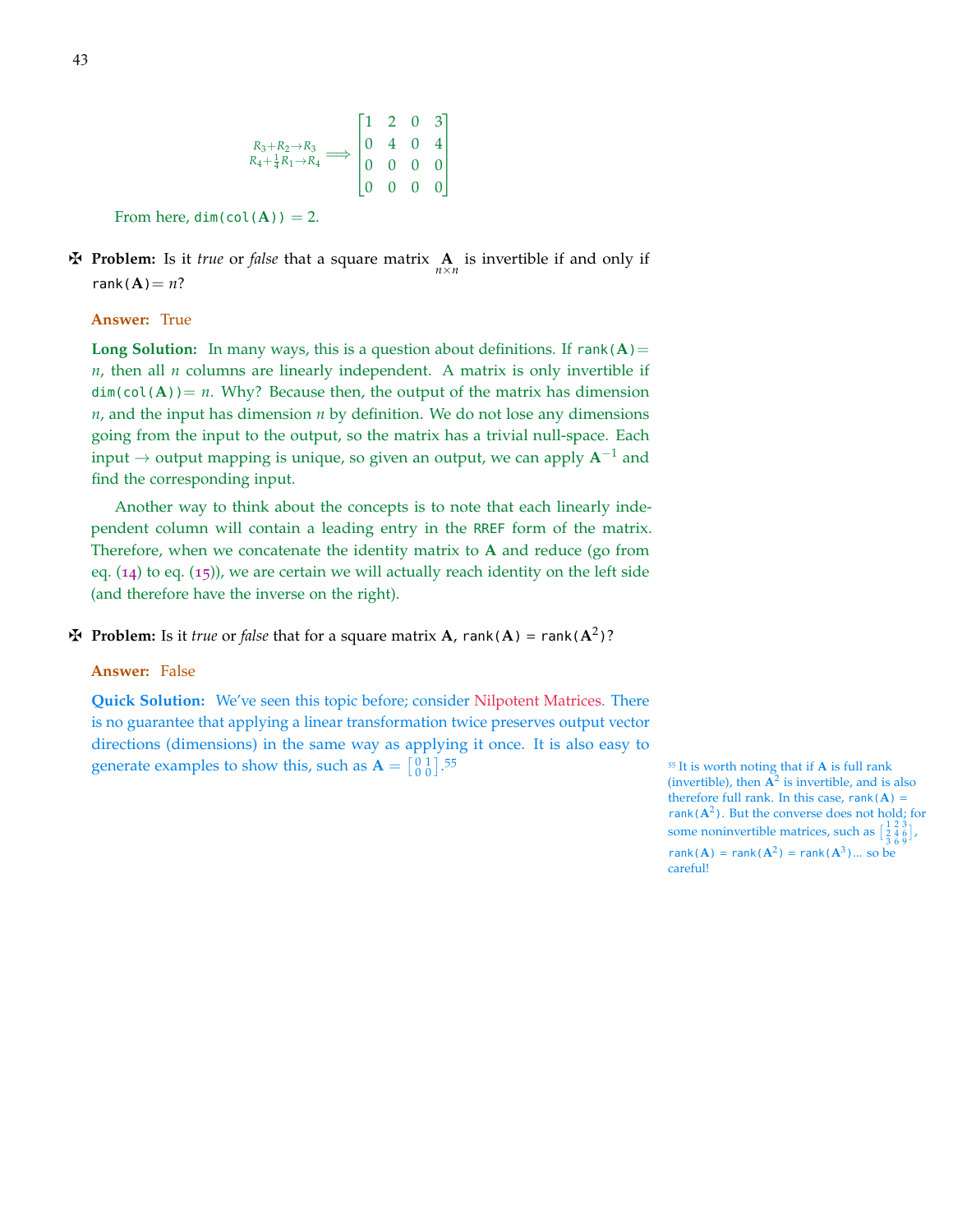# *Practice Set 4A: Page Rank, Eigenvalues and Eigenvectors*

## *Relevant Equations/Information*

*Page Rank + Stability*: Suppose that we can model the internet as a state diagram as in fig. [7](#page-43-0), with each user belonging to a node (website) and having some chance of moving to a different site, or staying on the same one.<sup>56</sup> We start the system (or  $56$  This logic is identical to that of the water *initialize it*) with state of  $\vec{x}[0]$  (a list of proportions). Over time, the proportions might "settle down" such that from one timestep to the next, we see little change, depending on the system behavior.

We may even reach an *equilibrium state* or *steady state*, denoted  $\vec{x}$ <sup>\*</sup> and defined as a state for which applying the state transition matrix **P** does not change the state vector. Succinctly:

<span id="page-43-2"></span>
$$
\vec{x}^* = \mathbf{P}\vec{x}^* \tag{17}
$$

It is worth noting that this section is quite long because of the sheer number of various useful concepts involved. The goal is to take the most important information from the corresponding notes and present as self-sufficient a version as possible.

pumps in previous notes; see fig. [3](#page-25-0) and fig. [4](#page-25-1) and possibly also the associated portion in relevant information for a refresher.



Figure 7: An absurdly simple Page Rank diagram with just 2 websites.

<span id="page-43-0"></span>



<span id="page-43-1"></span>Figure 8: Distribution of people in each search engine over timesteps, corresponding to simple example in fig. [7](#page-43-0).

What's the point of finding  $\vec{x}$ <sup>\*</sup>? Well, the hope is that this vector gives information about the steady-state popularities of the websites (which can be used in generating advertisements, usage statistics, and more).

Let's consider the 2-node system in fig. [7](#page-43-0). The associated state transition matrix (treating Google as node 1 and Bing as node 2) is  $P = \begin{bmatrix} 0.5 & 0.8 \\ 0.5 & 0.2 \end{bmatrix}$ . Suppose we have 1000 people, and they each are equally likely to visit Google or Bing when they *first* go online. Our initial state is then  $\vec{x}[0] = \begin{bmatrix} 500 \\ 500 \end{bmatrix}$ . What happens after 1 timestep? Well, 50% of people on Google will move to Bing and the other half remain, so Bing gains 250 from Google. Similarly, 20% of Bing will move to Google and 80% remain, so Google gains 400 from Bing. Overall, Google gets 150 from Bing, so  $\vec{x}[1] = \begin{bmatrix} 650 \\ 350 \end{bmatrix}$ . From this, it seems like Google is more popular; but remember, this is only after one timestep! Things can change. Does our calculation of  $\vec{x}[1]$  match the result of applying the matrix directly? We check:

$$
\vec{x}[1] = \mathbf{P}\vec{x}[0] = \begin{bmatrix} 0.5 & 0.8 \\ 0.5 & 0.2 \end{bmatrix} \begin{bmatrix} 500 \\ 500 \end{bmatrix} \leq \begin{bmatrix} 650 \\ 350 \end{bmatrix}
$$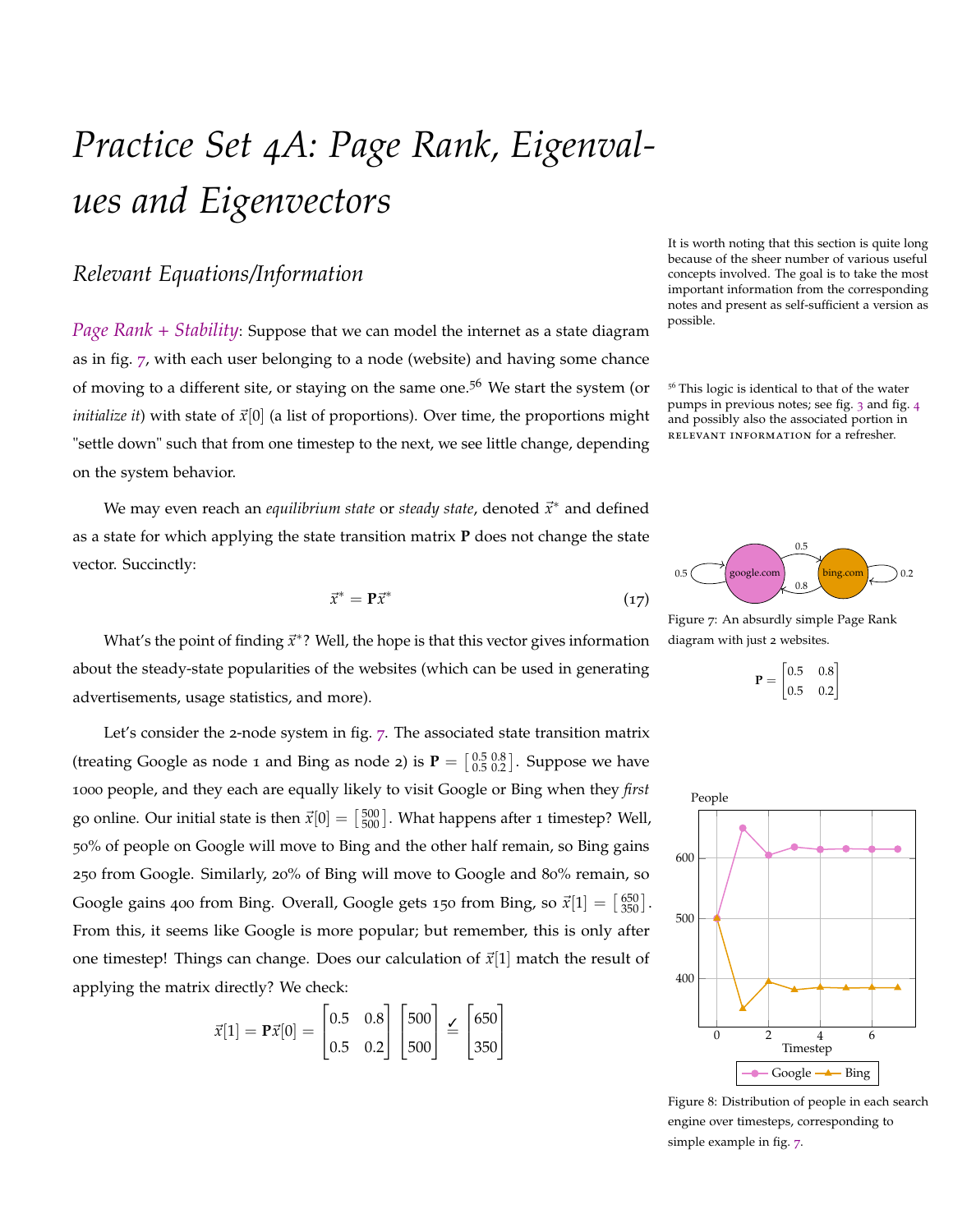Applying **P** gave the same result as our word-based calculation, as expected! Now, let's see what happens if we repeat this process many times; the results are plotted in fig. [8](#page-43-1). Notice they seem to be approaching some values. But how can we rigorously show what they're approaching, and what are these values?

*Eigenvalue/Eigenvector*: What is an eigenvector? It represents a sort of stability point: vectors aligned with an eigenvector *will not change direction* under a linear transformation **A**. They will simply be scaled by some factor. The eigenvalue describes this stretching or compressing factor for vectors aligned with an eigenvector.<sup>57</sup>  $\frac{57}{2}$  Note that eigenvectors are a property of the Because these two terms are so commonly used in conjunction, we often refer to an vector being transformed. eigenvalue/eigenvector pair. We represent these ideas with the following definition:  $\vec{x}$  is an eigenvector of **A** with associated eigenvalue  $\lambda$  if:

<span id="page-44-0"></span>
$$
\mathbf{A}\vec{x} = \lambda \vec{x} \tag{18}
$$

The concept is best illustrated with some diagrams. Suppose we have  $A =$  $\begin{bmatrix} 0.9 & 1 \\ 0.7 & 1.2 \end{bmatrix}$ . This matrix has an eigenvector/eigenvalue pair  $(\vec{v}_1, \lambda_1) = (\begin{bmatrix} 1 \\ 1 \end{bmatrix}, 1.9)$ . This means any vector that's a multiple of the eigenvector, when it's transformed by **A**, will become a scaled version of itself. Let's take  $\vec{x} = \begin{bmatrix} 2 \\ 2 \end{bmatrix}$ . Does eq. ([18](#page-44-0)) hold (does  $\mathbf{A}\vec{x} = 1.9\vec{x}$ )? Indeed it does! We can verify this computationally as  $\begin{bmatrix} 0.9 & 1 \\ 0.7 & 1.2 \end{bmatrix} \begin{bmatrix} 2 \\ 2 \end{bmatrix} \leq$  $\left[\frac{3.8}{3.8}\right]$ , and illustrate it in fig. [9](#page-44-1). Note that scaling a given eigenvector for an eigenvalue will still produce a valid eigenvector, since the vector's direction will not be changed.

Now let's go back to the original example. Suppose we're already many timesteps into the dynamics of the system, and we have  $\vec{s}$  and  $\vec{s'}$  (see in fig. [10](#page-44-2)) before and after one more timestep, in which the transformation **P** from above is applied.  $\vec{v}$  is a relevant eigenvector with  $\lambda = 1$ . Note how  $\vec{s}$  and  $\vec{s'}$  are related; they're the same! What does this mean for the Page Rank example? Well, if the state vector ever becomes  $\vec{x}[i] =$  $\lceil$  $\overline{1}$  $\frac{8}{13} \cdot 1000$  $\frac{5}{13} \cdot 1000$ 1  $\vert \approx$  $\lceil$  $\overline{1}$ 615.4 384.6 1 , then those proportions will not change; they are aligned with the eigenvector  $\vec{v}_1$  which scales input vectors by exactly 1. We see this steady-state pattern in fig. [8](#page-43-1)!

For the same **P**, when the initial state  $\vec{x}[0]$  is transformed, it becomes  $\vec{x}[1]$ . Note that  $\vec{x}[0]$  is *not* aligned with the eigenvector, so it doesn't just get scaled; its direction changes.

*Determinant*: The determinant is a quantity we can define for any square matrix.

matrix itself and do not depend on the specific



Figure 9:  $\vec{x}$  is transformed into a  $\lambda_1 \vec{x} = \vec{x}'$  by **A** since it's aligned with  $\vec{v_1}$  of **A**.

<span id="page-44-1"></span>



<span id="page-44-2"></span>Figure 10: Notice how  $\vec{x}[0]$  changes into  $\vec{x}[1]$ , but  $\vec{s}$  and  $\vec{s}'$  are the same, both aligned with  $\vec{v_1}$ . Everything except  $\vec{v_1}$  is scaled down by a factor of 100 for visualizing purposes. But remember, the direction is what matters.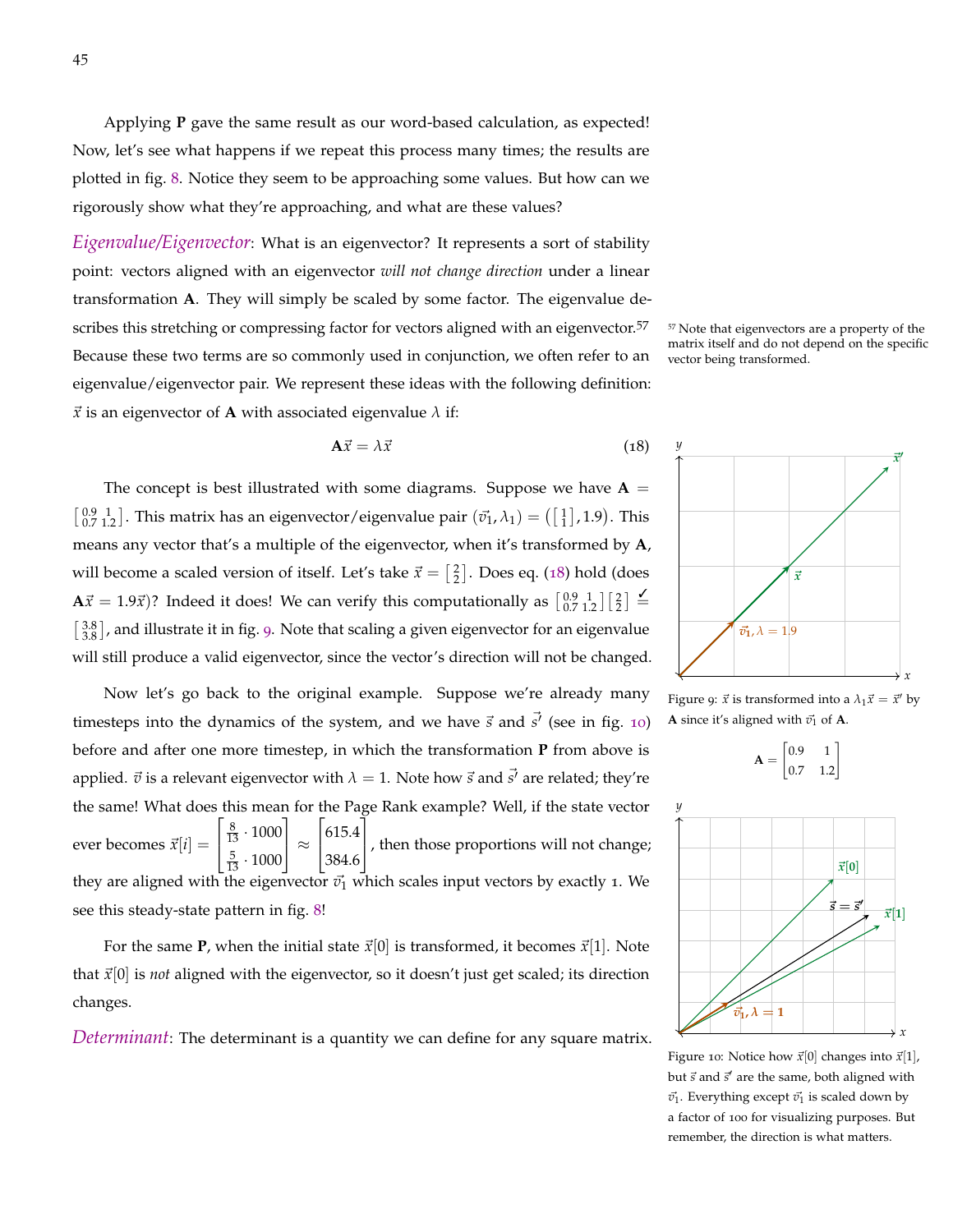For a  $2 \times 2$  matrix, the formula is:

<span id="page-45-1"></span>
$$
\det\left(\begin{bmatrix} a & b \\ c & d \end{bmatrix}\right) = ad - bc \tag{19}
$$

We can calculate determinants for higher dimension matrices as well, as described [here.](https://en.wikipedia.org/wiki/Determinant) There is a nice geometrical intuition for the determinant; for a  $2 \times 2$ matrix, if we treat each column vector of a square matrix as one leg of a parallelogram, the determinant gives the area of of the parallelogram. We take the same  $\mathbf{A} = \begin{bmatrix} 0.9 & 1 \\ 0.7 & 1 \end{bmatrix}$  $\left[\begin{smallmatrix} 0.9 & 1 \ 0.7 & 1.2 \end{smallmatrix}\right]$ to illustrate in fig. [11](#page-45-0). According to eq. ([19](#page-45-1)), the determinant is  $0.9 \cdot 1.2 - 0.7 \cdot 1 = 0.38$ . If we calculate the area of the parallelogram defined by the two column vectors, we also get 0.38! For a  $3 \times 3$  matrix, the shape is a parallelipiped, and we form hyper-volumes in higher dimensions.

On the other hand, in fig. [12](#page-45-2), we notice what happens if the column vectors are linearly dependent, as for **B** =  $\begin{bmatrix} 0.4 & 0.9 \\ 0.8 & 1.8 \end{bmatrix}$ ; they will lie on top of each other, so the area enclosed will be zero! Similarly in 3D, if any column vectors are multiples of each other, we "squash" a volume into a plane or a line. A useful general result to remember is that the *determinant of any square matrix is zero if the columns are linearly dependent.*

*Computing Eigenvalues and Eigenvectors*: One major question remains from earlier; given a matrix, how do we find the  $(\vec{v}, \lambda)$  pairs? How many are there? What does it mean if two vectors have the same eigenvalue, or if there are two of the same vector? Let's apply our newfound knowledge about determinants!

We can put eq.  $(18)$  $(18)$  $(18)$  in the following form:

<span id="page-45-3"></span>
$$
(\mathbf{A} - \lambda \mathbf{I}_n) \vec{x} = \vec{0} \tag{20}
$$

Solving this equation for nonzero (nontrivial) solutions  $\vec{x}$  will yield our eigenvectors! There's only 1 parameter here that can vary in this equation:  $\lambda$ . Note that **A** and  $I_n$ are fixed. The form of the above equation makes this clear, but we are forming a new matrix  $\mathbf{A}' = (\mathbf{A} - \lambda \mathbf{I}_n)$ . Note the generalized form of  $\mathbf{A}'$ :



<span id="page-45-2"></span>*x* Figure 12: Plot of the linearly dependent columns of **B**.  $det(B) = 0$ , since the columns are overlapping (aligned) and the area be-

tween them is zero.  $(21)$ 

 $\mathbf{B} = \begin{bmatrix} 0.4 & 0.9 \\ 0.8 & 1.8 \end{bmatrix}$ 



0.6

 $\boxed{0.7}$ 

*y* 1.9

1.2

*y*

earlier.  $det(A) = 0.38$ , which is the same as the area of the labeled parallelogram. This area can be found by forming the square from  $(0, 0)$  to  $(1.9, 1.9)$  and subtracting out the areas of various triangles/rectangles (the boxed values), as shown.  $1.9^2 = 3.61$ .  $3.61 - 2(0.7) - 2(0.6) - 2(0.315) = 0.38.$ 

0.315

 $\vec{c_2}$ 

0.6

<span id="page-45-0"></span>*x*

$$
\mathbf{A} = \begin{bmatrix} 0.9 & 1 \\ 0.7 & 1.2 \end{bmatrix}
$$

 $\vec{c_2}$ 

 $\vec{c_1}$ 

We want to find values of  $\lambda$  that cause the determinant of  $A'$  to become zero (linear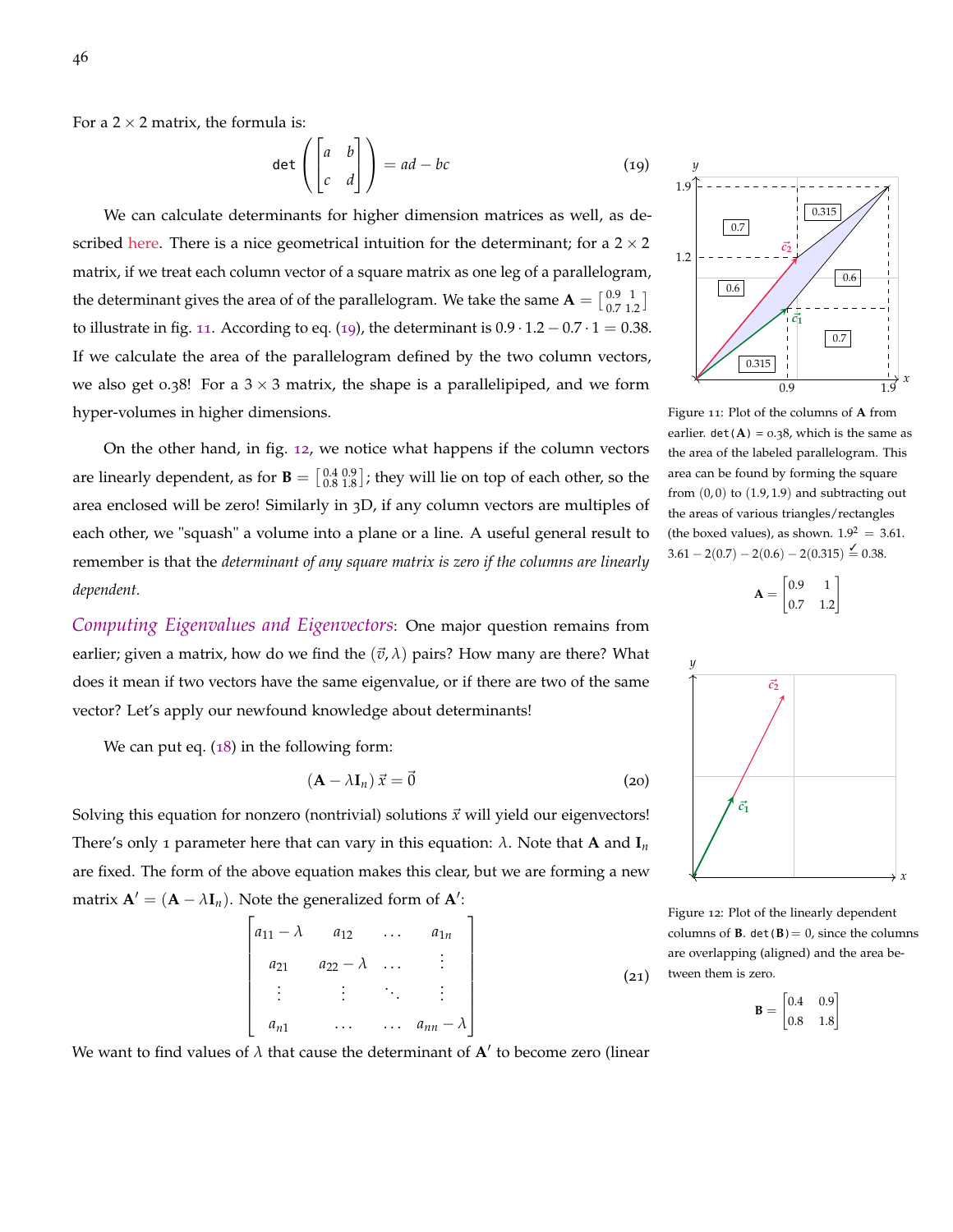<span id="page-46-0"></span>dependence of the columns creates a nontrivial null-space for A<sup>'</sup>). The determinant of  $A'$  (in the case of a  $2 \times 2$ ) is given by eq. ([22](#page-46-0)) below, and solving this quadratic equation, we can find the *λ* values. This part on the left is called the *characteristic polynomial*.

$$
\lambda^2 - (a+d)\lambda + (ad-bc) = 0 \tag{22}
$$

Then, for each  $\lambda_i$  we find, we revisit eq. ([20](#page-45-3)) and solve for the corresponding  $\vec{x}_i$ . See the first two problems and explanations for a simple example.

If a matrix has repeated eigenvalues, they may (or may not) have distinct eigenvectors. If the eigenvectors are distinct, they form an eigenspace. The term may seem daunting, but it's exactly like the concept of span; the eigenspace is a subspace, the span of all eigenvectors for that eigenvalue (note that this includes  $\vec{0}$ ). Any input vectors that lie in this space (for 2 distinct eigenvectors, a plane) will be scaled by the shared eigenvalue under a linear transformation. Complex eigenvalues can exist as well; they are much harder to visually understand, but mathematically, we find them using the exact same process as before.

*Computing and Interpreting the Steady State*: We introduced steady-states and stability conceptually earlier, but now we are equipped to show how to find a steadystate  $\vec{x}^*$ . At this point, we have a definition for  $\vec{x}^*$  given in eq. ([17](#page-43-2)). Let's pattern match to eq. ([18](#page-44-0)); by definition, the steady-state eigenvalue is 1. Therefore, to solve for the steady-state of a system represented by **P**, we solve eq. ([20](#page-45-3)), substituting  $\lambda = 1.5^8$  Solving for that this amounts to solving for

*Predicting System Behavior for General Initial States*: Given a system and an initial state, can we predict how it'll dynamically change over time? We saw in the Page Rank example that we seem to approach a sort of steady-state after many timesteps, but under what conditions does this happen?

*Simpler Case,*  $\vec{x}[0] = \alpha \vec{v}$ : Suppose our initial state is actually a perfect multiple of an eigenvector of the system. Over time, upon repeated applications of **A**, we accumulate factors of  $\lambda$ ; ultimately,  $\mathbf{A}^n \vec{x} = \alpha (\lambda^n \vec{x})$ .<sup>59</sup> Based on this pattern, we <sup>59</sup> Note how this is derived: notice the following behaviors based on the value of  $\lambda$  as  $n \to \infty$ :

- $\lambda > 1$ :  $\vec{x}[n] \rightarrow \infty$  (exponential growth).
- $\lambda = 1$ :  $\vec{x}[n] \rightarrow k\vec{v}$  (steady-state).
- $0 < \lambda < 1$ :  $\vec{x}[n] \rightarrow \vec{0}$  (exponential decay).

the null-space of  $(\mathbf{P} - \mathbf{I}_n)$ ; see the previous relevant information section for a refresher on the process.

 $\vec{x}[0] = \alpha \cdot \vec{v}$  $\vec{x}[1] = A\vec{x}[0] = \alpha\lambda\vec{v}$  $\vec{x}[2] = A\vec{x}[1] = \alpha\lambda^2\vec{v}$  $\vec{x}[3] = A\vec{x}[2] = \alpha\lambda^3\vec{v}$ . . .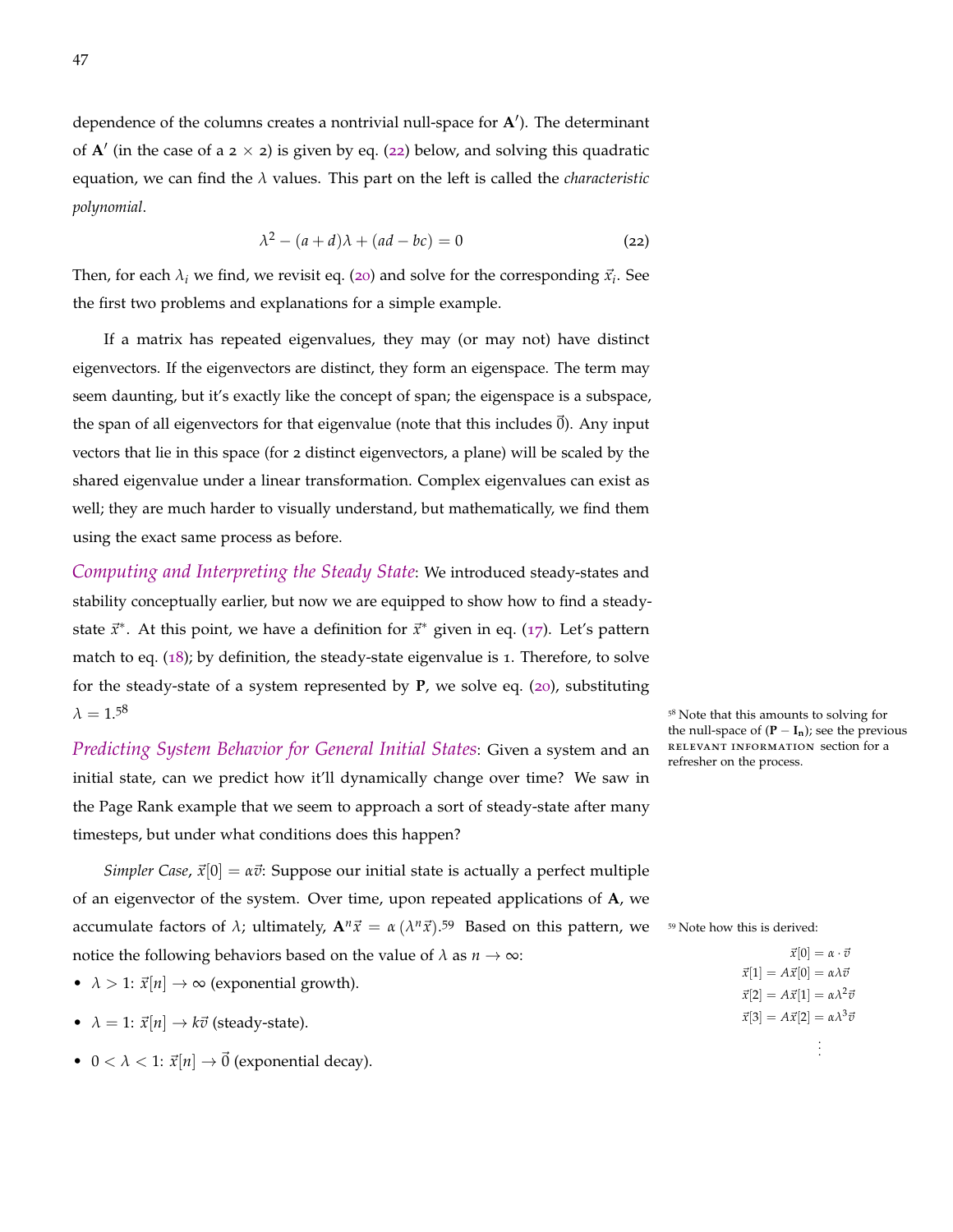- $\lambda = 0$ :  $\vec{x}[n] = 0\vec{v} = \vec{0}$  (instantaneous disappearance).
- $\lambda < 0$ : Take  $|\lambda|$  and refer to the appropriate case above. But recognize the sign switches at each timestep.

*General Case,*  $\vec{x}[0] = \alpha_1 \vec{v_1} + \alpha_2 \vec{v_2} + \ldots + \alpha_n \vec{v_n}$ . Recognize this form? It says that the initial state is now not a scalar multiple of just one eigenvectors, it's a linear combination of all of them!<sup>60</sup> But this case devolves into the previous one; we can <sup>60</sup> Note that this is still not *fully general*; we simply treat each element individually, apply the techniques from the *Simpler Case*, and put them back together. The final form is as follows:

$$
\vec{x}[n] = \alpha_1 (\lambda_1^n \vec{v_1}) + \alpha_2 (\lambda_2^n \vec{v_2}) + \ldots + \alpha_n (\lambda_n^n \vec{v_n})
$$
\n(23)

Given a matrix **A** and some initial state  $\vec{x}$ , how can we actually get to this equation format? First, we solve for the  $(\vec{v}_i, \lambda_i)$  pairs of **A**. Then, we use Gaussian elimination to find the *α*<sup>*i*</sup> s; Putting eq. ([23](#page-47-0)) in matrix form yields:

$$
\vec{x}[0] = \begin{bmatrix} | & | & & | \\ \vec{v}_1 & \vec{v}_2 & \cdots & \vec{v}_n \\ | & | & | & & | \end{bmatrix} \begin{bmatrix} \alpha_1 \\ \alpha_2 \\ \vdots \\ \alpha_n \end{bmatrix}
$$

and we compute the inverse of the matrix of eigenvectors, arriving at:

n.

 $\overline{1}$ 

$$
\begin{bmatrix} \alpha_1 \\ \alpha_2 \\ \vdots \\ \alpha_n \end{bmatrix} = \begin{bmatrix} | & | & \cdots & | \\ \vec{v}_1 & \vec{v}_2 & \cdots & \vec{v}_n \\ | & | & \cdots & | \end{bmatrix}^{-1} \vec{x}[0] \tag{24}
$$

<span id="page-47-0"></span> $\overline{1}$ 

Now, let's see how to interpret all this! Let's assume that we drop any terms corresponding to  $\alpha_i = 0$  since those terms are, well, zero. Then, with what remains, we can make some intuitive observations:

- 1. (diverge) Any  $|\lambda_i| > 1$ :  $\vec{x}[n] \rightarrow \infty$ . Even if other components in the linear combination decay, the state itself "blows up" to  $\infty$  as this component overshadows all others.
- 2. (diverge) Any  $|\lambda_i| = -1$ :  $\vec{x}[n] \rightarrow$  ? because that component oscillates forever.
- 3. (converge) All  $-1 < \lambda_i \leq 1$ :  $\vec{x}[n] \rightarrow \vec{x}^*$ , steady-state! Each *i*<sup>th</sup> term either decays to zero ( $|\lambda_i| \leq 1$ ) or stays the same ( $|\lambda_i| = 1$ ), such that  $\vec{x}^* = \sum_{(i,\lambda_i=1)} \alpha_i \vec{v}_i$ . We can normalize this steady-state if we want proportions (column values sum to 1) rather than absolute numbers (such as  $\vec{x} = \begin{bmatrix} 615.4 \\ 384.6 \end{bmatrix}$  from the Page Rank example before).

assume here that all initial states are in the span of the eigenvectors of **A**, which isn't guaranteed.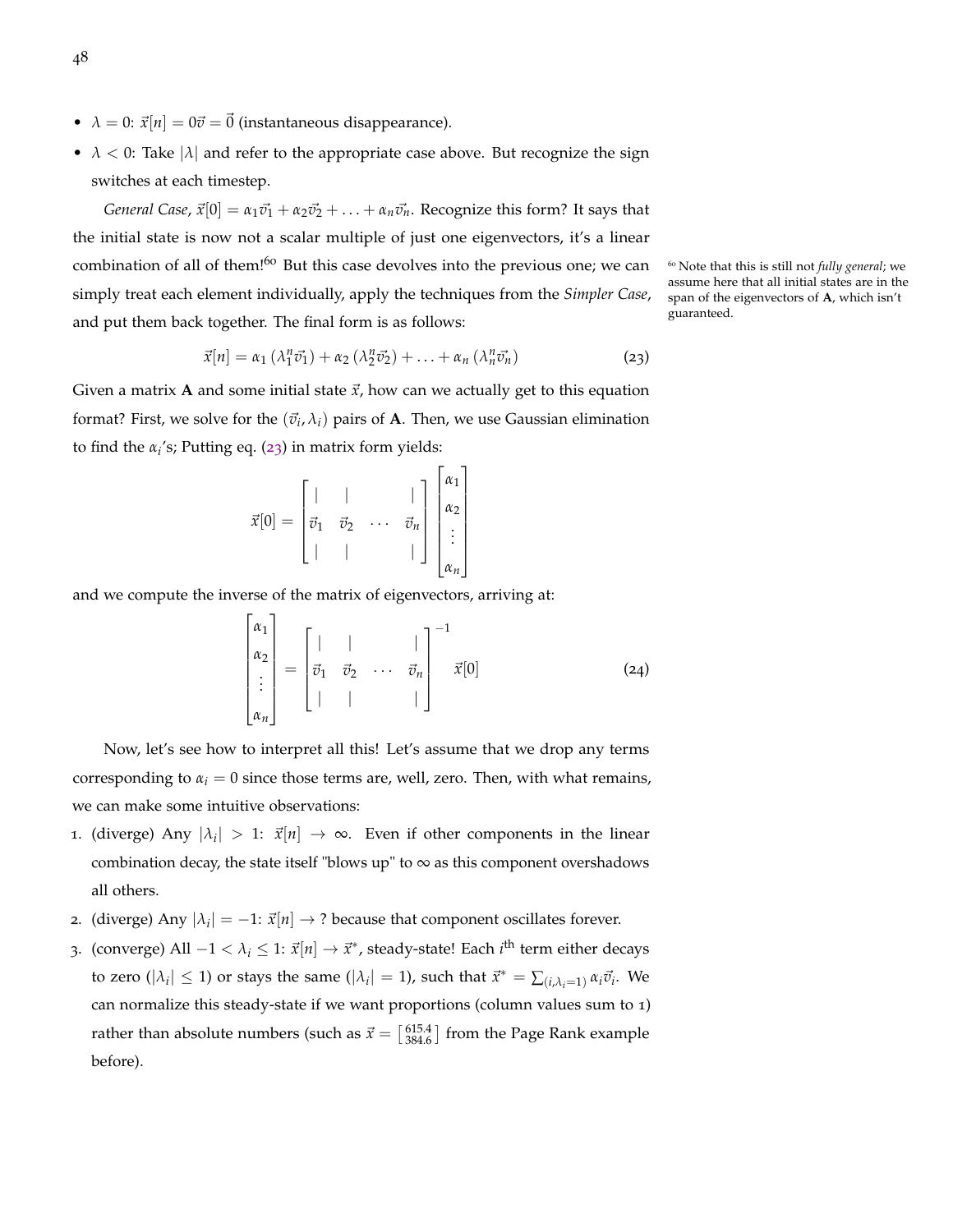#### *Some Useful Information:*

- If a matrix has *n* distinct real eigenvalues, their *n* associated eigenvectors are all linearly independent. See course notes for a proof!
- An eigenspace for a given eigenvalue is the span of all eigenvectors, including 0, and is also a subspace by definition.
- Say we calculate an eigenvector for an eigenvalue; we can pick any scalar multiple of the result and this will still be an eigenvector, since scaling a vector does not change its direction. This follows from the scalar multiplication property of subspaces.
- A given eigenvector can only be associated with one eigenvalue, since a vector can only be scaled by some single value upon being transformed by a matrix. But, an eigenvalue can be associated with multiple eigenvectors, the span of which form an eigenspace.
- If a matrix has some  $\lambda = 0$ , then for some  $\vec{x}$ ,  $A\vec{x} = \lambda \vec{x} = \vec{0}$ , so A has a nontrivial null-space. Therefore, it is not invertible.
- If a matrix has some  $\lambda = 1$ , then any initial state that is aligned with the corresponding eigenvector is a steady-state. More generally, any initial state for which  $\lambda = 1$  comprises part of the linear combination *potentially* has a nonzero steady-state, so long as all other  $|\lambda_i| < 1$ .
- The rotation matrix (that rotates any vector by *θ* degrees counterclockwise) is:

$$
\mathbf{A}_{\mathbf{R}} = \begin{bmatrix} \cos(\theta) & -\sin(\theta) \\ \sin(\theta) & \cos(\theta) \end{bmatrix}
$$

For example, confirm that  $(\mathbf{A}_{\mathbf{R},\mathbf{90}^{\circ}}) \begin{bmatrix} 1 \\ 0 \end{bmatrix} = \begin{bmatrix} 0 \\ 1 \end{bmatrix}$ .

## *Problems*

z **Problem:** What are the eigenvalues of **A**?

$$
\mathbf{A} = \begin{bmatrix} 3 & 2 \\ 4 & 1 \end{bmatrix}
$$

**Answer:** −1, 5

**Quick Solution:** The characteristic polynomial is  $(3 - \lambda)(1 - \lambda) - 8 = 0$ . Solving,  $\lambda_1 = -1, \lambda_2 = 5.$ 

**Long Solution:** As promised, this is the problem to showcase many of the ideas mentioned in the RELEVANT INFORMATION section. To find the eigenvalues, we need to find the values of  $\lambda_{1,2}$  that make eq. ([18](#page-44-0)) hold. Rearranging, we arrive at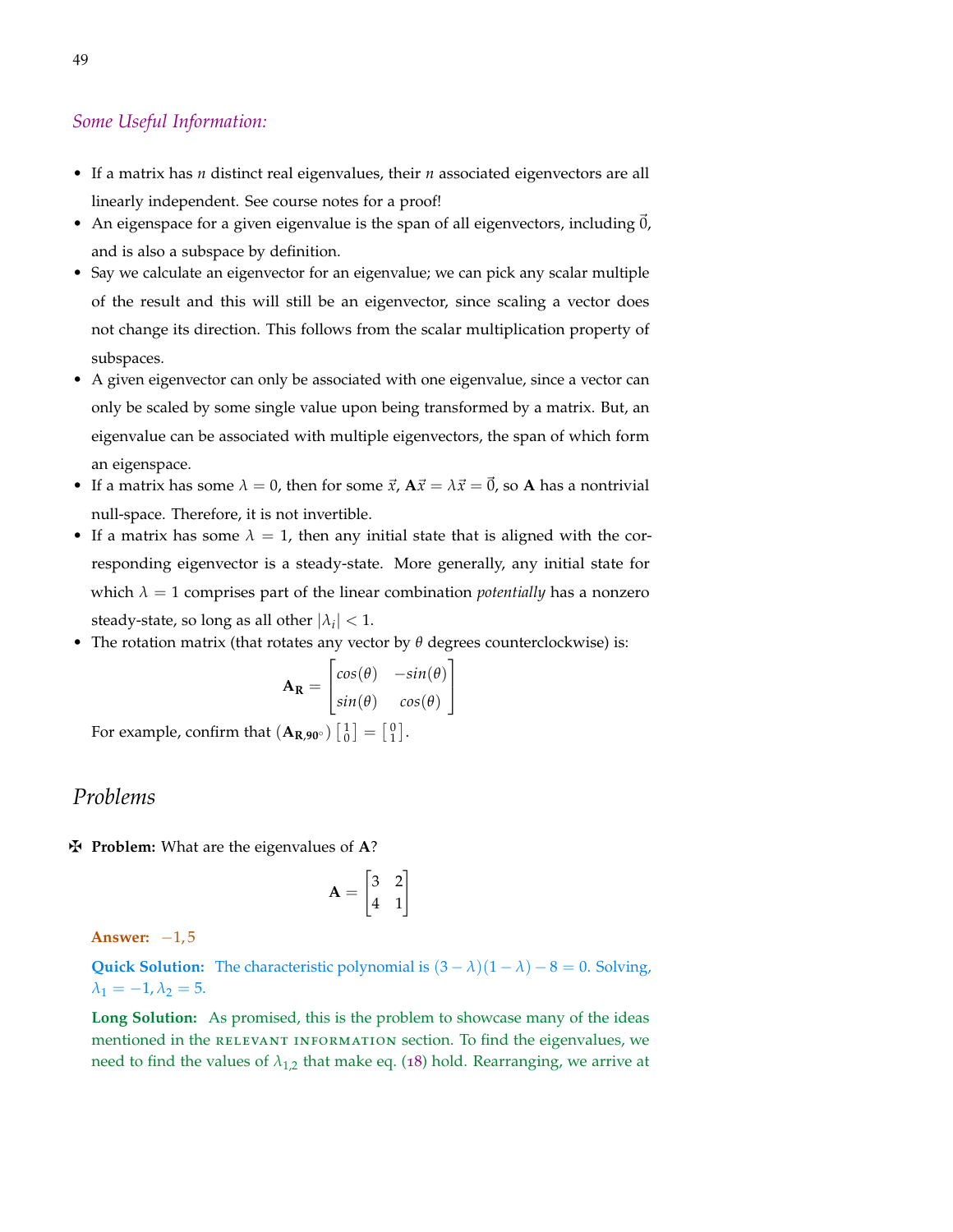eq. ([20](#page-45-3)). What is this equation when it's expanded?

$$
\begin{pmatrix} 3 & 2 \ 4 & 1 \end{pmatrix} - \lambda \begin{pmatrix} 1 & 0 \ 0 & 1 \end{pmatrix} = \begin{pmatrix} 0 \ 0 \end{pmatrix}
$$

$$
\begin{pmatrix} 3 - \lambda & 2 \ 4 & 1 - \lambda \end{pmatrix} = \begin{pmatrix} 0 \ 0 \end{pmatrix}
$$

We need to set det  $\left(\begin{bmatrix} 3-\lambda & 2 \end{bmatrix}\right)$  $4\qquad 1-\lambda$  $\Big|\Big| = 0$  because by definition, the columns will then be linearly dependent and we will have a nontrivial null-space, so we can solve for actual nonzero vectors  $\vec{x}$  that make the equation true. Noting eq. ([19](#page-45-1)) (or more directly, eq. ([22](#page-46-0))) we arrive at  $(3 - \lambda)(1 - \lambda) - 4 \cdot 2 = 0$ . From here, we find that  $\lambda^2 - 4\lambda - 5 = 0$ , and  $\lambda_{1,2} = \frac{4 \pm \sqrt{16 - (4 \cdot -5)}}{2} = 2 \pm 3 = -1$  and 5.

z **Problem:** Extending the previous problem, given the same **A**, what are the eigenvectors?

**Answer:**

$$
(\vec{v}_1, \lambda_1) = \left( \begin{bmatrix} -\frac{1}{2} \\ 1 \end{bmatrix}, -1 \right) \equiv \left( \begin{bmatrix} -1 \\ 2 \end{bmatrix}, -1 \right)
$$

$$
(\vec{v}_2, \lambda_2) = \left( \begin{bmatrix} 1 \\ 1 \end{bmatrix}, 5 \right)
$$

**Quick Solution:** Using  $\lambda_1 = -1$  and  $\lambda_2 = 5$ , we substitute each  $\lambda_i$  into eq. ([20](#page-45-3)) and solve the null-space of the resulting modified matrix. For a given eigenvalue, the resulting null-space constitutes the corresponding eigenvector (or perhaps eigenspace, though here it's just 1 vector per eigenvalue). That's how we arrive at the answer above.

**Long Solution:** From before, we already have the eigenvalues:  $\lambda_1 = -1$ ,  $\lambda_2 =$ 5. Now, we need to solve for the corresponding eigenvectors. Let's take each individually:

 $\lambda_1 = -1$ : We plug -1 into eq. ([20](#page-45-3)) and arrive at:

$$
\left( \begin{bmatrix} 4 & 2 \\ 4 & 2 \end{bmatrix} \right) \vec{x} = \vec{0}
$$

We need to solve for null  $\left( \begin{bmatrix} 4 & 2 \\ 4 & 2 \end{bmatrix} \right)$ . Applying the techniques in the previous practice set, we put the matrix into RREF:

$$
\begin{bmatrix} 1 & \frac{1}{2} \\ 0 & 0 \end{bmatrix}
$$

 $x<sub>2</sub>$  is a free variable since the second column has no pivots. The solutions are parameterized by  $x_1 + \frac{1}{2}x_2 = 0$ . We set  $x_2 = 1$  and solve  $A\vec{x} = \vec{0}$  to get  $\vec{v}_1 = \begin{bmatrix} -\frac{1}{2} \\ 1 \end{bmatrix}$ 1 1 .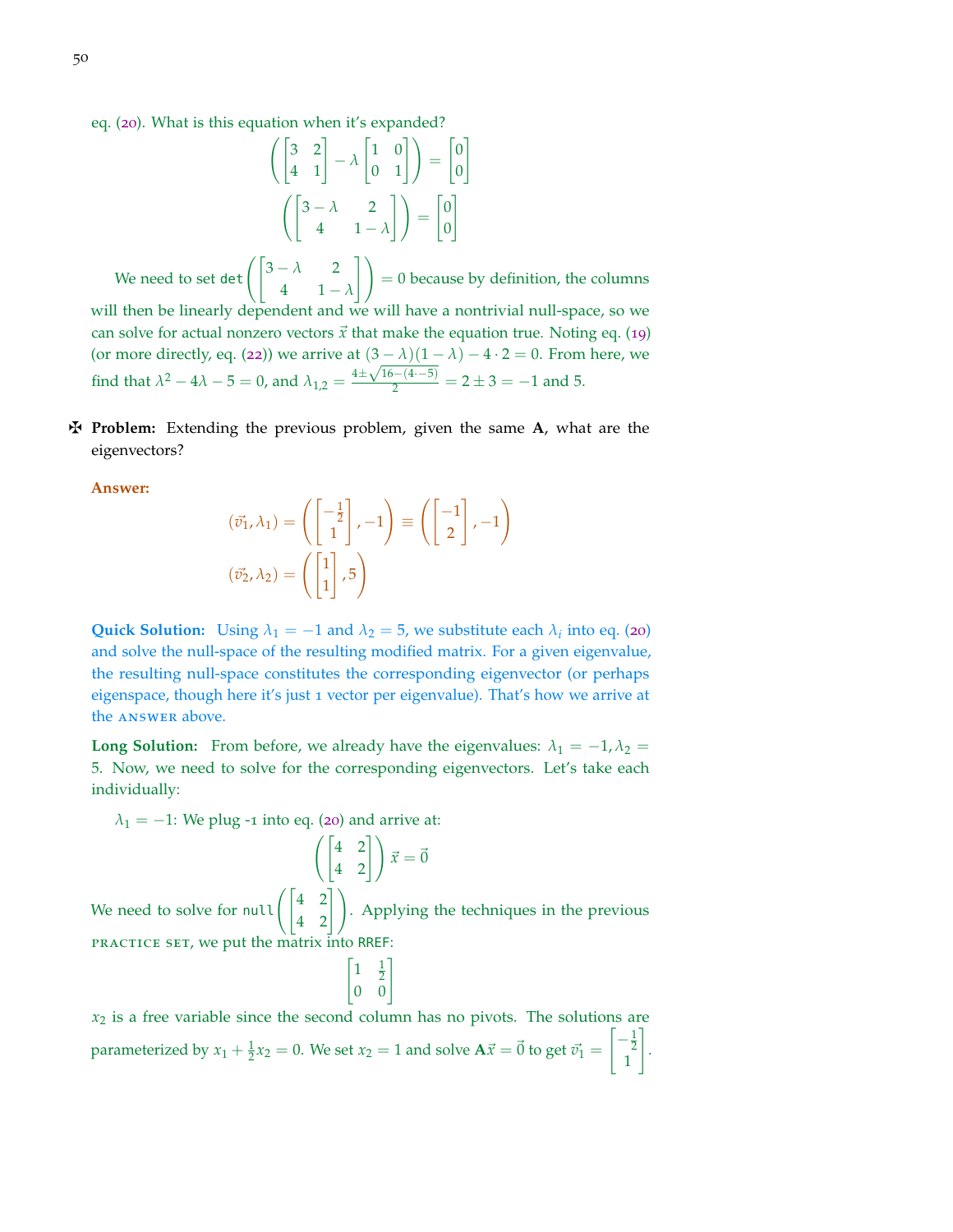.

Therefore:

$$
(\vec{v}_1, \lambda_1) = \left( \begin{bmatrix} -\frac{1}{2} \\ 1 \end{bmatrix}, -1 \right) \equiv \left( \begin{bmatrix} -1 \\ 2 \end{bmatrix}, -1 \right)
$$

 $\lambda_1 = 5$ : We plug 5 into eq. ([20](#page-45-3)) and arrive at:

$$
\left( \begin{bmatrix} -2 & 2 \\ 4 & -4 \end{bmatrix} \right) \vec{x} = \vec{0}
$$
  
To solve for null
$$
\vec{v_2} = \begin{bmatrix} 1 \\ 1 \end{bmatrix}.
$$

$$
\vec{v_2} = \begin{bmatrix} 1 \\ 1 \end{bmatrix}.
$$

$$
(\vec{v_2}, \lambda_2) = \left( \begin{bmatrix} 1 \\ 1 \end{bmatrix}, 5 \right)
$$

For eigenvectors, the direction is what's important so we can scale it arbitrarily to match the multiple-choice options given in the original question.

**Froblem:** Is it *true* or *false* that a noninvertible  $\mathbf{A}$  has some  $\lambda_i = 0$ ?

#### **Answer:** True

**Quick Solution:** We can make the following argument: If the matrix is not invertible, it has a nontrivial null-space.<sup>61</sup> Then, by definition, there is some <sup>61</sup> The second bullet under the *Some Useful* nonzero  $\vec{x}$  for which  $A\vec{x} = \vec{0}$ . We pattern match to eq. ([18](#page-44-0)) and notice the equation is exactly the same if we multiply the right by  $\vec{x}$ :  $A\vec{x} = 0\vec{x}$ . This is kind of like pulling a scalar 0 out of  $\vec{0}$ , leaving 0 $\vec{x}$ . Now, we clearly see  $\lambda = 0$ .

 $\bf{F}$  **Problem:** Is it *true* or *false* that for an invertible **A** with some  $\lambda$ , **A**<sup>−1</sup> has eigenvalue 1 *λ* ?

#### **Answer:** True

**Quick Solution:** Given invertibility, all  $\lambda_i \neq 0$  (see previous question or the *Some Useful Information* section. We therefore need not worry about dividing by zero in creating  $\frac{1}{\lambda}$ ). We can start at eq. ([18](#page-44-0)): left-multiply both sides by A<sup>-1</sup> to get  $\vec{v} = \mathbf{A}^{-1}\lambda \vec{v} \implies \mathbf{A}^{-1}\vec{v} = \frac{1}{\lambda}\vec{v}$ . Pattern match to eq. ([18](#page-44-0)) again and we've shown the statement is true!

 $\mathbf{\ddot{P}}$  **Problem:** Students A and B calculate  $\vec{v}$  for a given  $\lambda$ :  $\vec{v}_A$  and  $\vec{v}_B$  are as given below. Since the two are not the same, A says that B must have made a mistake, but B reassures A that both are valid. Who should you trust?

$$
\vec{v}_a = \begin{bmatrix} 2 \\ -1 \\ 4 \end{bmatrix} \quad \vec{v}_b = \begin{bmatrix} 1 \\ -\frac{1}{2} \\ 2 \end{bmatrix}
$$

**Answer:** B

*Information* section goes in the "other direction," showing that if a matrix has  $\lambda = 0$ , it is noninvertible. This question is almost identical.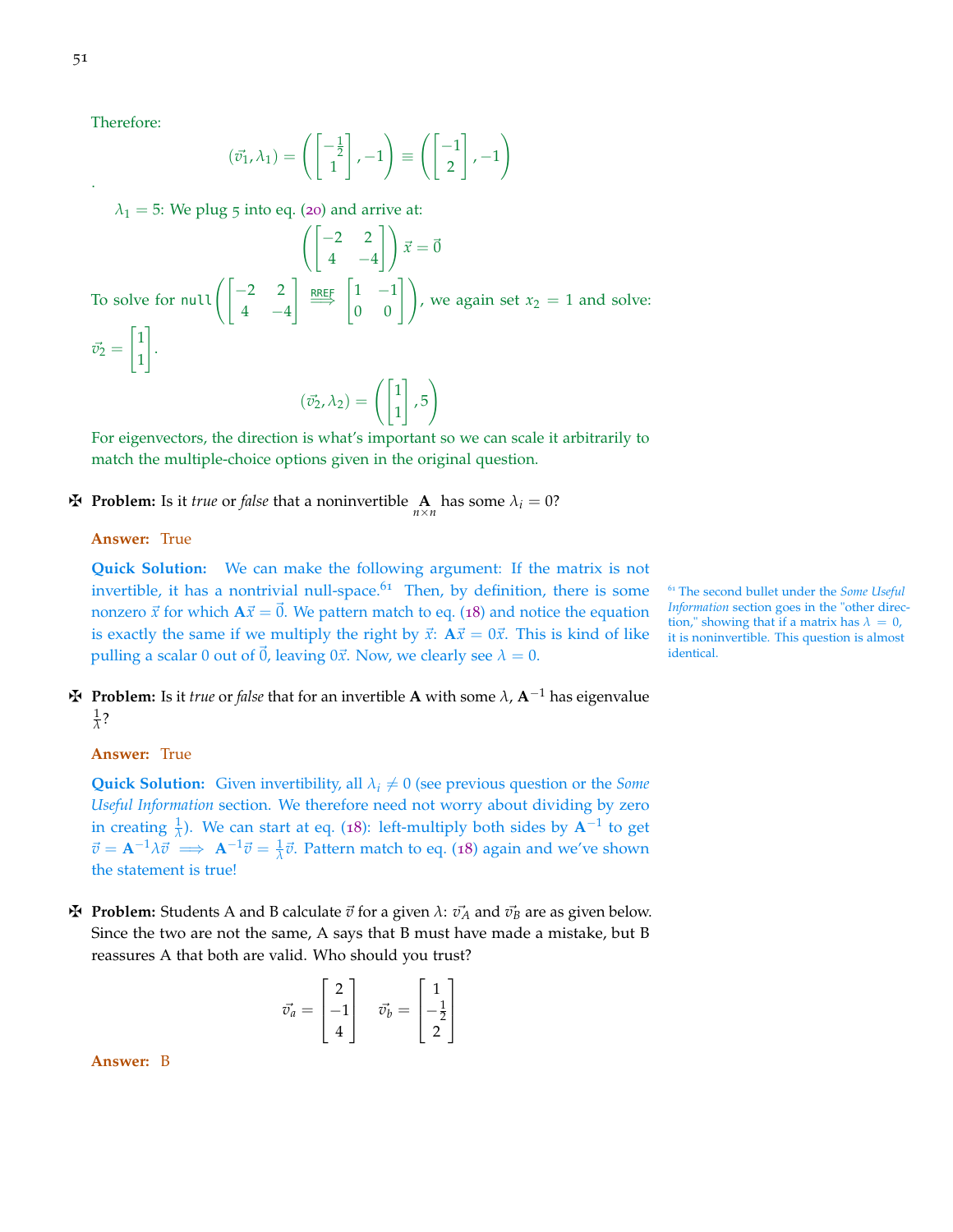**Quick Solution:** The key steps here are as follows. First, recognize that  $\vec{v}_A$ is just a 2x-scaled version of  $\vec{v}_B$ , and that they therefore represent the same direction. Second, understand that this direction is the most relevant information communicated by an eigenvector. It's important to understand that the eigenspace is a subspace, so if the vectors are related by a scalar, they must both lie in the eigenspace of  $\lambda$ . The direction is same for both students' vectors, so B is correct.<sup>62</sup> <sup>62</sup> Let's assume they aren't both wrong :-)

### **Extrappendish**: Is it *true* or *false* that  $A\vec{x_1} = \lambda_1\vec{x_1}$  and  $A\vec{x_1} = \lambda_2\vec{x_1} \implies \lambda_1 = \lambda_2$ ?

#### **Answer:** True

**Quick Solution:** The crux of the question is, can the same eigenvector  $\vec{x_1}$  have distinct associated eigenvalues  $\lambda_1$  and  $\lambda_2$ ? Thinking about a physical diagram may help clarify;  $\lambda \neq \lambda_2$  would require some single initial state or vector aligned with  $\vec{x_1}$  to be scaled by two *different* values upon being transformed by A! This cannot happen, so the two eigenvalues cannot be distinct; the statement is true.

#### z **Problem:** Is it *true* or *false* that **A** with only real entries can have complex eigenvalues?

#### **Answer:** True

**Quick Solution:** Eigenvalues of a matrix are determined by the solutions to the characteristic polynomial (eq. ([22](#page-46-0)) for a  $2 \times 2$ ). Quadratic equations have complex roots whenever the term in the square root is negative. In other words, given

 $\mathbf{A}_{2\times 2}$  $\begin{bmatrix} a & b \\ c & d \end{bmatrix}$ , if  $(a+d)^2 - 4(ad - bc) < 0$ , the eigenvalues will be complex. This  $\begin{bmatrix} 1 & 3 \end{bmatrix}$ 1

can certainly happen without complex matrix entries; consider  $A =$  $-5$   $-1$ where  $\lambda_{1,2} = \pm i \sqrt{14}$ . √

#### $\mathbf{\ddot{F}}$  **Problem:** Is it *true* or *false* that if  $\mathbf{A}^{\top}$  has eigenvalue  $\lambda$ , **A** also has eigenvalue  $\lambda$ ?

#### **Answer:** True

**Quick Solution:** det $(A - \lambda I_n) = det(A^{\top} - \lambda I_n)$  since a matrix and its transpose have the same determinant.  $\lambda$  is therefore an eigenvalue of both **A** and  $A^{\top}$  by definition.

**Long Solution:** How do we derive the eigenvalues for **A**? We start at eq. ([20](#page-45-3)) and set det( $\mathbf{A} - \lambda \mathbf{I}_n$ )= 0. We have to somehow introduce an  $\mathbf{A}^{\top}$  term in this equation, but we can't apply it individually to **A**. Instead, we use the fact that the transpose is a linear operator, and distribute it as follows:  $(\mathbf{A} - \lambda \mathbf{I_n})^{\top} = (\mathbf{A}^{\top} - (\lambda \mathbf{I_n})^{\top}).$ But note that  $\mathbf{I_n}^{\top} = \mathbf{I_n}$  so  $(\mathbf{A}^{\top} - (\lambda \mathbf{I_n})^{\top}) \equiv (\mathbf{A}^{\top} - \lambda \mathbf{I_n}).$ 

Now, we equate and take determinants:  $\texttt{det}(\mathbf{A} - \lambda \mathbf{I_n}) = \texttt{det} \big(\mathbf{A}^\top - \lambda \mathbf{I_n} \big).$  Why can we equate these expressions? It's because a matrix and its transpose have the same determinant.<sup>63</sup> Note that now, by definition,  $\lambda$  is an eigenvalue of both <sup>63</sup> Intuitively, See [this article](https://www.math.upenn.edu/~ekorman/teaching/det.pdf) which relies

on the idea of elementary matrices (not covered) or this more advanced, out-of-scope [stackoverflow post](https://math.stackexchange.com/questions/598258/determinant-of-transpose) that deals with 16B-level topics (and beyond, for some answers).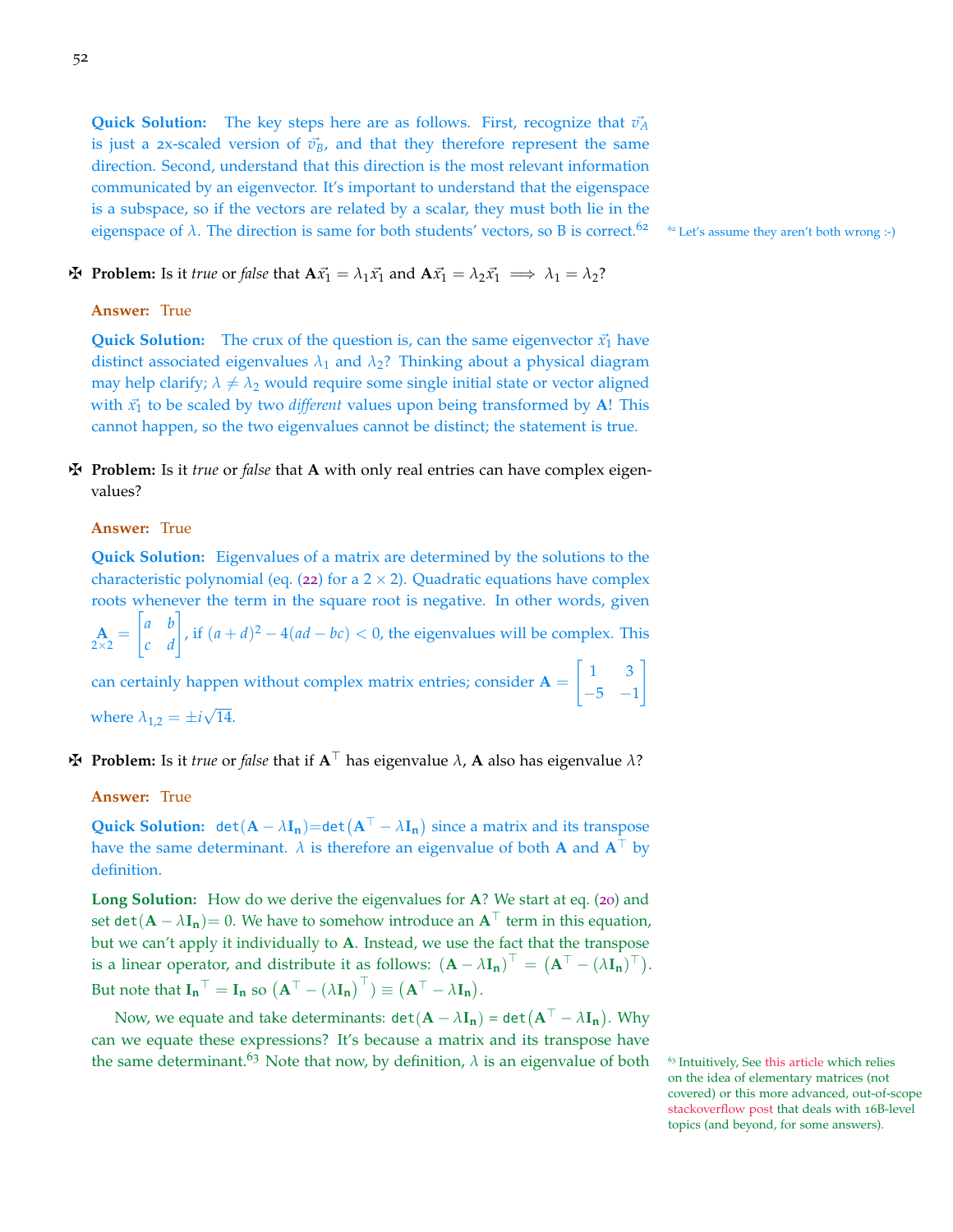$A$  and  $A<sup>T</sup>$ . Notice that this statement can also be interpreted as a proof: Prove that if **A** has some eigenvalue  $\lambda$ ,  $A^{\top}$  have that same eigenvalue. This gives a concrete start point and end point to work with. It provides motivation for taking the transpose of the determinant term in the first place (previously we had no equations involving  $A^{\top}$ , but now we do!) So we can then begin manipulating and rearranging equations as we did above.

**F** Problem: Given noninvertible  $\underset{n \times n}{A}$ , what are the minimum and maximum number of eigenvalues?

**Answer:** Min: 1, Max: *n*

**Quick Solution:** Given noninvertibility, some  $\lambda_i = 0$ , so we have at least 1 eigenvalue. Indeed, all eigenvalues can be 0 (such as for **0**)! However, noninvertibility does not place any other restrictions on our set of eigenvalues, so all other eigenvalues can be distinct from this  $\lambda_i$ . As an example, consider **A** below which has  $\lambda_1 = 0$ ,  $\lambda_2 = 1$ ,  $\lambda_3 = 2$ ,  $\lambda_4 = 3$ . Therefore, our maximum is *n*.

| $\Delta$ |                                      | $\mathbf{0}$   | 1.             | 0              |  |
|----------|--------------------------------------|----------------|----------------|----------------|--|
|          | $\begin{matrix} 0 \\ 0 \end{matrix}$ | $\overline{2}$ | $\overline{0}$ | $\overline{0}$ |  |
|          |                                      | 0 <sup>3</sup> |                | $\overline{4}$ |  |
|          | $\overline{0}$                       | $\overline{0}$ | $\overline{0}$ | $\overline{0}$ |  |

z **Problem:** Given the state transition diagram below, find the steady-state vector with  $\vec{x}[t]$  and  $\vec{x}[0]$  defined below. If there is no steady-state, show why.



**Quick Solution:** The general procedure is as follows: check if the system has a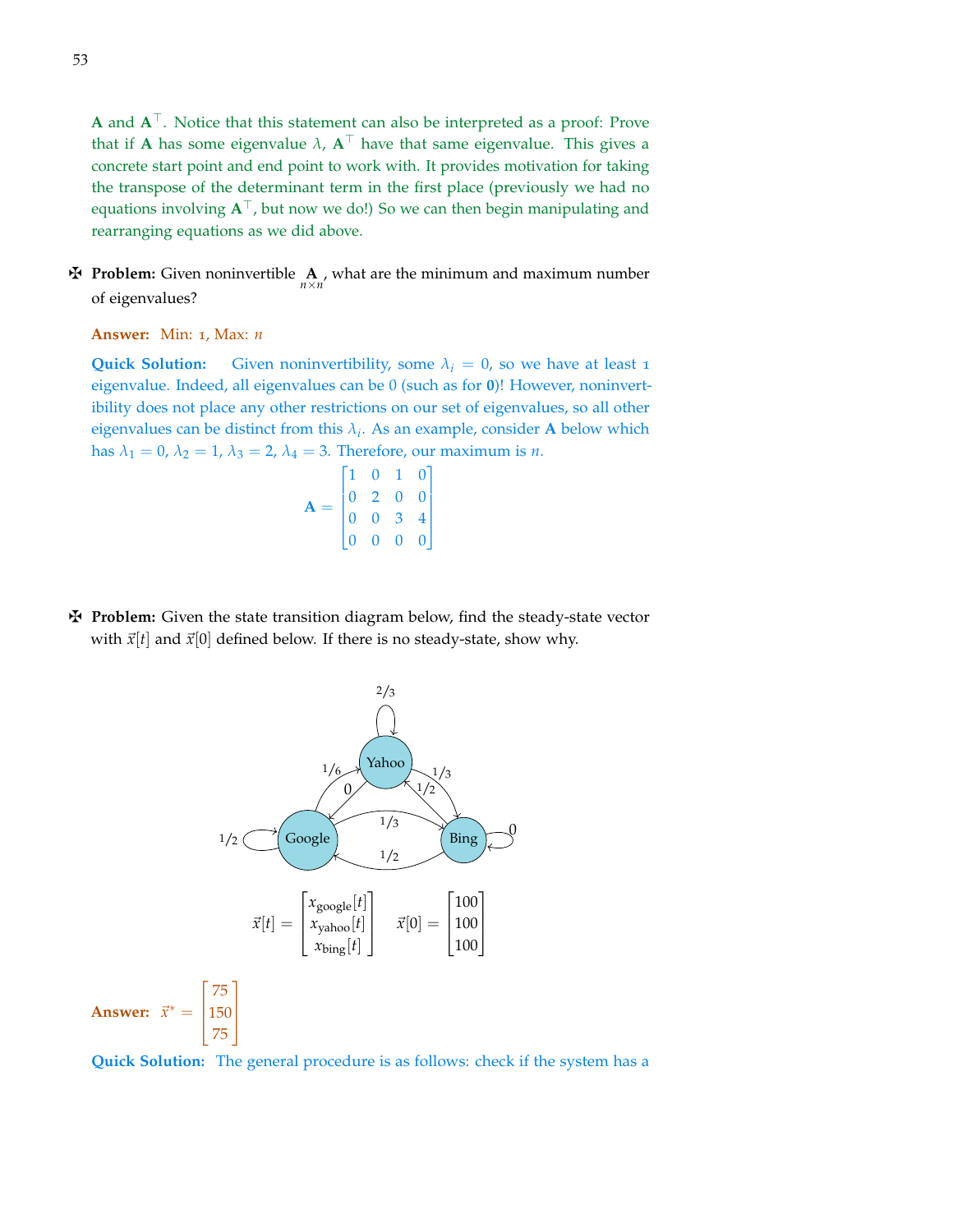steady-state by creating the state transition matrix and checking if it has  $\lambda = 1$ , by plugging  $\lambda = 1$  into eq. ([20](#page-45-3)) and checking if the determinant is zero. This is identical to computing  $null(A - I_3)$  and seeing if it's nontrivial, with the added benefit of actually figuring out what the steady-state is. Once we solve for the null-space (here, a single vector, since there's one free variable in the system) and re-scale to account for the system being conservative and the initial state having  $\lceil$ 1

300 people, we arrive at  $\vec{x}^* =$  $\mathbf{I}$ 75 150 75  $\vert \cdot$ 

**Long Solution:** The first step is to establish whether we even have a steady-state, and we can do so by figuring out if  $\lambda = 1$  is an eigenvalue of the state transition matrix. We have to generate this from the diagram's values:

> $A =$ Г 1  $\frac{1}{2}$  0  $\frac{1}{2}$ <br>  $\frac{2}{5}$   $\frac{1}{2}$ <br>  $\frac{1}{3}$  0 1  $\begin{array}{c} \hline \end{array}$

While one might be tempted to solve for all of the  $(\vec{v}, \lambda)$  pairs of **A** first, this is actually unnecessary since our problem-solving goal is more narrowly defined.<sup>64  $\mu$ </sup> Well, that and the fact that the formula for

So how do we check if 1 is an eigenvalue? We substitute into eq. ([20](#page-45-3)) and see if than a  $2 \times 2$  is out of scope. the equation holds!

$$
\det \begin{pmatrix} \frac{1}{2} & 0 & \frac{1}{2} \\ \frac{1}{6} & \frac{2}{3} & \frac{1}{2} \\ \frac{1}{3} & \frac{1}{3} & 0 \end{pmatrix} - 1 \cdot \begin{pmatrix} 1 & 0 & 0 \\ 0 & 1 & 0 \\ 0 & 0 & 1 \end{pmatrix} = 0
$$
  

$$
\det \begin{pmatrix} -\frac{1}{2} & 0 & \frac{1}{2} \\ \frac{1}{3} & -\frac{1}{3} & \frac{1}{2} \\ \frac{1}{3} & \frac{1}{3} & -1 \end{pmatrix} = 0
$$

We don't actually know how to compute this directly,<sup>65</sup> but we do know how  $65$  If you do though, you'll find the equation the determinant of a matrix relates to its null-space. Here, we find  $null(A - I_3)$ , and if it's nontrivial, then that's our steady-state! Let's begin:

$$
\begin{bmatrix} -\frac{1}{2} & 0 & \frac{1}{2} \\ \frac{1}{6} & -\frac{1}{3} & \frac{1}{2} \\ \frac{1}{3} & \frac{1}{3} & -1 \end{bmatrix} \xrightarrow{\text{RREF}} \begin{bmatrix} 1 & 0 & -1 \\ 0 & 1 & -2 \\ 0 & 0 & 0 \end{bmatrix}
$$

We notice that there's a free variable corresponding to column 3,  $x_{\text{bing}}$ . We can parameterize the solutions:

$$
x_{\text{google}} = x_{\text{bing}}
$$

$$
x_{\text{yahoo}} = 2x_{\text{bing}}
$$

Setting  $x_{\text{bing}} = 1$ , we find that  $x_{\text{google}} = 2$ ,  $x_{\text{yahoo}} = 1$ . So our steady-state vector has the form  $\vec{x}^* =$  $\lceil$ 1 1 2 1 1 . Are we done? Well, the system is conservative

the determinant of anything higher dimension

is true, so there's a steady-state. But this still doesn't answer the full question of what the steady-state actually is. However, it can be a good conceptual check before going through the full row-reduction of **A** only to find the null-space is trivial.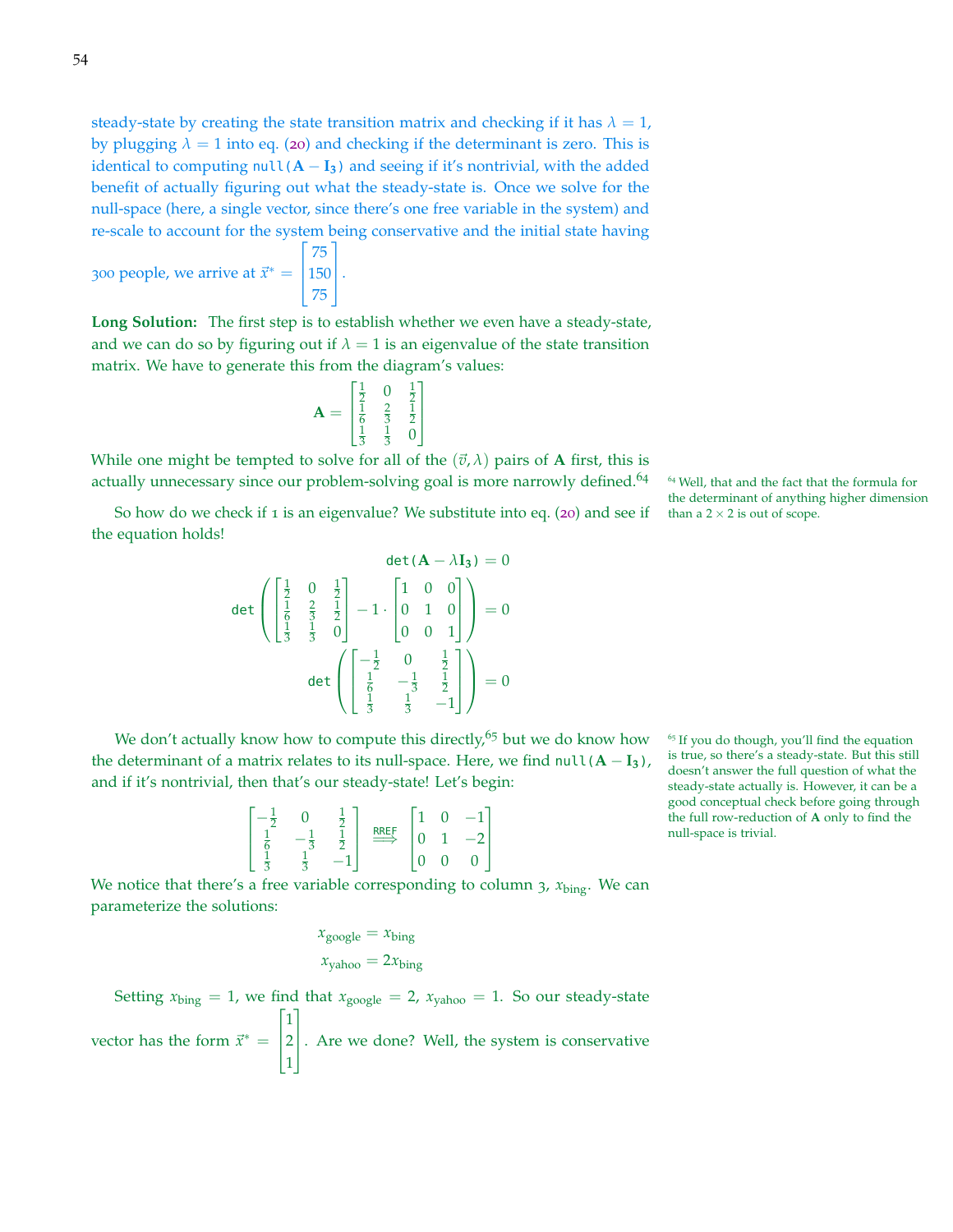(based on the column sums of the state transition matrix) so we should retain the same number of people as in the initial state. What we've found so far are the *relative proportions* of each search engine's share of total users in steady-state. There are 300 total people but our current  $\vec{x}^*$  only has 4, so we rescale  $\vec{x}^*$  by multplying T 1

each component by 75 (to make the column sum 300):  $\vec{x}^* = \begin{bmatrix} 1 & 0 \\ 0 & 0 \end{bmatrix}$ 75  $\frac{150}{75}$ . 75

**F** Problem: Find the matrix  $\mathbf{A}$  that reflects vectors in  $\mathbb{R}^2$  about the line through the origin in the direction of  $\vec{v}_r$  below. See fig. [13](#page-54-0) for a visual aid.

|                | 15/39 | 12/13    |  |  |
|----------------|-------|----------|--|--|
| <b>Answer:</b> | 12/13 | $-15/39$ |  |  |

**Quick Solution:** This question requires a couple realizations; there is little symmetry to the given vector, so most directions (such as  $\vec{x_2} = \begin{bmatrix} 3 & 0 \end{bmatrix}^\top$  in fig. [13](#page-54-0)) will end up at unintuitive points  $(x_{2,r}^2)$  that don't help us solve the problem. But there are two useful directions; exactly aligned with and exactly perpendicular to  $\vec{v}_r$ . These have predictable, "nice"-valued reflected vectors. So we can use that to set up the following matrix-vector equations:

$$
\begin{bmatrix} a_{11} & a_{12} \ a_{21} & a_{22} \end{bmatrix} \begin{bmatrix} 3 \ 2 \end{bmatrix} = \begin{bmatrix} 3 \ 2 \end{bmatrix}
$$

$$
\begin{bmatrix} a_{11} & a_{12} \ a_{21} & a_{22} \end{bmatrix} \begin{bmatrix} -2 \ 3 \end{bmatrix} = \begin{bmatrix} 2 \ -3 \end{bmatrix}
$$

We can also form a singular, more directly solvable matrix-vector equation that combines both of the above sets of equations. This way, it might be easier to apply a standard solving technique like Gaussian Elimination. We write this combined equation as follows:

|  |   |      |   | $a_{11}$ |  |  |
|--|---|------|---|----------|--|--|
|  |   | 3    |   | $a_{12}$ |  |  |
|  |   | 0    |   | $a_{21}$ |  |  |
|  | O | $-2$ | 3 | $a_{22}$ |  |  |

We can solve either of these forms for the variables of interest  $(a_{11}, a_{12}, a_{21}, a_{22})$ and once we put them back into the original matrix form, we arrive at:

$$
\mathbf{A} = \begin{bmatrix} 15/39 & 12/13 \\ 12/13 & -15/39 \end{bmatrix} \equiv \begin{bmatrix} 5/13 & 12/13 \\ 12/13 & -5/13 \end{bmatrix}
$$

**Long Solution:** A natural followup question is, why is this question in this practice set? What's the connection to eigen-stuff? Well, note that we could have solved this question another way after the initial realization.<sup>66</sup> Instead of setting <sup>66</sup> If this feels a lot longer, that's because it is. up a system of equations to solve directly, we could also have seen that 1 and -1 must be eigenvalues of the matrix we're looking for. The scaling factor for vectors



*y*

 $\overrightarrow{x_2}$ 

*x*~**1**

 $\vec{v_r}$ 

 $\vec{x_2}$ 

<span id="page-54-0"></span>Figure 13: Diagram showing how various (dashed) vectors should be reflected about  $\begin{bmatrix} 3 & 2 \end{bmatrix}^{\top}$  (the solid vector).

In most situations for small cases, you'd likely just solve the system in the QUICK SOLUTION. But the concepts here are worth understanding; the steps are here for completeness.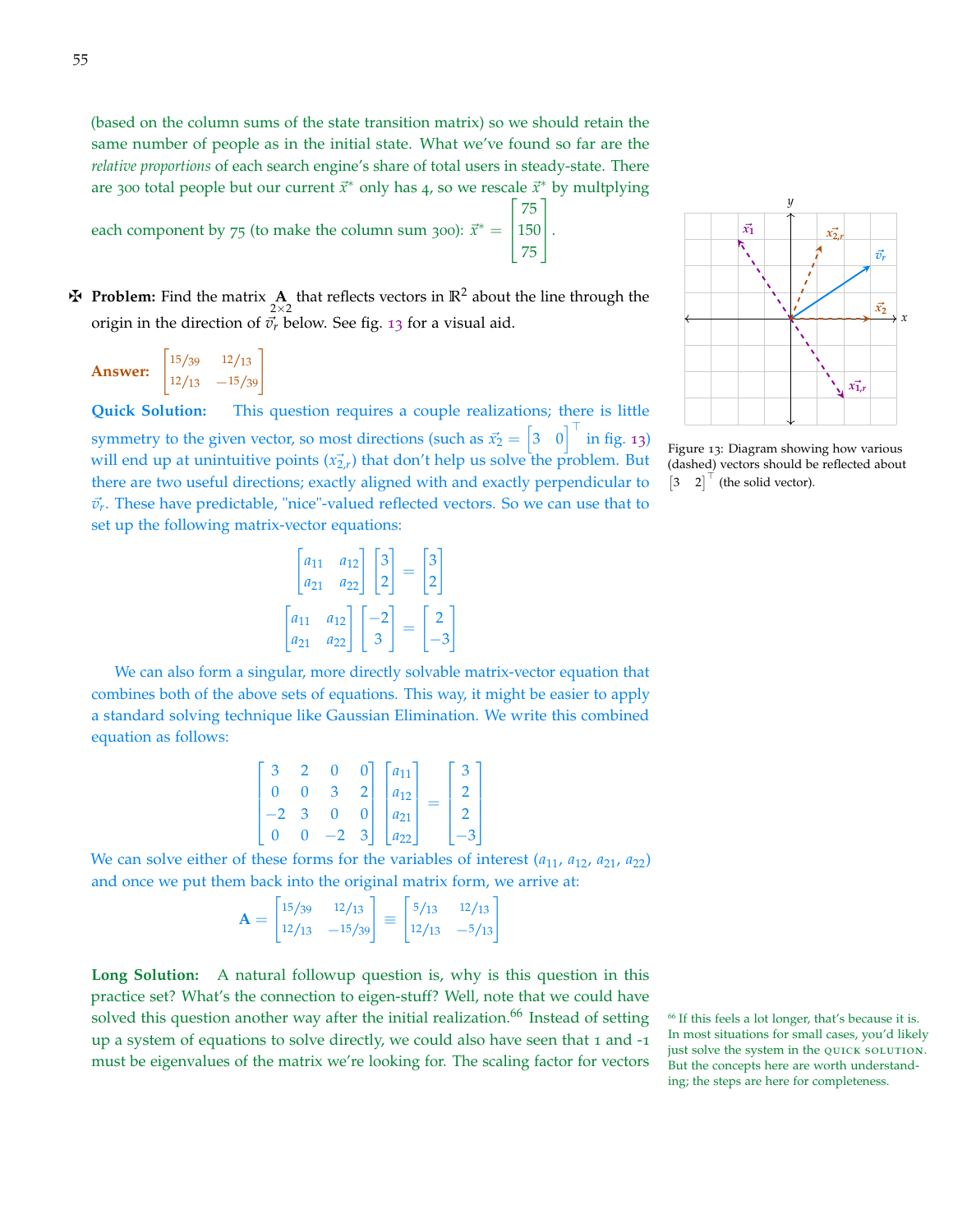aligned with  $\vec{v}_r$  is 1, so one of our pairs is  $\left(\begin{bmatrix} 3 \\ 2 \end{bmatrix}, 1\right)$ . Similarly, the other pair is  $\left(\begin{bmatrix} -2 \\ 3 \end{bmatrix}, -1\right)$ . Using these and eq. ([20](#page-45-3)), we construct the following:

$$
(\mathbf{A} - \lambda_1 \mathbf{I}_2) \ \vec{x} = \vec{0}
$$
\n
$$
\begin{bmatrix} a_{11} - 1 & a_{12} \\ a_{21} & a_{22} - 1 \end{bmatrix} \begin{bmatrix} 3 \\ 2 \end{bmatrix} = \vec{0}
$$
\n
$$
\begin{bmatrix} 3a_{11} - 3 + 2a_{12} \\ 3a_{21} + 2a_{22} - 2 \end{bmatrix} = \vec{0}
$$
\n
$$
\begin{bmatrix} 3a_{11} + 2a_{12} \\ 3a_{21} + 2a_{22} \end{bmatrix} + \begin{bmatrix} -3 \\ -2 \end{bmatrix} = \vec{0}
$$
\n
$$
\begin{bmatrix} 3a_{11} + 2a_{12} \\ 3a_{21} + 2a_{22} \end{bmatrix} = \begin{bmatrix} 3 \\ 2 \end{bmatrix}
$$
\n
$$
\begin{bmatrix} a_{11} & a_{12} \\ a_{21} & a_{22} \end{bmatrix} \begin{bmatrix} 3 \\ 2 \end{bmatrix} = \begin{bmatrix} 3 \\ 2 \end{bmatrix}
$$

Now, for the next pair:

$$
(\mathbf{A} - \lambda_2 \mathbf{I}_2) \ \vec{x} = \vec{0}
$$
\n
$$
\begin{bmatrix} a_{11} + 1 & a_{12} \\ a_{21} & a_{22} + 1 \end{bmatrix} \begin{bmatrix} -2 \\ 3 \end{bmatrix} = \vec{0}
$$
\n
$$
\begin{bmatrix} -2a_{11} - 2 + 3a_{12} \\ -2a_{21} + 3a_{22} + 3 \end{bmatrix} = \vec{0}
$$
\n
$$
\begin{bmatrix} -2a_{11} + 3a_{12} \\ -2a_{21} + 3a_{22} \end{bmatrix} + \begin{bmatrix} -2 \\ 3 \end{bmatrix} = \vec{0}
$$
\n
$$
\begin{bmatrix} -2a_{11} + 3a_{12} \\ -2a_{21} + 3a_{22} \end{bmatrix} = \begin{bmatrix} 2 \\ -3 \end{bmatrix}
$$
\n
$$
\begin{bmatrix} a_{11} & a_{12} \\ a_{21} & a_{22} \end{bmatrix} \begin{bmatrix} -2 \\ 3 \end{bmatrix} = \begin{bmatrix} 2 \\ -3 \end{bmatrix}
$$

It's the exact same as before if we expand the equations out! But now, we've made the connection to eigen-concepts more explicit.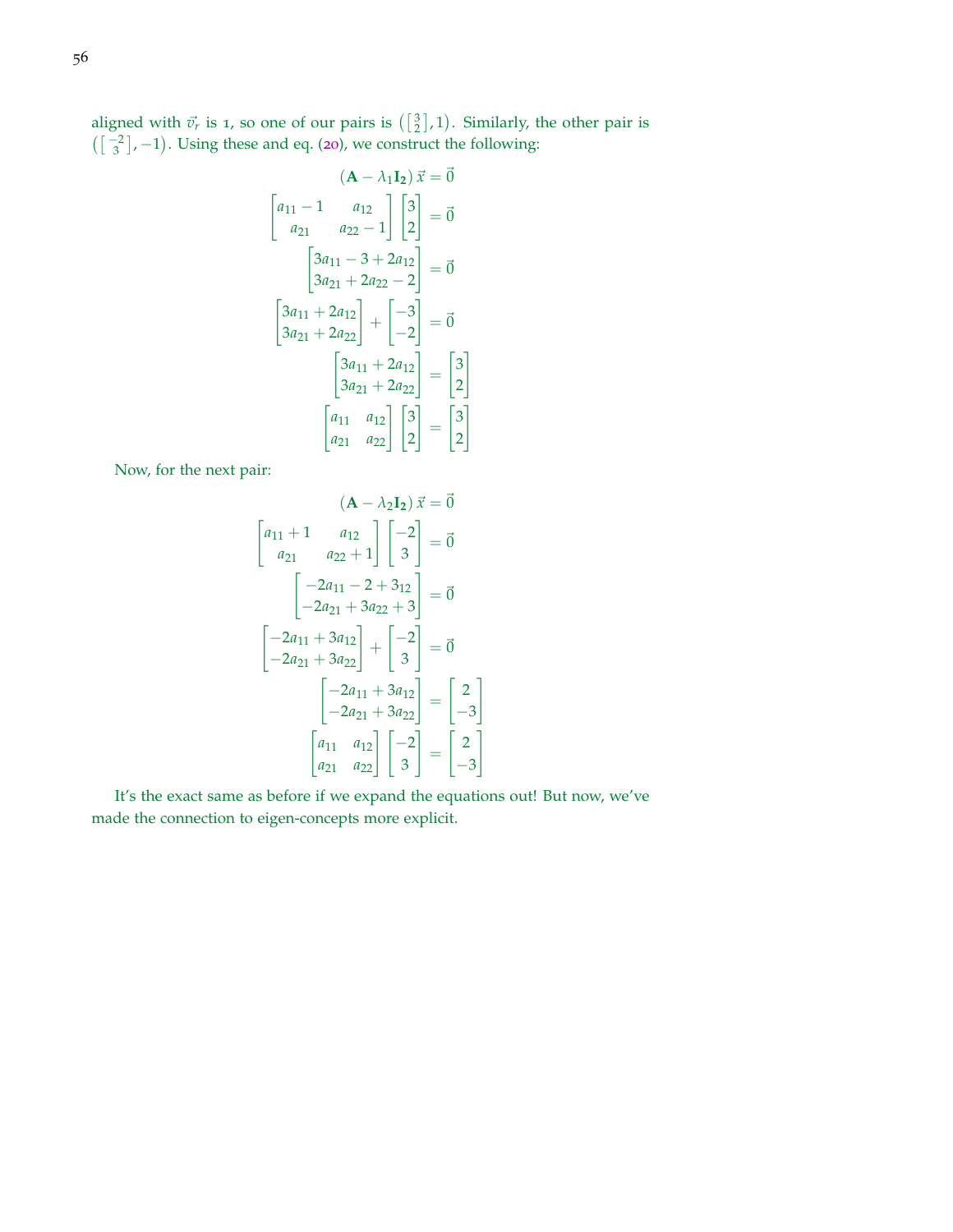## *Practice Set 4B: Change of Basis*

This chapter is largely out-of-scope for Fa20 (for details, consult the course notes, Piazza, or a TA).

## *Relevant Equations/Information*

*Defining a Change of Basis*: Previously we've seen that a basis for a vector space is a minimal spanning set of vectors. We can also define the *standard basis* vectors. For example, the standard basis for  $\mathbb{R}^3$  is the set  $\mathbb E$  below:

$$
\mathbb{E} = (\hat{i}, \hat{j}, \hat{k})
$$

$$
\equiv (\vec{e_1}, \vec{e_2}, \vec{e_3})
$$

$$
\equiv \left( \begin{bmatrix} 1 \\ 0 \\ 0 \end{bmatrix}, \begin{bmatrix} 0 \\ 1 \\ 0 \end{bmatrix}, \begin{bmatrix} 0 \\ 0 \\ 1 \end{bmatrix} \right)
$$

Take  $\vec{x} = \begin{bmatrix} 1 & 3 & -4 \end{bmatrix}^{\top}$ . We can represent this vector as a linear combination of the standard 3D basis vectors:  $\vec{e}_1 + 3\vec{e}_2 - 4\vec{e}_3$ . Let's go through a couple examples using a simpler  $2D$  vector  $\vec{v}$  =  $\lceil$  $\overline{1}$ 2 5 1 . For later, let's define the elements of  $\vec{v}$  to be  $v_1$ and  $v_2$ .



<span id="page-56-0"></span>Figure 14: Standard Basis: a simple 2D vector, making explicit how it's a linear combination of the standard 2D basis vectors.

fig. [14](#page-56-0) shows how we plot  $\vec{v}$ . Simple, right? The point is to recognize that if you're asked to plot a vector, the basis is normally implicit as the standard basis vectors, so you'd have generated the same plot. But what if instead of using the standard basis, you actually had:

$$
\mathbb{E}' = \left( \begin{bmatrix} 1 \\ -1 \end{bmatrix}, \begin{bmatrix} 0 \\ 0.5 \end{bmatrix} \right)
$$

Then your *perspective* is different because your defining grid has changed! To draw the new vector:

$$
2\vec{e_1}' + 5\vec{e_2}' = \begin{bmatrix} 2\\0.5 \end{bmatrix}
$$

This means that if we preserve the coordinates of the vector, the physical vector changes from  $\lceil$  $\overline{1}$ 2 5 1 to  $\lceil$  $\overline{\phantom{a}}$ 2  $-0.5$ 1 , as in fig. [15](#page-57-0). But oftentimes, we actually want to do the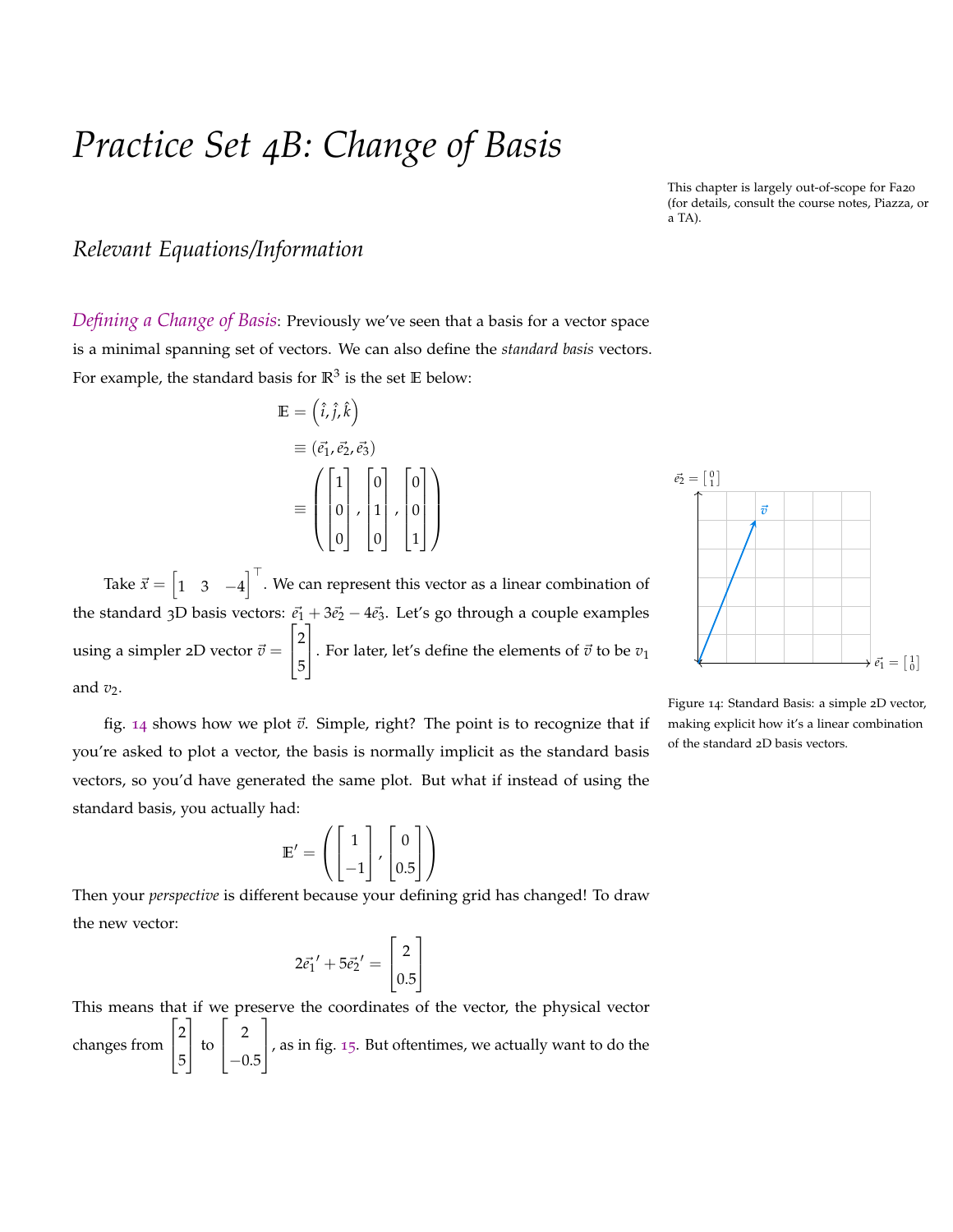opposite: preserve the geometrical vector but modify its coordinates such that when plotted in the new basis, the original and final vector are physically the same. This is what's commonly called a *change of basis operation* on a vector. We are re-expressing the coordinates of  $\vec{v}$  in the new basis  $E'$ .

This requires solving a simple system of equations: we know that the basis vectors define the linear transformation matrix:

$$
\mathbf{A} = \begin{bmatrix} | & | \\ \vec{e_1}' & \vec{e_2}' \\ | & | \end{bmatrix}
$$

<span id="page-57-2"></span>Remembering eq. ([8](#page-17-0)), we recognize that we now need to solve for the scalars that multiply each of the new basis vectors, to produce the same physical vector as before:

$$
\begin{bmatrix} | & | \\ \vec{e_1}' & \vec{e_2}' \\ | & | & | \end{bmatrix} \begin{bmatrix} v_1' \\ v_2' \end{bmatrix} = \begin{bmatrix} v_1 \\ v_2 \end{bmatrix} \equiv \vec{v} \tag{25}
$$

Solving, we find that  $\vec{v}' =$  $\lceil$  $\overline{1}$ 2 14 1 . We show this in fig. [16](#page-57-1).

Note that in both cases, we're choosing a new basis; the only question is whether we preserve the *coordinates* (which are the mathematical representation) and change the physical vector in accordance with the new basis, or preserve the *physical vector* and find the new coordinates. This can be pretty conceptually confusing, but hopefully figs. [14](#page-56-0) to [16](#page-57-1) help.

The question now is, how do we solve eq.  $(25)$  $(25)$  $(25)$  in general? If given a vector  $\vec{v}$ expressed with coordinates in the standard *n*-dimensional basis **E**, then we can solve for the coordinates  $\vec{v}'$  in a different *n*-dimensional basis **A** with:

<span id="page-57-4"></span>
$$
\vec{v}' = \mathbf{A}^{-1}\vec{v} \tag{26}
$$

<span id="page-57-3"></span>**A** is formed with the columns of the new basis. To do the opposite (basis  $A \rightarrow E$ ), we apply **A**:

$$
\vec{v} = \mathbf{A}\vec{v}' \tag{27}
$$

Finally, suppose that we're given  $\vec{v}$  with coordinates in an arbitrary basis **P** (matrix with columns  $\vec{p}_1, \ldots, \vec{p}_n$ ), and we want to change to another arbitrary basis **Q** with columns  $\vec{q}_1$ , . . . ,  $\vec{q}_n$ . We must apply the transformation  $\mathbf{Q}^{-1}\mathbf{P}$ . This follows



<span id="page-57-0"></span>Figure 15: New + Standard Bases (same coordinates): notice that  $\vec{v_1}$  has the same coordinates as it did in the Standard Basis (2 steps of  $\vec{e_1}'$ , 5 steps of  $\vec{e_2}'$ ) but the physical vector is different. To show what the vector looks like in the previous basis, the standard basis grid is included (blue).



<span id="page-57-1"></span>Figure 16: New + Standard Bases (same physical vector): notice that  $\vec{v_1}$  is now physically the same as in the Standard Basis but we had to solve for the coordinates in the new basis. The standard basis grid is again in blue.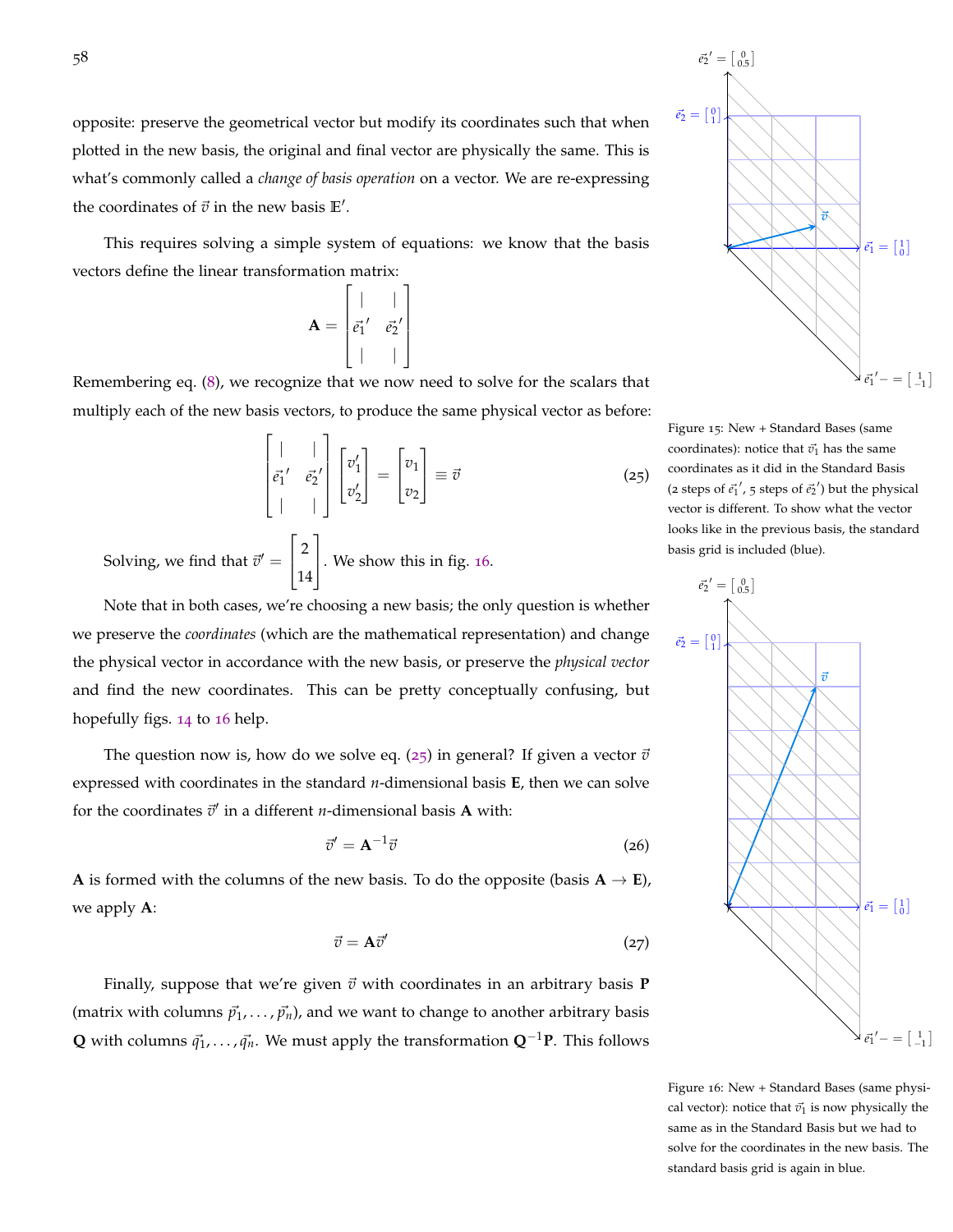from first transforming  $\vec{v}$  to the standard basis from **P**, and then transforming to the new basis **Q**.

*Matrix Change of Basis*: If you have a good conceptual grasp of the ideas presented above, then this part will be quite intuitive. We can apply our knowledge to linear transformations to understand what it means to change the basis of a matrix. Given transformation  $\prod_{n \times n}$  with input  $\vec{v}_1$  and output  $\vec{v}_2$ , we can apply our column-wise interpretation of the matrix-vector product as in eq. ([8](#page-17-0)), but now, we must take care of the fact that our vectors may lie in a different basis than **E**.

Suppose we have basis vectors  $\vec{a}_1, \ldots, \vec{a}_n$  forming  $\mathbf{A}_{n \times n}$ , and vectors  $\vec{v_1}$ ,  $\vec{v_2}$  represented in this basis:  $\vec{v}_i = v'_{i,1}\vec{a}_1 + \cdots + v'_{i,n}\vec{a}_n$ .<sup>68</sup> We can also represent **T** in this basis <sup>68</sup> Each  $v_{i,k}$  is the k<sup>th</sup> element of the vector  $\vec{v}_i$ . as **T** 0 .

We start with  $\vec{v_1} = \mathbf{A} \vec{v_1}'$  and  $\vec{v_2} = \mathbf{A} \vec{v_2}'$  as follows from eq. ([27](#page-57-3)). From there, since  $T\vec{v_1} = \vec{v_2}$  by definition of linear transformation T, we can plug in:  $TA\vec{v_1}' =$  $A\vec{v_2}' \implies A^{-1}TA\vec{v_1}' = \vec{v_2}'.$  Clearly, just as how we had  $T\vec{v_1} = \vec{v_2}$ , we have an analogous transformation in the new basis:  $T'\vec{v_1}' = \vec{v_2}'$ , where  $T' = A^{-1}TA$ . The diagram adapted the course notes in fig. [17](#page-58-0) clarifies that T' is equivalent to A, then **T**, then **A**−<sup>1</sup> . Just follow the arrows!

*Diagonalization*: What's the point of learning to change bases? The standard basis is perfectly nice and intuitive, so it seems like we're needlessly adding complexity. But in practical applications, matrix operations form the core of some *very* computationally heavy algorithms. This means that we need to be able to easily invert matrices, raise them to high powers, and multiply them commutatively; all of these can be accomplished with *diagonal matrices*, where all entries not on the diagonal are zero.

First, we must choose a *diagonalizing basis* **A** that consists of the *n* eigenvectors of **T**. This is only possible if **T** is *diagonalizable*, which requires it to have *n* linearly independent eigenvectors.<sup>69</sup> Then, to figure out how **T** transforms  $\vec{v}_1$ , we write  $\frac{69}{2}$  Note this is different from the *n* columns  $\vec{v_1} = v'_{11} \vec{a_1} + \ldots + v'_{1n} \vec{a_n}$  and compute:

$$
\mathbf{T}\vec{v_1} = \mathbf{T}v_{11}'\vec{a_1} + \dots + \mathbf{T}v_{1n}'\vec{a_n}
$$

$$
= v_{11}(\mathbf{T}\vec{a_1}) + \dots + v_{1n}(\mathbf{T}\vec{a_n})
$$

$$
= v_{11}(\lambda_1\vec{a_1}) + \dots + v_{1n}(\lambda_n\vec{a_n})
$$

The last step follows from eq. ([18](#page-44-0)), the definition of  $(\vec{v}, \lambda)$  pairs. Now, we apply

<sup>67</sup> Recall that we left-multiply vectors with matrices to apply linear transformations.

<span id="page-58-0"></span>

Figure 17: Diagram showing how to compose various matrices to go from one node to any other. Remember to multiply successive transformations on the left!

being independent!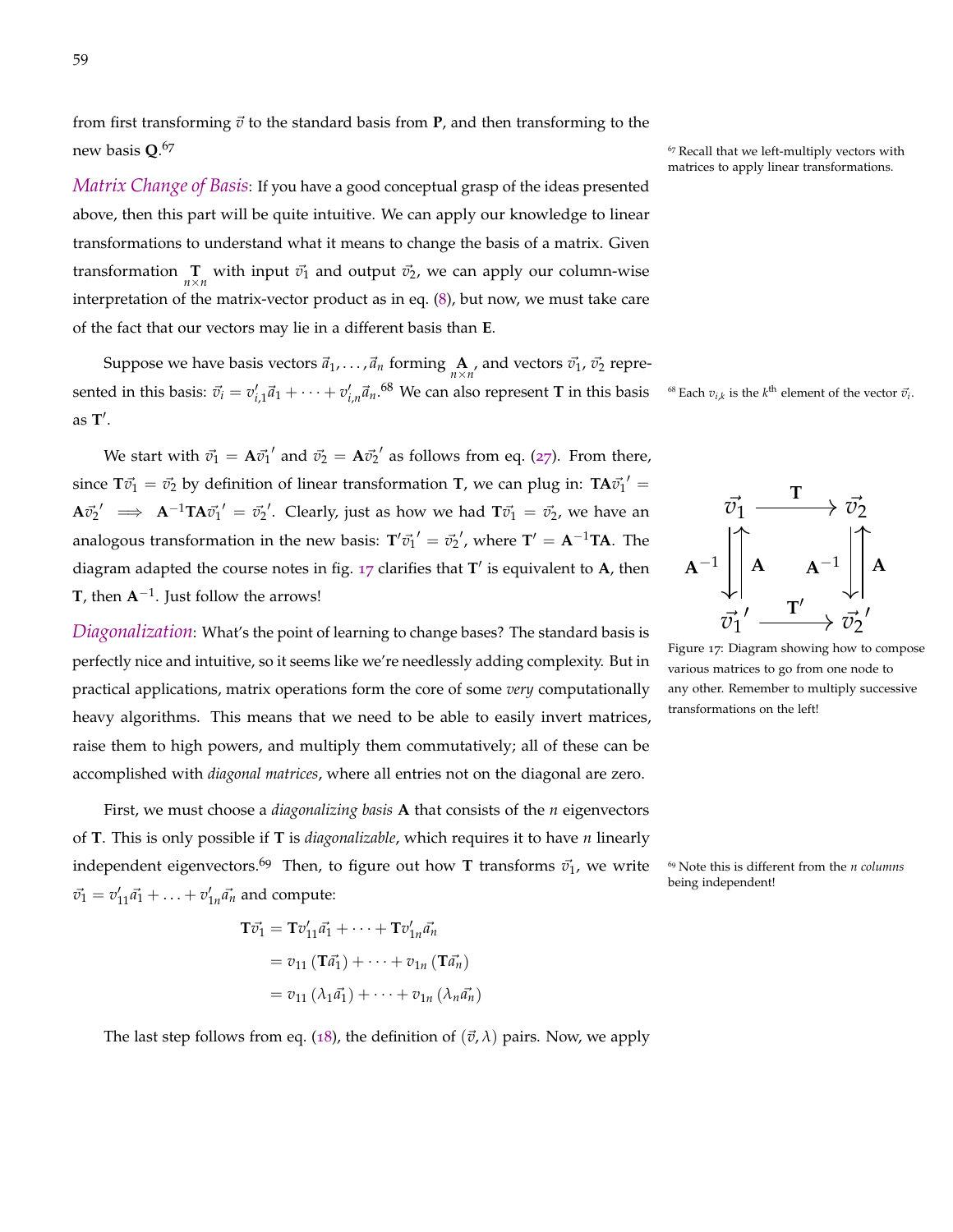the corresponding  $\lambda_i$ .

$$
\mathbf{T}\vec{v_1} = \begin{bmatrix} | & | & & | \\ \vec{a_1} & \vec{a_2} & \cdots & \vec{a_n} \\ | & | & & | \end{bmatrix} \begin{bmatrix} \lambda_1 & 0 & \cdots & \cdots & 0 \\ 0 & \ddots & \ddots & \vdots \\ \vdots & \ddots & \ddots & \vdots \\ 0 & \cdots & \cdots & 0 & \lambda_n \end{bmatrix} \begin{bmatrix} v'_1 \\ v'_2 \\ \vdots \\ v'_n \end{bmatrix}
$$

Notice now we have an equation of the form:

$$
T\vec{v_1} = AD\vec{v_1}'
$$

$$
T\vec{v_1} = ADA^{-1}\vec{v_1}
$$

$$
\Downarrow
$$

$$
T = ADA^{-1}
$$

Here, **D** is the diagonal matrix containing the eigenvalues of the transformation! One useful result is that: $70$   $\%$   $70$  This follows from:

<span id="page-59-0"></span>
$$
\mathbf{T}^k = \mathbf{A}\mathbf{D}^k\mathbf{A}^{-1} \tag{28}
$$

Since **D** is easy to raise to high powers ( $D<sup>k</sup>$  contains all diagonal entries raised to the  $k^{\text{th}}$  power), the computation of numerous transformations becomes much easier!

 $\mathbf{r}$ 

$$
T^{k} = (ADA^{-1})^{k}
$$
  
\n
$$
T^{k} = (ADA^{-1})(ADA^{-1}) \dots (ADA^{-1})
$$
  
\n
$$
T^{k} = AD \cdot I_{n} \cdot D \cdot I_{n} \cdot D \dots I_{n} \cdot DA^{-1}
$$
  
\n
$$
T^{k} = AD^{k}A^{-1}
$$

## *Problems*

 $\mathbf{\ddot{P}}$  **Problem:** Given  $\vec{v}$  in the standard basis has coordinates as given below, what are the coordinates of  $\vec{v}$  in the basis formed by vectors  $\vec{a_1}$ ,  $\vec{a_2}$ , and  $\vec{a_3}$ ?

$$
\vec{v} = \begin{bmatrix} 1 \\ 2 \\ 3 \end{bmatrix}
$$
\n
$$
\vec{a}_1 = \begin{bmatrix} 1 \\ 0 \\ 1 \end{bmatrix} \quad \vec{a}_2 = \begin{bmatrix} 0 \\ 1 \\ 0 \end{bmatrix} \quad \vec{a}_3 = \begin{bmatrix} 1 \\ 1 \\ 0 \end{bmatrix}
$$
\nAnswer: 

\n
$$
\vec{v}' = \begin{bmatrix} 3 \\ 4 \\ -2 \end{bmatrix}
$$

**Quick Solution:** We apply eq. ([26](#page-57-4)) and the result follows directly. To show the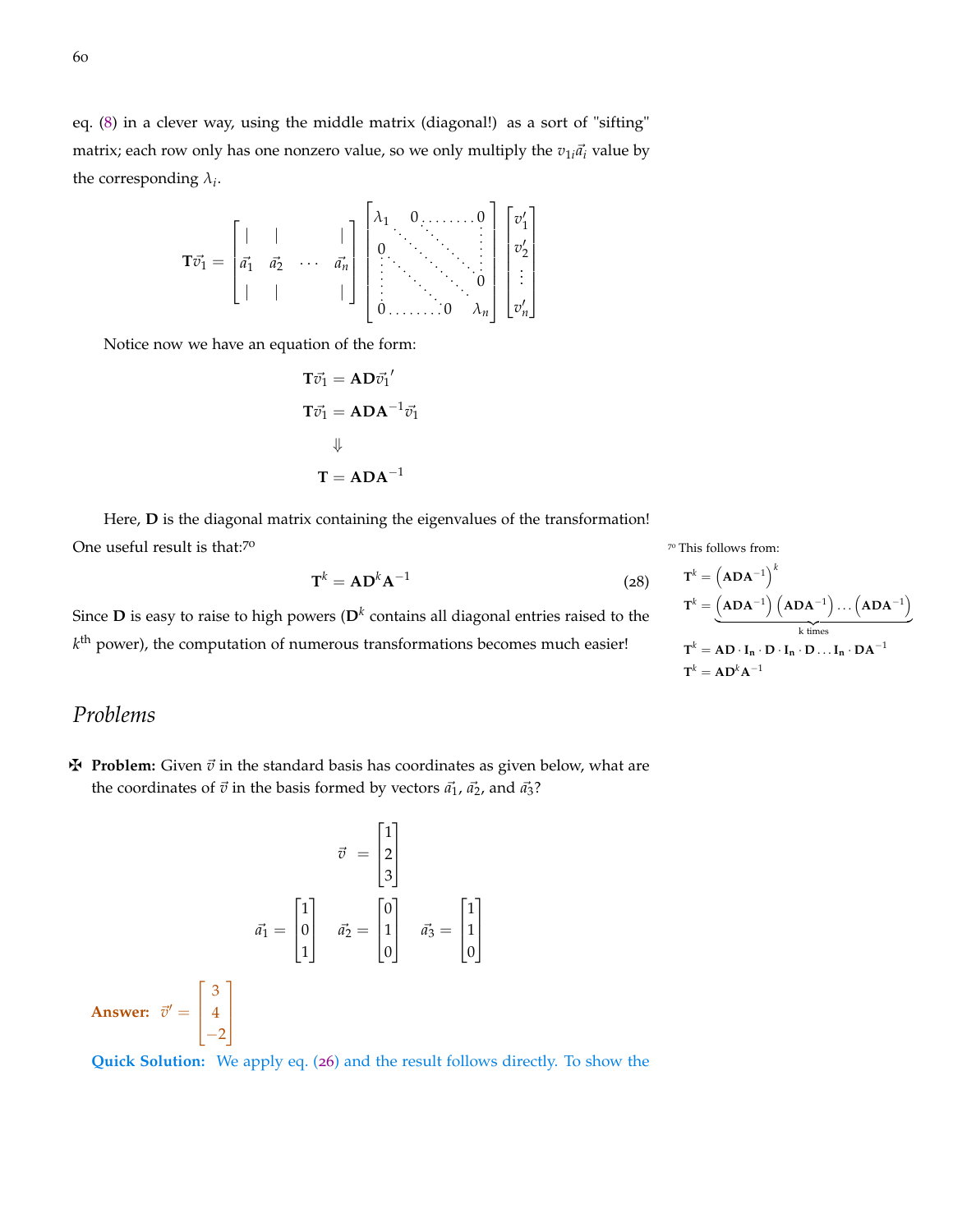steps:

$$
\vec{v}' = \begin{pmatrix} 1 & 0 & 1 \\ 0 & 1 & 1 \\ 1 & 0 & 0 \end{pmatrix}^{-1} \begin{bmatrix} 1 \\ 2 \\ 3 \end{bmatrix}
$$

$$
= \begin{bmatrix} 0 & 0 & 1 \\ -1 & 1 & 1 \\ 1 & 0 & -1 \end{bmatrix} \begin{bmatrix} 1 \\ 2 \\ 3 \end{bmatrix}
$$

$$
= \begin{bmatrix} 3 \\ 4 \\ -2 \end{bmatrix}
$$

 $\mathbf{\nabla}$  **Problem:** Is it *true* or *false* that transformation **T** with eigenvectors  $\vec{v_1}$ ,  $\vec{v_2}$ , and  $\vec{v_3}$ as below is diagonalizable?

$$
\vec{v}_1 = \begin{bmatrix} 1 \\ 1 \\ 2 \end{bmatrix} \quad \vec{v}_2 = \begin{bmatrix} 0 \\ 2 \\ 4 \end{bmatrix} \quad \vec{v}_3 = \begin{bmatrix} 0 \\ 1 \\ 0 \end{bmatrix}
$$

**Answer:** True

**Quick Solution:** We need to check if the eigenvectors are linearly independent. We can perform Gaussian Elimination to determine if they are linearly independent:

$$
\begin{bmatrix}\n1 & 0 & 0 & 0 \\
1 & 2 & 1 & 0 \\
2 & 4 & 0 & 0\n\end{bmatrix}
$$
\n
$$
\begin{bmatrix}\n1 & 0 & 0 & 0 \\
2 & 4 & 0 & 0 \\
0 & 2 & 1 & 0 \\
0 & 4 & 0 & 0\n\end{bmatrix}
$$
\n
$$
\begin{bmatrix}\nR_2 - R_1 \rightarrow R_2 \\
R_3 - 2R_1 \rightarrow R_3\n\end{bmatrix} \Longrightarrow \begin{bmatrix}\n1 & 0 & 0 & 0 \\
0 & 2 & 1 & 0 \\
0 & 4 & 0 & 0 \\
0 & 2 & 1 & 0\n\end{bmatrix}
$$
\n
$$
\begin{bmatrix}\n1 & 0 & 0 & 0 \\
0 & 2 & 1 & 0 \\
0 & 2 & 1 & 0\n\end{bmatrix}
$$
\n
$$
\begin{bmatrix}\n1 & 0 & 0 & 0 \\
0 & 2 & 1 & 0 \\
0 & 0 & 1 & 0\n\end{bmatrix}
$$

We have an identity matrix on the right, so the vectors are linearly independent, and **T** is diagonalizable.

 $\mathbf{\Psi}$  Problem: Using diagonalization if possible, compute  $\mathbf{T}^k$ .

$$
\mathbf{T}^k = \begin{bmatrix} 1 & 0 \\ 0.5 & 0.5 \end{bmatrix}^k
$$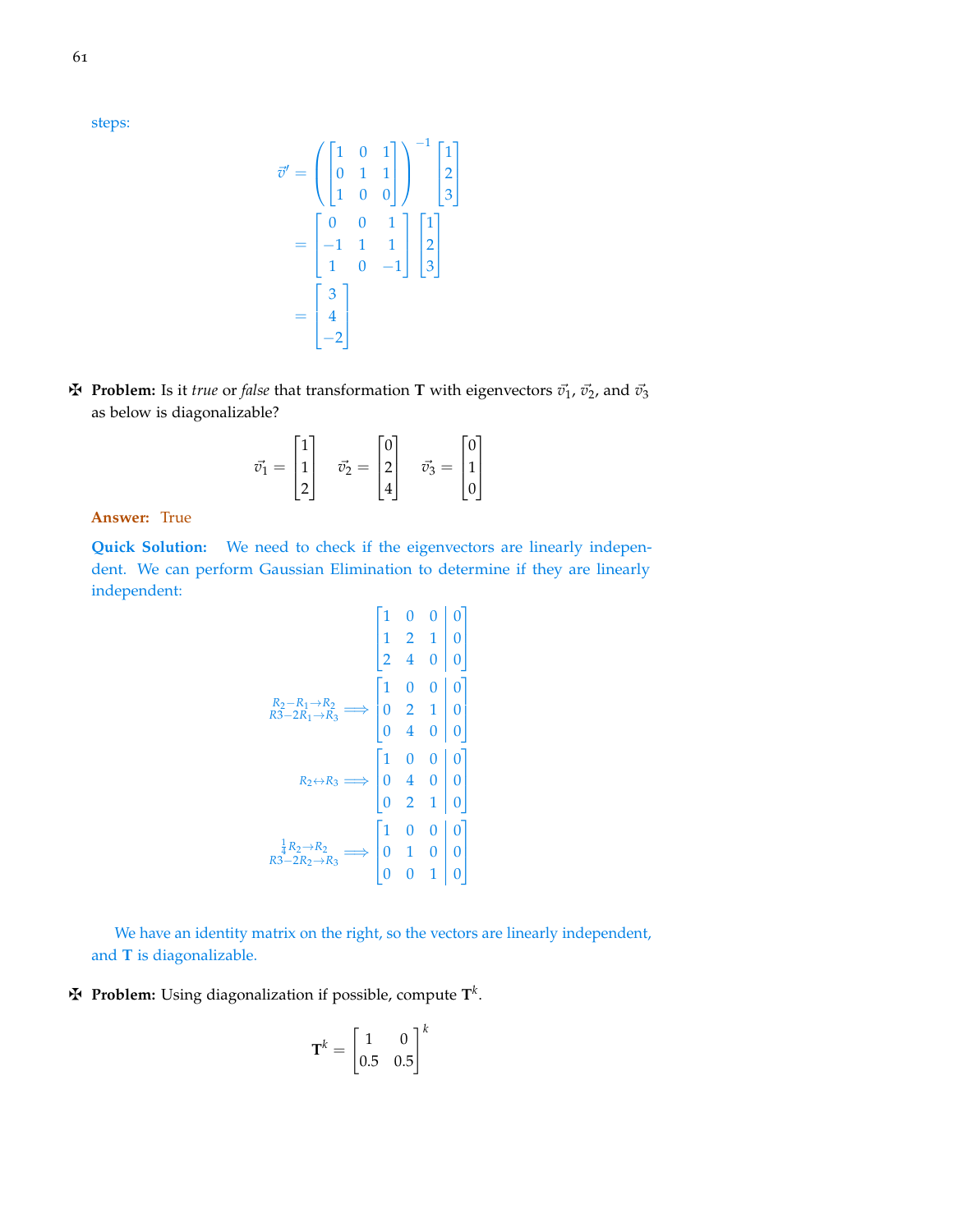Answer:  $T^k =$  $\begin{bmatrix} 1 & 0 \\ 0 & 0 \end{bmatrix}$  $1 - 0.5^k$  0.5<sup>k</sup> 1

**Quick Solution:** We follow the diagonalization procedure: first, compute the  $(\vec{v}, \lambda)$  pairs of **T**. Then, ensure the eigenvectors are linearly independent. If they aren't, then **T** can't be diagonalized! Compose the matrix containing the eigenvectors as columns (**A**), which is the diagonalizing basis. Also compute it's inverse. Finally, form **D**, the diagonal matrix containing the eigenvalues. Raise **D** to the *k*<sup>th</sup> power, then compute  $\mathbf{T}^k = \mathbf{A}\mathbf{D}^k\mathbf{A}^{-1}$ . We carry out these steps in the

LONG SOLUTION, and the answer should follow:  $T^k =$  $\begin{bmatrix} 1 & 0 \\ 0 & 0 \end{bmatrix}$  $1 - 0.5^k$  0.5<sup>k</sup> 1

**Long Solution:** We solve eq. ([22](#page-46-0)):  $\lambda^2 - (1 + 0.5)\lambda + (0.5 - 0) = 0 \implies \lambda_1 =$  $1, \lambda_2 = 0.5.$  Plugging into eq. ([20](#page-45-3)), we can solve for each  $\vec{v}_i$  of  $\mathbf{T}:\mathbf{V}^1$ 

$$
\text{null}\left(\begin{bmatrix} 0 & 0 \\ 0.5 & -0.5 \end{bmatrix}\right) \implies \vec{v_1} = \begin{bmatrix} 1 \\ 1 \end{bmatrix}
$$
\n
$$
\text{null-space.}
$$
\n
$$
\text{null space.}
$$
\n
$$
\text{null} \left(\begin{bmatrix} 0.5 & 0 \\ 0.5 & 0 \end{bmatrix}\right) \implies \vec{v_2} = \begin{bmatrix} 0 \\ 1 \end{bmatrix}
$$

 $^{71}$  If these steps aren't clear, I recommend checking out the procedure to compute a

 $\vec{v}_1$  and  $\vec{v}_2$  are linearly independent, so we proceed. We can form the following matrices:

$$
\mathbf{A} = \begin{bmatrix} 1 & 0 \\ 1 & 1 \end{bmatrix} \quad \mathbf{A}^{-1} = \begin{bmatrix} 1 & 0 \\ -1 & 1 \end{bmatrix} \quad \mathbf{D} = \begin{bmatrix} 1 & 0 \\ 0 & 0.5 \end{bmatrix}
$$

Raising **D** to the  $k^{\text{th}}$  power yields:

$$
\mathbf{D} = \begin{bmatrix} 1 & 0 \\ 0 & 0.5^k \end{bmatrix}
$$

since we can directly raise the entries individually to the *k*<sup>th</sup> power for a diagonal matrix. Now, we compute using eq. ([28](#page-59-0)):

$$
\mathbf{T}^{k} = \begin{bmatrix} 1 & 0 \\ 1 & 1 \end{bmatrix} \begin{bmatrix} 1 & 0 \\ 0 & 0.5^{k} \end{bmatrix} \begin{bmatrix} 1 & 0 \\ -1 & 1 \end{bmatrix}
$$

$$
= \begin{bmatrix} 1 & 0 \\ 1 - 0.5^{k} & 0.5^{k} \end{bmatrix}
$$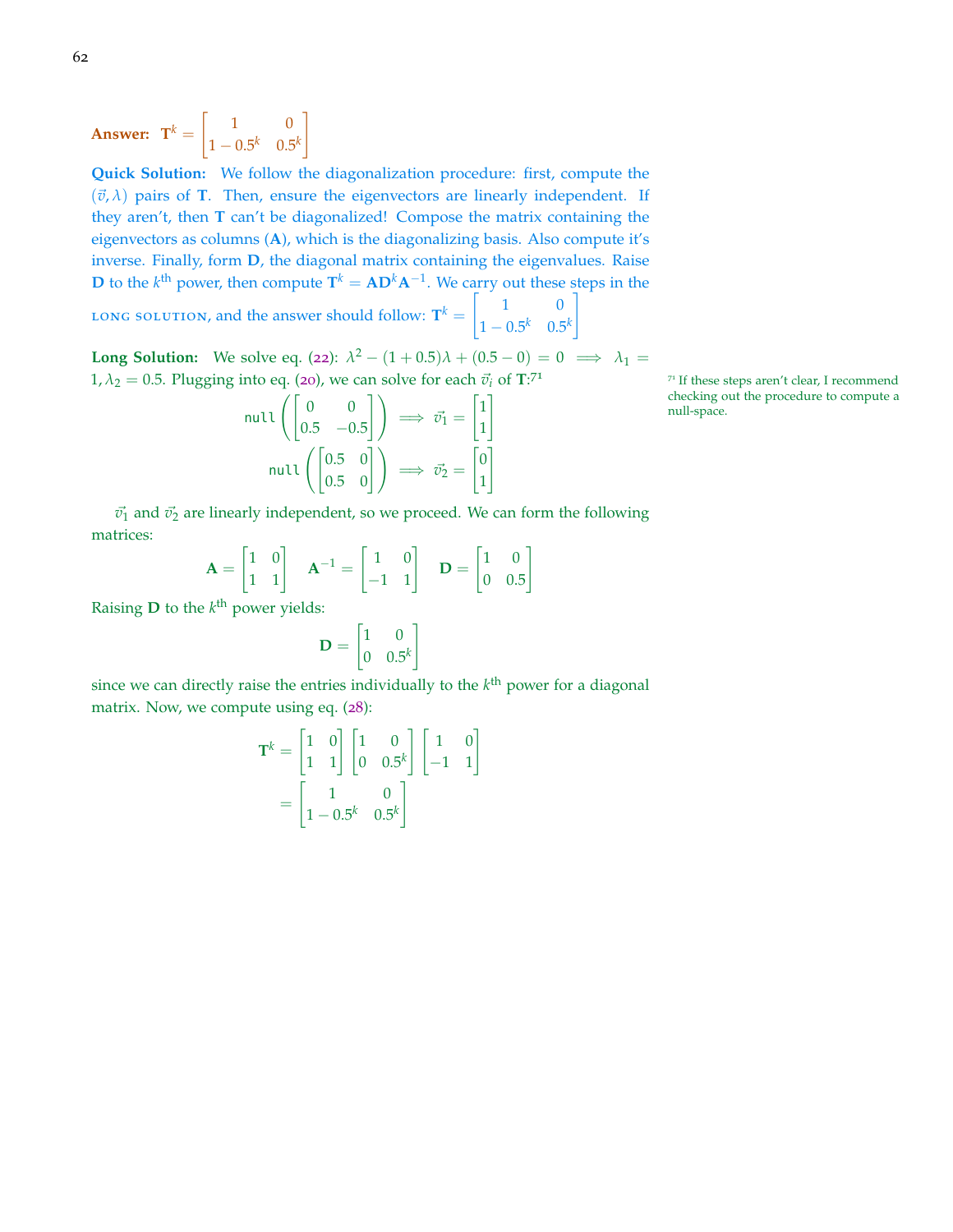## *Practice Set 5: Introduction to Circuit Analysis*

## *Relevant Equations/Information*

*Circuit Terminology and Elements*: There are 3 key quantities to be familiar with before analyzing a circuit *schematic* or *diagram*, such as the one in fig. [18](#page-62-0).

• Current [A, amperes]: The flow of charge *Q* through wires and circuit elements in a certain amount of time.<sup>72</sup> For example, a wire may have 1 of current flowing *through it*. The formula relating current to charge is:

$$
I = \frac{dQ}{dt} \tag{29}
$$

• Voltage [V, volts  $\equiv \frac{J}{C}$  $\frac{1}{C}$ ]: Potential energy [joule, J] needed to move charge [coulomb, C] from one point to another. A single scalar value called the *potential* is associated with every point in a circuit, and differences in potential are called voltages. We almost always only care about voltages, not potentials. When talking about the voltage *across* a circuit element, we refer to the difference in potentials at the ends of the circuit element.

A possible point of confusion: when we say (or you read) that a specific point has a certain voltage, this seems to contradict the above, since we don't have two potential values to subtract to get a voltage. But in these cases, the implicit reference point is *ground*  $(\frac{1}{\epsilon})$ , which is at the zero potential point, so the voltage between a point and ground is identical to the potential at that point.

Resistance [ $\Omega$ , ohms]: A material's innate chemical structure determines how easily it lets charges move through it. The more restrained the movement, the higher the resistance. This is modeled by resistor *R* in fig. [18](#page-62-0); a more realistic model is in fig. [19](#page-62-1). There is a formula for *R* that accounts for the dimensions of a material, in addition to its innate chemical properties:

$$
R = \frac{\rho L}{A}
$$

<sup>72</sup> Note it's the negative charges (electrons,  $e^-$ ) as opposed to the positive charges (protons) that actually move, but the direction of a current arrow in a schematic denotes the direction in which positive current flows.



<span id="page-62-0"></span>Figure 18: An example circuit to help form an association between terms and symbols. We'll begin analyzing circuits like these soon.



<span id="page-62-1"></span>Figure 19: A simple model of a resistor with resistivity *ρ*, length *L*, cross-sectional area *W* · *t*. Note the direction of current flow; the same physical object can have different resistances in different directions (such as if current flowed from top to bottom).

 $(30)$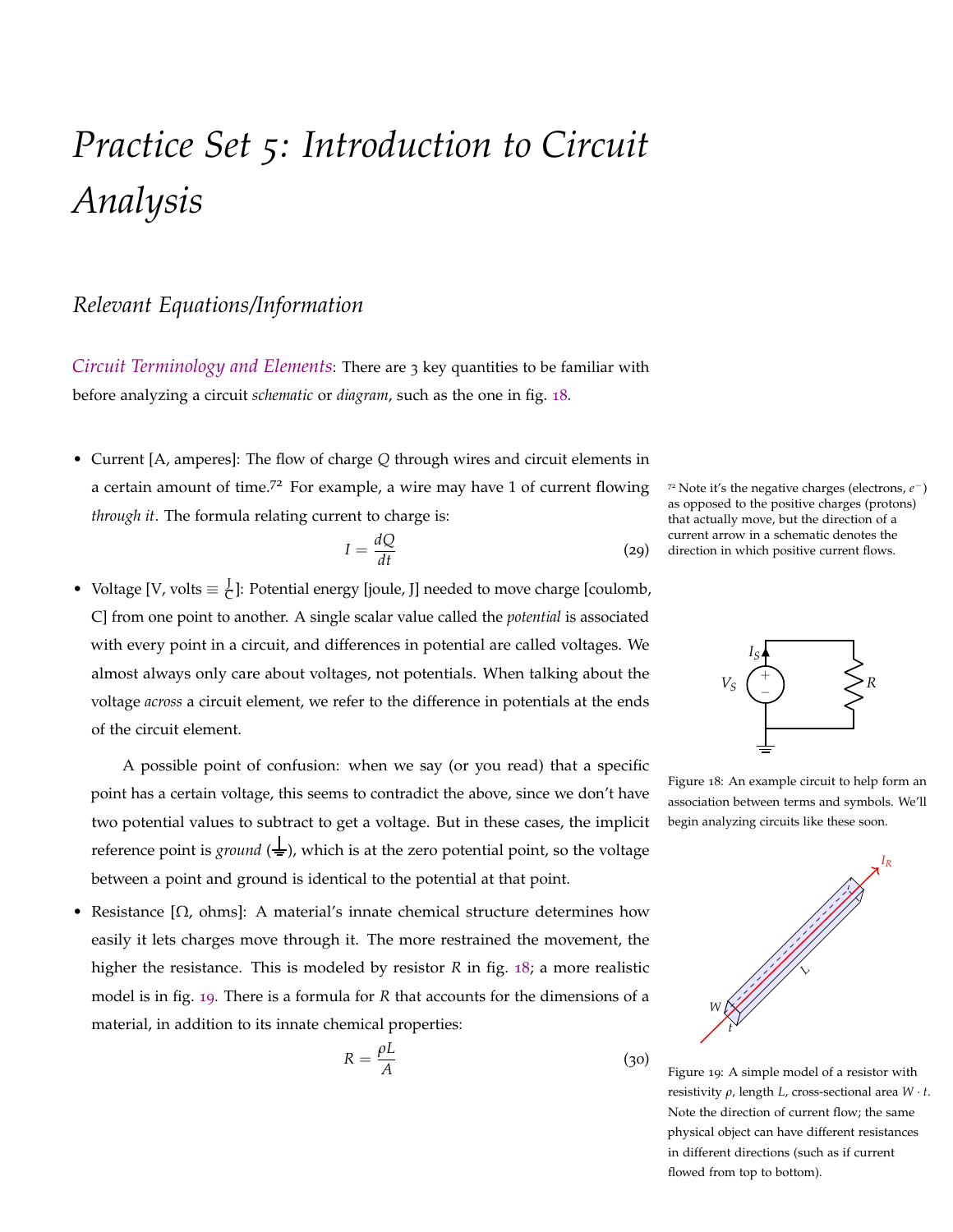$\rho$  = material's intrinsic resistivity,  $L =$  length,  $A =$  cross-sectional area. The longer a resistive material, the less easily charges can pass through it. On the other hand, the wider the area, the easier it is to pass through. *ρ* is typically a constant in this class, though it can sometimes vary with temperature.

What follows is a brief description of each circuit element you'll need to know about; table [1](#page-64-0) presents a condensed summary of the relevant features for each and presents this information visually.

- 1. *Voltage Source*: A voltage source enforces that a specific voltage is always present across its  $+$  and  $-$  terminals, no matter what the rest of the circuit looks like. The *polarity* (or direction) of the source is given by the + and − signs, and the potential at the  $+$  terminal is always  $V_S$  greater than at the  $-$  terminal. A voltage source can support any current, the value of which is set by the rest of the circuit.
- 2. *Current Source*: A current source always drives *I<sup>S</sup>* amount of current to flow in the direction of the arrow (as seen in table [1](#page-64-0)) regardless of the rest of the circuit. The voltage across a current source is determined by the rest of the circuit.
- 3. *Resistor*: The I-V relationship of a resistor is called Ohm's Law, which states that:

$$
V = IR \tag{31}
$$

This formula can be solved for voltage or current individually, as in table [1](#page-64-0).

- 4. *Wire*: A wire "drops" zero voltage across it (so the voltage between any two points on the *same wire* is always zero).<sup>73</sup> An ideal wire can support any current. <sup>73</sup> Alternatively, all points on the same wire
- 5. *Open Circuit*: No current is allowed to flow through an open circuit, as indicated by the gap, but the voltage drop across two terminals of an open connection can be anything, as set by the rest of the circuit.

*Definition of a Node*: A node, sometimes called a junction, is any place in the circuit where two or more of the elements in table [1](#page-64-0) meet. Nodes are also, by definition, all at the same potential. Sound familiar? Above, we said that all points on a wire are also at the same potential, so a simple way to identify nodes in a circuit is to trace the portions that are connected by wires. For two points to be part of the same node, they must have a path between them consisting of *only* wire. Also, all wire segments are part of some node, so initially, highlighting portions of a circuit different colors can help. See fig. [20](#page-65-0) and note how there are two nodes in the circuit. fig. [21](#page-65-1) is a more complex example, but the exact same logic applies.

<span id="page-63-0"></span>are at the same potential. This will connect to the idea of nodes and supernodes presented below.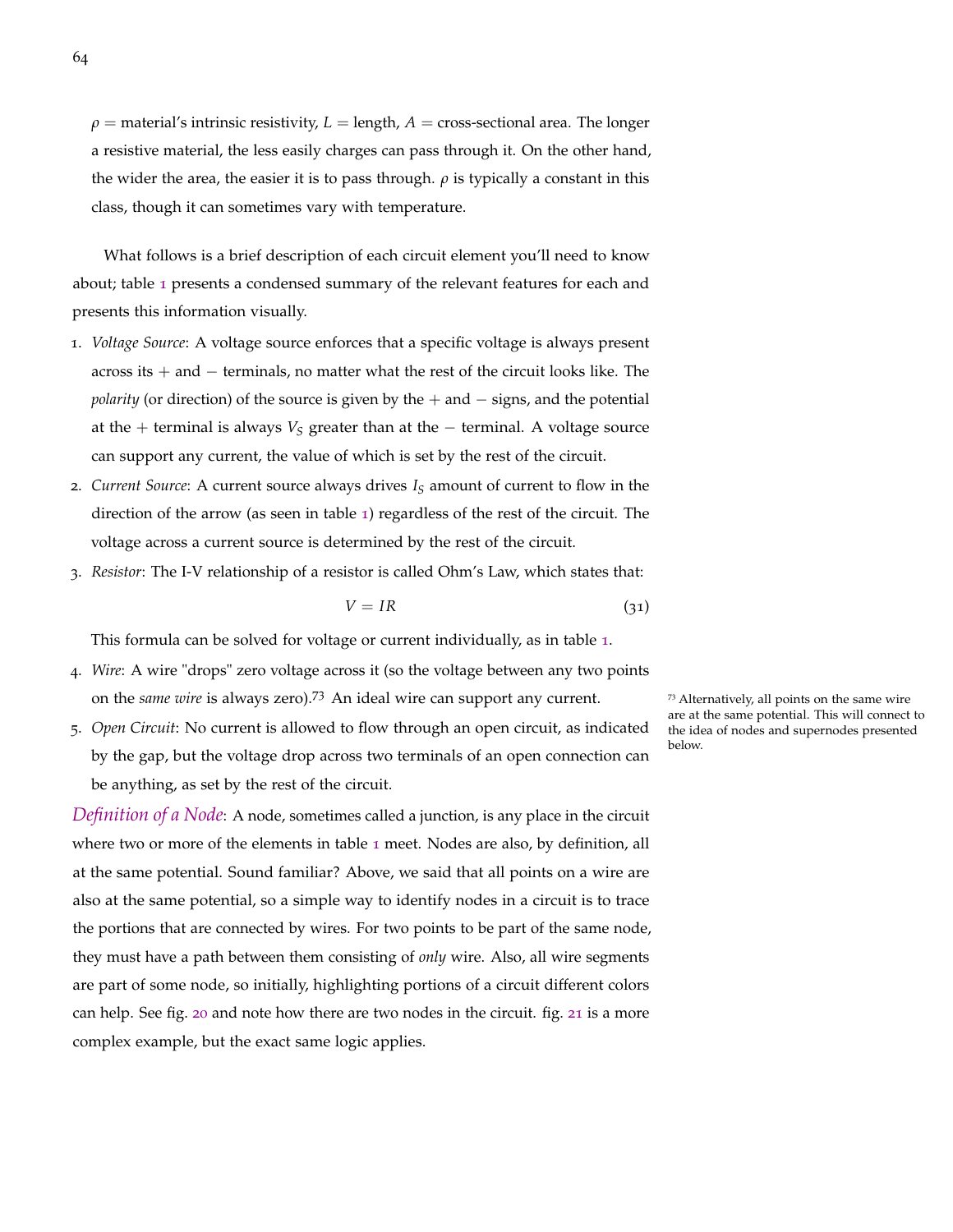

<span id="page-64-0"></span>Table 1: A list of all the circuit elements we'll see, including their symbols and IV characteristics. For an explanation of how these graphs were derived, what they mean, and why they match the element's behavior, check the previous page.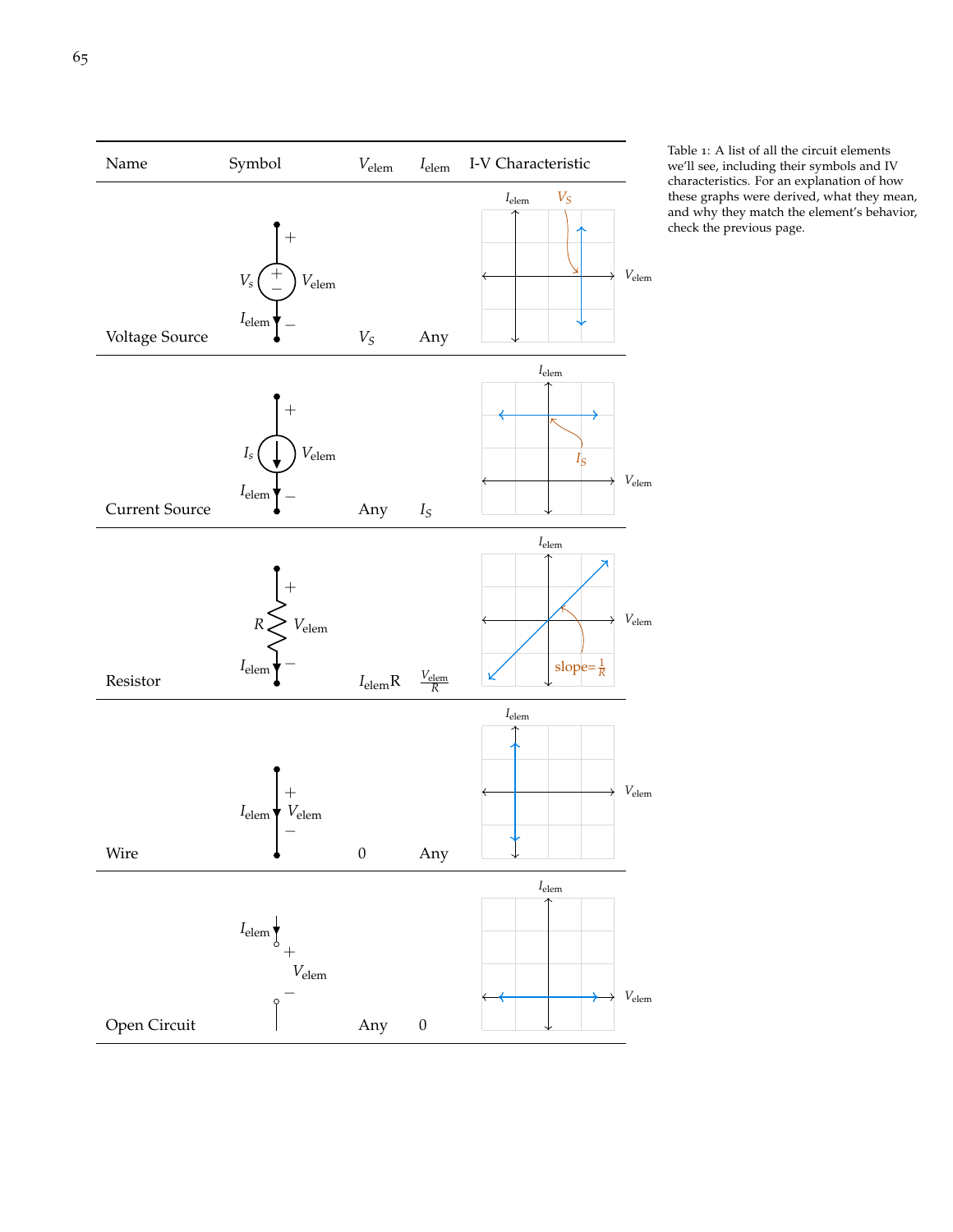*Passive Sign Convention (PSC)*: Take a look at the resistor labeling of current and voltage for fig. [20](#page-65-0). In particular, the current *I<sup>R</sup>* comes out of the − terminal of *R* and would enter the  $+$  terminal at the top. This labeling mechanism is very important to keep consistent, and it is called *passive sign convention*. A resistor is a passive element; it just lets charges flow through it, changing their potential energy in the process, so when labeling the voltage and current for this element, we must be self-consistent; if not, our analysis of circuits will be wrong. Notice that the voltage source seems to violate passive sign convention; the current  $I<sub>S</sub>$  is certainly not coming out of the − terminal of *VS*! However, voltage and current sources can be though of as active; they do not follow passive sign convention.

*KCL (Kirchoff's Current Law)*: All currents entering a node/junction must leave the junction. This follows from the physical principle that charge is not accumulating at any point in the circuit over time. Take a look at the magenta node in fig. [21](#page-65-1): here,  $I_0 = I_1 + I_2$ . Mathematically:

<span id="page-65-3"></span>
$$
\sum i_{\rm in} = \sum i_{\rm out} \qquad \text{(for each node)} \tag{32}
$$

*KVL (Kirchoff's Voltage Law)*: If we choose a closed loop (*any closed loop*) in our circuit and go around it, adding up the voltages as  $V_{+} - V_{-}$  (making sure to keep the signs correct), the sum will always be 0V. That is:

<span id="page-65-2"></span>
$$
\sum_{\text{closed loop}} V_i = 0 \tag{33}
$$

Let's take a look at an example, using fig. [20](#page-65-0). Start at the bottom left corner; we are at a point on the wire, and our total voltage is 0. As we go up and include the voltage source, we go from the  $-$  terminal to the  $+$  terminal and the magnitude is 5V. In this case, we are going from lower potential to higher potential by crossing the voltage source so our total voltage *increases* by 5V. Then, we cross the top wire; no change in voltage occurs. When we come down across the resistor, the potential *decreases* since we go from higher potential to lower potential. Therefore, our total voltage decreases by *VR*.

We now arrive back at the same blue node we started at (we cross another wire, which contributes zero drop in potential). By KVL in eq. ([33](#page-65-2)), our equation is  $5V + V_R = 0$ . Therefore,  $V_R = -5$ ; we lose 5V of potential when crossing the resistor. From a physical standpoint, this makes sense because the charges have less potential



<span id="page-65-0"></span>Figure 20: Note that there are two nodes in this circuit, since there are two sections of wire separated by circuit elements. We can get anywhere from blue  $\rightarrow$  blue without crossing circuit elements, but we cannot pass blue  $\rightarrow$ red similarly.



<span id="page-65-1"></span>Figure 21: There are 5 nodes in this larger circuit! This is a variant of the wheatstone bridge, a very common circuit used in sensorbased measuring applications. It's likely to show up if you begin working more with circuits.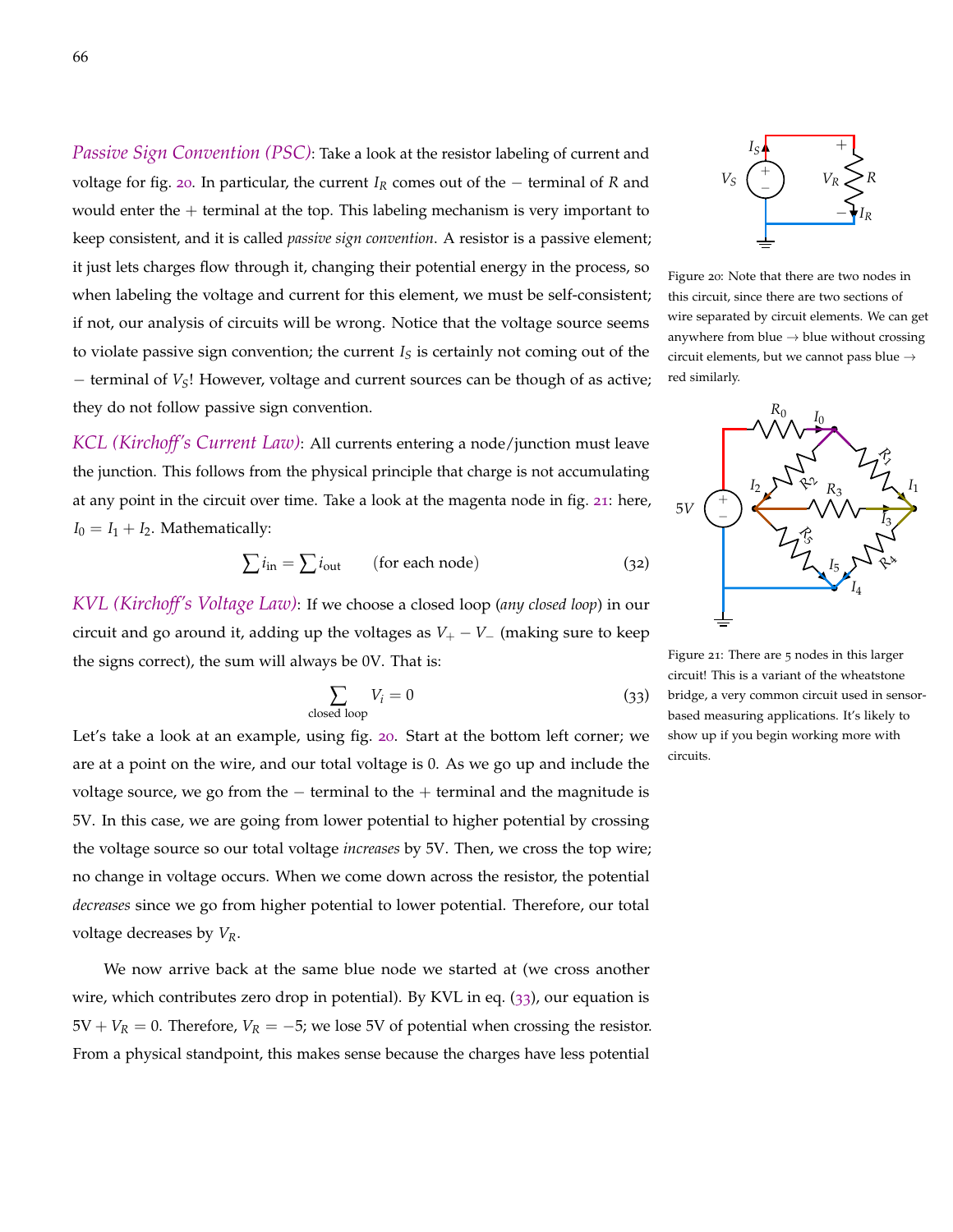energy at the bottom of the resistor compared to at the top; it took energy to go through *R*.

As another example (or rather, a few), from fig. [21](#page-65-1) and PSC we have:  $5V - V_{R_0}$  –  $V_{R_2} - V_{R_5} = 0$ ,  $-V_{R_3} - V_{R_4} + V_{R_5} = 0$ , and  $-V_{R_1} - V_{R_4} + V_{R_5} + V_{R_2} = 0$ . Note that these are all closed loops, and we follow PSC.

*Systematic Circuit Analysis through Nodal Voltage Analysis*: By applying KCL to the nodes in a circuit, and taking advantage of the circuit elements' own formulas (such as Ohm's Law for resistors), we can formulate a system of equations that can be solved for all the useful information in a circuit.<sup>74</sup> This is commonly  $\frac{74}{4}$  The standard linear algebraic principles referred to as *Nodal Voltage Analysis*, or NVA. Using NVA, we can find the potential at all nodes, and the currents through all elements. A thorough worked example carrying out this analysis more completely, from setting up the system of equations to solving it numerically, is described in the next chapter.<sup>75</sup>

Algorithm Steps:

- 1. *Select a Ground Node*: Arbitrarily select one of the circuit's nodes to assign as a 0V ground. Typically this is the − terminal of the voltage source.
- 2. *Label the "Easy" Node*: If the − terminal of a voltage source is ground, we can directly label the potential of the  $+$  terminal as  $V_s$ .
- 3. *Label other Nodes*: Assign node labels of the form *u<sup>i</sup>* for all unlabeled nodes.
- 4. *Label Element Voltages and Currents (PSC)*: For all circuit elements, choose an arbitrary current direction.<sup>76</sup> Then, label voltage polarities consistently with PSC. <sup>56</sup> If your choice of current direction for any
- 5. *KCL For Unknown Nodes*: For each node, write out the KCL equation.
- 6. *Apply Ohm's Law*: For each circuit element except voltage sources (for which the current will be determined by the rest of the circuit), solve for current using node potentials and element values (such as resistance values).
- 7. *Make Substitutions back into KCL*: Take these current expressions in terms of other variables, and plug back into the node KCL equations.
- 8. *Form a Matrix and Solve*: Treating every unknown (node potential) as a variable, form an augmented matrix to reduce! Any terms not containing a node potential will be treated as constants.

from the previous chapters can be applied to solve this system, including Gaussian Elimination. For example, if you create an augmented matrix, proceed with Gaussian Elimination, and arrive at an inconsistent row, then the corresponding circuit cannot exist, or there is a contradiction somewhere!

<sup>75</sup> Remember this: NVA, applied correctly, can *always solve* a circuit completely. If faced with a problem where simplifications are hard to apply, begin with NVA. In the next chapter, I select an example that's a bit more complicated than a voltage divider; it might be a good idea to review the voltage divider example from the course notes first. The example [here](https://www.eecs16a.org/lecture/mod2/nva.html) is also a good one.

elements are "wrong," the final answer will simply be negative, so no harm done.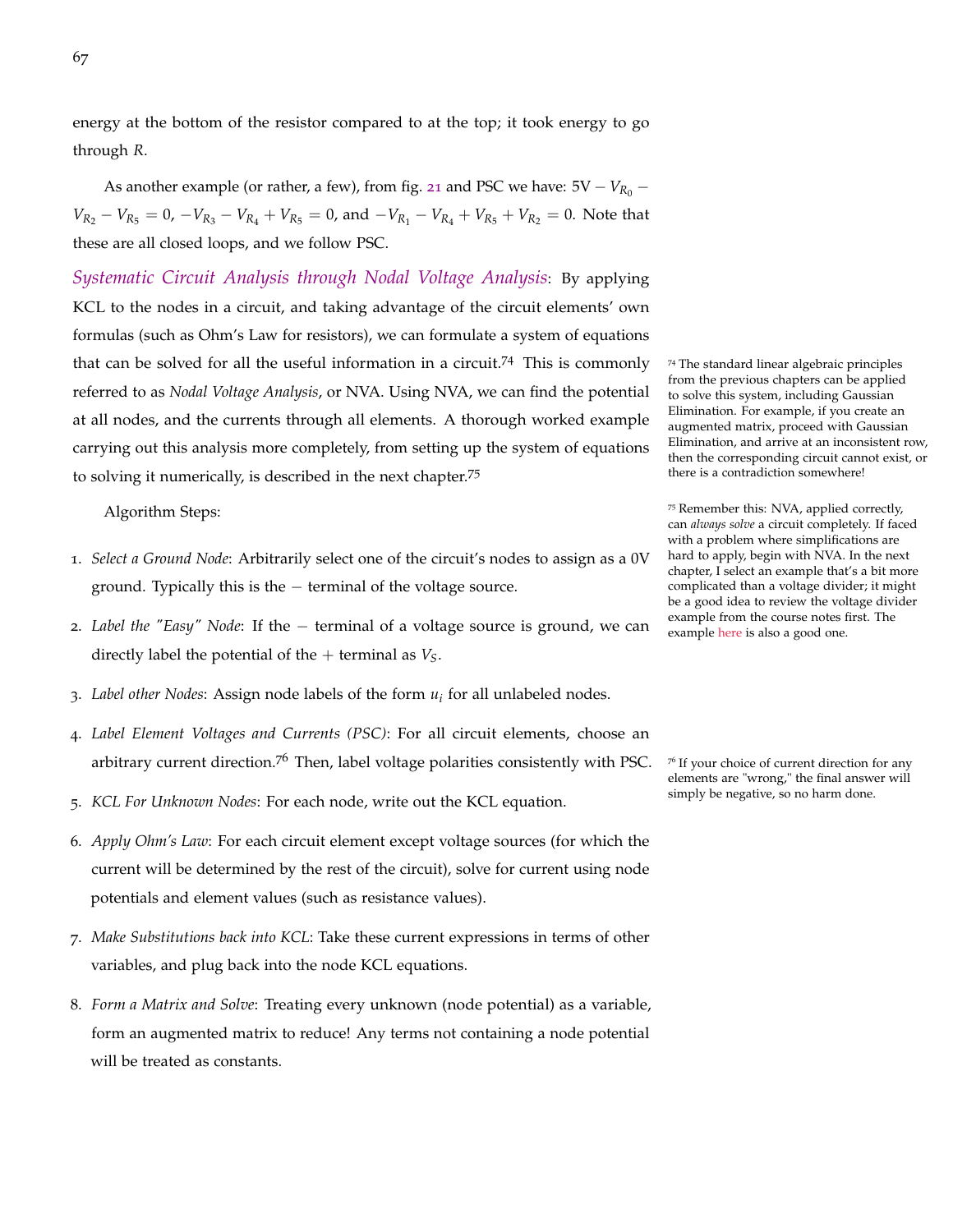## *Problems*

z **Problem:** Is it *true* or *false* that any amount of current can go through a voltage source?

#### **Answer:** True

**Quick Solution:** By definition, an ideal voltage source will maintain a specified potential difference across its terminals, and can support any current. See the I-V relationship in table [1](#page-64-0); note that there is no limit on the current.

z **Problem:** Is it *true* or *false* that any amount of voltage can be dropped across a current source?

#### **Answer:** True

**Quick Solution:** As above, we apply the definition; an ideal current source will maintain a specified current through itself regardless of the voltage dropped across it. The I-V relationship in table [1](#page-64-0) reinforces that there is no limit on the voltage.

## **F** Problem: Is it *true* or *false* that in fig. [22](#page-67-0),  $V_{R_1}$  and  $V_{R_2}$  are the same?

#### **Answer:** True

**Quick Solution:** We apply KVL going in a closed loop (direction doesn't matter but we choose clockwise) including  $R_1$  and  $R_2$ :  $V_{R_2} - V_{R_1} = 0 \implies V_{R_1} = V_{R_2}$ . Alternatively, if you're like me and prefer forming loops with the voltage source included, we arrive at the same result:

$$
\begin{cases} V_S - V_{R_1} = 0 \\ V_S - V_{R_2} = 0 \end{cases}
$$

Solving,  $V_{R_1} = V_{R_2}$ .

**Long Solution:** More of an extended margin note: If you've studied ahead a bit or are visiting this resource as review, you may recognize that these resistors are *in parallel*. But what exactly does this mean? Any two circuit elements are in parallel if their two terminals share the exact same two nodes.

Here's why it can be useful to recognize when elements are in parallel; by sharing terminal nodes, the elements are forced to have the same voltage drop across them. Consider forming a KVL loop that goes from one node to the other through the first element, but on the reverse path, goes through the other element. The equation is  $V_{\text{elem 1}} - V_{\text{elem 2}} = 0$ , keeping track of polarities, and the voltage drop must therefore be identical for the two elements. In the same way, we can inductively show that if we can have any number of elements in parallel (sharing end nodes), the voltage drop across all of them must be the same!

*F* Problem: Is it *true* or *false* that in fig. [22](#page-67-0), if  $R_1 = 2k\Omega$  and  $R_2 = 3k\Omega$ ,  $I_{R_1}$  and  $I_{R_2}$ are the same?

The  $\frac{\text{content}}{\text{problems}}$  ratio is rather large for this PRAC-TICE SET, but this one is a sort of introduction that sets the stage for later chapters.



<span id="page-67-0"></span>Figure 22: These resistors are connected in *parallel*, meaning their terminals share identical nodes. This is explained more later.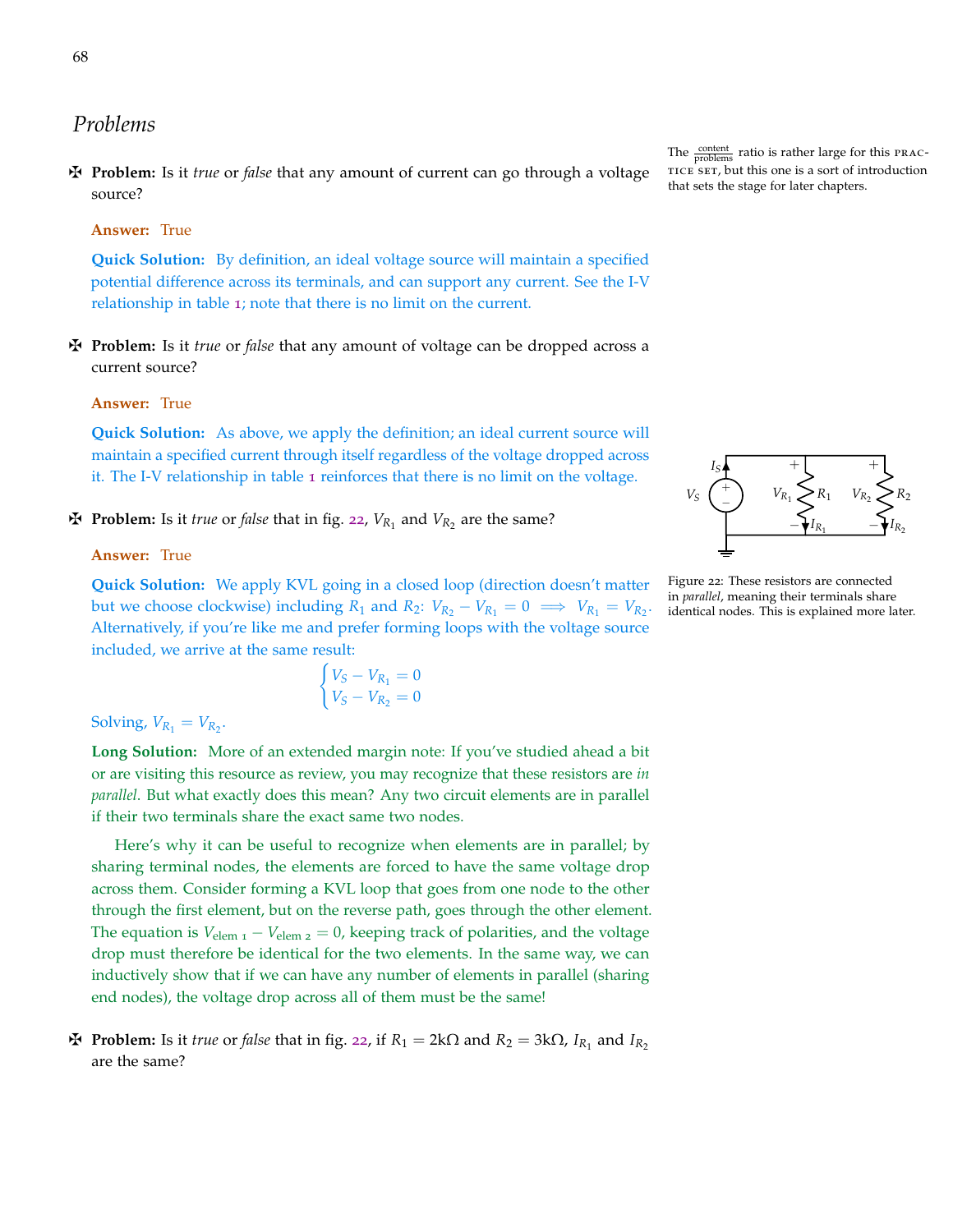**Answer:** False

**Quick Solution:** We apply KVL as in eq. ([33](#page-65-2)) and Ohm's Law as in eq. ([31](#page-63-0)): The previous problem establishes that  $V_{R_2} = V_{R_1}$  so we use that result directly and substitute numbers:

$$
V_{R_2} - V_{R_1} = 0
$$
  
\n
$$
I_{R_2} \cdot 3k\Omega - I_{R_1} \cdot 2k\Omega = 0
$$
  
\n
$$
I_{R_2} \cdot 3k\Omega = I_{R_1} \cdot 2k\Omega
$$
  
\n
$$
\frac{I_{R_2}}{I_{R_1}} = \frac{2k\Omega}{3k\Omega} \neq 1
$$

Evidently, the currents are not equal, so the answer is false. In fact, in the process of answering this question, we have actually derived an important result; see the LONG SOLUTION for more.

**Long Solution:** A useful principle to keep in mind is that current will divide in such a way that the path of less effective resistance<sup>77</sup> gets proportionally more  $\pi$  We'll cover this idea of apparent or equivacurrent. Let's take a simple example: if current *I<sup>S</sup>* enters a junction, and there are two exiting branches of resistances  $R_1$  and  $R_2$  such as in fig. [22](#page-67-0), then each branch current is:

$$
I_{R_1} = I_S \frac{R_2}{R_2 + R_1} \tag{34}
$$

$$
I_{R_2} = I_S \frac{R_1}{R_2 + R_1} \tag{35}
$$

Notice that if the resistance of *R*<sup>2</sup> goes up, that branch must receive less of the *I<sup>S</sup>* current (which itself will change). This logic will be made more clear when we begin analyzing circuits in more depth.

 $\mathbf{\ddot{H}}$  **Problem:** In a circuit with *n* total nodes and *k* non-wire elements, how many equations (Ohm's Law, KCL, and KVL) do we need to solve the circuit for all node potentials and element currents?

**Answer:**  $n + k - 1$ 

**Quick Solution:** We need 1 equation for each variable we want to solve for (follows from all the linear algebra knowledge we have from before). But we also must define a ground node that has a determined potential of 0V. This ground node doesn't *really* constitute an equation, hence the −1 in the answer. For the remaining information, we therefore need  $n + k - 1$  equations to solve the system. If you consider setting ground as a reference to be an equation, then we need  $n + k$ equations. This is a useful result to remember when performing nodal analysis.

z **Problem:** Suppose you're given the circuit in fig. [23](#page-68-0). How many nodes do we need to label in order to perform nodal analysis, including ground?



<span id="page-68-0"></span>Figure 23: Circuit with 2 independent sources and 5 resistors!

#### **Answer:** 4

**Quick Solution:** To perform nodal analysis, we need to label all nodes in the

lent resistance when discussing Thevenin and Norton equivalent circuits.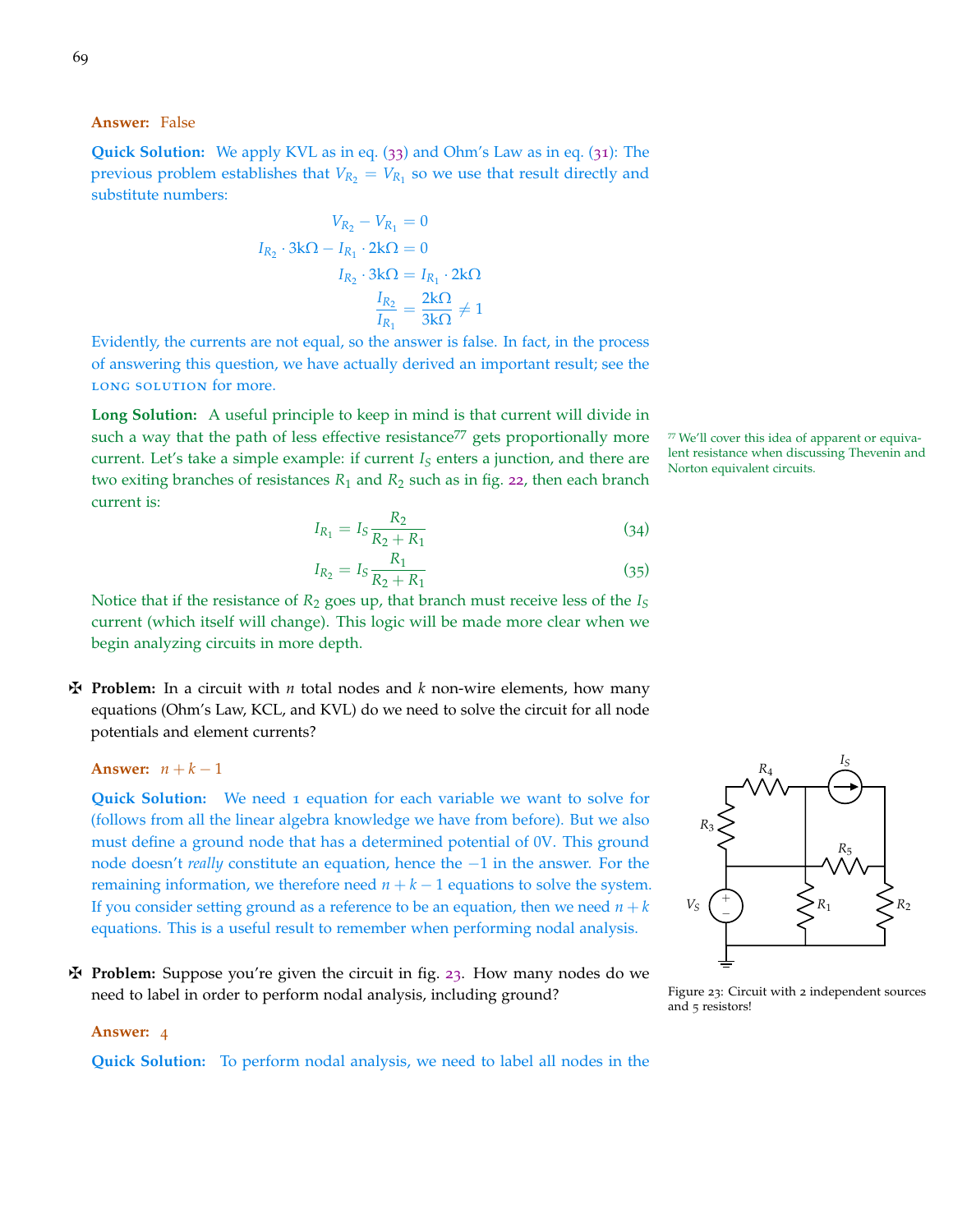circuit. This is an important result, because otherwise, we won't have enough equations to solve the circuit for a unique solution. Here, there are 4 nodes; they are colored in fig. [24](#page-69-0). By labeling these 4 nodes, including the ground node (red), we have a total of 11 equations to work with; 4 from the nodes (we get the potential at ground directly,  $u_g = 0$ ), and 7 from the circuit elements. This would allow us to solve the system!

 $\mathbf{\ddot{F}}$  **Problem:** How many nodes are in the circuit given in fig. [25](#page-69-1)? The node potentials and currents are for the next problem and don't affect the answer to this question.

#### **Answer:** 3

**Quick Solution:** We follow the same procedure as before; how many sets of wires are there, that are separated by circuit elements? There's the top wire, the ground wire, and the wire between *R*<sup>1</sup> and *R*2.

z **Problem:** Suppose you have a labeled circuit diagram, as in fig. [25](#page-69-1). Using passive sign convention, add voltage polarities (+ and  $-$ ) for  $R_1$  and  $R_2$ .

**Answer:**



**Quick Solution:** According to PSC, for passive circuit elements such as resistors, current will flow from the positive terminal to the negative terminal.

Long Solution: The current must be coming out of the negative terminal of each resistor and it will enter the positive terminal. Only if PSC is applied correctly will the current and voltage labeling be self-consistent. For *R*1, the current is given to be going from bottom to top,  $u_2$  to  $u_1$ , so the top side of  $R_1$  must be negative. Similarly, for  $R_2$ , since the current goes top to bottom, the bottom must be the negative terminal.

 $\mathbf{\ddot{P}}$  **Problem:** For the same circuit as above, fig. [25](#page-69-1), what are all the equations we can write out to solve the circuit for all node potentials and branch<sup>78</sup> currents?  $\frac{78}{9}$  Branches are the inward and outward paths



## $I_{R_1} = I_{V_S}$  $0 = I_{R_2} + I_{R_1}$  $u_1 = V_S$  $u_2 - u_1 = I_{R_1} R_1$  $u_2 - 0 = I_{R_2}R_2$



<span id="page-69-0"></span>Figure 24: The 4 nodes are colored!



<span id="page-69-1"></span>Figure 25: Partially labeled voltage divider circuit.

for a junction.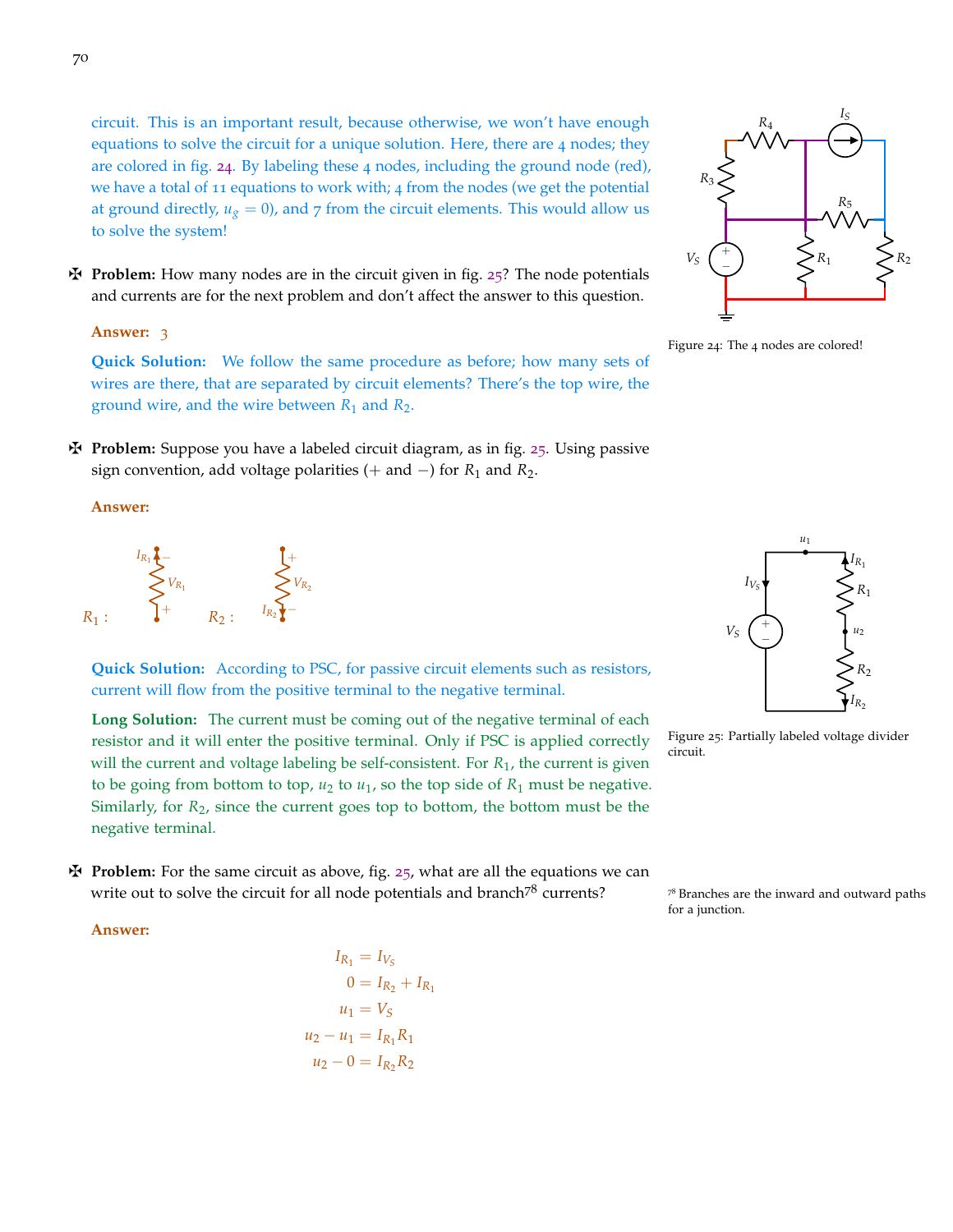**Quick Solution:** As per step 2 of the NVA process ("easy" node), we immediately see that  $u_1 = V_S$ . Then, for each node and circuit element, we can write out the KCL and Ohm's Law Equations, as per the steps to perform NVA. Then, by noticing linear dependence, we arrive at the equations above. See the LONG solution for details!

**Long Solution:** We have  $u_1 = V_S$ . There is now only 1 node potential we do not know;  $u_2$ . To be thorough, we can apply KCL to each of the  $3$  nodes, in the same form as eq.  $(32)$  $(32)$  $(32)$ :

- 1.  $u_1: I_{R_1} = I_{V_S}$
- 2.  $u_2$ :  $0 = I_{R_2} + I_{R_1}$
- 3. ground :  $I_{V_S} + I_{R_2} = 0$

We then write out the resistor equations using Ohm's Law, eq. ([31](#page-63-0)):

- 1.  $R_1: V_{R_1} = I_{R_1}R_1 = u_2 u_1$
- 2.  $R_2: V_{R_2} = I_{R_2}R_2 = u_2 0$

Note that we have 6 total equations, but only 5 in the answer. Also, since we have 1 proper (non-ground) node and 3 circuit elements, we should need only 4 equations in addition to the to solve the circuit. This problem shows that we can easily create redundant equations; note that our KCL equation for ground is linearly dependent with the other two KCL equations. After some rearranging, we arrive at the same equations in the answer.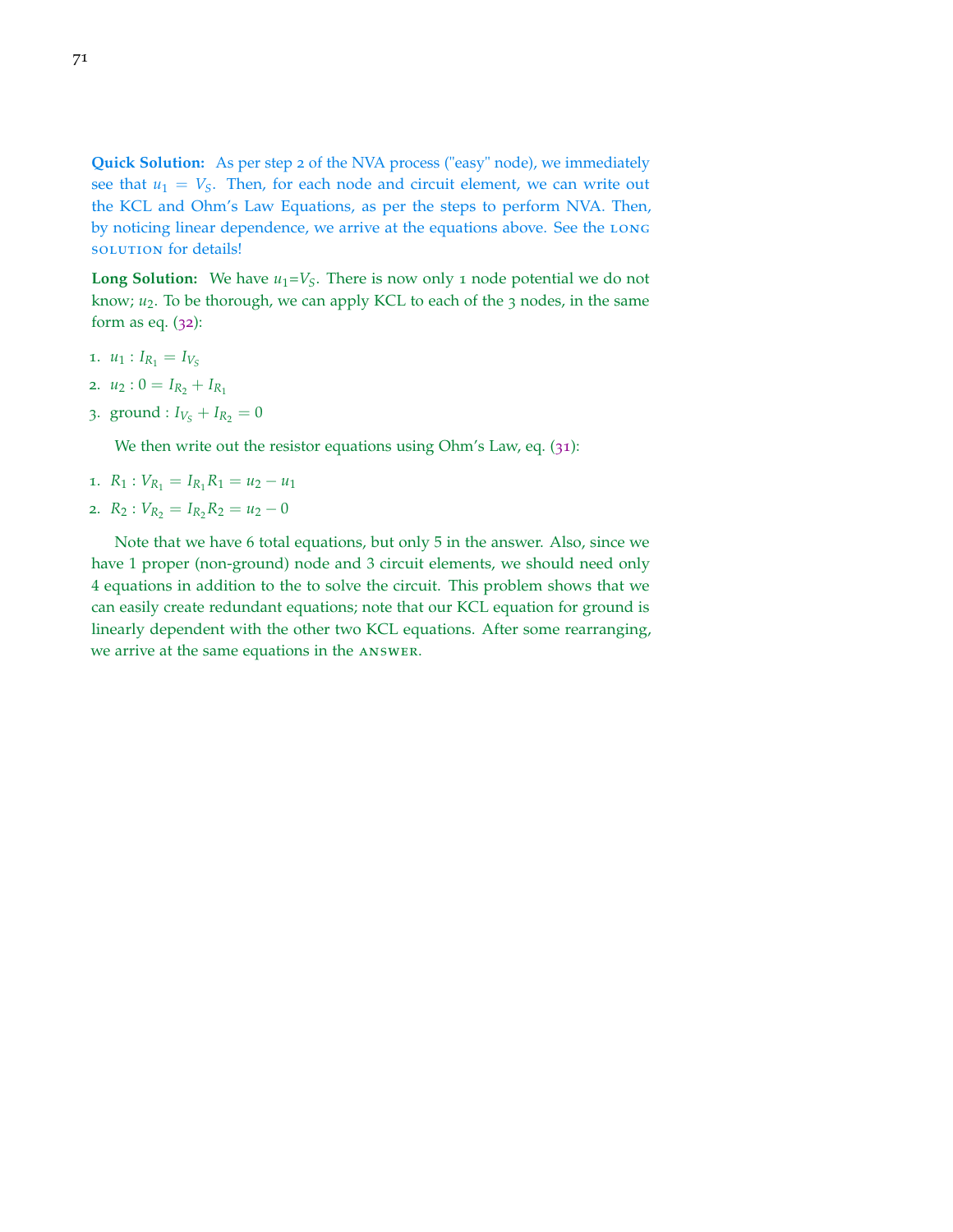# *Practice Set 6: Circuit Analysis, Resistive Modeling and Power*

## *Relevant Equations/Information*

*A Worked NVA Example*: Let's systematically analyze the circuit in fig. [26](#page-71-0) to solve for all currents and node potentials. I'll go through the steps both symbolically and numerically, using the following component values:  $V_S = 12V$ ,  $R_0 = 2k\Omega$ ,  $R_1 = 2k\Omega$ ,  $R_2 = 5kΩ$ ,  $R_3 = 12kΩ$ ,  $R_4 = 6kΩ$ ,  $R_5 = 18kΩ$ .

- 1. *Select a Ground Node*: I chose the − terminal of the voltage source here to assign as a reference (see fig. [27](#page-71-1)), but you could choose *any* node; your results will be self-consistent.
- 2. *Label the "Easy" Node*: I've colored all four nodes for convenience. Now, the red node at the top has known potential of  $u_1 = V_S = 12V$ .
- 3. *Label other Nodes*: Done!
- 4. *Label Element Voltages and Currents (PSC)*: These have been added in fig. [28](#page-71-2).
- 5. *KCL For Unknown Nodes*: Alright, now the work begins. Let's write out our 2 KCL equations using eq. ([32](#page-65-3)):

$$
u_2: I_{R_1} = I_{R_2} + I_{R_5}
$$
  

$$
u_3: I_{R_2} = I_{R_3} + I_{R_4}
$$

Notice that we omit the ground node KCL equation because it is linearly dependent with the 2 above, and the potential at  $u_1$  is a known quantity.

6. *Apply Ohm's Law*: We have the following circuit element equations:

$$
R_0: V_{R_0} \equiv u_1 = I_{R_0} R_0
$$
  
\n
$$
R_1: V_{R_1} \equiv u_1 - u_2 = I_{R_1} R_1
$$
  
\n
$$
R_2: V_{R_2} \equiv u_2 - u_3 = I_{R_2} R_2
$$
  
\n
$$
R_3: V_{R_3} \equiv u_3 = I_{R_3} R_3
$$
  
\n
$$
R_4: V_{R_4} \equiv u_3 = I_{R_4} R_4
$$
  
\n
$$
R_5: V_{R_5} \equiv u_2 = I_{R_5} R_5
$$



<span id="page-71-0"></span>Figure 26: Looks complicated! But we can systematically analyze this circuit just like any another.



<span id="page-71-1"></span>Figure 27: Same as fig. [26](#page-71-0) but with colored, labeled nodes.



<span id="page-71-2"></span>Figure 28: Now with currents and voltages. And yes, it is cluttered in these margins :(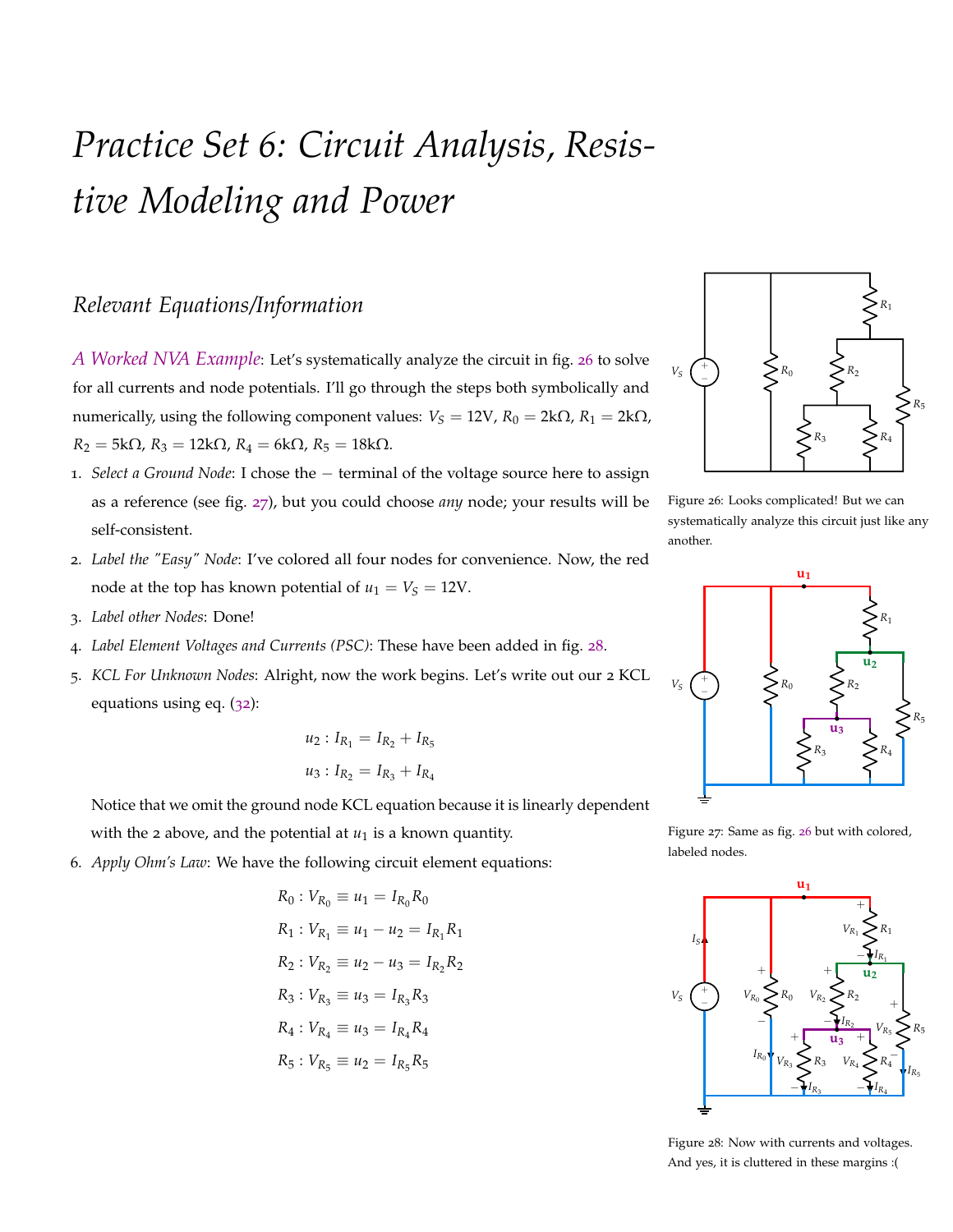Note that for each voltage, we expressed it in terms of our unknowns, which are the individual node potentials  $u_2$  and  $u_3$ .

7. *Make Substitutions back into KCL*: By taking the equations above (dividing both sides by resistance to isolate the current terms) and making substitutions:<sup>79</sup> <sup>79</sup> With practice, you can condense steps 5-7

$$
u_2: \frac{u_1 - u_2}{R_1} = \frac{u_2 - u_3}{R_2} + \frac{u_2}{R_5}
$$
  
\n
$$
u_3: \frac{u_2 - u_3}{R_2} = \frac{u_3}{R_3} + \frac{u_3}{R_4}
$$
  
\ncircuit eleb  
\nas for  $R_0$ ).

into a single step. Also, note that not all of the circuit element equations were needed (such

8. *Form a Matrix and Solve*: Now, we have a system of 2 unknowns (the node potentials of  $u_2$  and  $u_3$ ) and 2 equations! The resistances and the potential at  $u_1$  are known. Let's rearrange terms so the augmented matrix structure is easier to compose:

$$
\frac{u_2}{R_2} - \frac{u_3}{R_2} + \frac{u_2}{R_5} + \frac{u_2}{R_1} = \frac{u_1}{R_1}
$$

$$
\frac{u_2}{R_2} - \frac{u_3}{R_2} - \frac{u_3}{R_3} - \frac{u_3}{R_4} = 0
$$

Now, grouping like terms:

$$
u_2\left(\frac{1}{R_2} + \frac{1}{R_5} + \frac{1}{R_1}\right) + u_3\left(-\frac{1}{R_2}\right) = \frac{u_1}{R_1}
$$
  

$$
u_2\left(\frac{1}{R_2}\right) + u_3\left(-\frac{1}{R_2} - \frac{1}{R_3} - \frac{1}{R_4}\right) = 0
$$

The augmented matrix is now:

$$
\begin{bmatrix} \frac{1}{R_2} + \frac{1}{R_5} + \frac{1}{R_1} & -\frac{1}{R_2} \\ \frac{1}{R_2} & -\frac{1}{R_2} - \frac{1}{R_3} - \frac{1}{R_4} \end{bmatrix} \begin{bmatrix} \frac{u_1}{R_1} \\ 0 \end{bmatrix} \equiv \begin{bmatrix} \frac{1}{5} + \frac{1}{18} + \frac{1}{2} & -\frac{1}{5} \\ \frac{1}{5} & -\frac{1}{5} - \frac{1}{12} - \frac{1}{6} \end{bmatrix} \begin{bmatrix} \frac{12}{2} \\ 0 \end{bmatrix}
$$

Note that multiplying both equations by 1000 makes the numbers a bit easier to work with. Solving by using Gaussian Elimination,  $u_2 = 9V$  and  $u_3 = 4V$ . Using these and previous information, we can now calculate all the element currents:  $I_{R_0} = \frac{12V}{2k\Omega} = 6mA$ ,  $I_{R_1} = \frac{12V - 9V}{2k\Omega} = 1.5mA$ ,  $I_{R_2} = \frac{9V - 4V}{5k\Omega} = 1mA$ ,  $I_{R_3} = \frac{4V}{12k\Omega} = \frac{1}{3}$ mA,  $I_{R_4} = \frac{4V}{6k\Omega} = \frac{2}{3}$ mA,  $I_{R_5} = \frac{9V}{18k\Omega} = 0.5$ mA. And we're done!

*Voltage Divider Circuit*: As it turns out, the voltage divider circuit topology, introduced briefly (and only by name) in the previous chapter, is quite critical to understand. The course notes also analyze the voltage divider circuit (fig. [29](#page-72-0)) in detail, but the most important thing to recognize is the following:

$$
V_{\rm mid} = V_S \frac{R_2}{R_1 + R_2} \tag{36}
$$

This is because the current in the circuit is the same everywhere (we have a single loop), and by KVL, the sum of the voltage drops must be 0. That is:



<span id="page-72-1"></span><span id="page-72-0"></span>Figure 29: The ubiquitous voltage divider circuit. Get used to seeing and working with this!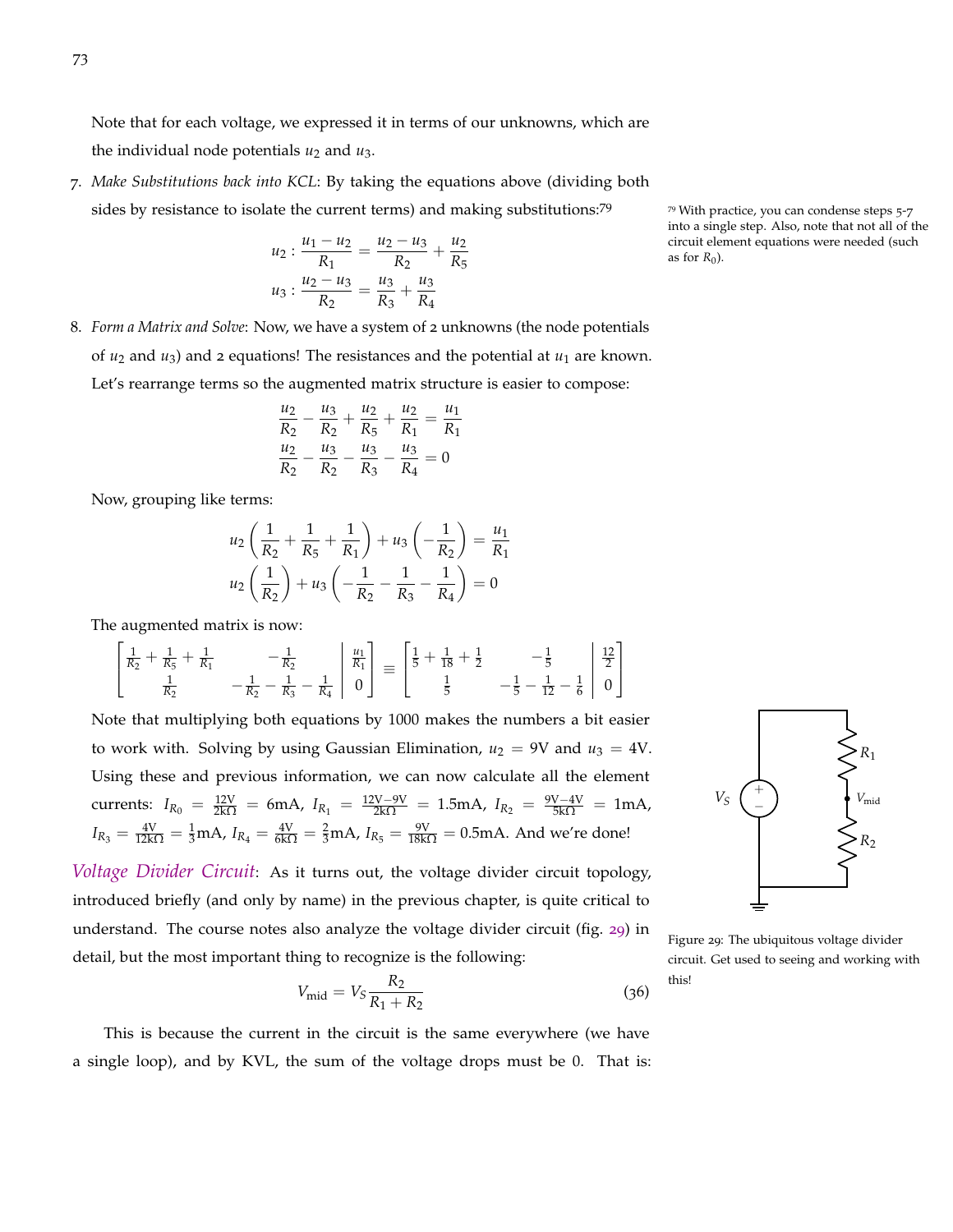$V_S - I_{R_1}R_1 - I_{R_2}R_2 = 0$ . Each current can be re-expressed in terms of node potentials:  $I_{R_1} = \frac{V_S - V_{\text{mid}}}{R_1}$  $\frac{V_{\text{mid}}}{R_1}$  and  $I_{R_2} = \frac{V_{\text{mid}}}{R_2}$  $\frac{m_{\text{mid}}}{R_2}$ . Solving and rearranging, we arrive at eq. ([36](#page-72-1)).

In this way, we can actually tune our resistor *ratios*<sup>80</sup> to output only a portion <sup>80</sup> The actual values don't matter here! We only of the input, or source, voltage  $V_S$ . Note that  $V_{mid}$  will always be less than  $V_S$  (we would need  $R_2 = \infty$ Ω to achieve  $V_{mid} = V_s$ ). Sometimes,  $V_{mid}$  will be written as  $V_{\text{out}}$  or even  $V_{\text{o}}$ , since we often measure the voltage dropped across  $R_2$  as our circuit *output voltage*.

1D Resistive Touchscreen: A Whirlwind Summary:<sup>81</sup> The resistive touchscreen <sup>81</sup> Please note that this section is a very comis a very practical and powerful application of the concepts covered thus far, especially the voltage divider! Touchscreens are on almost every device, and using the concepts we know, we can start to understand how they work. Often, given a touchscreen, we want to find the position where it is touched. Let's start with a 1D example, as in fig. [30](#page-73-0). Finding the touch position on the top (magenta) layer is the same as finding  $\frac{L_{\text{touch}}}{L} \equiv \frac{L_{\text{touch}}}{L_{\text{touch}} + L_{\text{rest}}}.$ 

We can refer to eq. ([30](#page-62-0)) in order to approach the touchscreen from a more geometrical perspective. The entire length of the touchscreen can be thought of as a resistor, since the top layer's material has some resistivity *ρ*. It also has length *L*<sub>total</sub>, and let's say that from a side-view, it has area *A*. Note that this is not the area of the top surface of the touchscreen that the finger is coming from; the relevant area is that where current flows across, and here, the current flows left-to-right across the top conductive layer. We can convert directly from length *L* to resistance *R*, since for a given screen, we will have a constant  $\rho$  (same material) and constant A. Based on the formula, when the touchscreen is pressed at some point, we can divide the top layer into 2 resistors, each of which is a portion of the whole. This is pictured in fig. [31](#page-73-1).

We can actually also attach a voltage source to the two ends of the touchscreen and measure the output voltage as the voltage dropped across *L*rest (see fig. [32](#page-74-0)). Then, by applying our voltage divider formula, we can develop a relationship between V<sub>mid</sub> and *L*<sub>touch</sub>! Starting with eq. ([36](#page-72-1)), we substitute directly and make simplifications:

$$
V_{\text{mid}} = V_{S} \frac{R_{\text{rest}}}{R_{\text{rest}} + R_{\text{touch}}}
$$

$$
V_{\text{mid}} = V_{S} \frac{\frac{\rho_{\text{Lrest}}}{A}}{\frac{\rho_{\text{Lrest}}}{A} + \frac{\rho_{\text{L} \text{touch}}}{A}}
$$

$$
V_{\text{mid}} = V_{S} \frac{L_{\text{rest}}}{L_{\text{rest}} + L_{\text{touch}}}
$$

care about the ratio of each resistor to the sum, since there are portions of the total  $V_S$  voltage dropped across each resistor, and the sum of these voltage drops is always *VS*.

pressed version of the 1D touchscreen pre-<br>sented in the course notes.



<span id="page-73-0"></span>Figure 30: Resistive touchscreen, 1D preliminary model. Notice the connection between the top and bottom conductive layers at the point where the finger touches the screen. Excuse the very poorly tikz-drawn hand, LATEX should not be used as a substitute for a drawing tool. But at least it has 5 fingers!



<span id="page-73-1"></span>Figure 31: Resistive touchscreen with subresistors explicitly shown.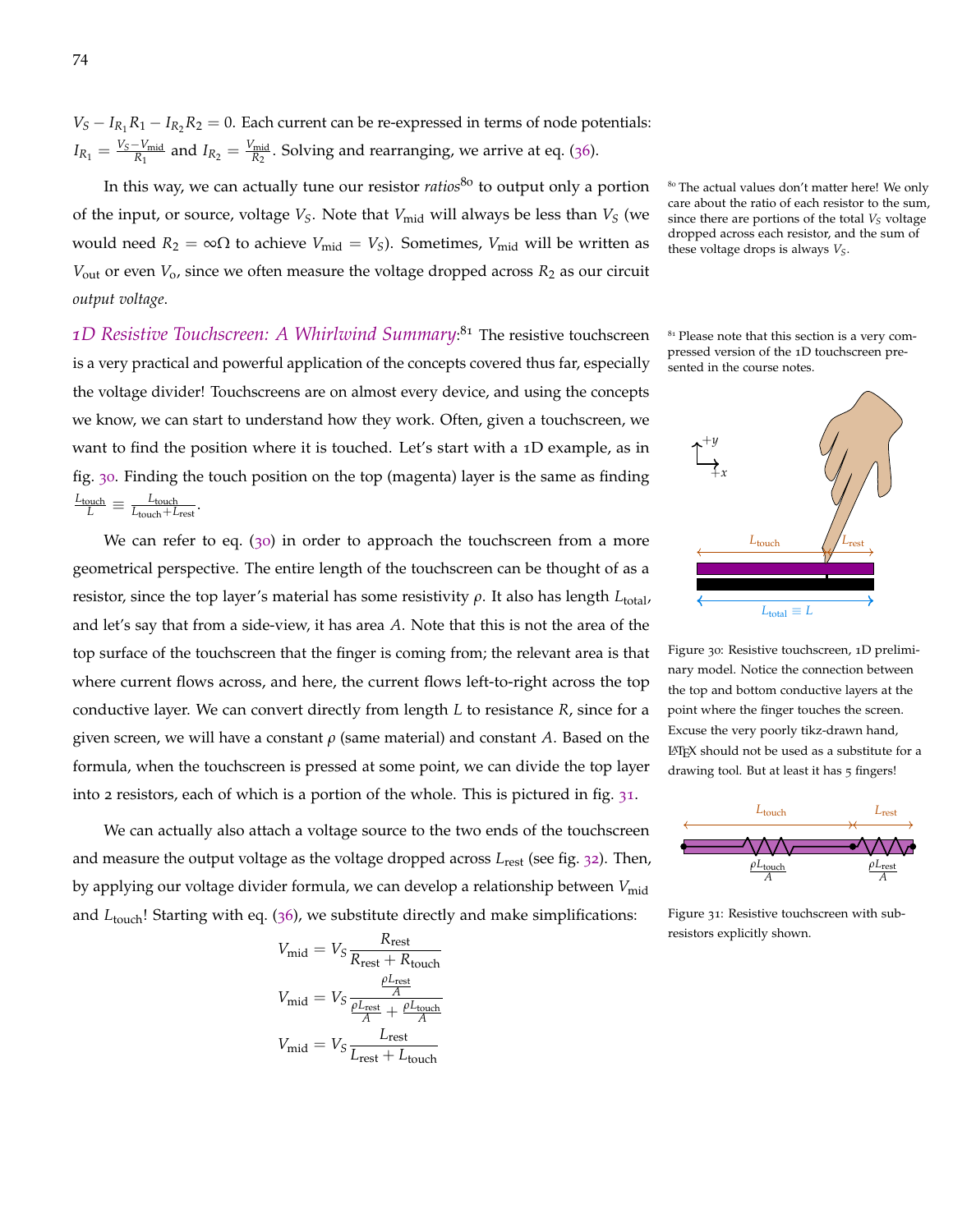$$
V_{\rm mid} = V_S \frac{L_{\rm rest}}{L_{\rm total}}
$$

Note some important results; the 1D touchscreen is very closely connected to the resistive voltage divider; there's no complexity that arises based on the material geometry since all those factors cancel out. Again, only the *ratio* of resistances matters, so the touchscreen can be as big or small as needed for a specific application; the result still holds.

Now, we address the purpose of the bottom black conductive layer; why is it needed? Well, in practice, we will use it to measure V<sub>mid</sub> by only collecting data from the edge of the screen. If we only had one layer, then to measure *V*<sub>mid</sub>, we would need to probe the actual location where the finger contacts the screen! Of course, this isn't feasible. For a more thorough discussion on why adding the bottom conductive layer to the model doesn't affect our previous results, see the co urse notes. The general intuition is that there is no physical connection between the bottom layer and the circuit, so while it enables us to measure certain voltage drops, it doesn't add new paths for current to flow.

*Measurement Tools and Techniques*: There are two main quantities we may want to measure in a circuit; current and voltage. We have two tools to help us: the ammeter and voltmeter. Given fig. [29](#page-72-0), suppose we want to measure the current through  $R_2$  and also the voltage across  $R_2$ . We would connect an ammeter as in fig. [33](#page-74-1) and a voltmeter as in fig. [34](#page-74-2).

Notice how the ammeter blends into the wire after *R*<sub>2</sub>, allowing it to measure the current flowing through itself. $82$  A good ammeter must have almost no resistance (resembling a short, or wire); otherwise, its presence will affect the circuit! Measurement tools should remain as close to invisible as possible. If the very act of measuring a quantity changes that quantity, the information we get isn't very useful.

The voltmeter is attached in parallel with the resistor (they share the same terminal nodes).<sup>83</sup> In this case, our voltmeter will need to have a *very* high resistance (so it resembles an open circuit); otherwise, it might "steal" some of the current going through *R*2, and the circuit more broadly will be affected.

*Power*: Power refers to the rate of energy change:  $P = \frac{dE}{dt}$  and has units of watts  $[W = \frac{1}{s}]$ . A single element can *generate*  $(P < 0)$  or *dissipate*  $(P > 0)$  energy. We can derive the formula for power in terms of quantities we can measure; current and



<span id="page-74-0"></span>Figure 32: Resistive touchscreen with subresistors explicitly shown, along with a voltage source to create a potential difference.



<span id="page-74-1"></span>Figure 33: Notice the ammeter (boxed) connected in *series* with  $R_2$ .



<span id="page-74-2"></span>Figure 34: Notice the voltmeter connected in *parallel* with  $R_2$ .

<sup>82</sup> By applying KCL at the node between the ammeter and *R*2, the current through *R*<sup>2</sup> must be the same as that going through the ammeter.

<sup>83</sup> We form a small KVL loop involving *R*<sup>2</sup> and the voltmeter to see that the voltage drop across the resistor will be measured by the voltmeter.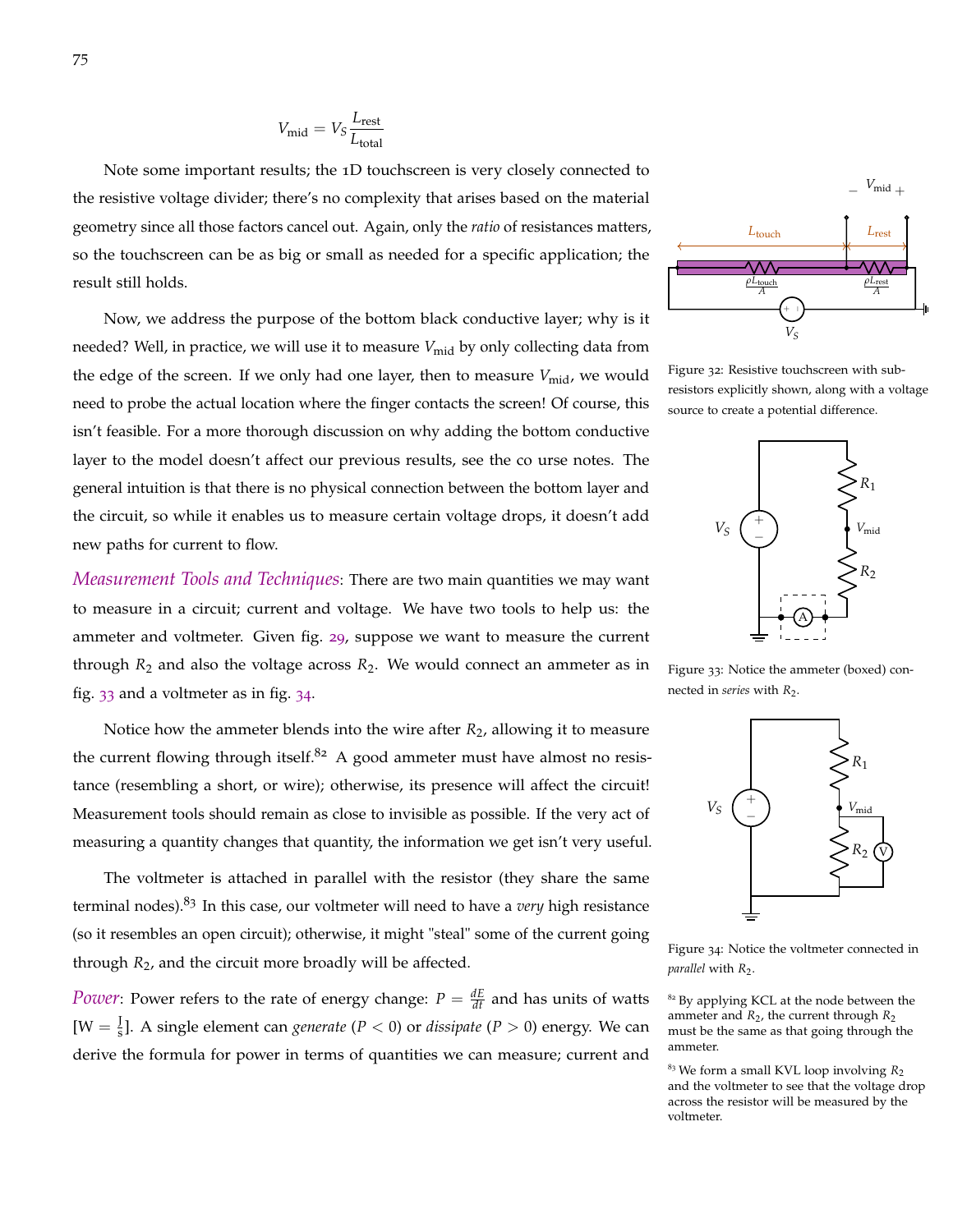voltage! We can apply some definitions: voltage is potential energy per unit charge, so we can write  $V = \frac{dE}{dQ} \implies dE = VdQ$ . Differentiating both sides with respect to time yields power on the left:  $\frac{dE}{dt} \equiv P = V \frac{dQ}{dt}$ . Fortunately, we know that  $\frac{dQ}{dt} = I$ , so we find that in the steady-state (when current flow itself is constant over time):

$$
P = IV \tag{37}
$$

Using Ohm's law (eq. ([31](#page-63-0))) for resistors,  $84$  we can write eq. ([37](#page-75-0)) in the following  $84$  One important result to remember is that equivalent forms:

<span id="page-75-3"></span>
$$
P = IV \equiv \frac{V^2}{R} \equiv I^2 R \tag{38}
$$

Now, we address a point of common confusion related to terminology by explicitly outlining the meaning of 4 commonly encountered phrases:

- 1. negative power dissipated  $\implies$  *P* < 0.
- 2. positive power dissipated  $\implies$  *P* > 0.
- 3. negative power generated  $\implies P > 0$ .
- 4. positive power generated  $\implies$  *P* < 0.

## *Problems*

z **Problem:** Given fig. [35](#page-75-1), how many nodes do we need to label to perform NVA (including ground and *VS*)?

#### **Answer:** 5

**Quick Solution:** This is very similar to a problem in the previous chapter; we need to label all nodes in the given circuit to perform NVA, of which there are 5. If we don't label all nodes, we will not have enough information (equations) to solve the circuit completely. See fig. [36](#page-75-2) for the nodes!

z **Problem:** Given a resistive slab such as in fig. [19](#page-62-1), by what factor does the resistance change if all dimensions are doubled?

**Answer:**  $\frac{1}{2}$ 

**Quick Solution:** Suppose we have  $R_0 = \frac{\rho L}{A} = \frac{\rho L}{Wt}$ . Then doubling all dimensions  $L, W, t: R' = \frac{\rho \cdot 2L}{A'} = \frac{\rho \cdot 2L}{2W \cdot 2t} = \frac{1}{2}$  $\frac{\rho L}{Wt} = \frac{1}{2}R_0$ . Therefore, our resistance falls by a factor of  $\frac{1}{2}$ . Notice that even though the length increased, the cross-sectional area depends on 2 of the dimensions each of which doubled, so the increase in area has a greater impact on the resistance of the slab.

<span id="page-75-0"></span>by passive sign convention, resistors always dissipate power because current enters the + terminal. Voltage sources tend to generate power, since current comes *out* of the + terminal (and the product  $P = IV < 0$ ).



<span id="page-75-1"></span>Figure 35: Circuit for the first problem!



<span id="page-75-2"></span>Figure 36: And now with colored nodes!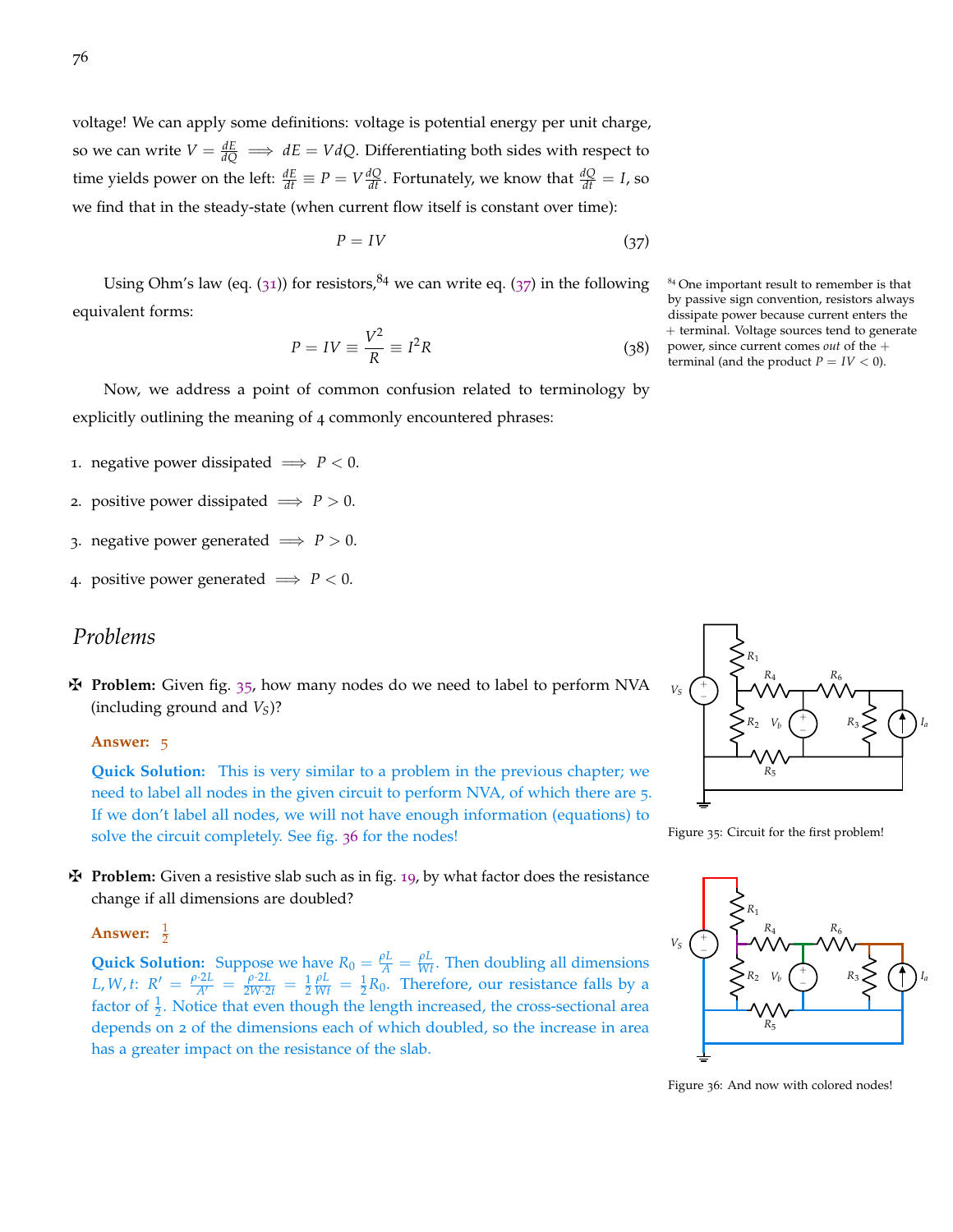$\mathbf{\ddot{P}}$  **Problem:** Given a cylindrical piece of metal with length  $l = 10$ cm and radius 1mm, you take a resistance measurement across the length, between the circular ends, and find  $R_{\text{cyl}} = 0.54 \text{m}\Omega$ . What is  $\rho_{\text{metal}}$ ?

**Answer:** 1.7 · 10−8Ω m

**Quick Solution:** Starting from eq. ([30](#page-62-0)), we rearrange to isolate  $\rho$ :  $R = \frac{\rho L}{A} \implies$  $\rho = \frac{RA}{L}$ . Now, we no longer have a rectangular prism-shaped slab; our cylinder has a different cross-sectional area. Calculating (making sure our units are correct!):  $A = \pi r^2 = \pi (10^{-3} \text{m})^2 = 3.14 \cdot 10^{-6} \text{m}^2$ . Plugging in the remaining two given values:

$$
\rho = \frac{(0.54 \cdot 10^{-3} \Omega) \cdot (3.14 \cdot 10^{-6} \text{m}^2)}{0.1 \text{m}} = 1.69 \cdot 10^{-8} \Omega \text{ m} \approx 1.7 \cdot 10^{-8} \Omega \text{ m}
$$

#### $\mathbf{\ddot{P}}$  **Problem:** Given fig. [37](#page-76-0), what is the voltage drop across  $R_1$ ?

#### **Answer:** 0V

**Quick Solution:** Notice that  $R_1$  is in parallel with a wire (short); since no voltage can be dropped across any ideal wires, and elements in parallel have the same voltage drop, the drop across  $R_1$  must be zero.

**Long Solution:** There are at least 2 other ways to intuitively see the same result as the quick solution. As we have done before, we can form a KVL loop including  $R_1$  as the only non-wire circuit element, such that the voltage drop across  $R_1$  is zero by applying eq. ([33](#page-65-0)).

More intuitively, when current leaves the voltage source and reaches the junction above  $R_1$ , it has two possible exit branches; 1) the wire and 2) the resistor. Current will always prefer the path of less resistance and here, the resistor has infinitely more resistance compared to the wire! So none of the incoming current will go through  $R_1$ , and by Ohm's law, if there is no current ( $I_{R_1} = 0$ ), then there is no voltage drop ( $V_{R_1} = 0$ ). We reach the same result by applying the current divider equation (eq. ([34](#page-68-0))):  $I_{R_1} = I_S \frac{R_{wire}}{R_{wire} + R_1} = 0.$ 

 $\mathbf{\ddot{P}}$  **Problem:** Which of the resistors in fig. [38](#page-76-1) have voltage drop  $V_S$  across them?

#### **Answer:** *R*1, *R*2, *R*3, *R*<sup>5</sup> (all but *R*4)

**Quick Solution:** This question amounts to noticing which resistors can be part of carefully chosen closed KVL loops where the only other circuit element is *VS*. Using the node labeling, we list these loops:

$$
R_1: a \to b \to c \to f \to a
$$
  
\n
$$
R_2: a \to b \to c \to d \to e \to g \to f \to a
$$
  
\n
$$
R_3: a \to b \to c \to d \to g \to f \to a
$$
  
\n
$$
R_5: a \to b \to c \to g \to f \to a
$$



<span id="page-76-0"></span>



<span id="page-76-1"></span>Figure 38: Diagram for the problem to the left.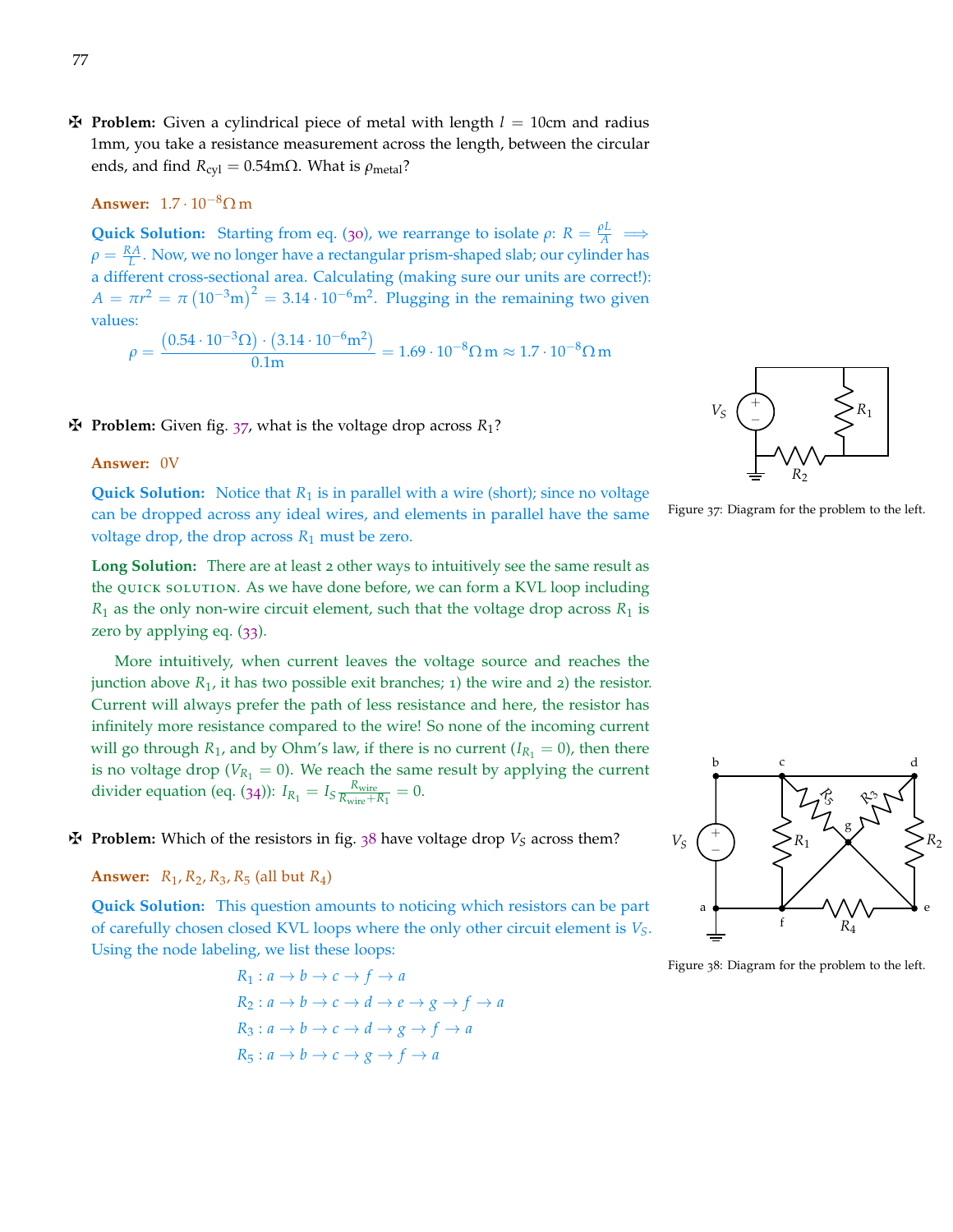For *R*4, we cannot arrive at such a loop. We can show this by noting that the two terminals of *R*<sup>4</sup> are *e* and *f* . The only paths to reach *e* from the node above *V<sup>S</sup>* are  $c \rightarrow g \rightarrow e$ ,  $c \rightarrow d \rightarrow e$ ,  $c \rightarrow f \rightarrow g \rightarrow e$ , and  $c \rightarrow g \rightarrow d \rightarrow e$ . These all contain at least 1 resistor and so no closed loop can be formed that contains solely *R*<sup>4</sup> and *VS*.

**Long Solution:** Full NVA for a circuit like this might be tedious, but will yield the correct answer. The especially diligent student who takes this approach (or one more experienced in inspecting circuits) will find the following node potentials [V]:

$$
a, f, g, e : 0
$$
  

$$
b, c, d : V_S
$$

The element currents are (using the given  $+$ ,  $-$  terminals and node potentials above):

$$
R_1(+:c,-:f) \implies I_{R_1} = \frac{V_S}{R_1}A
$$
  
\n
$$
R_2(+:d,-:e) \implies: I_{R_2} = \frac{V_S}{R_2}A
$$
  
\n
$$
R_3(+:d,-:g) \implies: I_{R_3} = \frac{V_S}{R_3}A
$$
  
\n
$$
R_4(+:e,-:f) \implies: I_{R_4} = 0A
$$
  
\n
$$
R_5(+:c,-:g) \implies: I_{R_5} = \frac{V_S}{R_5}A
$$

Notice also that  $R_4$  is the only resistor with both terminals in the same "group" of node potentials, so the difference in potential across both ends is zero, not *V<sup>S</sup>* as for the others.

 $\mathbf{\ddot{P}}$  **Problem:** Suppose we modify the circuit above to add  $R_6$  between *g* and *f* as shown in fig. [39](#page-77-0). Now, which of the resistors have voltage drop  $V_S$  across them?

**Answer:** Only *R*<sup>1</sup>

**Quick Solution:** Going through the exact same logic as before, we find that the KVL loop for *R*<sup>1</sup> remains the same, but all other resistor loops relied on the  $g \rightarrow f$  connecting being a short in order to contain only the voltage source and a single resistor. Adding  $R_6$  makes it so each of these others loops now contains an additional resistor, so we cannot simply assert that those voltage drops are still zero.

z **Problem:** Suppose you're told a particular circuit element's power is negative; what does this say about the element if it is a resistor? What if it's a voltage source? How about if it's a current source? The options in each case are: *nonsensical* (cannot be true), power is *generated*, and power is *dissipated*.

**Answer:** Resistor: *nonsensical*, Voltage/Current Source: power *generated*



<span id="page-77-0"></span>Figure 39: Diagram for the problem to the left.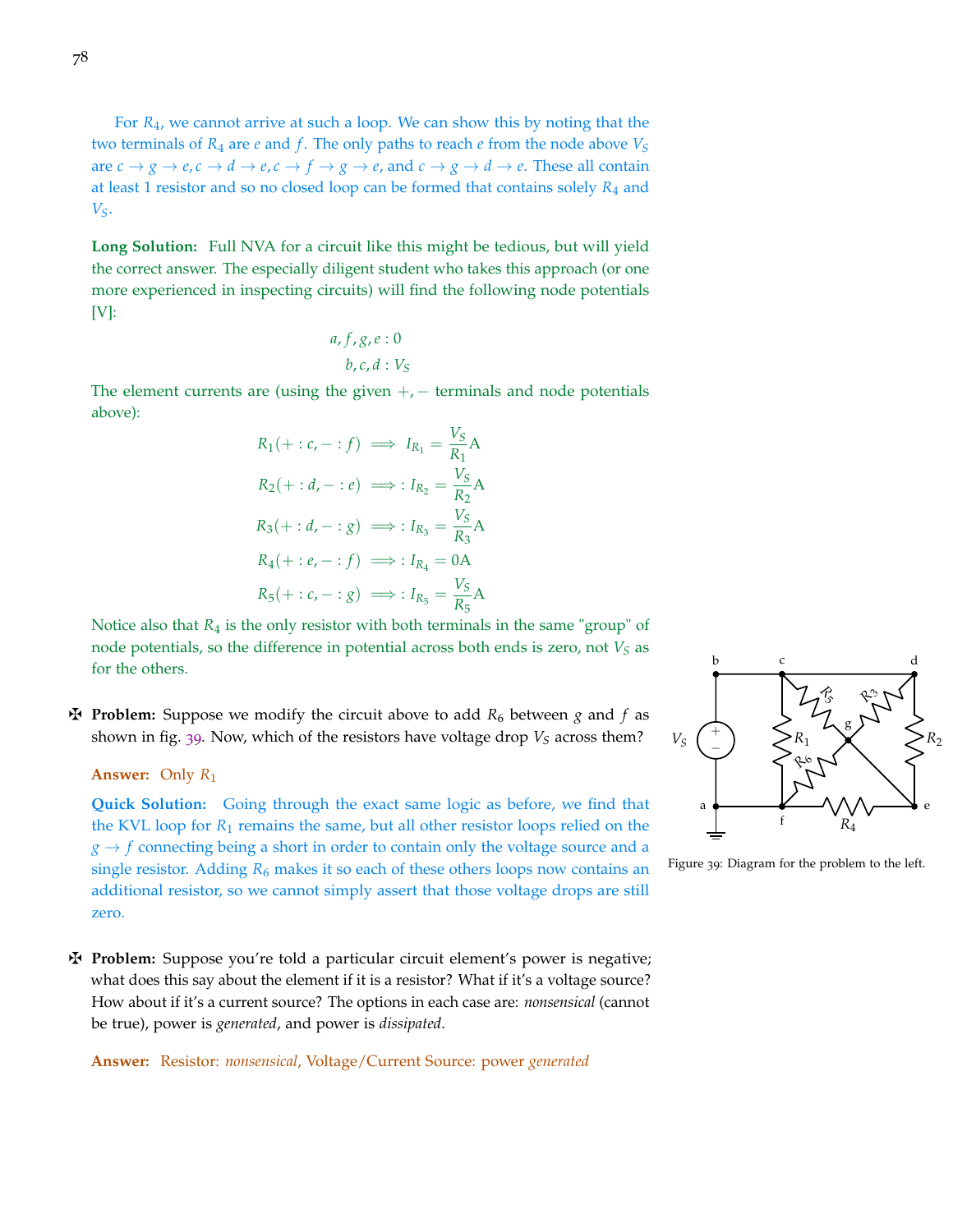**Quick Solution:** By definition of passive-sign convention, the power for a resistor cannot be negative; that is, resistors *always* dissipate power as explained in the relevant information section. However, current sources and voltage sources are not passive elements and do not follow PSC. Here, since  $P < 0$ , the sources are generating power. $85$   $\frac{85}{10}$  are generating power.  $85$  In reality, voltage/current sources are

#### $\mathbf{\ddot{P}}$  **Problem:** Given fig. [40](#page-78-0), what is the power consumption of  $R_2$ ?

#### **Answer:** 2W dissipated

**Quick Solution:** Applying the voltage divider formula eq. ([36](#page-72-1)),  $V_{R_2} = 6 \cdot \frac{2}{4+2} =$ 2V. For a resistor, out of the 3 equivalent forms in eq. ([38](#page-75-3)), a convenient formula to apply here is  $P_{R_2} = \frac{V_{R_2}^2}{R_2} = \frac{4}{2} = 2W$ . So 2 watts are dissipated by  $R_2$ .

It might be simpler to note that using NVA (or visual inspection), the current in the circuit (same everywhere) is *I* = 1A. So  $P_{R_2} = I_{R_2}^2 R_2 = 1A \cdot 2\Omega = 2W$ .

#### z **Problem:** For the same circuit as before, fig. [40](#page-78-0), what is the power consumption of  $V_S = 6V$ ?

**Answer:** 6W generated  $\equiv -6W$  dissipated

**Quick Solution:** After solving for the circuit current as  $I = 1$ A, as before, we note that the voltage source consumes  $P = IV = 1A \cdot (-6V) = -6W$  so it actually generates  $6W^{86}$   $\sim$  86 Yet another solution to the previous problem

actually quite complex elements in physical systems, and they have to be to reliably enforce certain features that a circuit designer can depend on.



<span id="page-78-0"></span>Figure 40: Notice the topology of this circuit?

involves proportions, now that we've calculated  $P_{V_S}$ ; of the generated 6W,  $R_2$  dissipates half as much as  $R_1$  and the total dissipation for the circuit must be 0W since energy must be conserved over time. Therefore,  $\overline{R_2}$ dissipates  $\frac{1}{3}(6W) = 2W$ .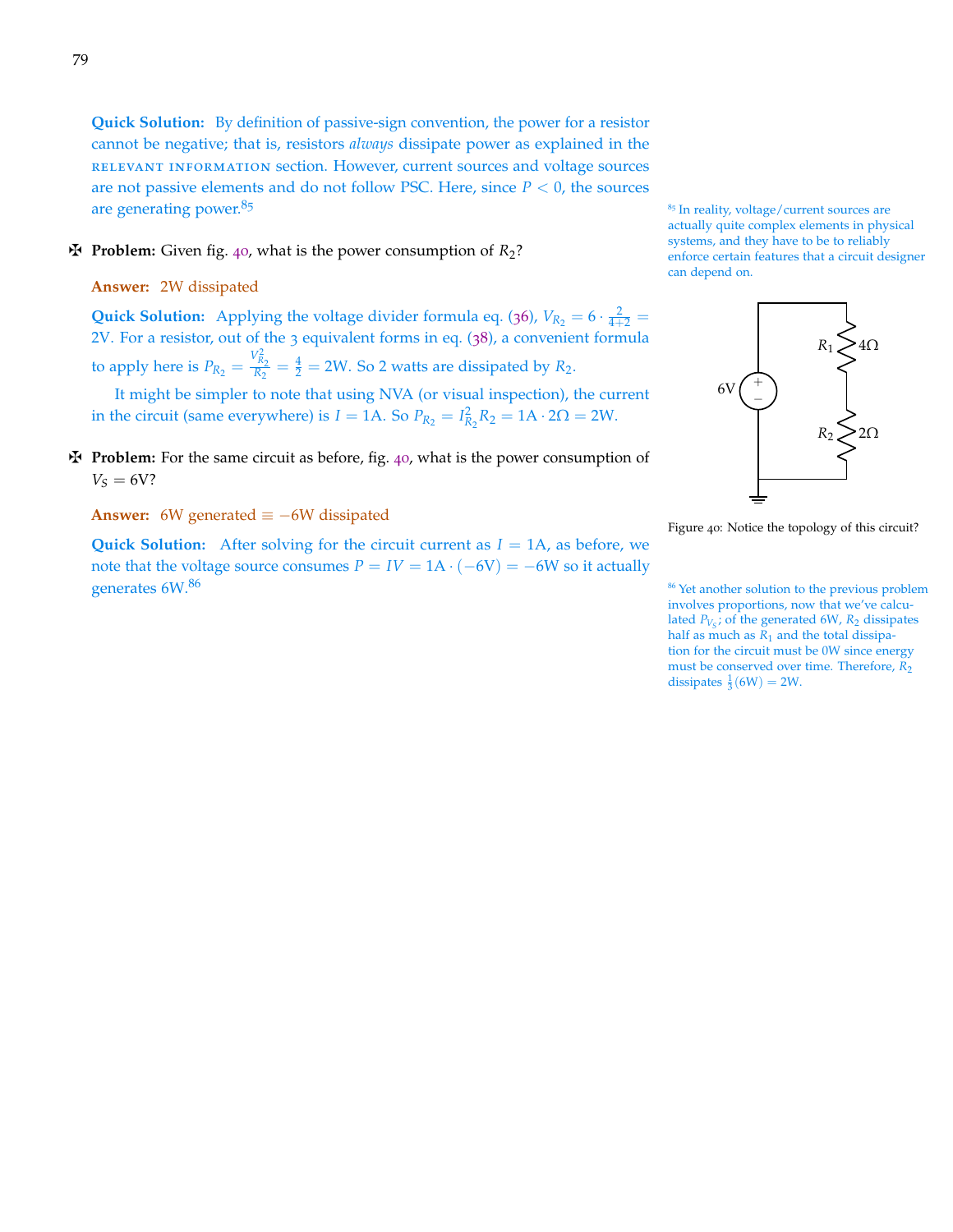# *Practice Set 7: Thevenin and Norton Equivalence*

## *Relevant Equations/Information*

*2D Touchscreen*: For this part, I highly recommend the course notes; much of the intuition from the 1D touchscreen carries over, and the extension into another dimension requires solid visuals, which the course notes have, and would take me too long to generate. Also, the practice sets don't have any specific questions on the 2D touchscreen; recall that the touchscreen is an interesting application of fundamental concepts we've already covered!

*Dependent Sources*: As briefly mentioned before, the voltage and current sources covered so far have been *independent* sources, meaning they have a constant, fixed value. However, *dependent sources* also generate currents and voltages but their output depends on some other "controlling" current  $i_c$  or voltage  $v_c$  in the circuit. There are 4 varieties of dependent sources, as listed in figs. [41](#page-79-0) to [44](#page-79-1).

*Superposition*: When there are multiple independent sources in a circuit, such as fig. [35](#page-75-1) or fig. [23](#page-68-1), we can simplify circuit analysis using the principle of *superposition*. Simply stated, we can consider only one independent source at a time by "zeroing out" all others and analyzing the circuit. We will arrive at some node potentials and some element currents associated with that source (and that source alone). Then, we repeat for the other sources. At the very end, the principle of superposition says that we can simply add all the individual values to arrive at the overall circuit's potentials and currents!

What does it mean to "zero out" a source? For a voltage source, this means no voltage is dropped, and observing table [1](#page-64-0), we note this behavior is just like a wire. For a current source, no current can flow through it, just like an open circuit. Therefore, we can use wires or open circuits to zero out sources depending on whether they're supplying voltage or current!



<span id="page-79-0"></span>Figure 41: Voltage Controlled Voltage Source (VCVS) (unitless voltage gain *Av*)



Figure 42: Voltage Controlled Current Source (VCCS) (transconductor with transconductance *G* (units: Siemens, *S*, or  $\frac{1}{\Omega}$ )



Figure 43: Current Controlled Voltage Source (CCVS) (transresistor with resistance *R*)



<span id="page-79-1"></span>Figure 44: Current Controlled Current Source (CCCS) (unitless current gain *A<sup>i</sup>* )

To understand why superposition is even valid, we refer to our properties of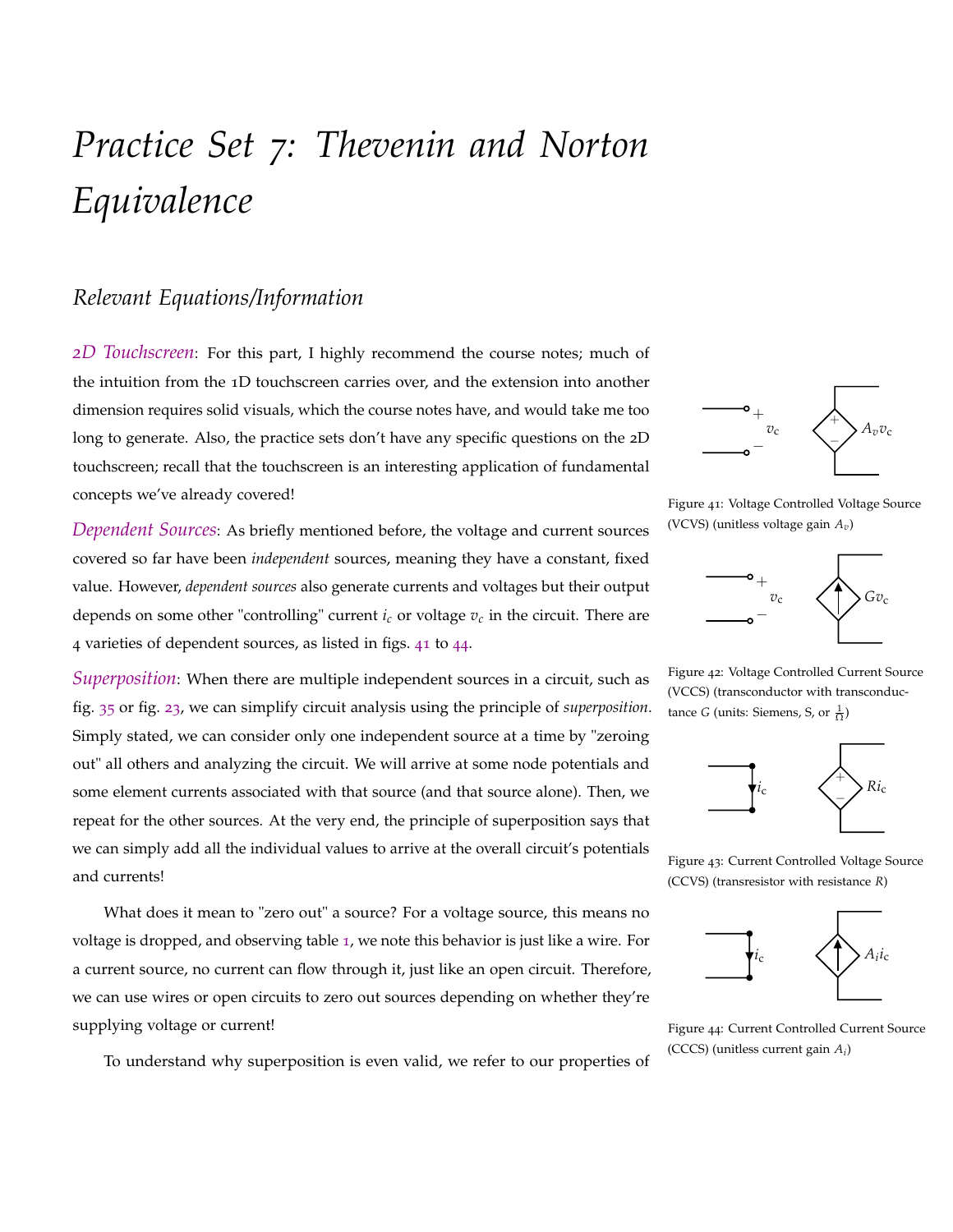linear algebra. Note that the NVA analysis procedure culminates in solving an augmented matrix, such that each unknown node potential we solve for can be expressed as a linear combination (the scalars come from the resistor values) of the input variables (independent sources). This follows directly from eq. ([8](#page-17-0)), leftmultiplying both sides by A<sup>-1</sup> to isolate the vector of unknowns,  $\vec{x}$ . This can be done no matter how many independent sources we have. The principle of superposition says that we can explicitly decompose a circuit into the contributions of each source on each unknown and add them back again linearly at the end to get the result.

*Equivalent Circuits*: In many cases, a complex combination of independent sources and resistors can be simplified into an *equivalent circuit* which has the same I-V characteristics as the original but is easier to work with. $87$  So far, we have only seen circuits and circuit elements that have linear I-V relationships, and these lines are defined by their x- and y-intercepts. In context, these are:

- 1. Open-circuit voltage: voltage  $V_{\text{open}} \equiv V_{\text{th}}$  when  $I = 0$ . Used for thevenin equivalent, as in fig. [45](#page-80-0).
- 2. Short-circuit current: current  $I_{\rm sc} \equiv I_N$  when  $V = 0$ . Used for norton equivalent, as in fig. [46](#page-80-1).

Once we find these two special values for any circuit, we can create its I-V relationship and use that to construct one of 2 kinds of equivalent circuits. Note that an equivalent circuit exists between 2 terminals; see fig. [47](#page-80-2). Suppose our circuit has an I-V relationship as given in fig. [48](#page-80-3), when looking between the 2 output terminals. Let's take a look at how to actually find the specific values:

*Thevenin Equivalent Circuit*: To find  $V_{th}$ , we recognize that it equals the difference in node potentials at *a* and *b*, so performing NVA on the original circuit will yield *V*th. As for finding  $R_{\text{th}}$ , see below.

*Norton Equivalent Circuit*: To find *IN*, we short terminals *a* and *b* and measure the resulting current. We describe how to solve for  $R_N$  below.

Note that the thevenin and norton equivalents are not unique for a given circuit; the same circuit can look quite different from different output terminals. For examples deriving the thevenin and norton equivalent for various sample circuits, see the course notes.

*Procedure to find*  $R_{eq} \equiv R_{th} \equiv R_n$ : There are 3 methods that can be used to solve



<span id="page-80-0"></span>Figure 45: General form of a Thevenin equivalent circuit. Given a circuit and two output terminals, we know the above gives a voltagesource based equivalent; the work lies in solving for  $V_{\text{th}}$  and  $R_{\text{th}}$ .



<span id="page-80-1"></span>Figure 46: General form of a Norton equivalent circuit, the current-source based equivalent form for a given circuit. Here, we must solve for  $I_N$  and  $R_N$ .

<sup>87</sup> Note that the I-V characteristic is the *only* feature preserved by an equivalent circuit; extending the equivalence to a concept such as power will lead to mistakes.



<span id="page-80-2"></span>Figure 47: We can form an equivalent circuit for the voltage divider when looking "into" it from terminals *a* and *b*.



<span id="page-80-3"></span>Figure 48: Sample I-V Relationship for a mystery (linear) circuit; we'll use this to construct thevenin and norton equivalents!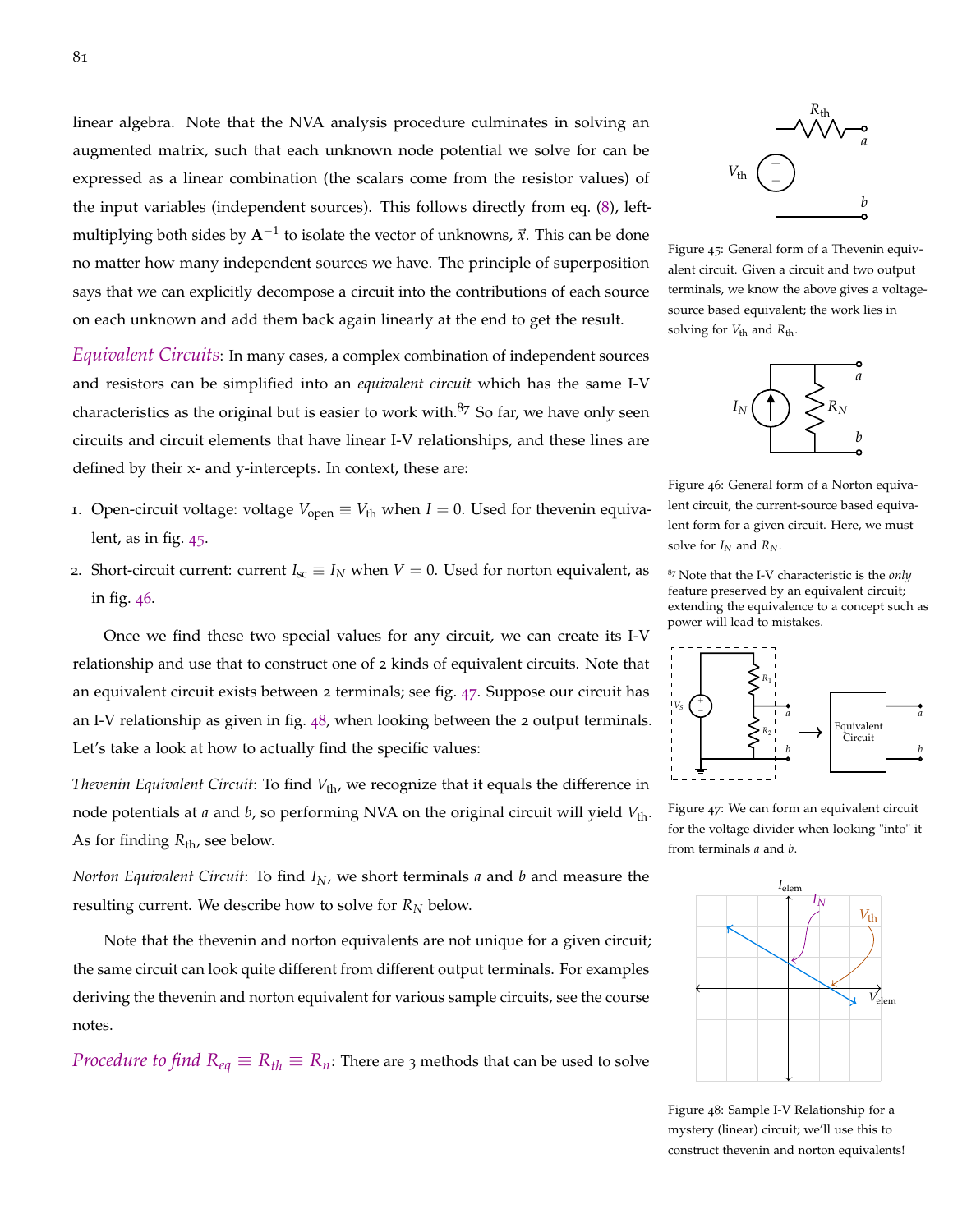for the equivalent resistance between 2 terminals, outlined below:

- 1. *Apply Test Source*: In order to solve for the effective resistance between the two terminals, we first zero out all *independent* sources. Then, we can "feed in" a test current *I<sup>t</sup>* and measure the corresponding voltage drop across the terminals *V<sup>t</sup>* , or establish a voltage *V<sup>t</sup>* and measure the resulting *I<sup>t</sup>* . Either technique will work; see fig. [49](#page-81-0) and fig. [50](#page-81-1). The ratio  $\frac{V_t}{I_t}$  will yield  $R_{eq}$ . See course notes for applications of this technique to simple circuits; we tackle more complex examples in the PROBLEMS. This  $\frac{V_t}{I_t}$  technique always works, for any circuit, just like NVA!
- 2. *Resistor Network Simplifications*: If the resistors between *a* and *b* resemble series or parallel configurations, and there are *no dependent sources in the circuit*, the techniques of the section below can be useful. Otherwise, we must resort to test source applications and measurements.
- 3. *Use Vth, IN*: Suppose we have already derived the equivalent thevenin voltage and norton current for a circuit; then the ratio of these,  $\frac{V_{\text{th}}}{I_N}$  gives  $R_{\text{eq}}$  directly! We are effectively taking the slope of the I-V relationship, as in fig. [48](#page-80-3). Note that this technique will work *only if there is* ≥ 1 *independent source* in the circuit; otherwise, we end up with only a point at the origin and cannot solve for *R*eq.

Note an important consequence of the above; the equivalent resistance for both the Thevenin and Norton variants is always the same! Intuitively, if the equivalent circuits have the same I-V characteristics as the original circuit, and the slope of the line gives  $\frac{1}{R_{eq}}$ , then the resistance must be the same for all equivalent circuits.

*Deriving Parallel and Series Resistance Formulas*: Many times, we will see resistors connected together in a complicated way between 2 terminals of interest. But oftentimes, these resistors can be simplified into a less complex network of *equivalent resistors* based on certain rules. We consider two especially useful configurations: Series and Parallel. $^{88}$   $\blacksquare$   $^{88}$  The course notes derive the same informa-

*Series Resistors*: Resistors are said to be in series if by KCL, they have the same current through them. Consider fig. [29](#page-72-0) and fig.  $37$ ; resistors  $R_1$  and  $R_2$  are in series. In fig. [23](#page-68-1), *R*<sup>3</sup> and *R*<sup>4</sup> are in series. For any *k* resistors in series, we can replace them with a single equivalent resistor:

<span id="page-81-2"></span>
$$
R_{\text{eq}} = R_1 + R_2 + \ldots + R_k \tag{39}
$$

The geometrical intuition for why the resistances add comes from the resistance formula, eq. ([30](#page-62-0)). Resistors in series are essentially components of one very long

<span id="page-81-0"></span>*b* Figure 49: By applying a test voltage *V<sup>t</sup>* across *a* and *b*, we can measure the resulting current draw of the equivalent circuit *I<sup>t</sup>* and use that to calculate *R*eq.

*a*

 $\left(\begin{array}{c}+\\-\end{array}\right)V_t$ *It*

Equivalent Circuit



<span id="page-81-1"></span>*b* Figure 50: By feeding a test current *I<sup>x</sup>* into the equivalent circuit, we can measure the resulting voltage drop *V*ab and calculate *R*eq.

tion in a more rigorous way with equivalent circuits; I try to provide a more geometrical intuition below.

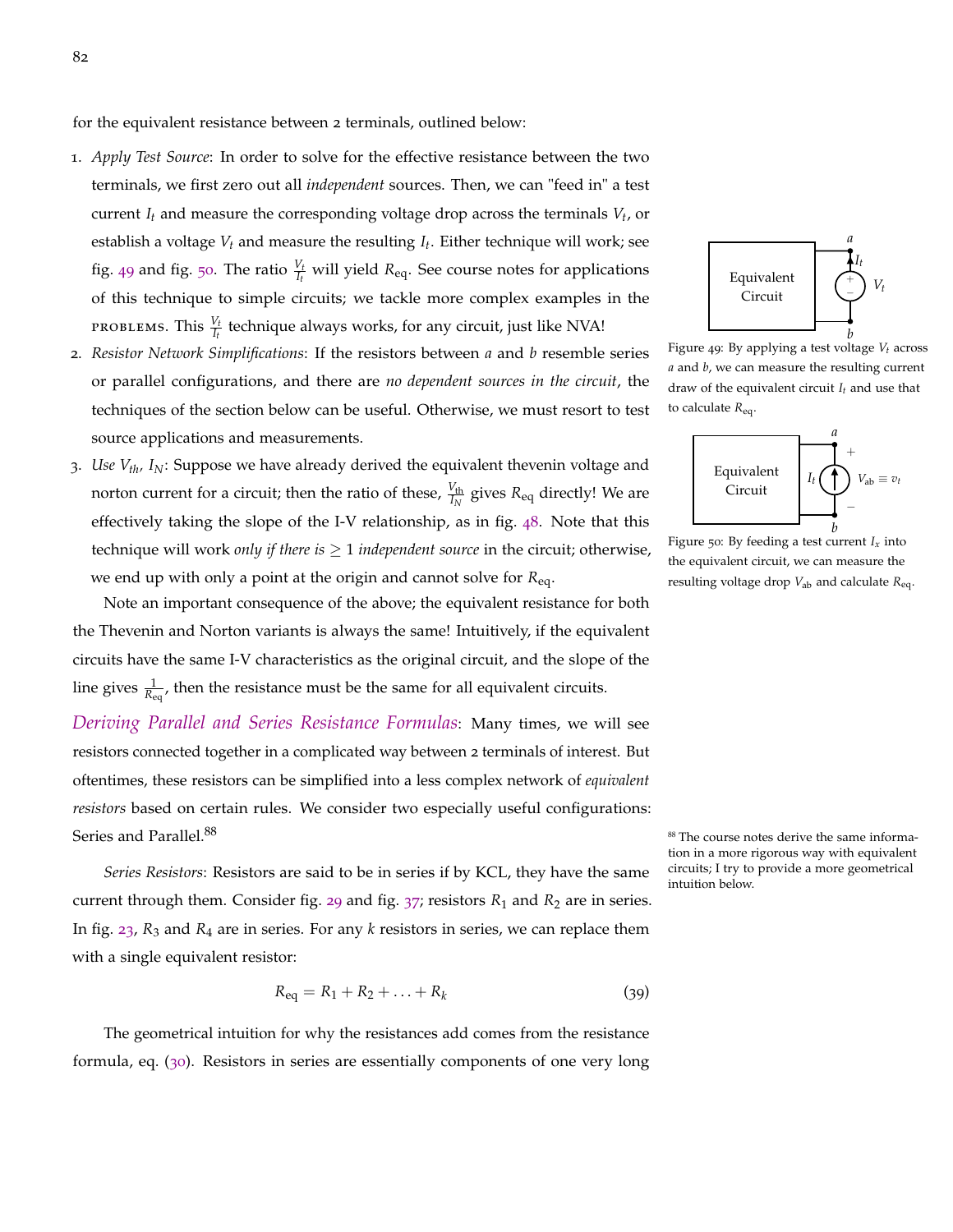resistor! Adding many resistors in series *always increases* the equivalent resistance because charges now have a greater length to move through.

*Parallel Resistors*: As mentioned briefly in previous chapters, resistors are in parallel only if they share the same end nodes. Some examples include fig. [22](#page-67-0), *R*<sup>3</sup> and *R*<sup>4</sup> in fig. [26](#page-71-0), and (less obviously perhaps) *R*1, *R*2, *R*5, and *R*<sup>3</sup> in fig. [38](#page-76-1). Adding more resistors in parallel *always decreases* the effective resistance, since the current now has more paths through which to flow. That is, the effective area has increased, and by eq. ([30](#page-62-0)), an increase in area leads to a decrease in resistance.

The formula to simplify 2 parallel resistors is:

<span id="page-82-0"></span>
$$
R_{\text{eq}} = \frac{R_1 R_2}{R_1 + R_2} \equiv R_1 \parallel R_2 \tag{40}
$$

We often use the second notation as a shorthand called the "parallel operator" since parallel resistances come up quite often. It is worth noting that  $x \parallel y$  does *not mean* that the elements *x* and *y* are in parallel for all circuit elements. Also, the formula for 3 parallel resistors is not simply  $\frac{product}{sum}$ ; the best way to simplify many parallel resistors is to combine in pairs using eq. ([40](#page-82-0)).

See fig. [51](#page-82-1) for an example simplifying a complex network! The terms were getting a bit lengthy toward the end, so the single-resistor answer is below for anyone who wants to check. Notably, the  $R_1 \parallel R_2$  term is actually itself in parallel with the left sub-network, from the perspective of *a* and *b*!

$$
R_{\text{eq}} = \underbrace{\left[ ((R_3 \parallel R_4) + R_5) + ((R_6 + R_7 + R_8) \parallel R_{10}) + R_9 \right]} \parallel \underbrace{\left[ R_1 \parallel R_2 \right]}
$$

## *Problems*

 $\mathbf{\ddot{P}}$  **Problem:** Is it *true* or *false* that for fig. [52](#page-82-2),  $V_{ab} < V_S$  for all positive (practical)  $R_1$ and  $R_2$ ?

#### **Answer:** True

**Quick Solution:** The answer follows directly from the voltage divider equation, eq. ([36](#page-72-1)). Since the denominator is always larger than the numerator for all positive resistances, the statement is true. The quantity  $\frac{V_{\text{out}}}{V_{\text{in}}} = \frac{R_2}{R_1 + R_2}$  is called the gain of the circuit (and for the divider, the gain is always  $< 1$ ).<sup>89</sup>

z **Problem:** Given fig. [53](#page-83-0), find an expression for *R*eq between *a* and *b*.

**Answer:**  $(R_1 || R_2) || (R_3 + R_5)$ 

*b*  $R<sub>0</sub>$ *b*  $R_1 \parallel R_2$ *a*  $(R_3 \parallel R_4) + R_5$  $(R_7 + R_8)$  |  $R_{10}$ 

<span id="page-82-1"></span>Figure 51: Sequence of resistor network simplifications using eq. ([39](#page-81-2)) and eq. ([40](#page-82-0)).

*R*1

*R*2

*a*

 $^{+}$ 

*V*ab

*b*

−

+

 $V_S$ 

<span id="page-82-2"></span>

<sup>89</sup> If one wanted to make the argument for an infinite  $R_2$  (which is definitely impractical), they'd still need to account for the fact that no current can flow in this circuit so no voltage can be dropped, since  $R_2$  resembles an open circuit.

83



*R*<sup>3</sup>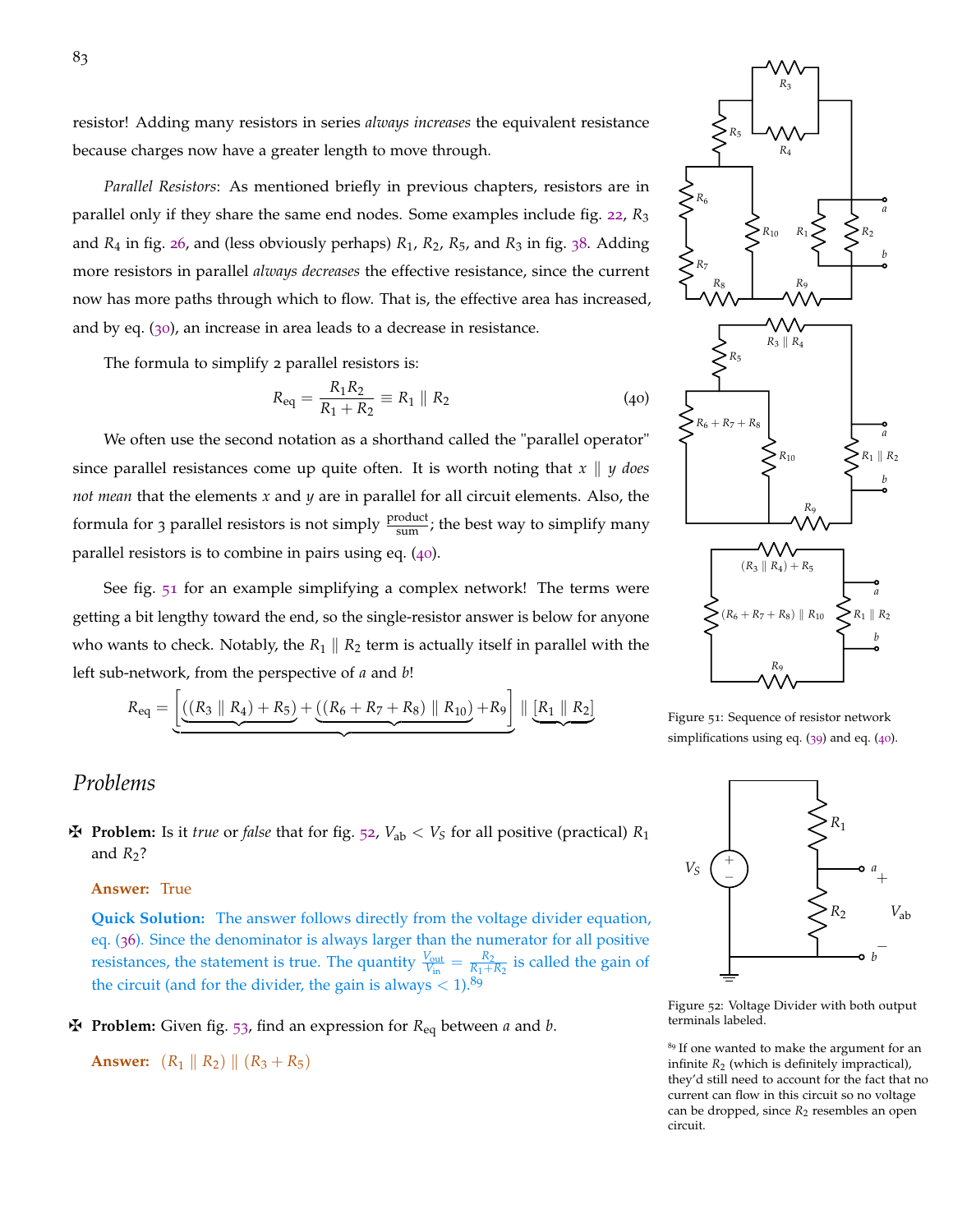**Quick Solution:** Combine  $R_3$  and  $R_5$  in series,  $R_1$  and  $R_2$  in parallel, and ignore *R*<sub>4</sub> since it's shorted. Then combine  $R_3 + R_5$  in parallel with  $R_1 \parallel R_2$ . See the LONG SOLUTION for details and explanations!

**Long Solution:** Our approach to simplify resistor networks will be to apply series and parallel simplifications where possible. First, note that  $R_3$  and  $R_5$  have the same current through them, by KCL at the node between. So, they are in series, and can be represented with an equivalent resistor  $R_3 + R_5$ . Also,  $R_1$  and  $R_2$  share terminal nodes *a* and *b*, so they are in parallel. We combine them into a single equivalent resistor  $R_1 \parallel R_2$ . Next, we notice that  $R_4$  has both ends connected to the same node, so it is shorted. Whenever a resistor is shorted in this way, it can be represented as an open circuit. Why? Well, a nonzero resistor has infinitely more resistance than a short, so it may as well be an open circuit compared to the other path, and we can basically forget about it. Our circuit now looks like fig. [54](#page-83-1).

In this form, it becomes clear that  $R_1 \parallel R_2$  and  $R_3 + R_5$  are in parallel, and we combine them using the parallel operator, arriving at  $(R_1 \parallel R_2) \parallel (R_3 + R_5)$ .

z **Problem:** Is it *true* or *false* that given a circuit with power consumption *P*, its thevenin equivalent also has consumption *P*?

#### **Answer:** False

**Quick Solution:** Remember that the I-V characteristic looking between 2 terminals is the *only* thing preserved by an equivalent circuit, and power is not necessarily conserved. Consider the counterexample in fig. [55](#page-83-2), where the original circuit dissipates  $P = \frac{V_S^2}{R}$  but thevenin equivalent dissipates no power (here, for 2 reasons: the equivalent resistance is  $0\Omega$  and more importantly, the circuit is not a closed loop so no current can flow).

#### z **Problem:** Given fig. [56](#page-83-3), find *<sup>R</sup>*th and *<sup>V</sup>*th between *<sup>a</sup>* and *<sup>b</sup>*.

**Answer:** 
$$
R_{\text{th}} = 9\Omega
$$
,  $V_{\text{th}} = 8V$ 

**Long Solution:** We follow the steps outlined earlier and find  $V_{th}$  and  $R_{th}$  directly. To find *V*th: note that NVA (or application of the voltage divider equation, eq. ([36](#page-72-1))) yields the potentials at the nodes above and below the  $6\Omega$  resistor: 8V above and 0V below. So  $V_{\text{th}} = V_{\text{top}} - V_{\text{bottom}} = 8V$ . The 7Ω resistor is "dangling" from the perspective of the circuit, and no current can flow through it because there is only an open node *a* on the other end. If any current flowed through this resistor, charge would be accumulating at *a* or being generated at *a*, and neither can happen. This means there can be no voltage drop across that resistor, so  $V_a \equiv V_{\text{top}}$ .

To find *R*th: we have to zero out the independent voltage source. The voltage source becomes a wire. Then, the 3Ω and  $6Ω$  share terminal nodes due to the short, and they are in parallel. Using eq. ([40](#page-82-0)) to simplify:  $R_{eq} = \frac{3.6}{3+6} = 2\Omega$ . Now, this equivalent resistance is in series with the  $7\Omega$  resistor by KCL. So we apply eq. ([39](#page-81-2)) and add them;  $R_{\text{th}} = 9\Omega$ .

<span id="page-83-0"></span>Figure 53: Resistor network to find the equivalence for, between terminals *a* and *b*.

 $R_3 + R_5$ 

*a*

*b*

*a*

*b*

*a*

<span id="page-83-1"></span>Figure 54: Intermediate step to simplify the resistor network in fig. [53](#page-83-0).

*b*

 $V_S \begin{pmatrix} + \\ - \end{pmatrix} \geq R$ 

 $0<sup>O</sup>$ 

 $V_S$   $\begin{pmatrix} + \\ - \end{pmatrix}$ 

 $R_1 \parallel R_2$ 

<span id="page-83-2"></span>Figure 55: The power consumption of the thevenin equivalent is not the same as the original circuit. Note that here, the equivalent resistance of the circuit is  $0\Omega$ ; the voltage source, when zeroed out, acts like a short so there's a no-resistance path between *a* and *b*.

<span id="page-83-3"></span>

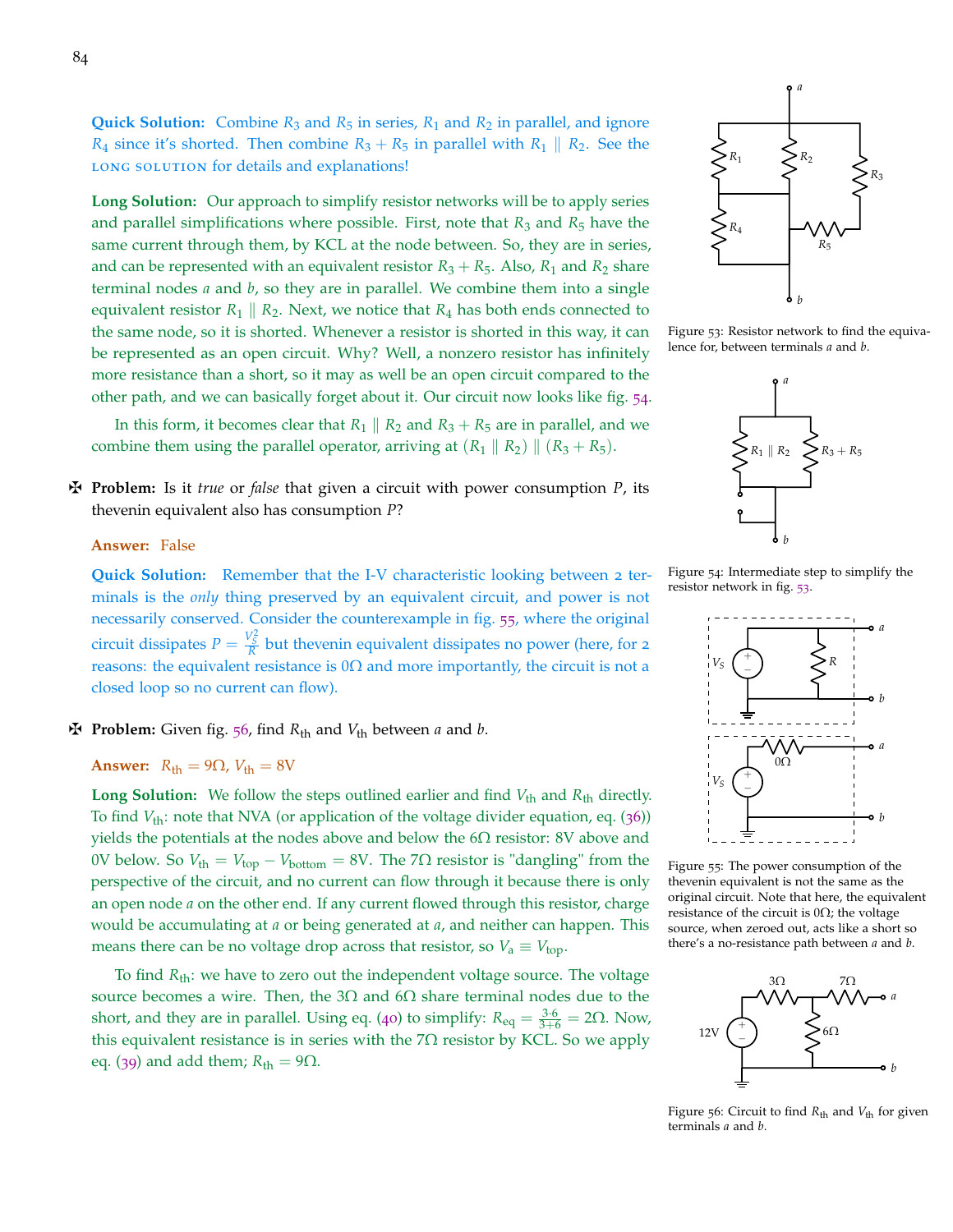There is another approach we can take to find  $R_{eq}$ :  $\frac{V_{th}}{I_N}$ . We already found *V*th above, and to find *IN*, we form a short-circuit between *a* and *b* and find the resulting current.<sup>90</sup> Performing NVA is one way to find this current and  $\Phi$  Fair warning, the numbers are not so nice :( will certainly work, but we can try something different; we simplify the resistor network down to a single equivalent resistor to find the current draw out of the voltage source. Then, we notice that a portion of this current goes into the  $7\Omega$ branch and the remainder goes down into the  $6\Omega$  branch.

First, the equivalent resistance; if there is a short between *a* and *b*, then the 6Ω and 7Ω resistors will be in parallel (see fig. [57](#page-84-0)), and 6  $\|$  7 =  $\frac{42}{13}$ . Then, this equivalent resistor is in series with the 3 $\Omega$  resistor, so the total is  $3 + \frac{42}{13} = \frac{81}{13} \Omega$ . Using this value and Ohm's Law (eq. ([31](#page-63-0))), we find *I<sup>S</sup>* coming out of the 12V source;  $I_S = \frac{12}{81/13} = \frac{12.13}{81} = \frac{156}{81}$  A.

Now, we track this current through the original circuit; all of *I<sup>S</sup>* goes through the  $3\Omega$  resistor, but splits at the node to its right. Applying the current divider equation eq. ([34](#page-68-0)), the current into the 7 $\Omega$  resistor is  $I_{7\Omega} = I_{5\frac{6}{6+7}} = \frac{8}{9}A$ . Calculating  $R_{\text{th}}$  :  $\frac{V_{\text{th}}}{I_N} = \frac{8}{8/9} = 9\Omega$ . The results match as they should!

 $\mathbf{\ddot{F}}$  **Problem:** Given fig. [58](#page-84-1), find  $R_{\text{th}}$  and  $V_{\text{th}}$  between *a* and *b*.

**Answer:**  $R_{\text{th}} = 10\Omega$ ,  $V_{\text{th}} = 16V$ 

**Long Solution:** Note the similarity to the previous question, but there is now an additional independent current source! Note that if we take the approach of network simplifications to find *R*eq, this won't really affect our approach since we will zero all independent sources anyways, and a zeroed current source is an open circuit. However, when it comes to calculating  $V_{th}$ , the principle of superposition will prove quite useful.

We first find the node potential contributions from the voltage source; this is exactly as in the previous problem, so following the same steps,  $V_{th, 10V} = 8V$ . Next, to find the contribution from the current source, we can perform NVA rigorously, or apply the current divider equation and recognize that the potential drop across *either* the 5Ω resistor or the 20Ω resistor gives *V*th, <sup>2</sup>A. The current through the 20 $\Omega$  branch is  $I_{20\Omega} = I_S \cdot \frac{5}{5+20} = 2 \cdot 0.2 = 0.4$ A. Then the voltage drop  $V_{20\Omega} = I_{20\Omega} \cdot 20\Omega = 8V$ . Adding the contributions from both sources:  $V_{\text{th. total}} = 8 + 8 = 16V.$ 

Now, to find  $R_{\text{th}}$ , if we want to use resistor network simplifications, then following the exact same steps as the previous problem (see fig. [59](#page-84-2)),  $R_{\text{th}} = (5 \parallel \text{s})$  $20) + 6 = 4 + 6 = 10\Omega.$ 

As we've seen, we can also approach this task by finding *IN*, the short-circuit current between *a* and *b*. Here, there are two sources to consider, so it makes sense to use superposition, To find the current contribution from the voltage source, we repeat the same steps as above, yielding:  $I_{N,10V} = 0.8$ A. For the current source, we can take a similar approach. First, zeroing out the voltage source leaves a short-circuit in its place. The 2A current then divides between  $5Ω$ ,  $6Ω$ , and



<span id="page-84-0"></span>Figure 57: Network with voltage source zeroed, which can be used to find equivalent resistance between *a* and *b*.



<span id="page-84-1"></span>Figure 58: Circuit to find  $R_{\text{th}}$  and  $V_{\text{th}}$  for given terminals *a* and *b*.



<span id="page-84-2"></span>Figure 59: Network with both independent sources zeroed, which can be used to find equivalent resistance between *a* and *b*.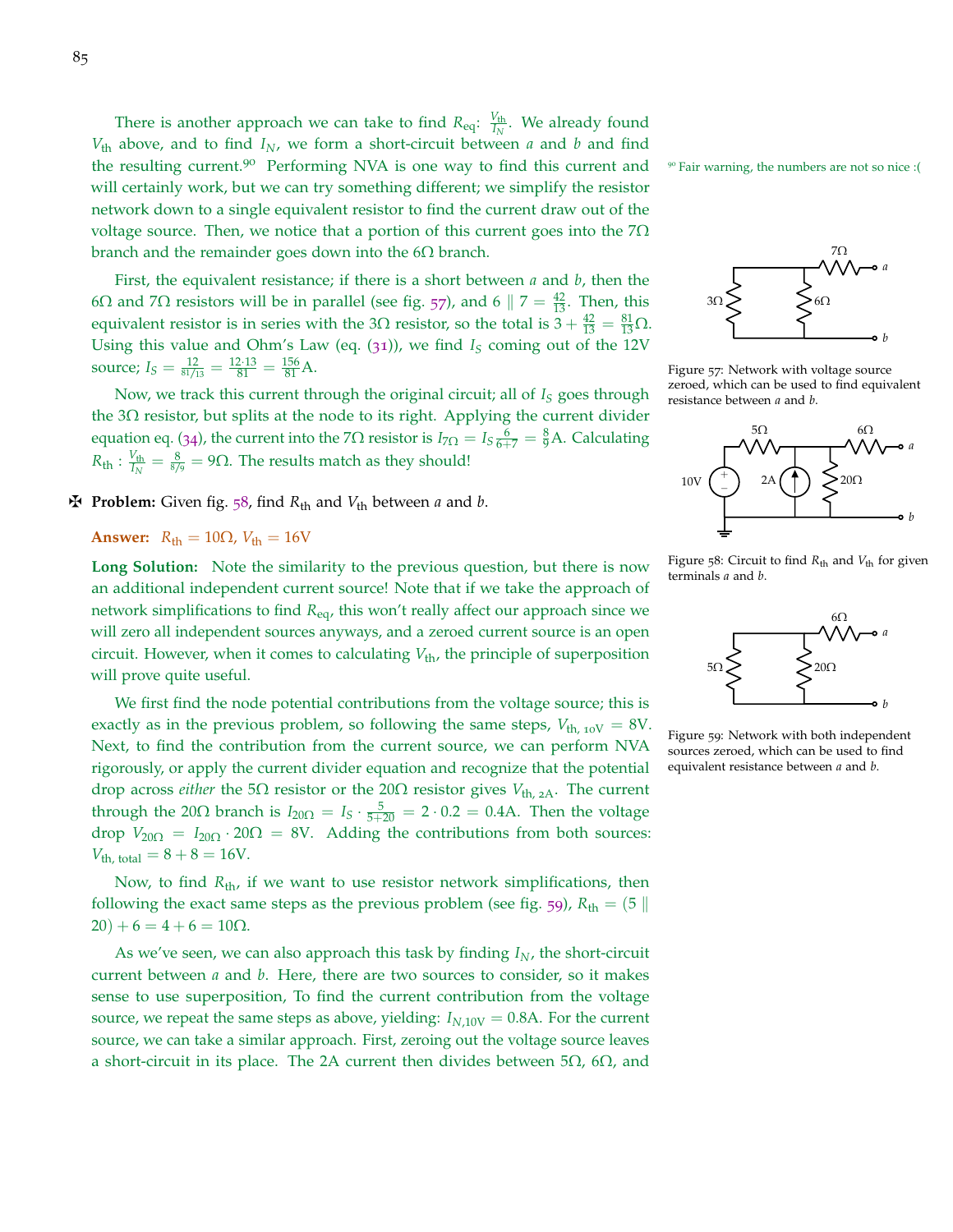20Ω and we want the current through the 6Ω branch. So we can combine the 5Ω and 20Ω resistors and applying the current divider equation eq. ([34](#page-68-0)), find:  $I_{N,2A} = 2 \cdot \frac{5||20}{6 + (5||20)} = 2 \cdot \frac{4}{10} = 0.8$ A.

Adding the contributions:  $I_{N, \text{ total}} = 1.6$ A. So  $R_{\text{th}} : \frac{V_{\text{th}}}{I_{N, \text{ tot}}}$  $\frac{V_{\text{th}}}{I_{N,\text{total}}} = \frac{16}{1.6} = 10 \Omega$ . Once again, our answers match! There are takeaways from these two problems; some approaches tend to be much faster than others, and also less error-prone, but the more kinds of circuits we see, the easier the process becomes.

z **Problem:** Is it *true* or *false* that combining (positive) resistors in parallel yields an equivalent resistance that is less than any of the individual resistances?

#### **Answer:** True

**Quick Solution:** The result follows from rearranging eq. ([40](#page-82-0)) into  $R_1 \parallel R_2 =$  $R_2 \frac{1}{1}$  $\frac{1}{1+\frac{R_2}{R_1}}$ , such that all individual resistors will be larger than the equivalent resistor. We can inductively apply this reasoning to any number of resistors.

**Long Solution:** To simplify many resistors in parallel, we apply eq. ([40](#page-82-0)) repeatedly; that is, if we can show that  $R_1 \parallel R_2 < R_1, R_2$ , we will have shown that the statement is true since we can apply the results inductively throughout all simplifications. So:  $R_1 \parallel R_2 = \frac{R_1 R_2}{R_1 + R_2} = \frac{R_1}{\frac{R_1 + R_2}{R_2}}$  $= R_1 \frac{1}{1+r^2}$  $1+\frac{R_1}{R_2}$ . Similarly:  $R_1 \parallel R_2 = R_2 \frac{1}{100}$  $1+\frac{R_2}{R_1}$ . Notice that in each case result of the parallel expression is to divide one of the resistances by  $1 + \frac{R_2}{R_1}$  $\frac{R_2}{R_1}$ , which is always  $> 1$  for positive resistances. We've shown the statement holds for 2 resistors; applying the same logic pairwise for any *k* resistors, the result still holds. This can be a very useful sanity check on exams!

Intuitively, consider that adding a resistor in parallel amounts to increasing the cross-sectional area across which current can flow, thereby reducing the effective resistance to movement of charge.

#### **E** Problem: Given fig. [60](#page-85-0), what is  $V_{ab}$ ?

**Answer:**  $V_{ab} \approx 8.57V$ 

**Quick Solution:** We can apply superposition. Considering only the voltage source, with the current source zeroed out (open circuit), we have a simple voltage divider; the potential at *a* is  $V_a = 10 \cdot \frac{5}{5+2} \approx 7.143V$ . Considering only the current source (voltage source becomes a short) and applying the current divider equation (eq. ([34](#page-68-0))),  $V_a = (1A \cdot \frac{2}{2+5}) \cdot 5\Omega \approx 1.428V$ . In both cases, *b* is grounded. So adding the contributions:  $V_{ab} = 7.14 + 1.43 \approx 8.57$ V.

 $\ddot{P}$  **Problem:** For the same circuit, fig. [60](#page-85-0), what is  $R_{\text{th}}$ , with terminals *a* and *b*?

## **Answer:**  $R_{\text{th}} = \frac{10}{7} \Omega$

**Quick Solution:** It can help to redraw the circuit as in fig. [61](#page-85-1), with the independent sources appropriately zeroed out. Now, it can be seen that the 2 $\Omega$  and  $5\Omega$ resistors are in parallel:  $R_{\text{th}} = (2 \parallel 5)\Omega = \frac{10}{7}\Omega$ .



<span id="page-85-0"></span>Figure 60: Circuit to find  $V_{ab}$  (and later,  $R_{th}$ ) for.



<span id="page-85-1"></span>Figure 61: This redrawn form makes it easier to find the thevenin resistance!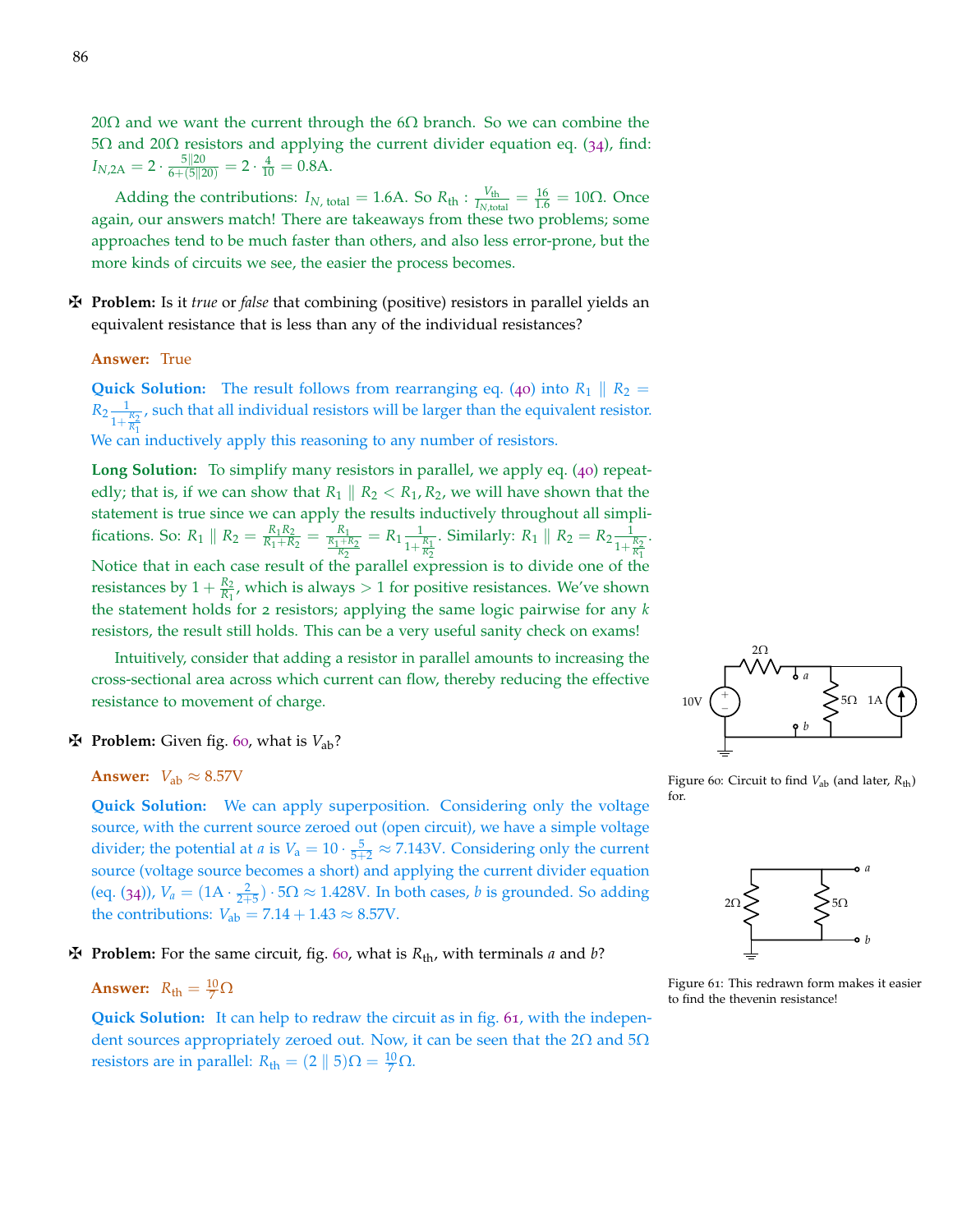## *Practice Set 8: Capacitors*

## *Relevant Equations/Information*

*Capacitor Structure and Physics*: A typical capacitor is a structure composed of two parallel metal plates, and therefore has a circuit symbol as given in fig. [62](#page-86-0). <sup>91</sup>

We can draw some analogous connections between resistors and capacitors. For our purposes, capacitors do not have polarity; their orientation doesn't impact their behavior. A capacitor has capacitance, and the units of capacitance are Farads,  $(F = \frac{C}{V})$ . Capacitance depends on the physical geometry of a capacitor. Observe fig. [63](#page-86-1); given such a pair of metal plates with a certain area *A* and separation between then *d*, the capacitance is given by eq. ([41](#page-86-2)), where  $\epsilon$  is a constant with value  $8.854 * 10^{-12} \frac{F}{m}$ , the permittivity of free space.

<span id="page-86-2"></span>
$$
C = \epsilon \frac{A}{d} \tag{41}
$$

<span id="page-86-3"></span>The function of a parallel plate capacitor is to store charge on its plates. The amount of charge *Q* on a capacitor (magnitude of charge on *each* plate) is related to its geometrical structure (capacitance *C*) and the voltage applied to it *V*, as indicated by eq.  $(42)$  $(42)$  $(42)$ .

$$
Q = CV \tag{42}
$$

Let's examine these equations intuitively; when we apply a voltage across the conductive plates, we create a potential difference, and so charges will build up on the plates as shown in fig. [63](#page-86-1).92 But they will not build up indefinitely because this potential difference is not infinitely strong. At some point, an additional positive charge will be ambivalent about joining the plate; while there is a potential difference *V*<sup>+</sup> − *V*<sup>−</sup> between the plates attracting the charge, there are also repulsive forces from the charges that already exist on the plate. After this amount of critical charge forms on the plate, no additional charge will enter.

The more the area, the more the total charge that can fit on the plate because the individual charges can spread out more, decreasing the repulsive forces. But the smaller the distance between the plates, the more strongly the  $+$  and  $-$  charges

<sup>91</sup> <sup>91</sup> It is worth noting that *there is capacitance everywhere* because everything is a conductor (to some extent). There is capacitance between your fingers and your laptop keys, your fingers and our phone, and (to a much lesser extent) you and Pluto!



<span id="page-86-0"></span>Figure 62: The circuit symbol for a capacitor. Note that the two horizontal lines represent the capacitor's metal plates.



<span id="page-86-1"></span>Figure 63: A physical diagram of a capacitor, with 2 metal plates and an insulator (called a dielectric, commonly just air) between them.

<sup>92</sup> These charges must be equal in magnitude and opposite in sign by the principles of conservation of charge. We had a neutral system before applying the voltage, so the system overall must be neutral afterward also.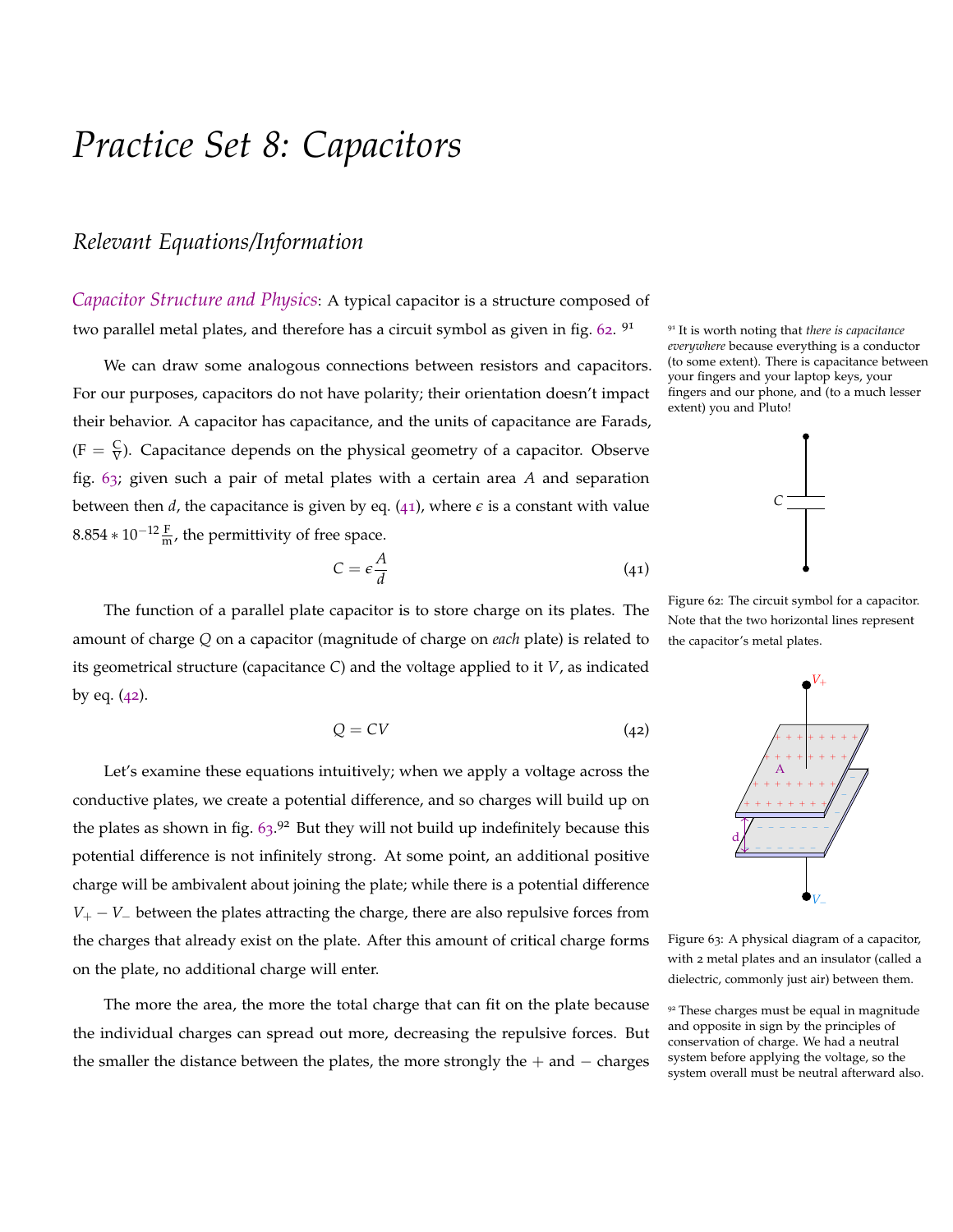attract each other (recall electrostatic forces)! That is, for the same voltage, decreasing the distance of plate separation increases the charge that will build up on the plate. This intuition matches the equations! The best capacitors will maximize *A* and minimize *d*.

*Capacitor Energy Storage*: When we apply a potential difference, charges build class. up on the plates; these charges are the reason that a capacitor stores energy. The repulsion between charges on a given plate means that moving a charge onto the plate takes energy (supplied by the voltage source). The more charge already on a plate, the more energy it takes to push another charge on. When we derived the formula for power, we used the fact that voltage is potential energy per unit charge:  $V = \frac{dE}{dQ}$ . We use the same starting point and rearrange, substitute, and integrate<sup>94</sup>:

$$
V = \frac{dE}{dQ}
$$

$$
dE = VdQ
$$

$$
dE = V \cdot d(CV)
$$

$$
\int_0^E dE = C \int_0^V V \cdot dV
$$

<span id="page-87-1"></span>The result is:

$$
E = \frac{1}{2}CV^2\tag{43}
$$

This formula gives the energy of a capacitor when it is fully charged, holding the complete *Q* determined by *C* and *V*.

#### *Capacitor I-V Relationship and Behavior*:

From eq. ([42](#page-86-3)), we can derive the I-V relationship for a capacitor by differentiating both sides with respect to time, and we arrive at eq. ([44](#page-87-0)).

<span id="page-87-0"></span>
$$
I = C \frac{dV}{dt} \tag{44}
$$

There is a very important consequence to this equation; current only flows through a capacitor when the voltage across it is *actively changing*. If the voltage across it is constant, then the plates are already full of charge for that voltage; any additional charge will feel the repulsive forces of the existing charges and will not want to enter the plate.

We haven't yet explained how current physically flows in a circuit with a capacitor. It was simpler with a resistor, because charges could move through the <sup>93</sup> If *d* is too small, we may begin to see nonideal effects but don't worry about that in this

<sup>94</sup> The separation of variables technique is not necessary to understand for this class.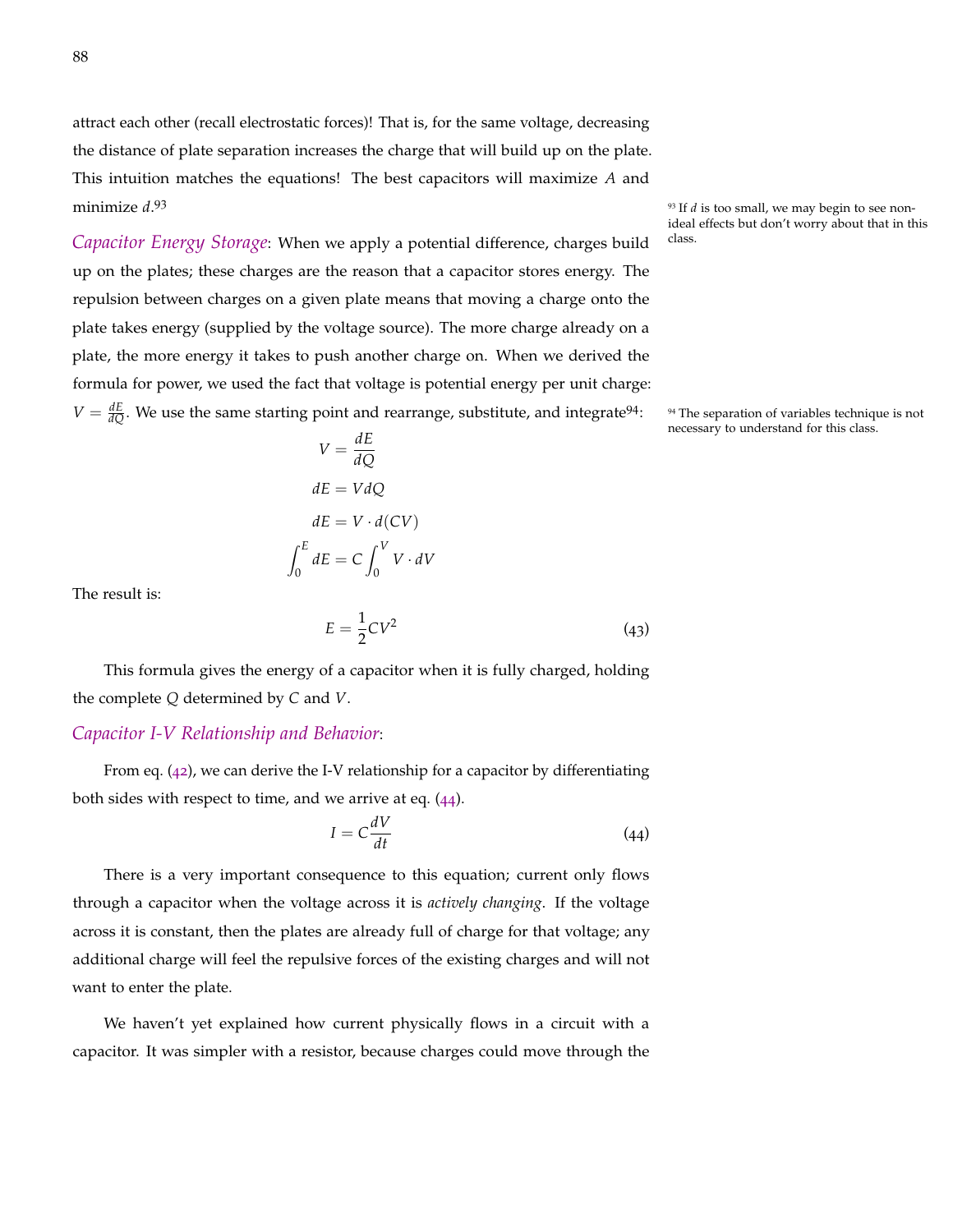resistor. But here, there is a physical gap between the plates, so charges can't move across. What happens? Note that the negative charges build up on the bottom plate in fig. [63](#page-86-1); this happens because the positive charges on the top plate push the positive charges away from the bottom plate. This means that in reality, the charges entering the top plate are not the same exact physical charges that exit the bottom plate, but it doesn't matter! From the perspective of the other circuit elements (and for our purposes), current flows just the same.

Let's look at a couple examples; suppose we have a capacitor sitting there, as in fig. [62](#page-86-0), and we connect it to a voltage source, as in fig. [64](#page-88-0). The capacitor will become fully charged nearly instantaneously because we assume that there is no limit to the current that can flow in a circuit.<sup>95</sup> Charge will flow very quickly onto the plates (current flows because the voltage changes from 0 to  $V<sub>S</sub>$ ) until a potential difference of  $V_S$  is formed across the plates. After charge  $Q = CV_S$  is on each plate, no additional charges will enter the plates.

What happens if we instead connect an ideal constant current source to a capacitor, as in fig. [65](#page-88-1)?<sup>96</sup> The current source will force current to flow in the circuit, and therefore, the voltage drop across the capacitor will increase linearly with time. Why linearly? We can manipulate eq.  $(44)$  $(44)$  $(44)$  as follows: 97

$$
I = C \frac{dV}{dt}
$$

$$
\int_0^t I \cdot dt = C \int_0^V dV
$$

$$
It = C(V(t) - V(0))
$$

$$
V(t) = \frac{I}{C}t + V(0)
$$

Notice that the slope of voltage with respect to time is linear, with slope  $\frac{I}{C}$ . This makes intuitive sense; if the current source is forcing more current (more charge) onto the plates, then the voltage across the plates will increase more quickly. But if the capacitance is larger, then the capacitor can hold more charge so the voltage drop won't increase as quickly.

*Capacitor Network Simplifications*: Just as with resistors, we can make capacitor network simplifications for parallel and series connections,<sup>98</sup> but there are some <sup>98</sup> These terms are defined the same as they important differences. We present geometrical intuition below; the course notes derive the same results using test "changes-in-voltages" and currents.



<span id="page-88-0"></span>*Q* = *CV<sup>S</sup>* almost immediately if connected to a voltage source! Current will flow until a potential difference of *V<sup>S</sup>* is established across the plates of the capacitor, by the charges.



<span id="page-88-1"></span>Figure 65: A capacitor will continue to charge up more and more over time if connected to a constant current source!

<sup>95</sup> For anyone who's studied RC circuits or similar (not required), a resistor will act as a current-limiter, and sets the charging time constant of the filter.

<sup>96</sup> You'd explode your capacitor if you did this.

 $97$  Here,  $V(0)$  is the initial voltage across the capacitor, before the current source is connected. This term arises from the fact that integration introduces a [constant of](https://en.wikipedia.org/wiki/Constant_of_integration) [integration,](https://en.wikipedia.org/wiki/Constant_of_integration) which is *V*(0) here. This will often, but not always, simply be 0V.

were for resistors; parallel capacitors share terminal nodes, series capacitors have the same current through them by KCL.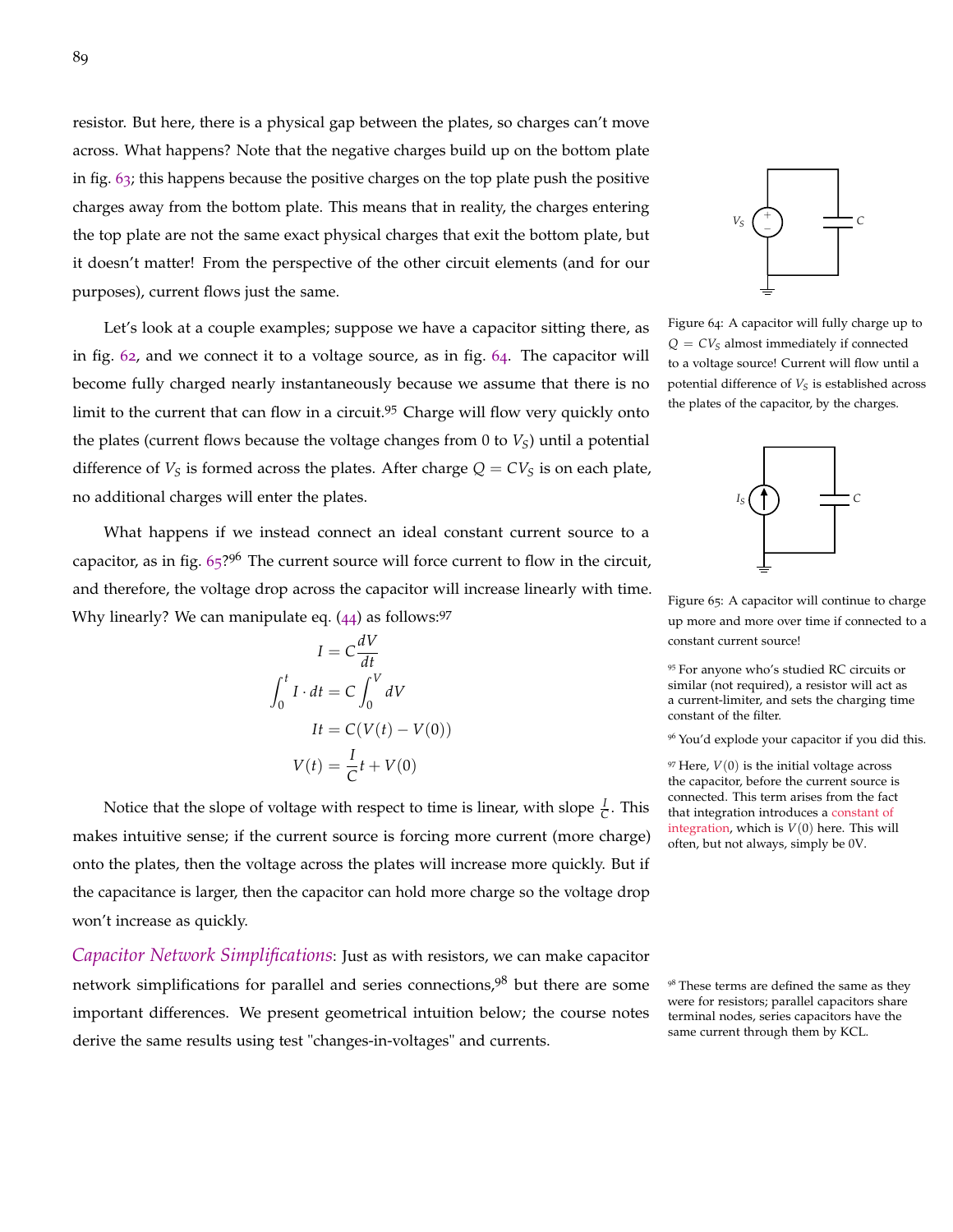*Series Capacitors*: Observe fig. [66](#page-89-0); the equivalent capacitor effectively has a larger separation distance between the top-most plate of  $C_1$  and the bottom-most plate of *C*2; the result is that the equivalent capacitance is smaller than either individual capacitance, just like for parallel resistors. The middle two plates actually carry equal and opposite amounts of charge, so their net contribution to charge storage is 0; the presence of more plates doesn't allow for more charge storage, and the only result is to increase the effective *d*. After performing NVA, we find a formula similar to that for parallel resistors:

<span id="page-89-1"></span>
$$
C_{\text{eq}} = \frac{C_1 C_2}{C_1 + C_2} \equiv C_1 \parallel C_2 \tag{45}
$$

We could also arrive at eq.  $(45)$  $(45)$  $(45)$  by noting that from fig.  $67$ , combining the capacitors effectively makes the distance  $d_{C_1} + d_{C_2}$ , such that  $C_{eq} = \epsilon \frac{A}{d_{C_1} + d_{C_2}} \implies$  $\frac{1}{\mathcal{C}_{\text{eq}}} = \frac{1}{\epsilon \frac{A}{d_{\text{C}_1} + d_{\text{C}_2}}}$  $=\frac{d_{C_1} + d_{C_2}}{\epsilon A} = \frac{1}{\frac{\epsilon A}{d_{C_1}}}$  $+\frac{1}{\frac{\epsilon A}{d_{C_1 2}}}$  $\Rightarrow \frac{1}{C_{eq}} = \frac{1}{\frac{\epsilon A}{d_{C_1}}}$  $+\frac{1}{\frac{\epsilon A}{d_{C_1 2}}}$ . We rearrange and arrive at eq.  $(45)$  $(45)$  $(45)$ .

Now, we must address a point of common confusion; the parallel operator  $(\|)$ is just a mathematical tool; it happened to describe the equivalence for resistors in parallel but the operator actually applies to capacitors in series. As with resistors in parallel, capacitors in series are best simplified pairwise.

*Parallel Capacitors*: Geometrically, capacitors in parallel have a larger effective area (visually, we see this in fig. [67](#page-89-2)), because we can think of their areas as being combined from the perspective of charge that builds on the plates. This means that combining parallel capacitors is the same as adding them:

$$
C_{\text{eq}} = C_1 + C_2 + \dots C_k \tag{46}
$$

This is easier to derive; since the area term is in the numerator, we have  $C_{eq} =$  $\epsilon \frac{A_{C_1} + A_{C_2} + ... + A_{C_k}}{d} = \epsilon \frac{A_{C_1}}{d} + \epsilon \frac{A_{C_2}}{d} + ... \epsilon \frac{A_{C_k}}{d} = C_1 + C_2 + ... + C_k.$ 

### *Problems*

z **Problem:** Given a parallel plate capacitor, to maximize its capacitance, do you want to increase or decrease plate area *A*? Plate separation distance *d*? Insulator permittivity *e*?

**Answer:** Increase: *e*, *A*, Decrease: *d*

**Quick Solution:** The answer follows directly from eq. ([41](#page-86-2)). Area and permittivity



<span id="page-89-0"></span>Figure 66: Capacitors in series.



<span id="page-89-3"></span><span id="page-89-2"></span>Figure 67: Capacitors in parallel.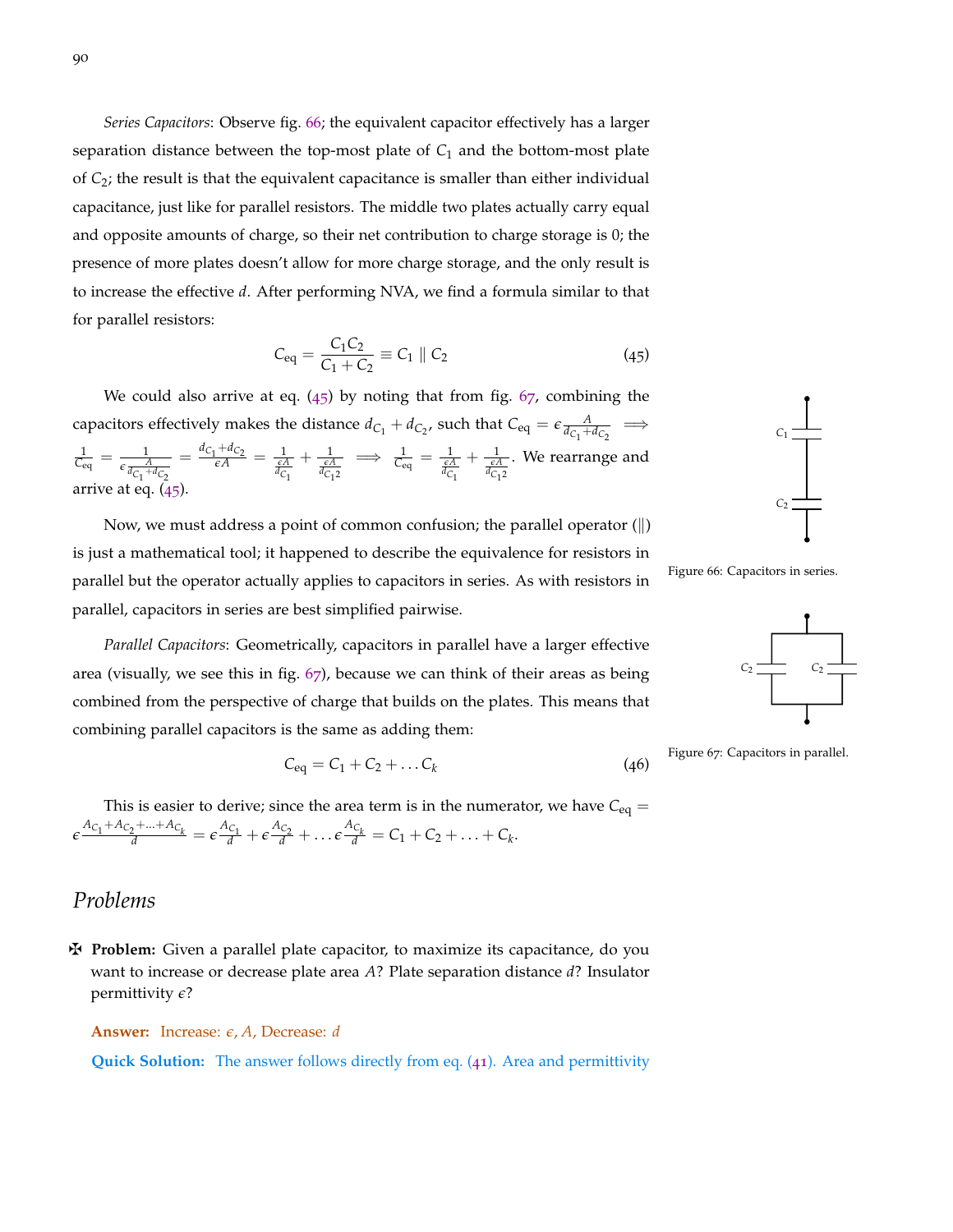are in the numerator of the capacitance formula, and separation distance is in the denominator.

z **Problem:** Is it *true* or *false* that combining (positive) capacitors in series yields an equivalent capacitance that is less than any of the individual capacitances?

#### **Answer:** True

**Quick Solution:** Just as we did for resistors in the previous chapter, we can manipulate eq. ([45](#page-89-1)):  $C_{eq} = \frac{C_1 C_2}{C_1 + C_2} \equiv C_1 \frac{1}{1 + C_2}$  $1+\frac{C_1}{C_2}$  $\equiv C_2 \frac{1}{11}$  $1+\frac{C_2}{C_1}$ . Notice that we divide each individual capacitance by a value larger than  $1$ , so the net capacitance decreases for series networks.

z **Problem:** Is it *true* or *false* that combining (positive) capacitors in parallel yields an equivalent capacitance that is less than any of the individual capacitances?

#### **Answer:** False

**Quick Solution:** Inspecting eq. ([46](#page-89-3)) we see that capacitors in parallel add (the area term is in the numerator, opposite of a resistor). Therefore, adding capacitors in parallel increases effective capacitance; for the same voltage, combining capacitors allows for greater charge storage as compared to any one capacitor.

 $\mathbf{\ddot{P}}$  **Problem:** Is it *true* or *false* that if we know  $I(t)$  for a capacitor, we can find  $V(t)$ for any *t*?

#### **Answer:** False

**Quick Solution:** While we can theoretically perform the integration of current over time for any arbitrary current function and solve for the change in voltage, we would still need the initial condition in order to precisely find *V*(*t*). Without *V*(0), we can only find  $\Delta V = V(t) - V(0)$ , not the value of *V*(*t*) itself. *I*<sub>*S*</sub>

 $\mathbf{\ddot{P}}$  **Problem:** Given fig. [68](#page-90-0), what is  $V_{out}(t)$  in terms of the given circuit element values? Assume that for all capacitors,  $V_{C_i}(0) = 0$  (initially uncharged).

## **Answer:**  $\frac{C_3 I_S}{C_2 C_3 + C_2 C_4 + C_3 C_4} t$



<span id="page-90-0"></span>Figure 68: Diagram for the problem to the left.

**Long Solution:** There are two main approaches we can take to solve this question: NVA (applications of KCL) and Capacitor Network Equivalences. Both of them require some labeling of the given circuit, as in fig. [69](#page-90-1), and a good amount of algebra. It's good practice! I present both approaches below:

*KCL*: We start by writing the following KCL equations:

$$
u_0: I_S = I_{C_1}
$$
  

$$
u_1: I_{C_1} = I_{C_2} + I_{C_3}
$$
  

$$
u_2: I_{C_3} = I_{C_4}
$$



<span id="page-90-1"></span>Figure 69: Labeled diagram to prepare for solving the problem.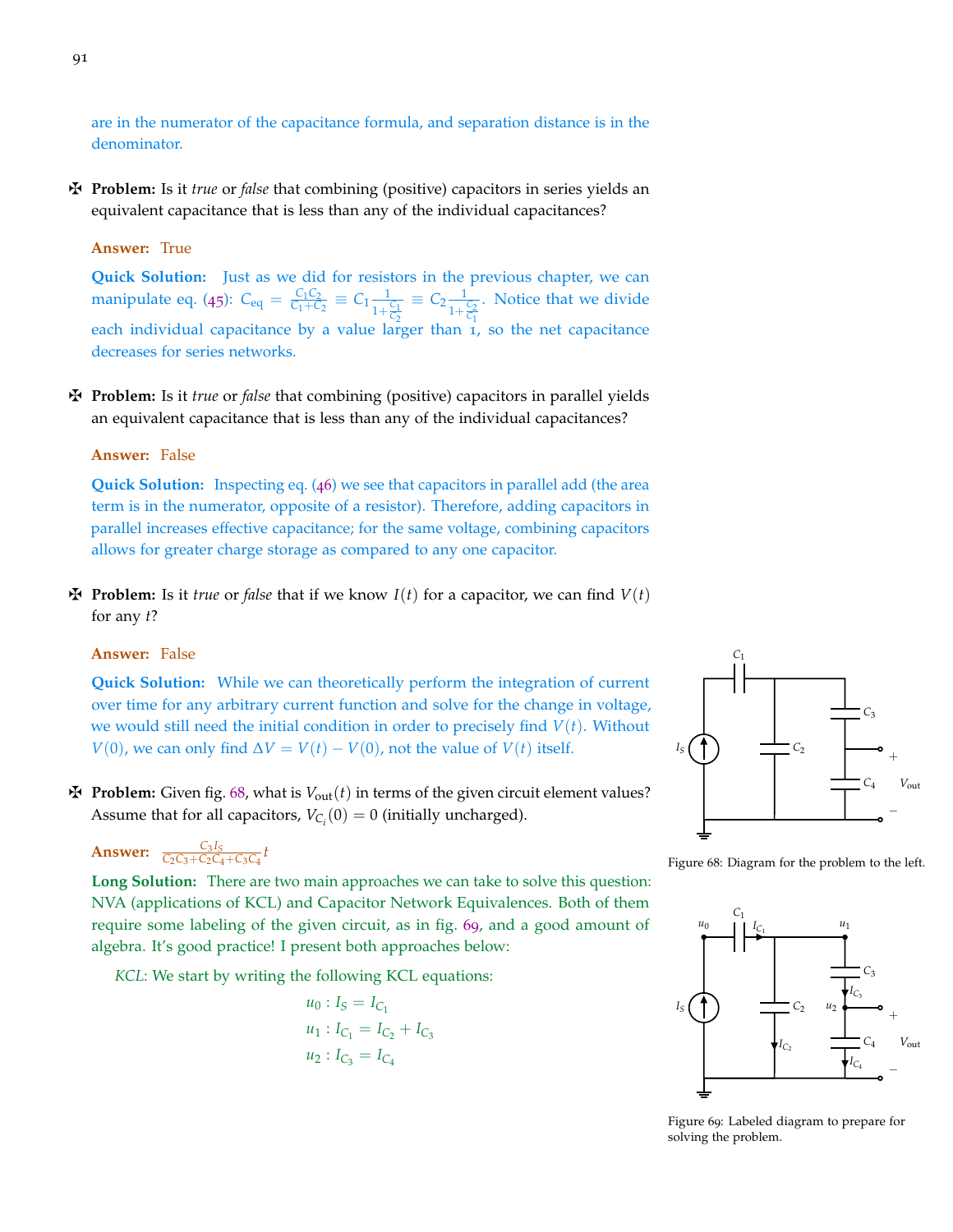Recalling eq. ([44](#page-87-0)) as the current through a capacitor, we substitute:

$$
u_0: I_S = C_1 \frac{d(u_0 - u_1)}{dt}
$$
  
\n
$$
u_1: C_1 \frac{d(u_0 - u_1)}{dt} = C_2 \frac{d(u_1 - 0)}{dt} + C_3 \frac{d(u_1 - u_2)}{dt}
$$
  
\n
$$
u_2: C_3 \frac{d(u_1 - u_2)}{dt} = C_4 \frac{d(u_2 - 0)}{dt}
$$

Notice that we can plug the result of the first equation directly into the second and get  $I_S = C_2 \frac{d(u_1 - 0)}{dt} + C_3 \frac{d(u_1 - u_2)}{dt}$ ; the presence of  $C_1$  (and its value) doesn't at all impact the current entering  $C_2$ ,  $C_3$ , or  $C_4$ . The goal is to find  $V_{\text{out}}$ , but we must first find  $\frac{dV_{\text{out}}}{dt} \equiv \frac{d}{dt}u_2$ , which we can then integrate over time. Fortunately, we have this derivative in our third equation; let's isolate and solve:

$$
C_3 \frac{d(u_1 - u_2)}{dt} = C_4 \frac{d(u_2 - 0)}{dt}
$$

$$
C_3 \frac{du_1}{dt} = C_3 \frac{du_2}{dt} + C_4 \frac{du_2}{dt}
$$

$$
\frac{du_2}{dt} = \frac{C_3}{C_3 + C_4} \frac{du_1}{dt}
$$

Now, we plug into the second equation to get rid of the dependency on  $\frac{du_2}{dt}$ :

$$
I_S = C_2 \frac{d(u_1 - 0)}{dt} + C_3 \frac{d(u_1 - u_2)}{dt}
$$
  
\n
$$
I_S = C_2 \frac{du_1}{dt} + C_3 \frac{du_1}{dt} - C_3 \frac{du_2}{dt}
$$
  
\n
$$
I_S = C_2 \frac{du_1}{dt} + C_3 \frac{du_1}{dt} - C_3 \left(\frac{C_3}{C_3 + C_4} \frac{du_1}{dt}\right)
$$

Solving for our only unknown,  $\frac{du_1}{dt}$ :

$$
\frac{du_1}{dt} = I_S \frac{C_3 + C_4}{C_2 C_3 + C_2 C_4 + C_3 C_4}
$$

Now we go back to our relationship between  $\frac{du_2}{dt}$  and  $\frac{du_1}{dt}$ ; plugging in:

$$
\frac{dV_{\text{out}}}{dt} \equiv \frac{du_2}{dt} = I_S \frac{C_3}{C_2C_3 + C_2C_4 + C_3C_4}
$$

Integrating both sides with respect to *t* by separating variables (and noting the initial uncharged condition) yields:<sup>101</sup>

$$
V_{\text{out}}(t) = \frac{C_3 I_S t}{C_2 C_3 + C_2 C_4 + C_3 C_4}
$$

*Capacitor Equivalences*: We can also find *u*<sup>1</sup> directly using equivalent capacitances. Combining  $C_2$ ,  $C_3$  and  $C_4$  into an equivalent capacitor  $C_{eq}$  yields  $C_1$  in series with  $C_{eq}$  and  $u_1$  in between. Both have current  $I_S$  flowing through them. If we can solve for *u*1, then we can apply the capacitive voltage divider formula (derived below) to find *V*out.

Let's proceed by using eq. ([44](#page-87-0)) to find  $\frac{du_1}{dt}$ . First, finding  $C_{eq}$ :

$$
C_{eq} = (C_3 \parallel C_4) + C_2
$$
  
= 
$$
\frac{C_3 C_4}{C_3 + C_4} + C_2
$$

<sup>99</sup> If you're wondering why we don't simply solve the second equation for  $\frac{du_1}{dt}$  in terms of  $\frac{du_2}{dt}$  and plug back in, it's because the presence of the  $I<sub>S</sub>$  terms makes the equation affine and the algebra becomes much harder than anticipated; it's better to do it this way!

100 Steps for completeness:

$$
I_S = (C_2 + C_3) \frac{du_1}{dt} - \frac{C_3^2}{C_3 + C_4} \frac{du_1}{dt}
$$
  
\n
$$
I_S = \frac{du_1}{dt} \left( (C_2 + C_3) - \frac{C_3^2}{C_3 + C_4} \right)
$$
  
\n
$$
\frac{du_1}{dt} = I_S \left( \frac{C_2(C_3 + C_4) + C_3(C_3 + C_4) - C_3^2}{C_3 + C_4} \right)^{-1}
$$
  
\n
$$
\frac{du_1}{dt} = \frac{I_S(C_3 + C_4)}{C_2(C_3 + C_4) + C_3(C_3 + C_4) - C_3^2}
$$
  
\n
$$
\frac{du_1}{dt} = I_S \frac{C_3 + C_4}{C_2C_3 + C_2C_4 + C_3C_4}
$$

<sup>101</sup> Steps for completeness:

$$
dV_{\text{out}} = I_S \frac{C_3}{C_2 C_3 + C_2 C_4 + C_3 C_4} dt
$$

$$
\int_0^{V_{\text{out}}} dV_{\text{out}} = I_S \frac{C_3}{C_2 C_3 + C_2 C_4 + C_3 C_4} \int_0^t dt
$$

$$
V_{\text{out}} = I_S \frac{C_3}{C_2 C_3 + C_2 C_4 + C_3 C_4} t + \underbrace{V_{\text{out}}(0)}_0
$$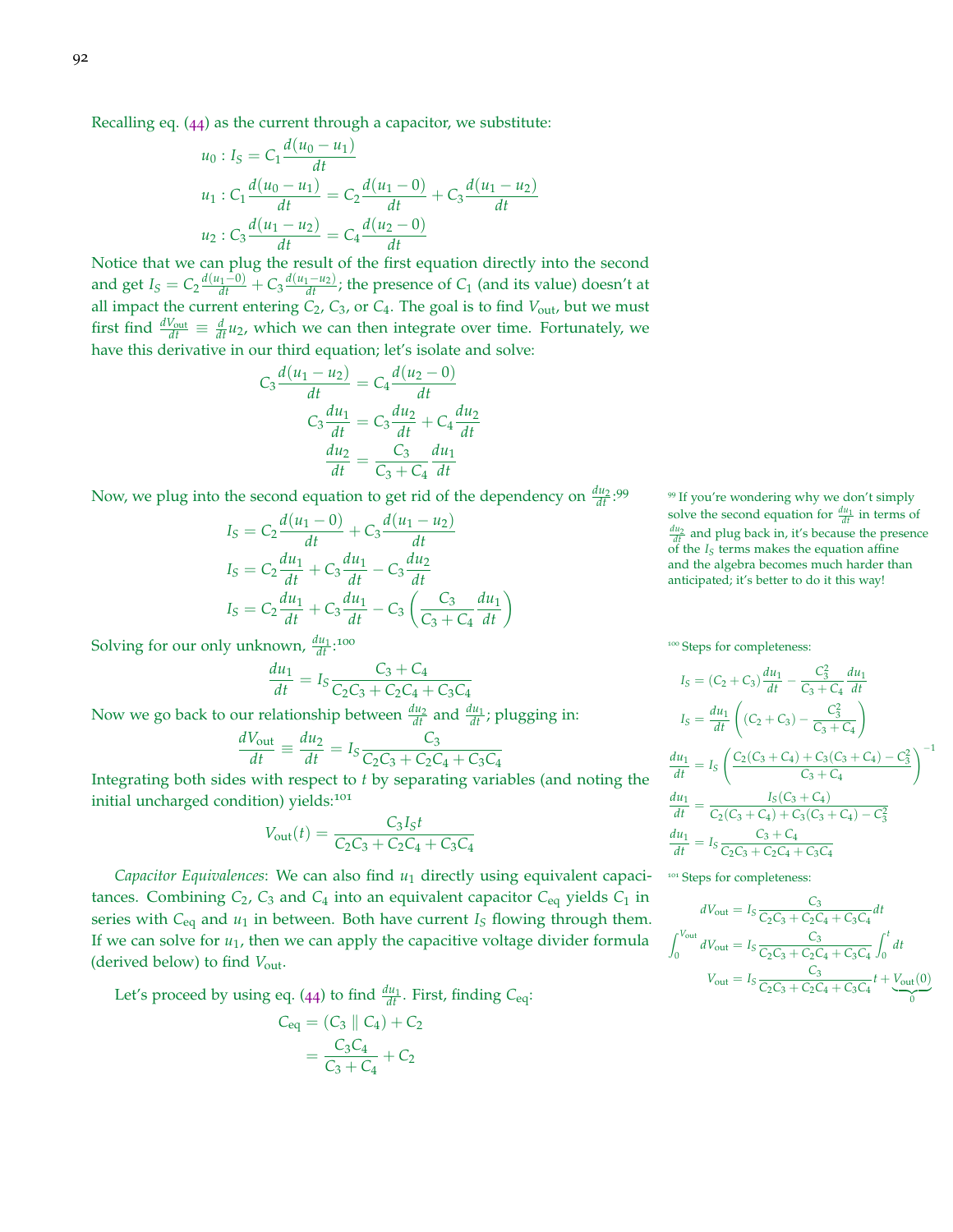$$
=\frac{C_2(C_3+C_4)+C_3C_4}{C_3+C_4}
$$

Now, we solve for  $\frac{du_1}{dt}$ :

$$
I_S = C_{eq} \frac{du_1}{dt}
$$

$$
\frac{du_1}{dt} = I_S \frac{C_3 + C_4}{C_2(C_3 + C_4) + C_3 C_4}
$$

The only question now is, how does  $\frac{du_1}{dt}$  relate to  $\frac{du_2}{dt} \equiv \frac{dV_{\text{out}}}{dt}$ ? It's time to derive the capacitor-based voltage divider equation.

Given the circuit in fig. [70](#page-92-0), what is  $\frac{dV_{\text{out}}}{dt}$  in terms of  $\frac{dV_S}{dt}$ ? Once we solve this, we Figure 70: Capacitor-based voltage divider. can directly apply the results to our original problem. Applying KCL and eq. ([44](#page-87-0)),  $I_{C_1} = I_{C_2} \implies C_1 \frac{d(V_S - V_{\text{out}})}{dt} = C_2 \frac{dV_{\text{out}}}{dt} \implies \frac{dV_{\text{out}}}{dt} = \frac{C_1}{C_1 + C_2} \frac{dV_S}{dt}$ . Substituting appropriately into our problem:

$$
\frac{dV_{\text{out}}}{dt} = \frac{C_3}{C_3 + C_4} \left( I_S \frac{C_3 + C_4}{C_2(C_3 + C_4) + C_3 C_4} \right)
$$

$$
\frac{dV_{\text{out}}}{dt} = I_S \frac{C_3}{C_2(C_3 + C_4) + C_3 C_4}
$$

To conclude the problem, we integrate using separation of variables, noting the initial uncharged state of  $C_4$  (that is,  $V_{C_4} \equiv V_{\text{out}} = 0$ ):

$$
V_{\text{out}}(t) = \frac{C_3 I_S t}{C_2 C_3 + C_2 C_4 + C_3 C_4}
$$

Note an important overall result; since we only care about changes in voltage, we can ignore  $C_1$  since the current source sets the current division at  $u_1$ .

z **Problem:** Given fig. [71](#page-92-1), find *C*eq between terminals *a* and *b*.

#### **Answer:** 3*C*

**Quick Solution:** This problem is similar to the one based off fig. [57](#page-84-0); we apply similar techniques, but for capacitors. We first notice that the 2*C* capacitors are in series, and so can be simplified with eq. ([45](#page-89-1)):  $2C \parallel 2C = C$ . Also, the middle-top capacitor is shorted out by the wire on the top-right, so it is effectively an open circuit. Finally, the remaining *C* capacitors are in parallel since they share terminal nodes;  $C + C = 2C$ . After plugging in this first round of simplifications, we have fig. [72](#page-92-2). We simplify the last parallel capacitors by adding them, ignore the short-circuited capacitor, and arrive at  $2C + C = 3C$ .

z **Problem:** Given fig. [73](#page-92-3), what is the total energy stored in all the capacitors?

## **Answer:**  $\left(\frac{C_1}{2} + \frac{C_2}{4}\right) V_S^2$

**Quick Solution:** Using eq. ([43](#page-87-1)), we can take one of two approaches; find the voltage drop across each capacitor individually and add the individual energy storages, or simplify the network to an equivalent capacitor and apply the equation once.



<span id="page-92-0"></span>



<span id="page-92-1"></span>Figure 71: Capacitor network to find equivalence for, between terminals *a* and *b*.



<span id="page-92-2"></span>Figure 72: Intermediate step to simplify the network in fig. [71](#page-92-1).



<span id="page-92-3"></span>Figure 73: Circuit to find capacitor energy storage for for.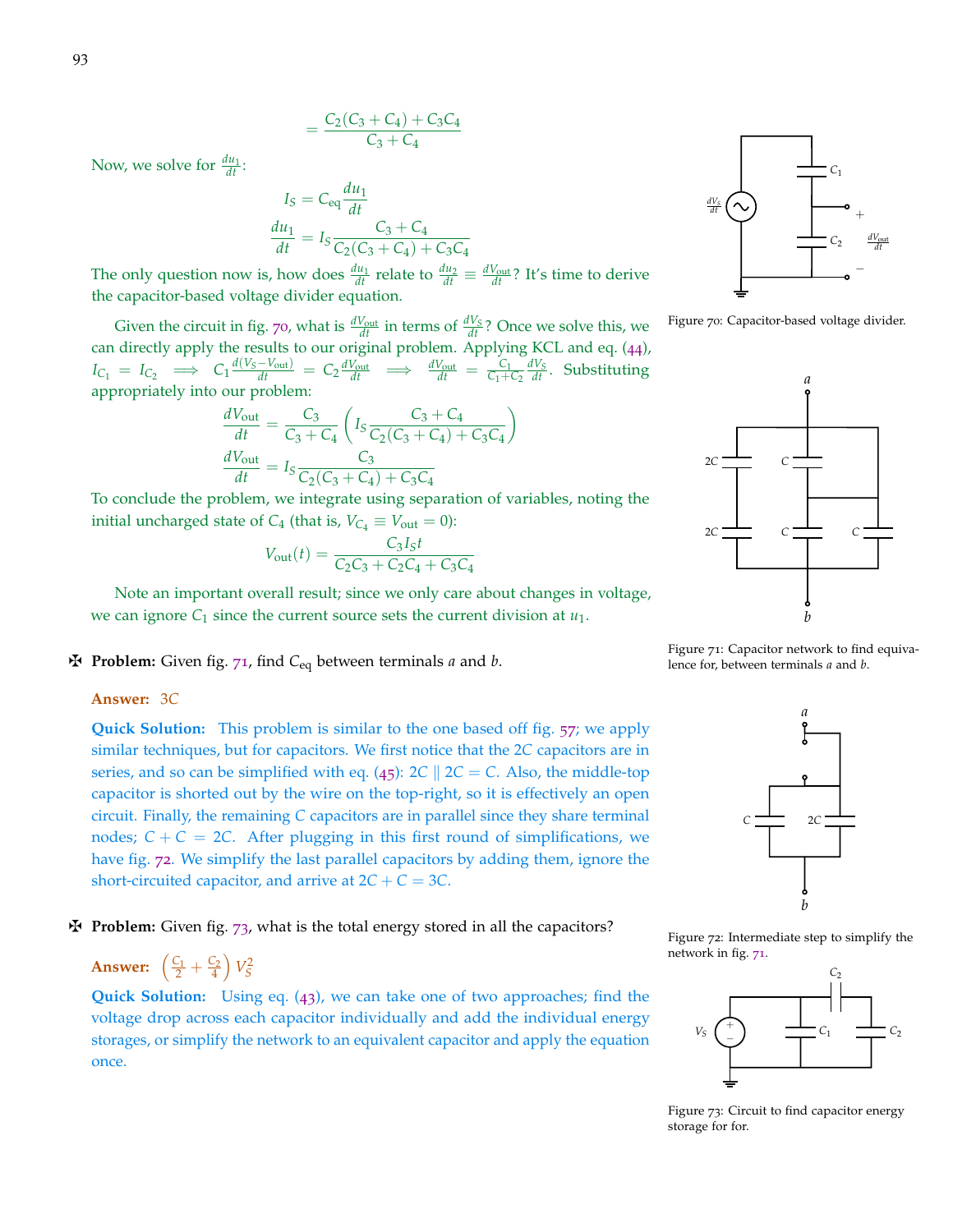*Individual Energy Storages*: By symmetry in the capacitor voltage divider (discussed in more detail in a previous problem), each  $C_2$  capacitor has a  $\frac{V_S}{2}$  voltage 2 drop across it, so each stores energy  $E_{C_2} = \frac{1}{2}C_2 \left(\frac{V_S}{2}\right)^2$ . Applying KVL with  $V_S$  and *C*<sub>1</sub>, this *C*<sub>1</sub> capacitor has a full *V*<sup>*S*</sup> voltage drop across it, so it stores  $E_{C_1} = \frac{1}{2}C_1V_S^2$ . Adding them all up:  $E_{\text{tot}} = 2E_{C_2} + E_{C_1} = \frac{C_2 V_S^2}{4} + \frac{C_1 V_S^2}{2} = \left(\frac{C_1}{2} + \frac{C_2}{4}\right) V_S^2$ .

*Equivalent Capacitor's Energy Storage*: By applying series and parallel simplifications, we find that from the perspective of the voltage source, the equivalent load capacitance is  $(C_2 \parallel C_2) + C_1 = C_1 + \frac{C_2}{2}$ . This equivalent capacitor has the full *V<sub>S</sub>* dropped across it;  $E_{\text{tot}} = \frac{1}{2} \left( C_1 + \frac{C_2}{2} \right) V_S^2 = \left( \frac{C_1}{2} + \frac{C_2}{4} \right) V_S^2.$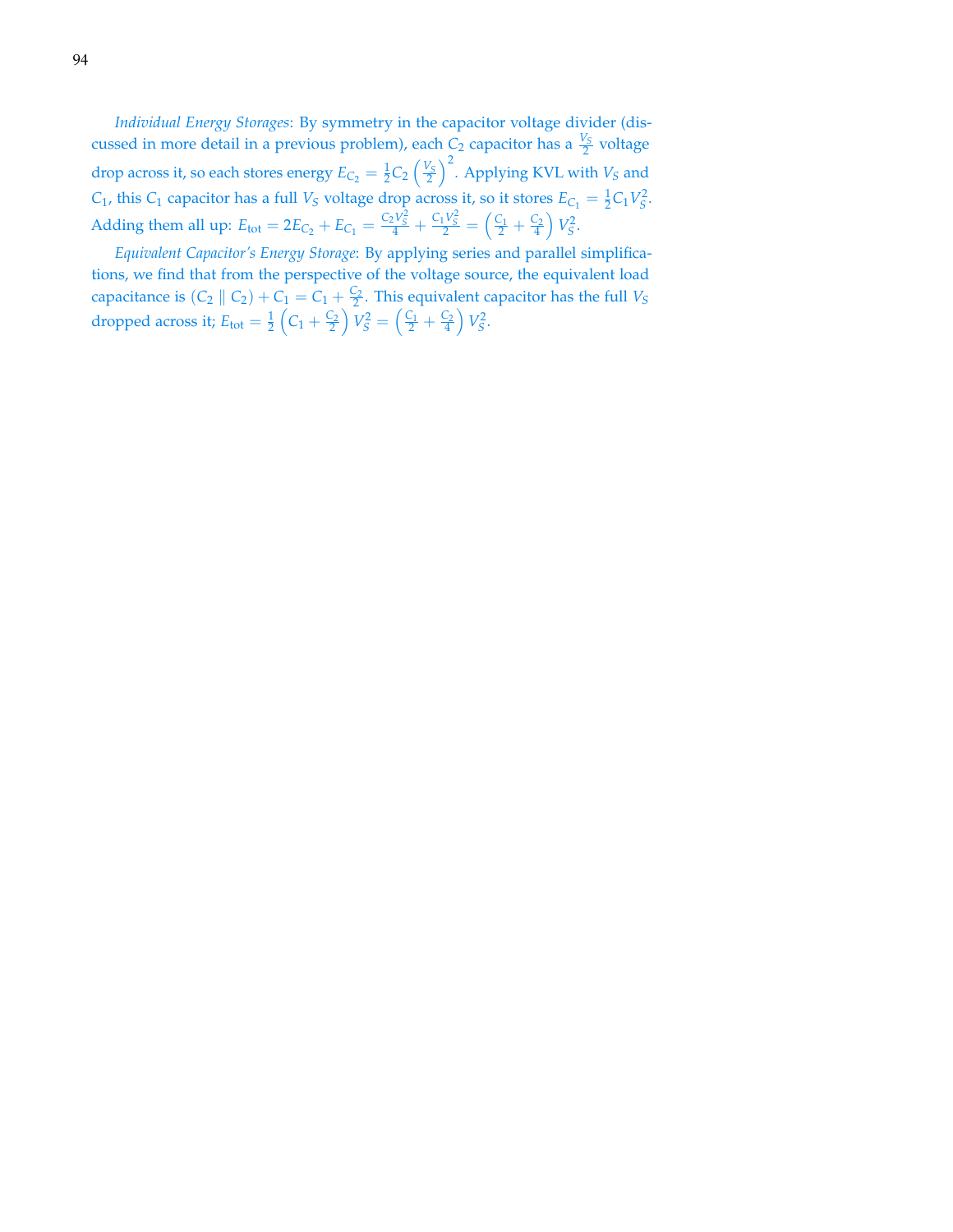## *Practice Set 9: Op-Amps and Golden Rules*

## *Relevant Equations/Information*

*Capacitive Touchscreen, Charge Sharing, Switches, Measuring Capacitance*: Just as with the 2D Resistive Touchscreen, the notes are a good resource to learn

these concepts. They aren't covered in the practice sets, but are still important!

*Op-Amp Basic Model and Purpose*: Op-Amp stands for *operational amplifier*, and it amplifies a small input voltage signal into a much larger output voltage. The circuit symbol for an op-amp is shown in fig. [74](#page-94-0); the output, *V*<sub>out</sub>, is an amplified version of the *difference* between the inputs, *V*+ and *V*−. <sup>102</sup> This difference is often referred <sup>102</sup> I will sometimes refer to *<sup>V</sup>*<sup>−</sup> as the *inverting* to as the signal voltage, and the amplification factor is a unit-less quantity *A*, also referred to as the signal gain.

The most general form of the output voltage of an op-amp is:

$$
V_{\text{out, ideal}} = \underbrace{\frac{V_{DD} + V_{SS}}{2}}_{\text{real-determined offset}} + \underbrace{A (V_{+} - V_{-})}_{\text{signal gain}} \tag{47}
$$

In many cases, the *VDD* high rail and *VSS* low rail have the same magnitude (and opposite sign), so the bottom VCVS representing the rail-offset (see fig. [75](#page-94-2)) is simply 0V. In this case, when the input voltages are the same  $(V_{+} - V_{-} = 0)$ , the output lies exactly at 0V.

An op-amp can only output a voltage in the range  $[V_{SS}, V_{DD}]$ ; if the ideal output signal lies outside of this range, the actual output will be "clipped" to lie in the given constrained range (as in the second and third cases below). Simply put, the actual output voltage is a piecewise-linear function of the ideal output voltage (eq.  $(47)$  $(47)$  $(47)$ ) and the rails (use fig.  $76$  as a visual aid):

> if  $V_{\text{out, ideal}} < V_{SS}$ :  $V_{\text{out, actual}} = V_{SS}$  [railing] if  $V_{SS} \leq V_{\text{out, ideal}} \leq V_{DD}$ :  $V_{\text{out, actual}} = V_{\text{out, ideal}}$ if  $V_{\text{out, ideal}} > V_{DD}$ :  $V_{\text{out, actual}} = V_{DD}$  [railing]



<span id="page-94-0"></span>Figure 74: Symbol of an op-amp (operational amplifier).  $V_{DD}$  represents the maximum voltage that this op-amp can output and *VSS* represents the minimum; if not specified, it is often implicit that there is no such limit.

*input*, and *V*+ as the *non-inverting input*. This is standard terminology, and I will use these interchangeably with  $\widetilde{V}_-$  and  $V_+$ .

<span id="page-94-1"></span>

<span id="page-94-2"></span>Figure 75: Simplified internal model for an op-amp. Note that there are two primary determinants of the output voltage; the rails (which become averaged) and the difference in the input voltages (which become amplified). Be sure to see eq.  $(47)$  $(47)$  $(47)$  and recognize how the 2 terms connect to this diagram.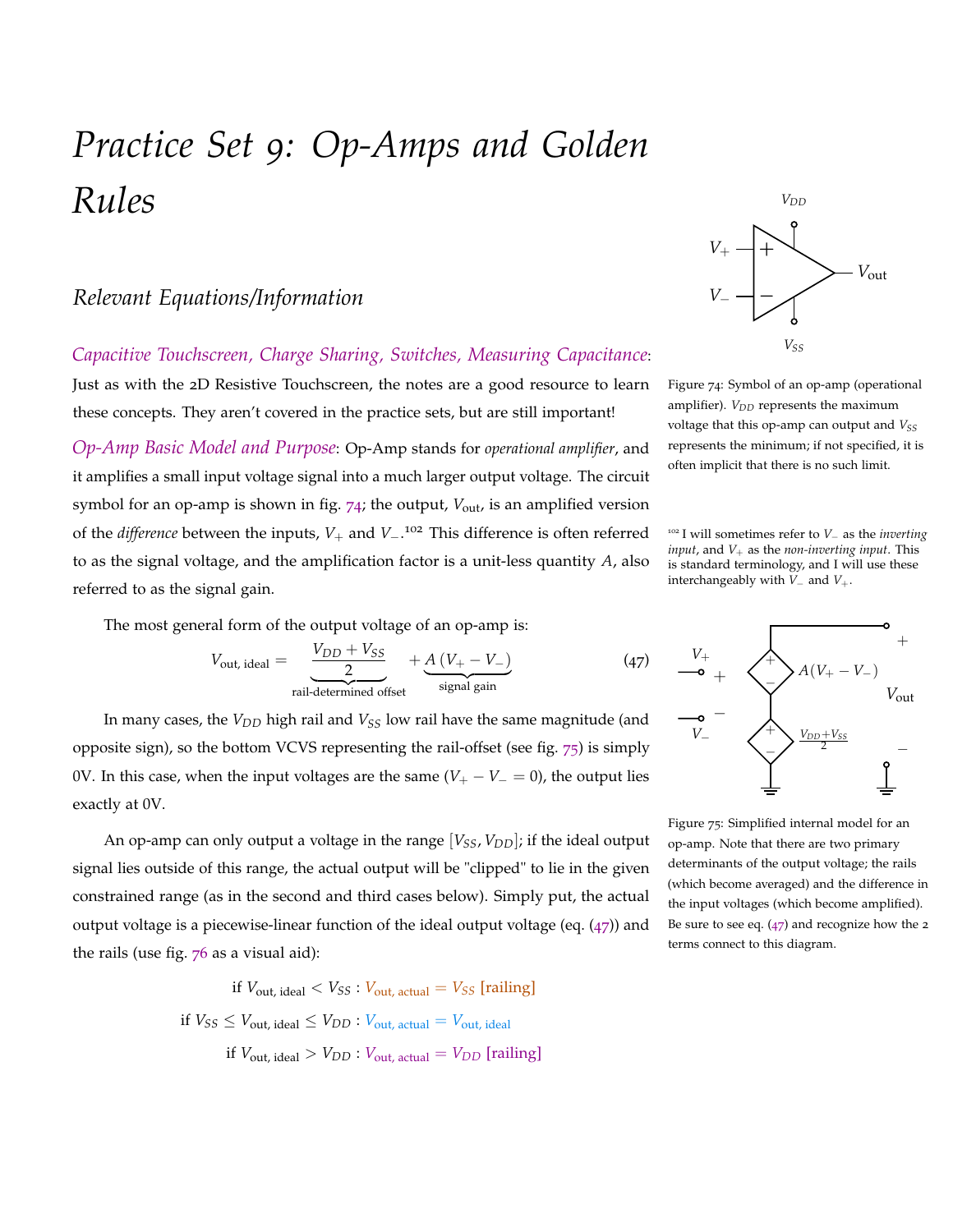*Op-Amp as a Comparator*: An op-amp can also be used to compare two input voltages, and the sign of the output will indicate which input voltage is larger. Suppose we have some known reference voltage *V*<sub>ref</sub> as *V*− (that is, at the inverting input) and some other voltage  $V_2$  as  $V_+$  (at the non-inverting input). We often want to know whether *V*? is smaller or larger than *V*ref.

The gain *A* of an op-amp is quite high (on the order of  $10^6$  or more), and in this class, we often treat it as infinite. This means that the "linear" region where the output is an un-clipped, factor-of-*A* amplified version of the input actually doesn't exist, or is very narrow. If the two input voltages are exactly equal, then the output is 0V but otherwise, the output immediately rails to  $V_{DD}$  (if  $V_2 > V_{ref}$ ) or rails to  $V_{SS}$ (if  $V_? < V_{\text{ref}}$ ). Then, by observing the output, we can determine if  $V_?$  is bigger or smaller than our reference voltage V<sub>ref</sub>. A simple graph demonstrating this behavior is in fig.  $76$ .

In practice, op-amps are highly complex internally because they need to work correctly in a variety situations, but the act of comparing two voltages is very simple. In situations when using an op-amp is overkill, we can instead use a dedicated comparator (circuit symbol in fig. [77](#page-95-1)), which also follows the behavior in fig. [76](#page-95-0) (but with a perfectly vertical blue line, since it's ideal).

Negative Feedback (NFB):<sup>103</sup> At this point, one might be wondering how an opamp can do anything *except* output a voltage at one of the rails. Isn't the internal gain so high that no matter what, any nonzero input voltage difference will be amplified to the point of clipping? Well, we can avoid this undesirable outcome using the concept of negative feedback.

Negative feedback refers to the idea that there is some output amount that is the ideal or intended amount; if the actual amount becomes larger than this reference, then the system must detect this deviation and bring it down to the reference. Similarly, if the actual amount drops too low, the system must bring it back up to the reference. For op-amps, negative feedback helps maintain the output voltage at a constant level *despite the fact* that the op-amp wants to rail the output. But how can the op-amp detect the deviation in the first place?

To incorporate negative feedback into our op-amp design, we must create a connection that goes from the output into the negative input, as shown in fig. [78](#page-96-0). Let's



<span id="page-95-0"></span>Figure 76: The blue region is the (super narrow, and in the ideal case, perfectly vertical) linear region where the input actually has "space" to be amplified without clipping, but note that for the vast majority of realistic inputs, the outputs sits at one of the rails (here,  $V_{SS}$  ≈ −2V and  $V_{DD}$  ≈ 3V). In this way, the sign of the output directly gives the relationship between  $V_2$  and  $V_{ref}$ . Note that with zero input difference, the output voltage (y-intercept) sits at the rail-offset,  $(0, \frac{V_{DD}+V_{SS}}{2}) = (0, 0.5).$ 



<span id="page-95-1"></span>Figure 77: Circuit symbol for a comparator (note the similarity to the symbol for an op-amp).

<sup>103</sup> This section tends to cause great conceptual confusion, and might be worth reviewing a couple times to fully understand.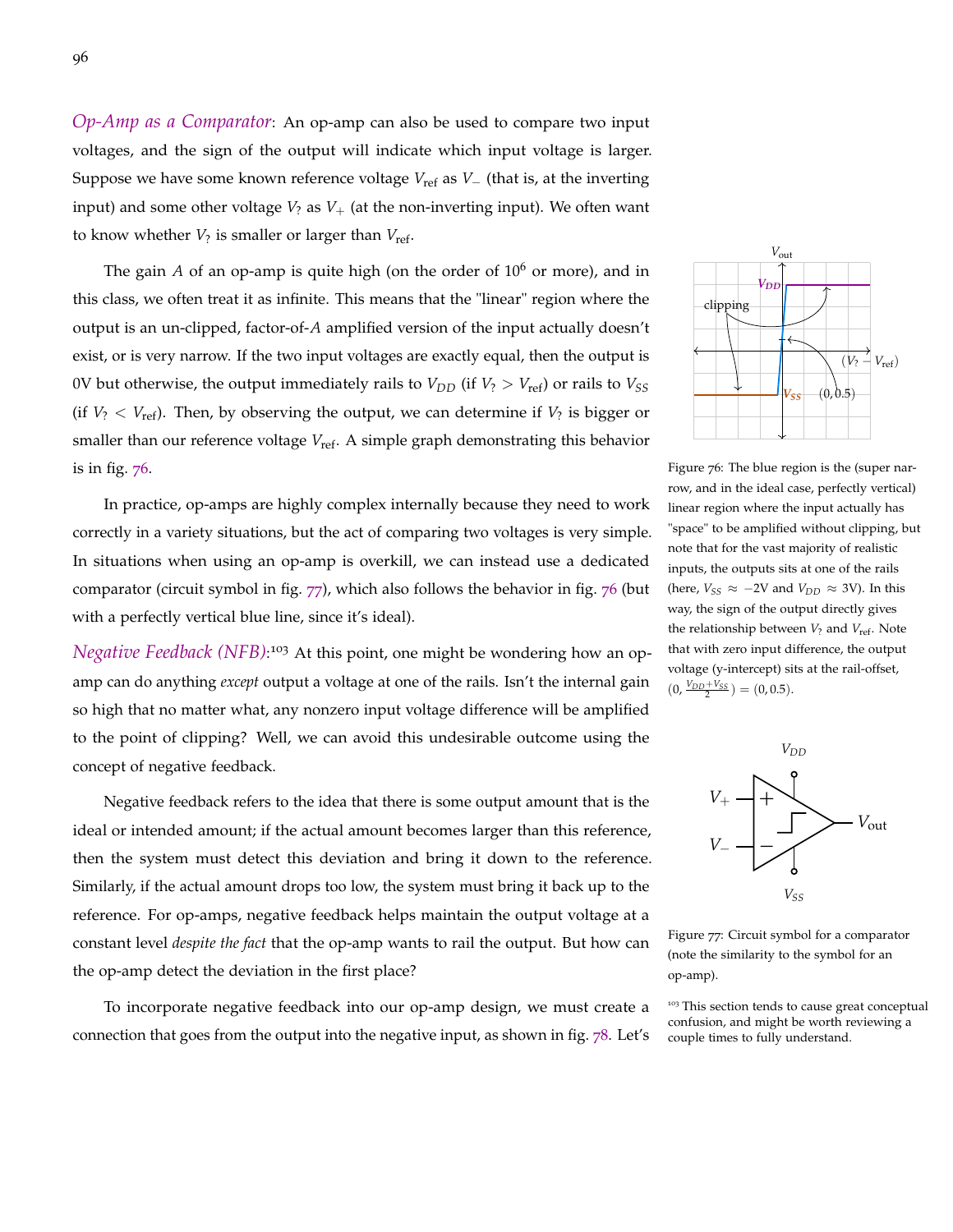understand why this works; first, we assume the supplies are of equal magnitude, so the output lies at 0V when  $V_+ = V_-$ . Then, from the general op-amp behavior in eq. ([47](#page-94-1)), we can say that  $V_{\text{out}} = A(V_{+} - V_{-})$ . But here,  $V_{-} = V_{\text{out}}$ ! So what happens when we solve for  $V_{\text{out}}$ ?

$$
V_{\text{out}} = A(V_{+} - V_{-})
$$

$$
V_{\text{out}} = A(V_{\text{in}} - V_{\text{out}})
$$

$$
V_{\text{out}} + A \cdot V_{\text{out}} = A \cdot V_{\text{in}}
$$

$$
V_{\text{out}}(1 + A) = A \cdot V_{\text{in}}
$$

$$
V_{\text{out}} = V_{\text{in}} \frac{A}{A + 1}
$$

Interestingly, the output is a scaled version of the input. But remember how we said that in the ideal case,  $A \rightarrow \infty$ ? If that's true, then the last equation above means  $V_{\text{out}} = V_{\text{in}}$ . The output is the same as the input!<sup>104</sup> So clearly, the system has the <sup>104</sup> Note that even if *A* isn't infinite, so long as ability to output a voltage that is between the rails (when  $V_{in}$  lies in  $[V_{SS}, V_{DD}]$ ).

*Checking for NFB*: In fig. [78](#page-96-0), we can see that the output is connected to the negative input terminal, but how can we confirm that the op-amp is in negative feedback? One convenient method is to check what happens if the output voltage happens to fluctuate by a little bit above the desired output; when this change occurs and propagates back to the input of the op-amp, does it cause the output to come back down to the desired level? If so, the system is in negative feedback.

For the buffer in fig. [78](#page-96-0), if  $V_{\text{out}} \uparrow$ , then  $V_{-} \uparrow$ , and  $V_{+} - V_{-} \downarrow$  (the difference between the higher and lower voltages decreases if the lower voltage increases.) Then,  $A(V_{+} - V_{-}) \downarrow$  also. From this, we can directly say that  $V_{\text{out}} \downarrow$ . Notice how an increase in the output voltage ultimately led to a decrease in the output voltage. This is negative feedback at work, squashing any fluctuations to ensure the output remains at the expected level.<sup>105</sup>

*The Buffer; A Practical NFB Example:* When we present the fact that  $A = \infty$ and  $V_+ - V_- = 0$  in NFB, this seems to be wholly incompatible with the general op-amp equation in eq. ([47](#page-94-1)) that  $V_{out} = A(V_{+} - V_{-})$ . Plugging in, we literally get ∞ · 0, which is undefined, so what's wrong? Indeed, the thing to keep in mind is that *A* is never *truly* infinite; this happens to be a convenient approximation, but for the mathematically inclined, let's use some actual numbers to convince ourselves that





<span id="page-96-0"></span>Figure 78: This example shows an op-amp wired in negative feedback. It is critical that the output is connected to the *negative* input, not the positive one. This configuration is also called a unity-gain buffer, and is used to isolate circuit blocks/stages, which will be covered later.

<sup>105</sup> It works the other direction too: if *V*out ↓, then *V*− ↓, *V*<sub>+</sub> − *V*− ↑, *A*(*V*<sub>+</sub> − *V*−) ↑ and finally, *V*out ↑.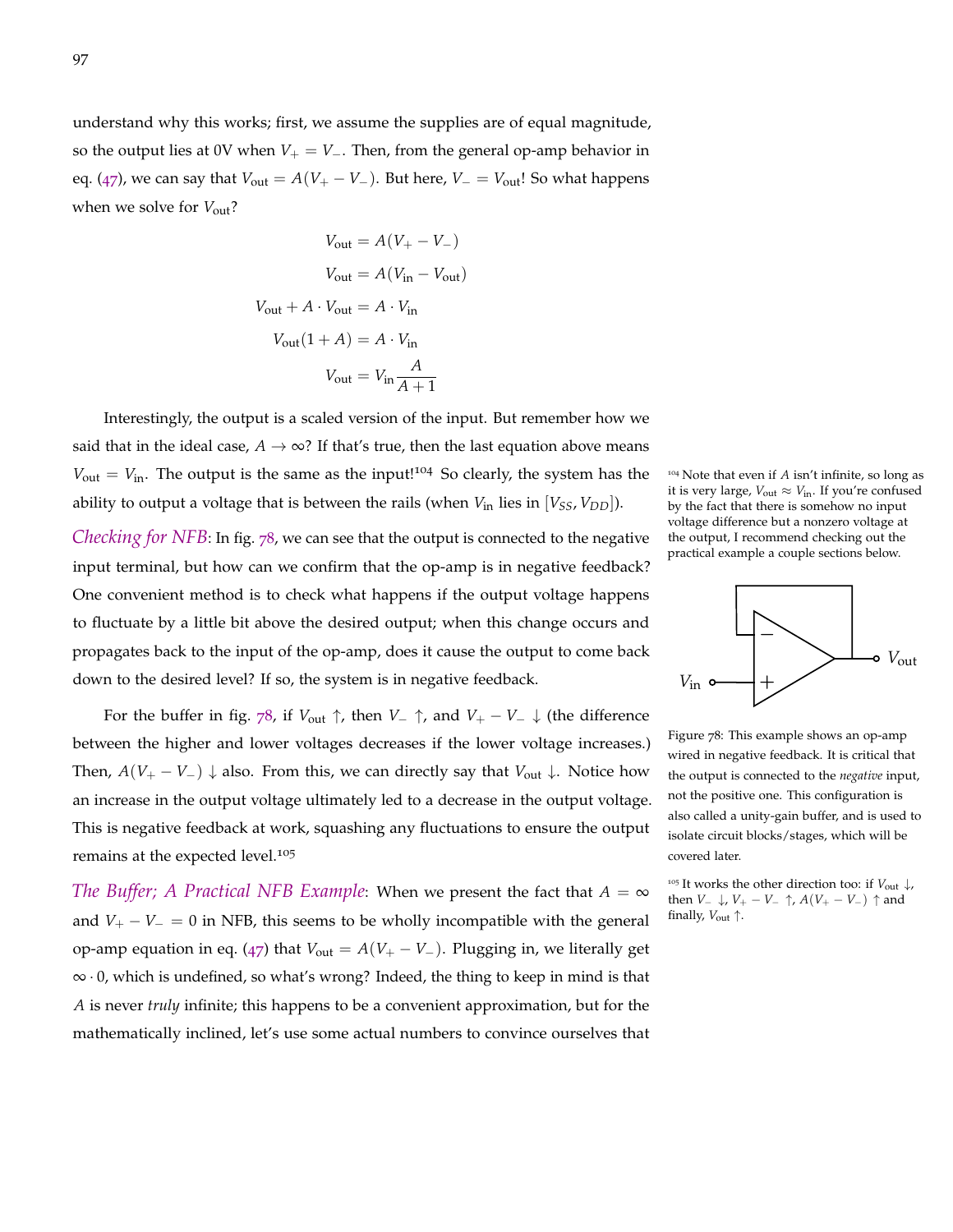the concept and results derived using NFB aren't complete nonsense.

For the simplest analysis, we use fig.  $78$ . Suppose  $A = 1,000,000 = 10^6$ , which is high but perfectly common. If  $V_{in} = V_{+} = 5V$ , then *V*<sub>−</sub>, same as  $V_{out}$  here, must be a precise value such that  $10^6(5 - V_{\text{out}}) = V_{\text{out}}$ . Solving,  $V_{\text{out}}$  isn't quite 5V; it's 4.999995V. See, the fact is, the resulting differential of about 5µV is enough for the op-amp to work with; it amplifies this difference into about 4.999995V at the output. In practical scenarios, this output is plenty close enough to  $V_{in} = 5V$ , which is why we feel comfortable saying  $V_+ = V_-$  in NFB. If you encounter any equations of the form  $\infty \cdot 0$  or similar and begin doubting your conceptual understanding, remind yourself of this practical example.

*Op-Amp "Golden Rules"*: These are two very useful results to be familiar with, as they greatly simplify the analysis of op-amp configurations.

*Golden Rule #1, Zero Input Currents: Observe fig.*  $\overline{79}$  $\overline{79}$  $\overline{79}$ *;*  $I_{+} = I_{-} = 0$ *. That is, the* currents going into the inputs of an op-amp are always zero. Note that in fig. [75](#page-94-2), there is no closed circuit connection for current to flow into or out of the op-amp inputs. This rule will *always hold* for op-amps unless specifically otherwise stated.<sup>106</sup> <sup>106</sup> This assumption is quite good for modern

*Golden Rule #2, Equal Input Voltages (in NFB): For an op-amp <i>in NFB, V*<sub>+</sub> = *V*<sup>-</sup>. This rule is quite tricky to understand conceptually, because it seems at first to imply that op-amps in negative feedback always have exactly 0V at the output. Isn't that what it means for the two input voltages to be equal? But remember that in negative feedback, one of the "inputs" is actually some portion of the output! So this rule suggests that the behavior of an op-amp in NFB isn't as simple as it was with the comparator. We had derived that  $V_{\text{out}} = V_{\text{in}} \frac{A}{A+1}$ , but note that we can generalize this result for any situation where a portion of the output is sampled and fed into the inverting input. For the unity-gain buffer, this portion was 1 because the output voltage was perfectly (fully) mirrored to the negative input.<sup>107</sup> But if it's some more <sup>107</sup> For something like the non-inverting general fraction *f* (for feedback factor), then  $V = f \cdot V_{out}$ . The relationship between input and output voltage becomes  $V_{\text{out}} = V_{\text{in}} \frac{A}{A_{f+1}} \approx \frac{1}{f}$  for large or infinite A). We then apply the previous equation and conclude that  $V = f \cdot \frac{1}{f} V_{\text{in}}$ , which is the same as saying  $V = V_+$  in NFB since  $V_{\text{in}} = V_+$ .

*Important Op-Amp Examples*: Equipped with knowledge about feedback and op-amp behavior, we can now take a look at 2 very common op-amp configurations



<span id="page-97-0"></span>Figure 79: An op-amp with the currents feeding into the input terminals labeled. These currents will always be zero! There's no closed circuit inside the op-amp at the input, so the current cannot flow anywhere.

op-amps which have *very* high resistance looking into the inputs, and you likely won't encounter changes to this rule unless you take a class like EE105.

amplifier as we'll see below, this fraction is less than one because of the voltage divider from  $V_{\text{out}}$  to  $V_{-}$ .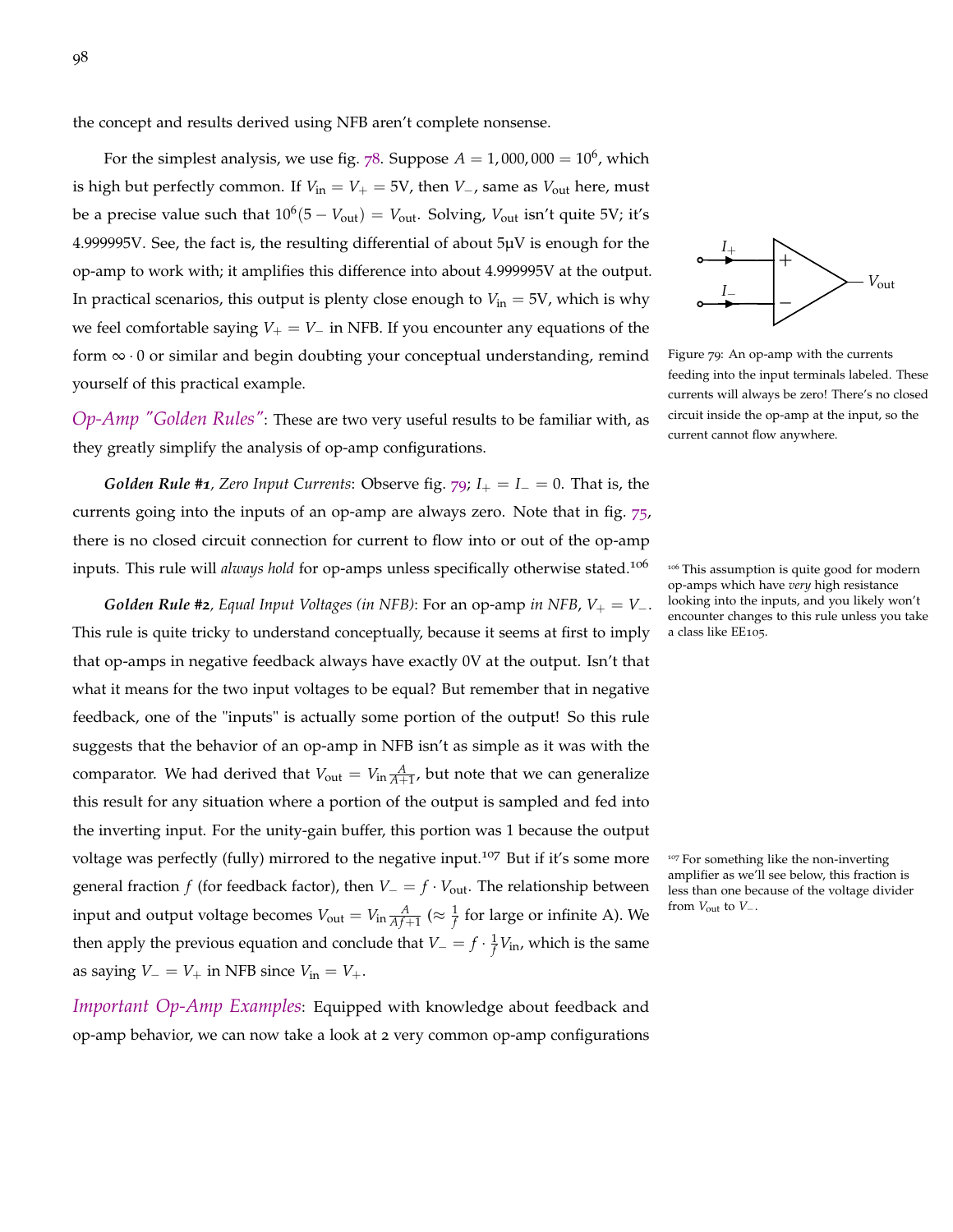to understand them better. In analyzing circuits, we cannot forget the basics; KCL and NVA still prove very useful in formulating equations with which the circuit can be solved.

*Non-inverting Op-Amp*: This configuration is shown in fig. [80](#page-98-0). The goal is to understand its behavior; specifically, we want to know how *V*out compares to *V*in after being amplified.

We must first check whether the golden rules can be applied; #1 certainly can since we have an op-amp, but before using #2, we must check NFB. If *V*out increases a bit, then the node potential at  $u_1$  increases a bit. To see this, we can recognize that *R*<sup>1</sup> and *R*<sup>2</sup> form a voltage divider between *V*out and ground, so applying the voltage divider equation,<sup>108</sup> eq. ([36](#page-72-1)),  $u_1 = V_{\text{out}} \frac{R_2}{R_1 + R_2}$ . Here, if  $V_{\text{out}}$  increases, so too does  $u_1$ . *We then notice that*  $V = u_1$  and so if  $V_{\text{out}} \uparrow$ , then  $V_-\uparrow$  and  $A(V_+ - V_-) \downarrow$  so  $V_{\text{out}} \downarrow$ . The system can correct itself! We've verified NFB.

To solve our system, since the op-amp is in NFB, we can apply Golden Rule #2:  $V = V_+ \implies u_1 = V_{\text{in}}$ .<sup>109</sup> This might be an unexpected result! This configuration <sup>109</sup> If you're tempted to plug in this result to enforces that the node potential at  $u_1$  is equal to the input signal voltage!

From here, we apply the voltage divider equation again and perform some algebra:

$$
u_1 = V_{\text{out}} \frac{R_2}{R_2 + R_1}
$$

$$
V_{\text{in}} = V_{\text{out}} \frac{R_2}{R_2 + R_1}
$$

$$
V_{\text{out}} = V_{\text{in}} \frac{R_2 + R_1}{R_2}
$$

We conclude that, for a non-inverting op-amp:

<span id="page-98-2"></span>
$$
V_{\rm out}=V_{\rm in}\left(1+\frac{R_1}{R_2}\right)
$$

So based on the specific resistor values used, the non-inverting op-amp allows us to apply a gain to our input signal voltage! For example, if  $R_1 = 2M\Omega$  and  $R_2 = 1k\Omega$ then the gain is  $1 + \frac{2 \cdot 10^6}{10^3} = 2001 \approx 2000$ . That's pretty good!

*Inverting Op-Amp*: The previous example showed us how to apply a positive gain, but sometimes we want to turn a negative input signal into a positive output voltage, or vice versa; to do so, we use a configuration as shown in fig. [81](#page-98-1). Let's analyze this circuit and solve for its gain,  $\frac{V_{\text{out}}}{V_{\text{in}}}$ .



 $I_{+}$   $\rightarrow$ 

<span id="page-98-0"></span>that the input voltage with the squiggly refers to a *signal voltage*, which is still an independent source but typically of much smaller magnitude (hence the usage of this op-amp to amplify it!)

<sup>108</sup> NVA will yield the exact same result; just be sure to note that the current *coming out of an op-amp* might not be zero; it's only the input currents that are always zero.

the general op-amp equation,  $A(V_{in} - u_1)$ , it's an understandable impulse, but this will only lead you to conclude that  $V_{\text{out}} = \infty \cdot 0$ , which is undefined and incorrect. One of the hardest things to learn in this unit is to learn how to work towards an expression of the form  $\frac{V_{\text{out}}}{V_{\text{in}}}$ ; this results in a proper expression for the circuit's gain.



(48)

<span id="page-98-1"></span>Figure 81: An inverting op-amp. Note that here, there is a so-called "flying" resistor that connects the negative input to the output, creating the NFB connection.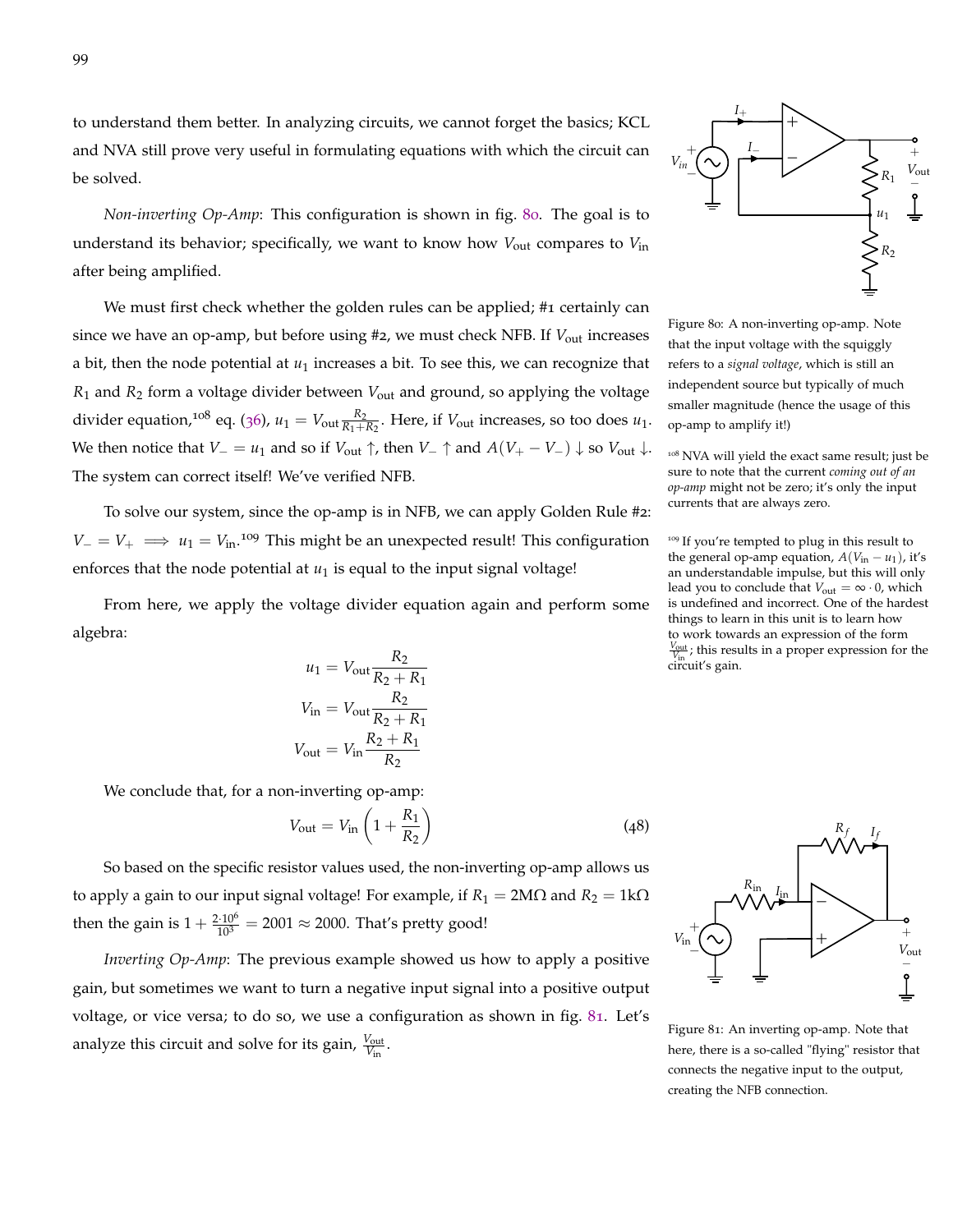We can begin with a KCL equation at the *V*− node. Since we know that op-amps do not allow current into the inputs,  $I_-=0$ A. This also means that  $I_{in} = I_f$ . We can try applying Golden Rule #2, but let's confirm NFB first as we've done before; if *V*out ↑, then *V*<sup>−</sup> ↑ (since in the instant the output voltage changes, the current *I*<sup>*f*</sup> will not change). Then, *A*(*V*<sub>+</sub> − *V*−)  $\downarrow$  so *V*<sub>out</sub>  $\downarrow$ , and we have NFB. Therefore, we apply Golden Rule #2, and the potential at *V*<sup>−</sup> must be the same as *V*<sup>+</sup>, which is grounded at 0V. Now, combining our findings, this means the same current *I*in that leads to a *V*in voltage drop across the *R*in resistor creates a voltage drop across the *R<sup>f</sup>* resistor, and this second voltage drop directly gives *V*out! We apply Ohm's law:  $V_{\text{in}} = I_{\text{in}} R_{\text{in}} \implies I_{\text{in}} = \frac{V_{\text{in}}}{R_{\text{in}}}$  $\frac{V_{\text{in}}}{R_{\text{in}}}$ . Since  $I_f = I_{\text{in}}$ ,  $0 - V_{\text{out}} = R_f \cdot I_{\text{in}} = R_f \cdot \frac{V_{\text{in}}}{R_{\text{in}}}$  $\frac{v_{\text{in}}}{R_{\text{in}}}\cdot$ Rearranging this, we find that for an inverting op-amp:

$$
V_{\text{out}} = V_{\text{in}} \left( -\frac{R_f}{R_{\text{in}}} \right) \implies \frac{V_{\text{out}}}{V_{\text{in}}} = -\frac{R_f}{R_{\text{in}}} \tag{49}
$$

And so we have the gain! While it can be useful to recognize these configurations and immediately jump to the corresponding gain expressions, be sure to also practice systematically analyzing circuits; even encountering differently-drawn versions of these configurations can throw someone off if they've only memorized the results! <sup>111</sup> The course notes go into more detail on these and also analyze more complex <sup>111</sup> The semester after I took EECS 16A, I actuop-amp configurations.

*Loading Effects, Buffering*: Let's clarify what exactly loading is in the context of circuits, and present a scenario that will motivate this next section.

Suppose you have a lightbulb, modeled as a simple resistor of  $50\Omega$ , and we want to turn on this lightbulb. The greater the power dissipation of the bulb, the brighter it burns, so we want to maximize the voltage dropped across the bulb. One idea we might have is to connect a battery to it, resembling the diagram in fig. [18](#page-62-2) where the lightbulb is resistor *R*. Seems fine, right? Well, the issue is that any battery also has some internal resistance associated with it, and the wires connecting to the bulb have resistance too. Let's model this collective "parasitic" resistance as *r*, and incorporate it into our diagram so it looks like fig. [82](#page-99-0). Now, we have a voltage divider. Let's take a closer look at what happens.

If *r* is on the order of a couple of ohms, then the voltage divider equation eq. ([36](#page-72-1)) readily reveals that the voltage drop across the lightbulb is the majority of the battery's voltage, so the bulb will burn brightly as desired. But suppose that

<sup>110</sup> Don't forget passive sign convention! The negative terminal is at higher potential relative to  $V_{\text{out}}$ , and since  $V_-=0$ , we can intuitively see why  $V_{\text{out}}$  is negative.

ally confused the inverting and non-inverting op-amp configurations in an interview, and it was the very first question I was asked! I had to recover by performing NVA on the spot; nothing wrong with that!



<span id="page-99-0"></span>Figure 82: Circuit model for a battery with internal resistance *r* connected to a lightbulb (which acts as the load here) of resistance *R*.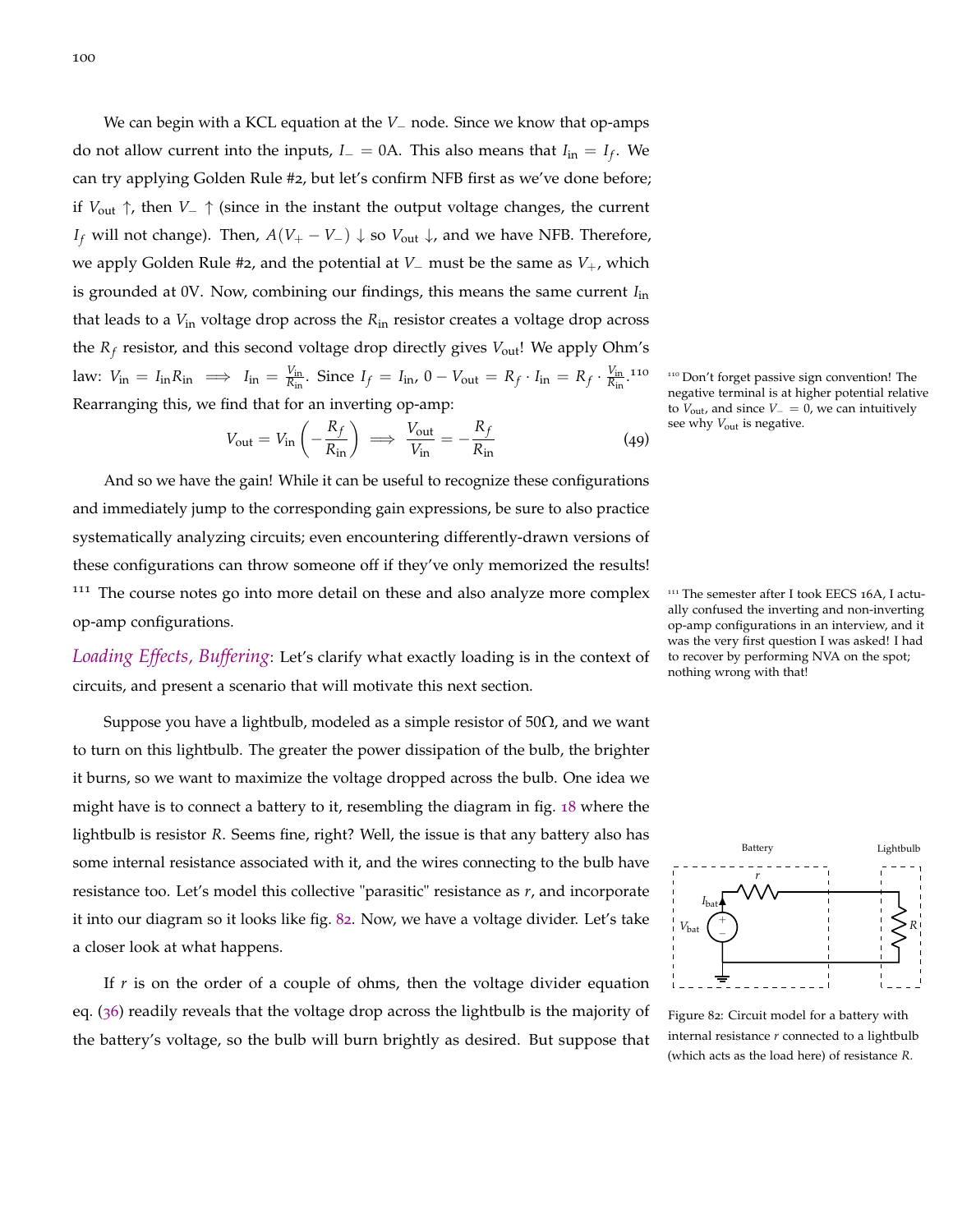we're using a battery with *r* of 1kΩ. Now, the bulb's voltage is only a small fraction  $\frac{50}{1050} \approx 4.7\%$  of the battery's voltage! We'd observe that the bulb's brightness is quite low in this second situation. The issue with this setup arises from the fact that the voltage drop across the bulb depends on the value of *r*, which is determined by the battery's internal structure. Current flows in this circuit, so some of the battery's voltage is lost to the internal resistance of the battery.<sup>112</sup> Wouldn't it be nice to ensure <sup>112</sup> Most often, this just means the battery heats that no matter what *r* is, the voltage dropped across the bulb was a constant, *isolating it* from the source? This is exactly what a unity-gain buffer (fig. [78](#page-96-0)) can be used for.

Let's add this buffer into our circuit, isolating the load (lightbulb) from the source (battery). Our circuit now looks like fig. [83](#page-100-0). Notice that the voltage at the non-inverting input is  $V_{\text{bat}}$ , since no current can flow into the op-amp, and the same voltage appears at the output because of our unity-gain buffer!<sup>113</sup> This means that <sup>113</sup> For this to happen, by Ohm's law, current the full *V*<sub>bat</sub> will be dropped across the bulb, and we don't need to worry about any loading effects. No matter what the  $r$  or  $R$  values are,<sup>114</sup>, the circuit's behavior is consistent!

Without the buffer in the middle, the impact of the battery's resistance on the bulb depended on specific resistance values. Even using a different kind of wire, with different resistivity or length, could change our observations! By isolating the source and the load, we managed to ensure that no voltage is dropped across the source resistance *r* and that the load receives the full intended voltage.

*Circuit Design Procedure, Current Source Design, Examples*: Once again, the notes are a great way to learn this material; design is one of the most interesting aspects of learning circuits because you go a step beyond analyzing what's given to you. Designing circuits helps you appreciate them more, and though it's not covered in the practice sets, it's still crucial to understand! Not to mention, this is a common area from which exam questions have been drawn in the past.

### *Problems*

z **Problem:** Is it *true* or *false* that we can use the 2 Golden Rules to analyze any op-amp circuit?

#### **Answer:** False

**Quick Solution:** The first golden rule states that no current can flow into the

up over time.

must flow *out* of the op-amp; this is perfectly fine since it's only the inputs that current cannot flow into or out of.

<sup>114</sup> If you have an inner voice or tend to read things aloud, you definitely sounded like a pirate there ;)



<span id="page-100-0"></span>Figure 83: Circuit model for a battery powering a lightbulb, but now with a buffer in the middle. All the voltage with no loss to the battery's internal resistance!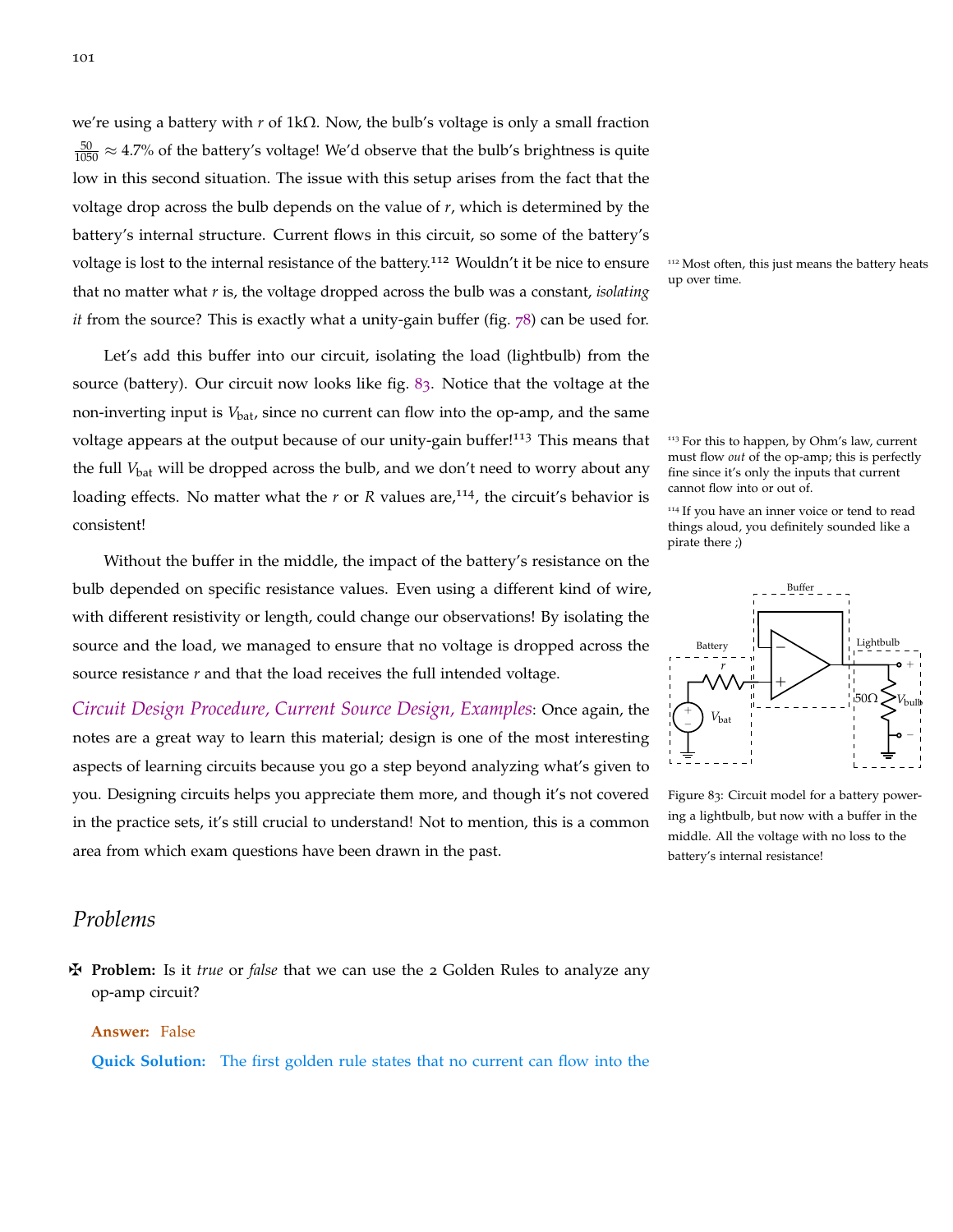inputs of an op-amp, and it has a physical basis; the inputs of any op-amp we'll study are not connected to anything, they're just dangling open circuits. However, the second golden rule, wherein  $V_+ = V_-\,$  does *not* apply to op-amps unless they are wired in negative feedback. Many circuits do not satisfy this criteria, such as when op-amps are used as comparators (see fig. [84](#page-101-0) for an example).

z **Problem:** Is it *true* or *false* that an op-amp can function without external power supplies?

#### **Answer:** False

**Quick Solution:** Op-amps are limited in their functionality; they simply cannot output a voltage larger or smaller than what is supplied at their rails, and these rail voltages are, by definition, external power supplies. Without these supplies, op-amps will not be able to deliver any power to the load at the output, since the energy must come from somewhere.

z **Problem:** Given the circuit in fig. [84](#page-101-0), assuming the comparator is *not railing*, find an expression for the output voltage in terms of other variables (gain *A*, resistor values, supply voltages, and voltage source values).

**Answer:**  $V_{\text{out}} = 2.5 + A(2 - \frac{3}{4}V_{\text{in}})$ 

**Quick Solution:** Applying the general op-amp output voltage formula for the non-clipped region, eq. ([47](#page-94-1)), the answer follows directly from the rails ( $V_{DD}$  = 5V, *VSS* = 0V) and the input voltages (voltage divider for *V*−, reference source for *V*<sub>+</sub>). Plugging in,  $V_{\text{out}} = 2.5V + A(2 - \frac{3}{4}V_{\text{in}})$ .

**Long Solution:** The important part of this question is that *despite using an op-amp with very, very high gain as a comparator*, the region of operation is in the nonclipped region (blue line region in fig. [76](#page-95-0)). This effectively means that we can apply the general op-amp output voltage formula (eq.  $(47)$  $(47)$  $(47)$ ) to this situation and  $V_{\text{out, actual}} = V_{\text{out, ideal}}$ . Taking careful note of the supply voltage values and the input voltages, we plug in:

$$
V_{\text{out}} = V_{\text{out, ideal}} = \underbrace{\frac{V_{DD} + V_{SS}}{2}}_{\text{real-deetermined offset}} + \underbrace{A (V_{+} - V_{-})}_{\text{signal gain}}
$$

$$
V_{\text{out}} = \frac{5V + 0V}{2} + A (V_{+} - V_{-})
$$

At this point, we observe that the non-inverting input  $V_+$  is being fed directly by an independent voltage source, so  $V_+ = 2V$ .  $V_-$  is a bit trickier, but the key realization is that we form a voltage divider, and *V*<sup>−</sup> is a fraction of *V*in. Specifically,  $V = V_{\text{in}} \cdot \frac{3k\Omega}{3k\Omega + 1k\Omega} = \frac{3}{4}V_{\text{in}}$ . Substituting in, we have our answer:

$$
V_{\text{out}} = 2.5\text{V} + A\left(2 - \frac{3}{4}V_{\text{in}}\right)
$$



<span id="page-101-0"></span>Figure 84: Op-amp comparator circuit for the problem to the left. Find an expression for the output voltage!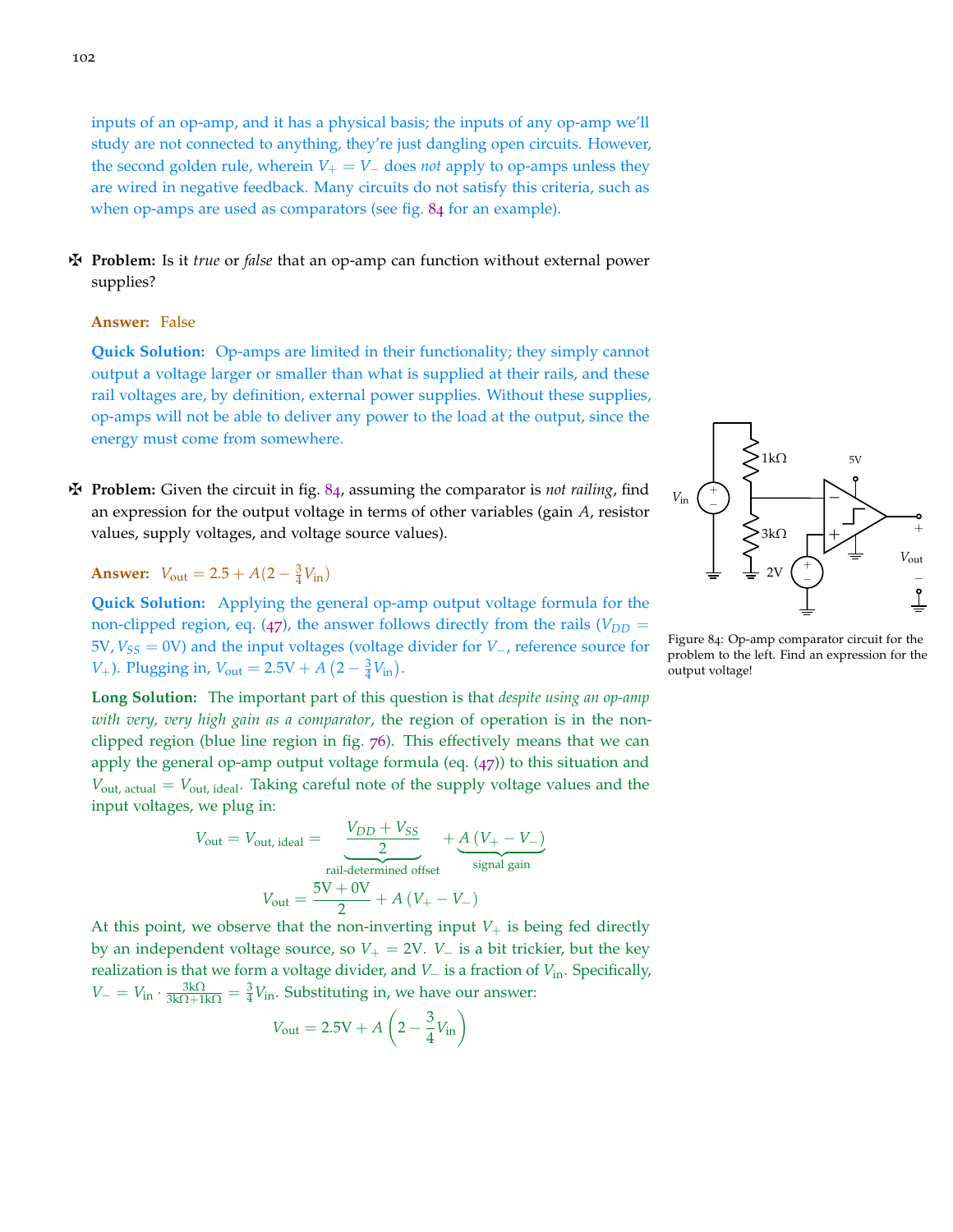$\ddot{\mathbf{\Psi}}$  **Problem:** Why does an op-amp not change the voltage of the circuit it is connected to? Phrased another way, why does an op-amp not *load* its input circuitry?

#### **Answer:** ∞ input resistance, no input current

**Quick Solution:** By Golden Rule #1 for all op-amps, the input currents are zero, so when an op-amp is attached to any circuit block, it won't draw additional current, and therefore will not load the circuit block. For an example, consider the voltage divider at *V*− of the op-amp in the previous problem. We can apply the voltage divider formula here because adding the op-amp doesn't change the circuit behavior; it doesn't *load* the voltage divider.

**Long Solution:** By definition, circuit blocks are loaded when they are attached to other blocks/components that change their own behavior. For example, consider the example in the RELEVANT INFORMATION section with the lightbulb and the battery. When the lightbulb is attached, the battery is loaded because the circuit is completed (a battery just sitting there is just a pair of unattached terminals, no closed loop exists.) When current flows in the completed circuit, there is a voltage drop across the internal battery resistance, changing the voltage drop across the lightbulb.

Here, if an op-amp is attached to some circuit block's output, then it cannot draw any current by Golden Rule #1. That is, the op-amp acts as a buffer preventing loading effects. It isolates the "actual load" of the circuit (connected to the output of the op-amp) from the source (at the input of the op-amp), such that the intended load can experience all the voltage benefits as if it was connected to the source, but without loading the source. Op-amps are crucial for allowing circuit blocks to be combined because any time we add a new block to the output of an existing circuit, we don't need to re-analyze the parts of the circuit that came before.

z **Problem:** Given some circuit with an op-amp wired in negative feedback, will the gain of the circuit change if the input polarities are swapped (+ becomes − and vice versa)? Why or why not? If it helps, use fig. [80](#page-98-0) as an example.

#### **Answer:** Yes, negative feedback won't hold.

**Quick Solution:** Since the circuit was given to be wired in negative feedback before, by swapping the input polarities, we would wire our op-amp in *positive feedback*! Op-amps in positive feedback are highly unstable; minor fluctuations (even from something like thermal noise!) cause the output voltage to become amplified to one of the rails. In NFB, if  $V_{\text{out}} \uparrow$ , it self-corrects and soon after, *V*<sub>out</sub>  $\downarrow$ . But in positive feedback, if *V*<sub>out</sub> ↑ small, it reinforces and *V*<sub>out</sub> ↑↑↑ soon after. Ultimately, this means that Golden Rule #2 no longer applies, and the techniques we used to solve the original circuit and the corresponding gain expression become invalid.

z **Problem:** Is it *true* or *false* that an ideal op-amp behaves as though it has infinite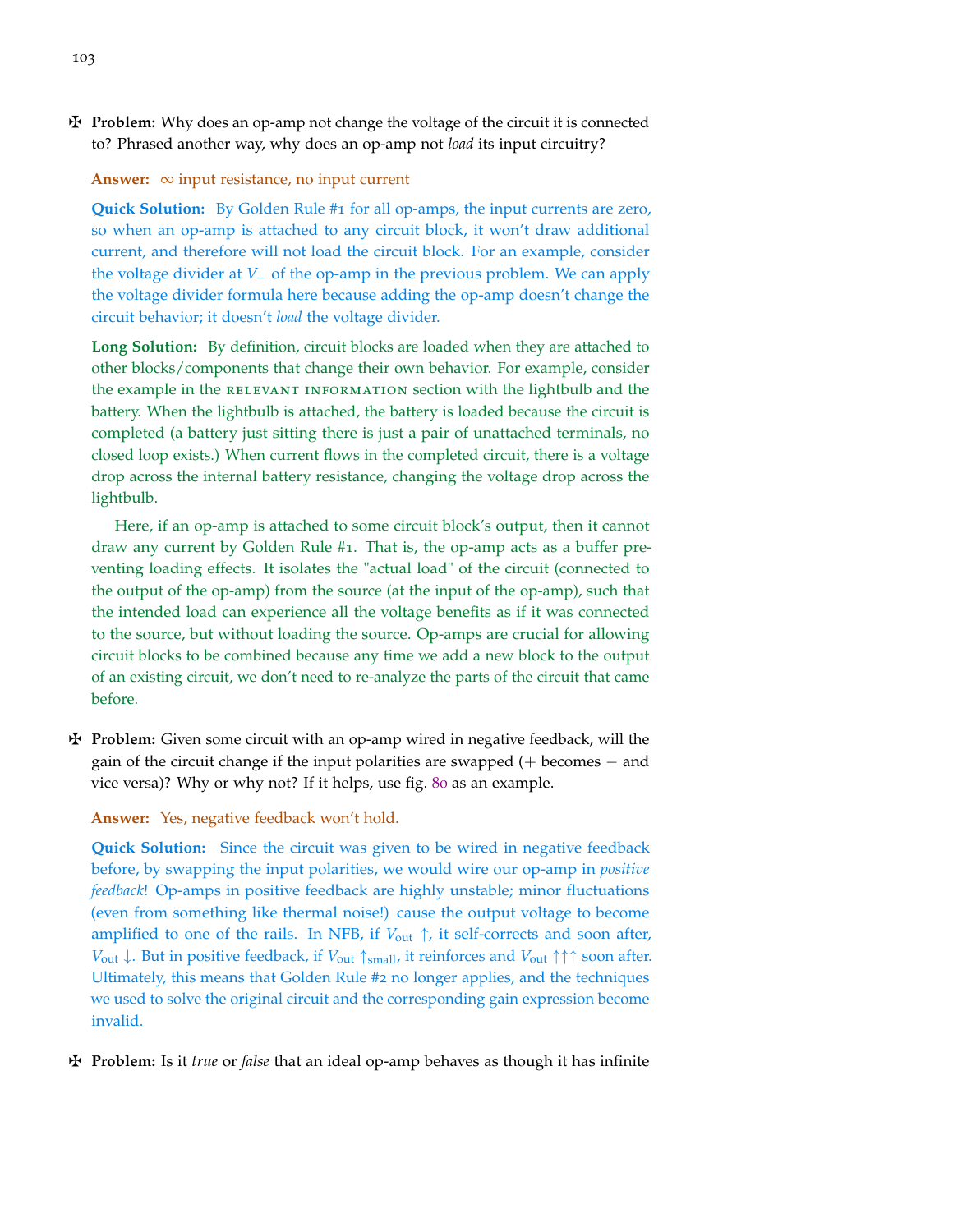gain?

#### **Answer:** True

**Quick Solution:** This is one of the core features of an ideal op-amp! See eq. ([47](#page-94-1)) graph; the reason the center line is such a narrow region is because of the nearinfinite gain. In reality, the gain is very high but not infinite, but the approximation that  $V_+ = V_-$  in NFB holds only because we assume  $A = \infty$  in this class.

#### **Extra)** Problem: Is the gain of the circuit in fig. [85](#page-103-0) positive or negative?

#### **Answer:** Negative

**Quick Solution:** This circuit is identical to fig. [81](#page-98-1), which has gain  $\frac{V_{\text{out}}}{V_s} = -\frac{R_f}{R_s}$  $\frac{M}{R_s}$  and so the gain is negative. This is an exercise in pattern-matching and gaining familiarity with recognizing already-seen configurations with slight modifications; the fact that this voltage source is not a signal voltage (that is, it's of somewhat larger magnitude) doesn't change anything about the circuit's fundamental behavior.

z **Problem:** Given fig. [85](#page-103-0) and the following values, calculate the *V*out .

$$
V_S = 2V, R_s = 50\Omega, R_f = 100\Omega
$$

**Answer:**  $V_{\text{out}} = -4V$ 

**Quick Solution:** We can directly plug into the inverting amplifier gain formula;  $V_{\text{out}} = V_s \cdot -\frac{R_f}{R_s}$  $\frac{R_f}{R_s} = -2V \cdot \frac{100}{50} = -4V$ , so  $V_{\text{out}} = -4V$ .

**Long Solution:** Let's review the intuition for why the gain of this configuration is negative, and why the ratio of resistors is the determinant of the value of the gain.

Note that the circuit is in NFB (derived in the RELEVANT INFORMATION section of this chapter). This means Golden Rule #2 applies, and the − input of the opamp is at 0V (like the  $+$  input). The node above the input voltage source is at potential *V<sup>s</sup>* , so by Ohm's law, the current flowing through *R<sup>s</sup>* must contribute *V*<sup>*s*</sup> voltage drop; that is,  $I_s = \frac{V_s}{R_s}$ . Now, all op-amps follow Golden Rule #1, so none of this *I<sup>s</sup>* current will flow into the op-amp; all of it goes through *R<sup>f</sup>* . So *I<sup>s</sup>* contributes a voltage drop across the *R<sup>f</sup>* resistor, and by passive sign convention, the left end of  $R_f$  is at the higher potential. This left end is at 0V so  $V_{\text{out}} < 0$ V, and we can see the gain is negative. If *V<sup>s</sup>* was negative, then current would flow in the other direction and  $V_{\text{out}}$  would be positive. The ratio  $\frac{R_f}{R_s}$  arises from the fact that the same current must go through both resistors, so the ratio of voltages is directly proportional to the ratio of resistances.

z **Problem:** Is fig. [86](#page-103-1) in negative feedback? .

#### **Answer:** Yes

**Quick Solution:** We can notice that this is a differently-drawn inverting amplifier



<span id="page-103-0"></span>Figure 85: Circuit associated with the problem to the left.



<span id="page-103-1"></span>Figure 86: Circuit associated with the problem to the left.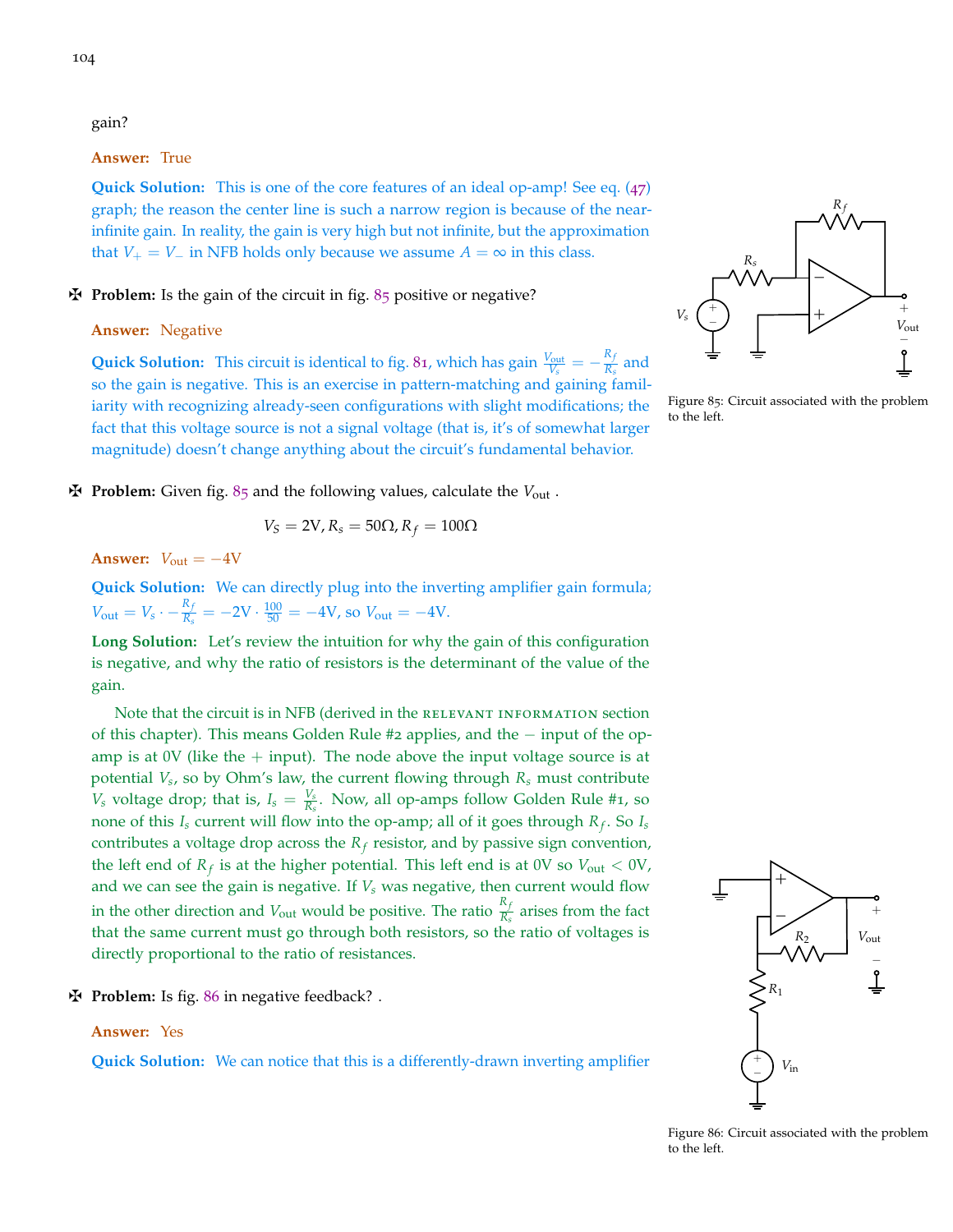(as indicated by the grounded  $+$  input and resistors  $R_1$  and  $R_2$  taking the place of *R<sup>s</sup>* and *R<sup>f</sup>* from before. It's quite easy to mistake this for a non-inverting amplifier, based on the way it's drawn; it doesn't change the answer to this specific question, but it's important to be careful!

z **Problem:** Solve for *<sup>V</sup>*out in fig. [86](#page-103-1) in terms of *<sup>V</sup>*in and resistor values.

**Answer:**  $V_{\text{out}} = V_{\text{in}} \cdot -\frac{R_2}{R_1}$ *R*1

**Quick Solution:** We notice this is an inverting amplifier configuration, and pattern-match accordingly. Performing full NVA or other rigorous analysis will yield the same result. The *very* common mistake is to incorrectly identify the topology of this amplifier and classify it as a non-inverting configuration, leading to an incorrect expression for the output voltage.

z **Problem:** Is it *true* or *false* that for reasonable resistor values (positive real resistances), an ideal inverting amplifier (fig. [81](#page-98-1)) can have any negative gain?

#### **Answer:** True

**Quick Solution:** Looking at the gain expression for an inverting amplifier,  $\frac{V_{\text{out}}}{V_{\text{in}}} = -\frac{R_2}{R_1}$  $\frac{R_2}{R_1}$ , it can be seen that with the selection of reasonable resistor values, any negative gain can be achieved (and this was the intended answer). But keep in mind, this is only true since an ideal amplifier has no supply rails; if it did, those would clip the output before it could achieve very negative gains (say,  $-10^7$  as an extreme example).

z **Problem:** Is it *true* or *false* that for reasonable resistor values (positive resistances), an ideal non-inverting amplifier (fig. [80](#page-98-0)) can have any positive gain?

#### **Answer:** False

**Quick Solution:** Unlike the previous question, where an inverting amplifier can apply a gain of, say,  $-\frac{1}{10}$  to a signal, a non-inverting amplifier's gain expression is slightly different; as in eq. ([48](#page-98-2)),  $V_{\text{out}} = V_{\text{in}} \cdot \left(1 + \frac{R_2}{R_1}\right)$ *R*1 . That is, the ratio of resistances is always added to the value 1, so even in the limit, the minimum gain of a non-inverting amplifier is 1. By itself, it cannot achieve a gain of, say,  $\frac{1}{10}$ , so it cannot achieve *any* positive gain.<sup>115</sup> 115 115 115 We could do this by chaining together 2

z **Problem:** Suppose we have 2 circuit blocks A and B, and each one has a specific function (think of each block as having an intended gain or a specific output voltage). We want to chain them together so the output of block A is the input for block B. Will the overall combined circuit's behavior be the same regardless of whether we connect the blocks using a wire (as in fig. [87](#page-104-0)) or an op-amp (as in fig. [88](#page-105-0))?

**Answer:** These aren't the same, the op-amp will prevent block B from loading block A unlike the wire.





<span id="page-104-0"></span>Figure 87: Two circuit blocks connected by a wire.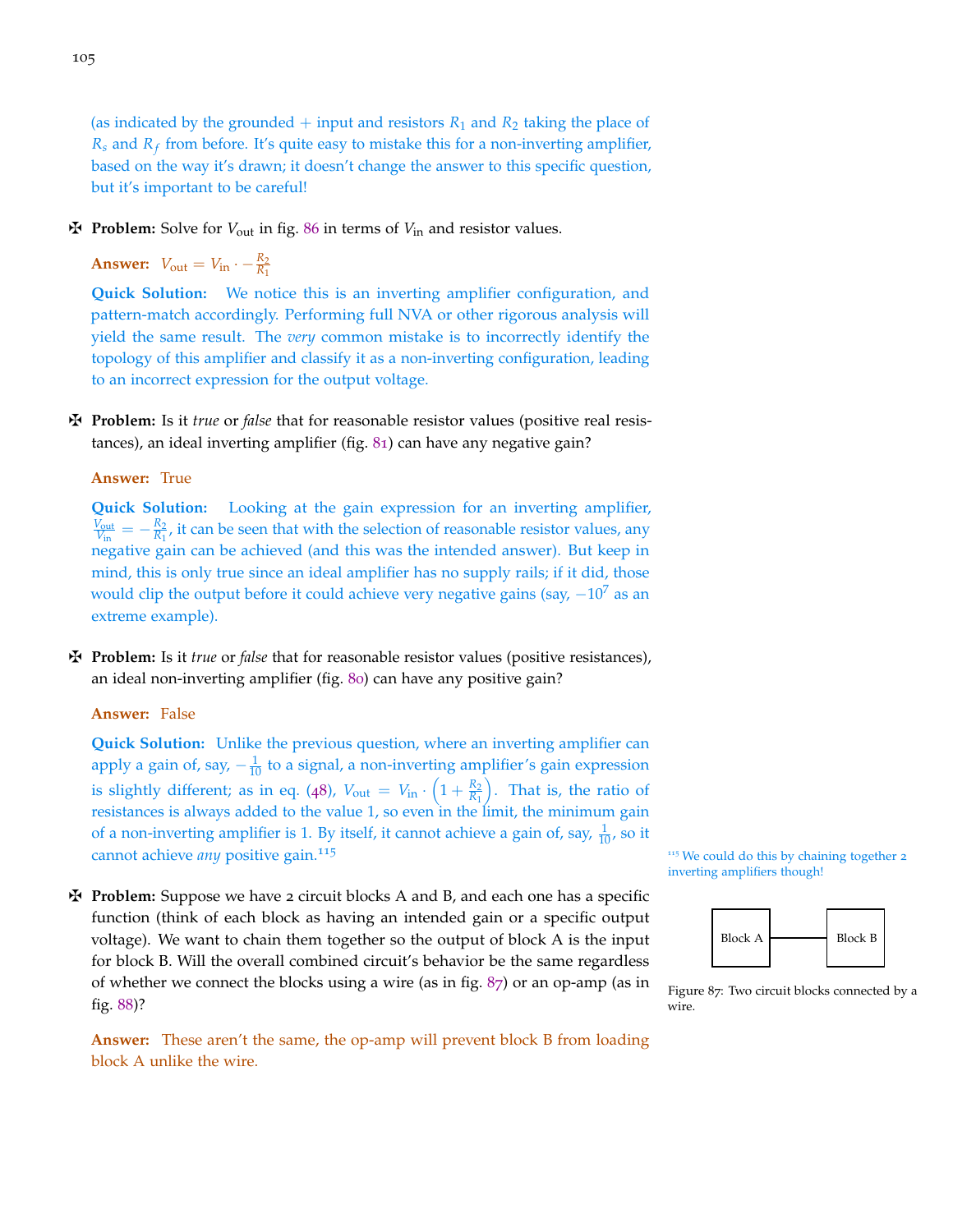**Quick Solution:** Recall the example with the lightbulb and the battery in the relevant information section; in this case, we can think of the battery as block A and the bulb as block B. It's the exact same situation that we saw before! Connecting the lightbulb to the battery with just a wire causes the bulb to load the battery (and its internal resistance), so the bulb doesn't experience the full voltage drop. Similarly here, for any arbitrary functional circuit blocks, there's no guarantee that if we add block B to the output of block A using a wire, that there won't be backwards-propagating effects that impact the behavior of block A.

This is where the unity-gain buffer comes in! Attaching block B to block A with a buffer to isolate the two causes the addition of B to have no impact on the intended, designed behavior of A. Since the unity-gain buffer is connected in negative feedback,  $V_+ = V_-\$  and the output voltage of block A is perfectly mirrored to the input of block B, as desired.

Long Solution: Addendum. In addition to the QUICK SOLUTION, let's consider a more concrete (and potentially familiar) example. Say blocks A and B are both voltage dividers where for block A, the output voltage is  $\frac{1}{4}$  of the input. for block B, the output is  $\frac{1}{5}$  of the input. Individually, the circuits are as given in fig. [89](#page-105-1).

We can connect these blocks in the style of fig. [87](#page-104-0) or fig. [88](#page-105-0), with the intention being that we first sample  $\frac{1}{4}$  of the input voltage, and then take  $\frac{1}{5}$  of that, so the overall end output is  $\frac{1}{20}$  of the original input. Does this happen with a wire connection? The combined circuit to analyze is in fig. [90](#page-105-2).

If we calculate the block B divider again in this new setup, we find that the voltage division from  $V_{\text{out, A}}$  to  $V_{\text{out}}$  is as expected;  $\frac{1}{5}$ . But is  $\frac{V_{\text{out, A}}}{V_{\text{in}}}$  the ratio of  $\frac{1}{4}$ that we would want? If not, then the mere act of attaching block B to the outpu of block A changeed the behavior of block A; by definition, block A has *been loaded by block B*. Let's check!

We can approach this question using resistor network simplifications. Notice that fig. [90](#page-105-2) is equivalent to fig. [91](#page-105-3). Now, we apply the voltage divider formula and find that since  $1k\Omega \parallel (4k\Omega + 1k\Omega) = \frac{5}{6}k\Omega$ , the value of  $V_{\text{out, A}} = V_{\text{in}} \cdot \frac{5/6k\Omega}{3k\Omega}$  $\frac{76 \text{K} \Omega}{3 \text{k} \Omega}$ which is  $\frac{5}{18} \neq \frac{1}{4}$ . Oh no! We've confirmed that the second voltage divider loads the first one, changing its gain from the original  $\frac{1}{4}$  to a larger  $\frac{5}{18}$ . This is why it's necessary to use a buffer to prevent loading in these cases.

It's worth noting that in this case, the amount of loading effect that block B has on block A *is dependent on the raw resistor values* unlike some situations we've seen before (such as the basic voltage divider where the ratio says all). If the resistances in the second divider were on the order of mega-ohms or larger, they'd load block A much less (the parallel simplification would yield a value much closer to 1kΩ.



<span id="page-105-0"></span>Figure 88: Two circuit blocks connected by an op-amp.



<span id="page-105-1"></span>Figure 89: Circuit blocks A (left) and B (right), both are voltage dividers.



<span id="page-105-2"></span>Figure 90: Voltage dividers connected by wire (and a bit of restructuring for clarity), output of A becomes input of B. It should be We want to find how *V*out relates to *V*in.



<span id="page-105-3"></span>Figure 91: Let's simplify the network of resistors that comes below  $V_{\text{out, A}}$  to help analyze the behavior of block A.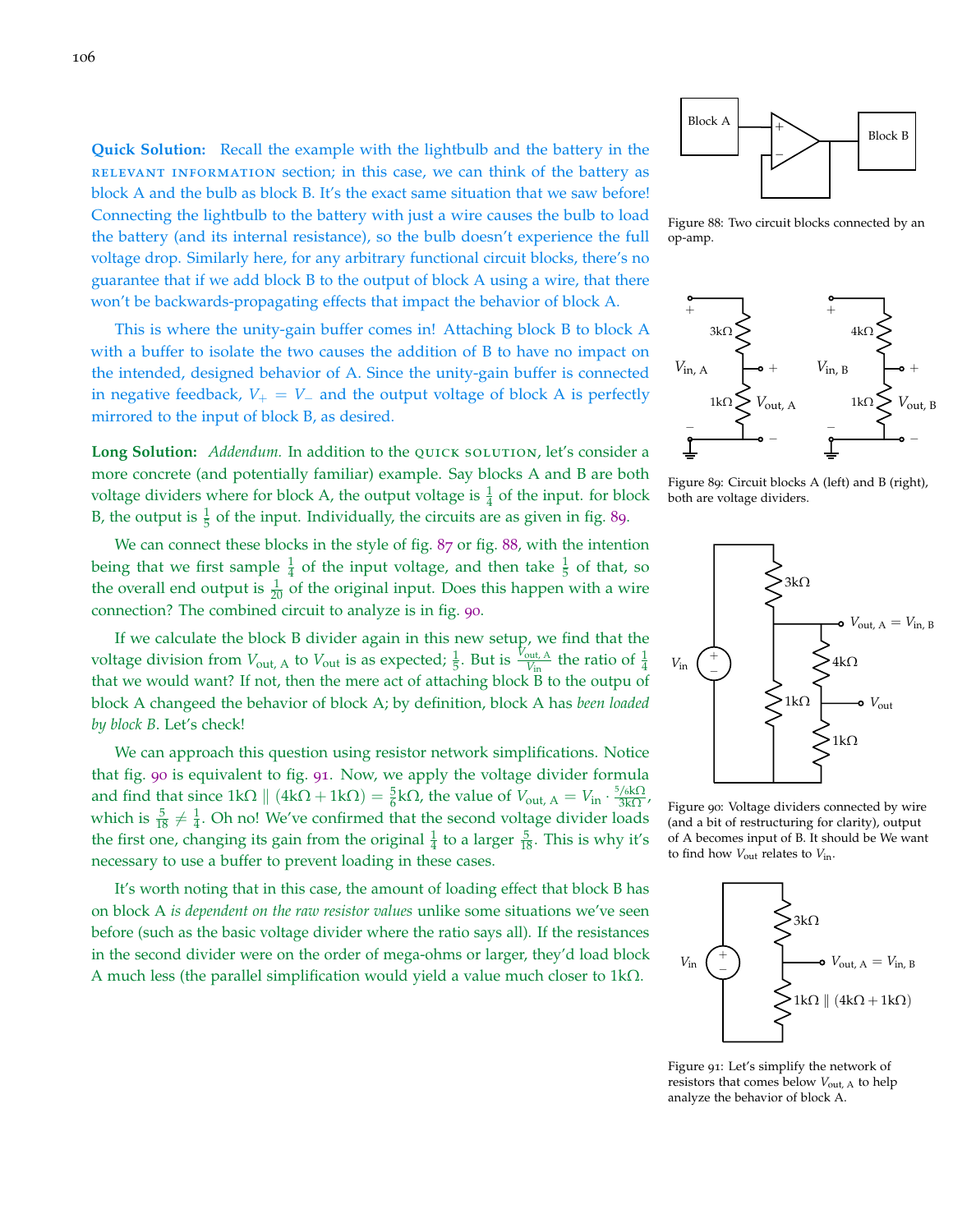## *Practice Set 10: Locationing and Trilateration*

## *Relevant Equations/Information*

*Brief Motivation*: The motivation for this third module is primarily to learn how localization works, developing the linear algebra concepts needed along the way.

Consider how GPS works; there are satellites orbiting the Earth, with known location in space. Given some object, how can we figure out where it is? For each satellite, once we know how far away it is from the device, the distance information from all satellites can be combined to determine a unique position in space.<sup>116</sup>  $\frac{1}{10}$  But remember, we need enough satellites!

Questions arise; how can a device figure out the distance to a satellite? What happens if there's no single location that satisfies all the distances measured? How imperfect can these measurements be to still get a reasonably accurate answer? We will answer these questions throughout the remaining chapters.

*Norms*: First, some terminology. The Euclidean norm (or 2-norm) of a vector  $\vec{x} = \begin{bmatrix} x_0 & x_1 & \dots & x_n \end{bmatrix}^\top$  represents the vector's length, or magnitude. It is given by eq. ([50](#page-106-0)); notice we can compute the norm using the efficient inner product operation (defined in eq. ([51](#page-107-0)) below).

<span id="page-106-0"></span>
$$
\|\vec{x}\| = \sqrt{x_0^2 + x_1^2 \dots x_n^2} \equiv \sqrt{\langle \vec{x}, \vec{x} \rangle}
$$
 (50)

Properties:

- 1. Non-negative Norms:  $\|\vec{x}\| \geq 0$ , by definition since the magnitude of a vector cannot be negative.
- 2. Zero Norm:  $\|\vec{x}\| = 0 \Longleftrightarrow \vec{x} = \vec{0}.^{117}$  117  $\longleftrightarrow$  is the same as "if and only if".
- 3. Scaling a Norm:  $\|\alpha \vec{x}\| = \alpha \|\vec{x}\|.$
- 4. Triangle Inequality:  $\|\vec{x} + \vec{y}\| \leq \|\vec{x}\| + \|\vec{y}\|$ . The vectors may have components facing in opposite/different directions, so the magnitude of their vector sum cannot exceed the sum of their magnitudes.<sup>118</sup>

*Inner (Dot) Products:* Given two vectors  $\vec{x}, \vec{y}$  of the same length *n*, the inner

Consider a similar situation where a friend calls you and says that they're 200 feet away from a landmark building (say, Wheeler). Even though you may know the location of Wheeler, your friend could be anywhere around the building (specifically, anywhere on the circle with radius 200 feet, centered at the building). If they specify a second distance to another unique landmark (say, the Golden Bear Cafe), then that would help you narrow your friend's location down!

<sup>118</sup> Note the necessary condition:  $\vec{x}, \vec{y} \in \mathbb{R}^n$ .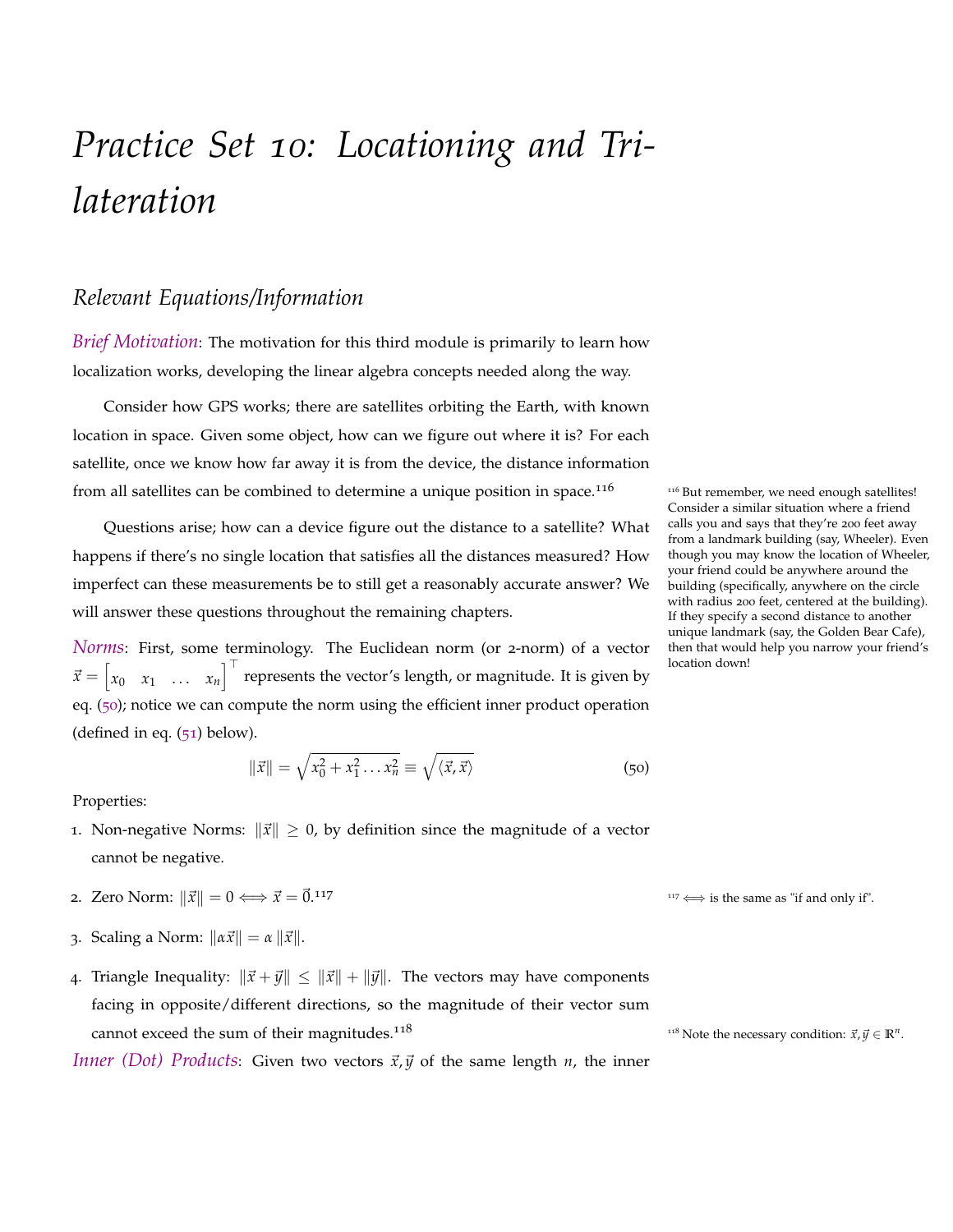product between them can be calculated as:

<span id="page-107-0"></span>
$$
\langle \vec{x}, \vec{y} \rangle = x_1 y_1 + x_2 y_2 + \dots + x_n y_n \tag{51}
$$

For example, if  $\vec{x} = \begin{bmatrix} 0 & 1 & 2 & 3 \end{bmatrix}^\top$  and  $\vec{y} = \begin{bmatrix} 6 & 0 & 1 & 5 \end{bmatrix}^\top$ , then  $\langle \vec{x}, \vec{y} \rangle =$  $0 \cdot 6 + 1 \cdot 0 + 2 \cdot 1 + 3 \cdot 5 = 0 + 0 + 2 + 15 = 17$ . Note that the inner product of two vectors yields a *scalar* value, not a vector.

Based solely on the properties of multiplication and addition, we can derive the following about the inner product:

- 1. inner products are commutative (symmetry):  $\langle \vec{x}, \vec{y} \rangle = \langle \vec{y}, \vec{x} \rangle$
- 2. scaling either vector by a factor *k* scales the result by *k*, and the inner product distributes over vector addition (linearity);  $\langle \alpha \vec{x} + \beta \vec{y}, \vec{z} \rangle = \alpha \langle \vec{x}, \vec{z} \rangle + \beta \langle \vec{y}, \vec{z} \rangle$ .
- 3. Positive-Definite (related to the zero-norm property): for any  $\vec{u}$ ,  $\langle \vec{u}, \vec{u} \rangle \ge 0$ , and  $\langle \vec{u}, \vec{u} \rangle = 0$  iff  $\vec{u} = 0$ .

What significance does an inner product actually have? Generally speaking, it allows us to find the angle between 2 vectors  $\vec{x}$  and  $\vec{y}$ , and this angle provides an approximate sense for the similarity between the vectors. Note that we cannot just look at the value of the inner product  $\langle \vec{x}, \vec{y} \rangle$  in making the judgement about the vectors' similarity, due to the scaling property. Making the vectors 10 times longer or shorter doesn't make them any more or less aligned with each other! Rather, we deal with the *normalized* versions of the vectors; we divide each vector by its length so the length of the resulting vector is 1, and we can then focus on its direction alone.

To normalize, we say that  $\hat{x} = \frac{\vec{x}}{\|x\|}$ . The  $\hat{ }$  symbol indicates that we're dealing with a unit vector (magnitude = 1).<sup>119</sup> 119 119 119 119 119 119 This is much like  $\hat{i}$  or  $\hat{j}$ , the standard basis

Let's derive a generalized result in 2D, with the corresponding diagram in fig. [92](#page-107-1). Note that the angle between the vectors is  $\theta = \alpha - \beta$  by construction (the vectors themselves have been defined in terms of their angle from the x-axis; the cosine of the angle gives the x-component, the sine gives the y-component). Given any vectors  $\vec{x} = c_1$  $\lceil$  $\overline{\phantom{a}}$ cos *α* sin *α* 1 | and  $\vec{y} = c_2$  $\lceil$  $\overline{1}$ cos *β* sin *β* 1 , we can show that after normalizing,  $\hat{x} =$  $\lceil$  $\overline{\phantom{a}}$ cos *α* sin *α* 1  $\overline{1}$ and  $\hat{y} =$  $\lceil$  $\overline{1}$ cos *β* sin *β* 1 since  $\sqrt{\cos^2 \alpha + \sin^2 \alpha} = 1$  and  $\|\vec{x}\| = c_1$ ,  $\|\vec{y}\| = c_2$ . Computing:  $\langle \hat{x}, \hat{y} \rangle =$  $\sqrt{2}$  $\overline{1}$ cos *α* sin *α* 1  $\vert$ ,  $\lceil$  $\overline{1}$ cos *β* sin *β* 1  $\overline{1}$  $\setminus$  $=$  cos  $\alpha$  cos  $\beta$  + sin  $\alpha$  sin  $\beta$  = cos( $\alpha$  –  $\beta$ ) = cos  $\theta$ .



<span id="page-107-1"></span>Figure 92: Diagram to help derive how the angle between 2 vectors relates to their inner product.

vectors in 2D.

<sup>&</sup>lt;sup>120</sup> This is a trigonometric identity, the difference of cosine angles; see [this link](https://brownmath.com/twt/sumdiff.htm) for other identities and derivations.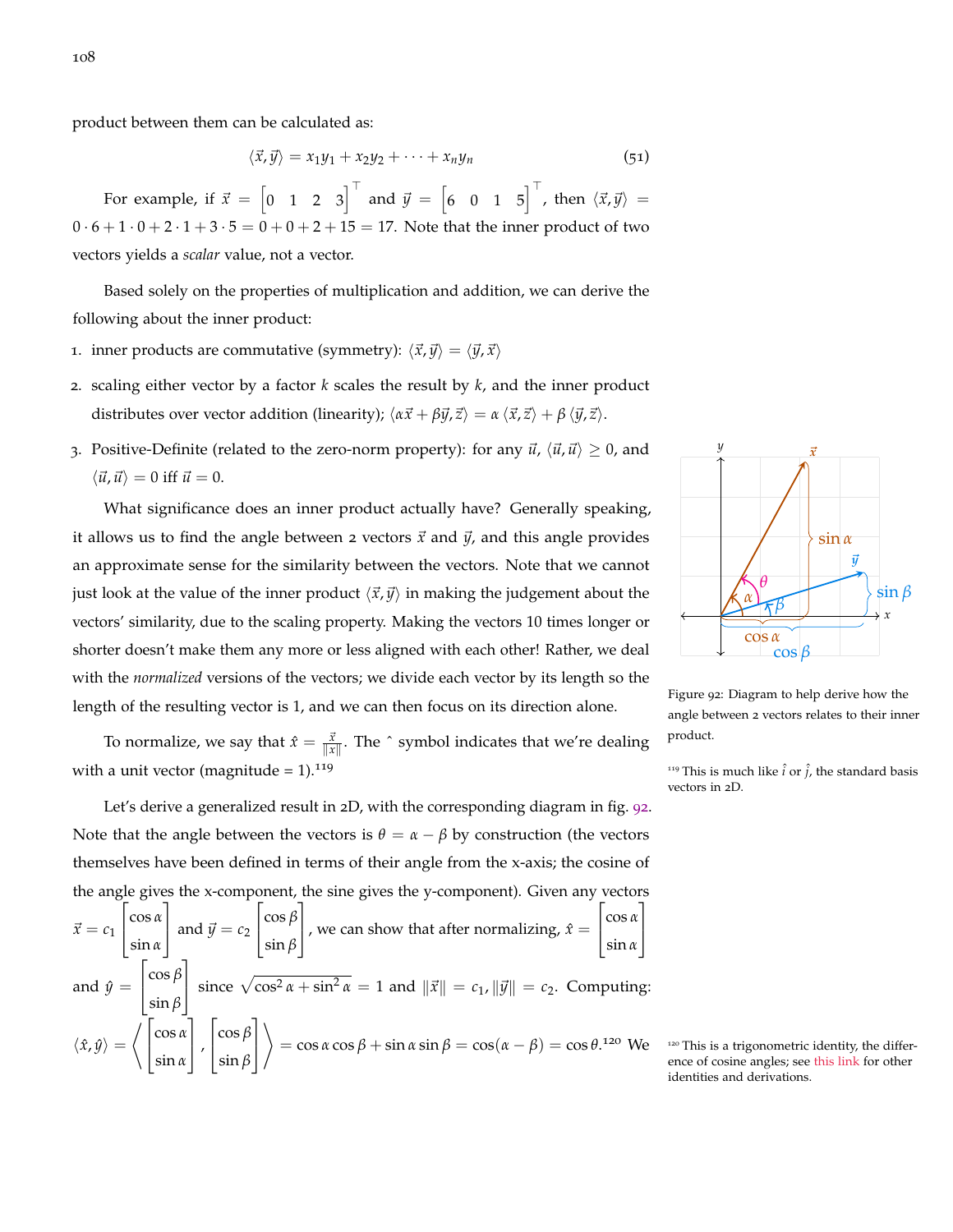conclude that for unit-magnitude vectors,  $\langle \hat{x}, \hat{y} \rangle = \cos \theta$ , where  $\theta$  is the angle between the vectors! Thanks to the scaling property, we can now generalize the equation for vectors of any magnitude:<sup>121</sup>  $\frac{1}{2}$   $\frac{1}{2}$  It might be difficult to visualize this intu-

<span id="page-108-0"></span>
$$
\langle \vec{x}, \vec{y} \rangle = ||\vec{x}|| \, ||\vec{y}|| \cos \theta. \tag{52}
$$

*Cauchy-Schwartz Inequality*: This theorem states that the magnitude of the inner product of 2 vectors must be less than the product of the norms of the 2 vectors:

$$
\left| \left\langle \vec{x}, \vec{y} \right\rangle \right| \leq \left\| \vec{x} \right\| \left\| \vec{y} \right\| \tag{53}
$$

cos *θ* cannot be larger than 1 for any *θ*; observing the form of eq. ([52](#page-108-0)), the equation above must hold true. Applying the inner product operation will "preserve" the lengths most when the vectors are perfectly aligned  $(\theta = 0^{\circ})$ , but certainly cannot be larger than the individual norms multiplied.

*Orthogonal Vectors*: Orthogonal is a similar word to perpendicular but is more generally used in higher dimensions,<sup>122</sup> and two vectors are orthogonal if their inner product is zero. For example, the vectors  $\vec{x}_o$ ,  $\vec{y}_o$  in fig. [93](#page-108-1) are orthogonal; we see this visually, and we can show this by computing that  $\langle \vec{x}, \vec{y} \rangle = 2 \cdot 3 + 3 \cdot -2 = 0$ . But the vectors  $\vec{x_{no}}$ ,  $\vec{y_{no}}$  in fig. [94](#page-108-2) are not orthogonal, as  $\langle \vec{x_{no}}, \vec{y_{no}} \rangle = 1 \cdot 2 + 3 \cdot -3 = -7 \neq 0$ .

*Vector Operations*: The act of computing an inner product is very simple computationally; it's just a few additions and multiplications, so computers are highly optimized for computing inner products. Therefore, it is useful to represent other common operations in terms of inner products. Suppose we define a vector  $\vec{x} =$  $\begin{bmatrix} x_0 & x_1 & \dots & x_n \end{bmatrix}^\top$ ; a couple simple examples of such operations on  $\vec{x}$  follow:

- 1. Addition: to add the elements in  $\vec{x}$ , define  $\vec{y}$  ( $\in \mathbb{R}^N$ ) =  $\begin{bmatrix} 1 & 1 & \dots & 1 \end{bmatrix}^{\top}$  (the "all ones" vector) and compute  $\langle \vec{x}, \vec{y} \rangle = x_0 + x_1 + \ldots + x_n$ .
- 2. Averaging: to average the elements in  $\vec{x}$ , define the "averaging" vector  $\vec{y}$  ( $\in \mathbb{R}^N$ ) =  $\left[\frac{1}{n} \quad \frac{1}{n} \quad \ldots \quad \frac{1}{n}\right]$  $\int_0^{\top}$  and compute  $\langle \vec{x}, \vec{y} \rangle = \frac{x_0 + x_1 + ... + x_n}{n}$ . *2D Intro to Projections:* The vector projection of  $\vec{x}$  onto  $\vec{y}$  refers to the component

of  $\vec{x}$  that is aligned in the *same direction* as  $\vec{y}$  (or exactly opposite; it helps to imagine a  $\lim_{\mathbf{y}}$  in going through  $\vec{y}$ ). Therefore, if the projection of  $\vec{x}$  onto  $\vec{y}$ , denoted proj $_{\vec{y}}\vec{x}$ , is zero, then the vectors are orthogonal; there is no component of  $\vec{x}$  that is aligned with  $\vec{y}$ .

Observe fig. [95](#page-109-0); here,  $\vec{x}$  can be broken up into 2 components; the first  $(\vec{x}_{\parallel})$  is parallel to  $\vec{y}$ , the second ( $\vec{x}$ <sup>⊥</sup>) is perpendicular. A note on terminology, the *length* of the parallel component  $\|\vec{x}\|$  gives the *scalar* projection of  $\vec{x}$  onto  $\vec{y}$ . But we want the

ition for higher dimensions, but we can always define a 2D plane that contains the 2 vectors that we want to take the inner product of (a plane is uniquely defined by 2 lines). Then, when we compute the angle between the vectors, we are finding this angle as measured in that plane.



<span id="page-108-1"></span>Figure 93: Orthogonal vectors in **R**<sup>2</sup> .



<span id="page-108-2"></span>Figure 94: Non-orthogonal vectors in **R**<sup>2</sup> .

<sup>122</sup> See [this post](https://math.stackexchange.com/questions/2406260/difference-between-perpendicular-orthogonal-and-normal) for more terminology detail.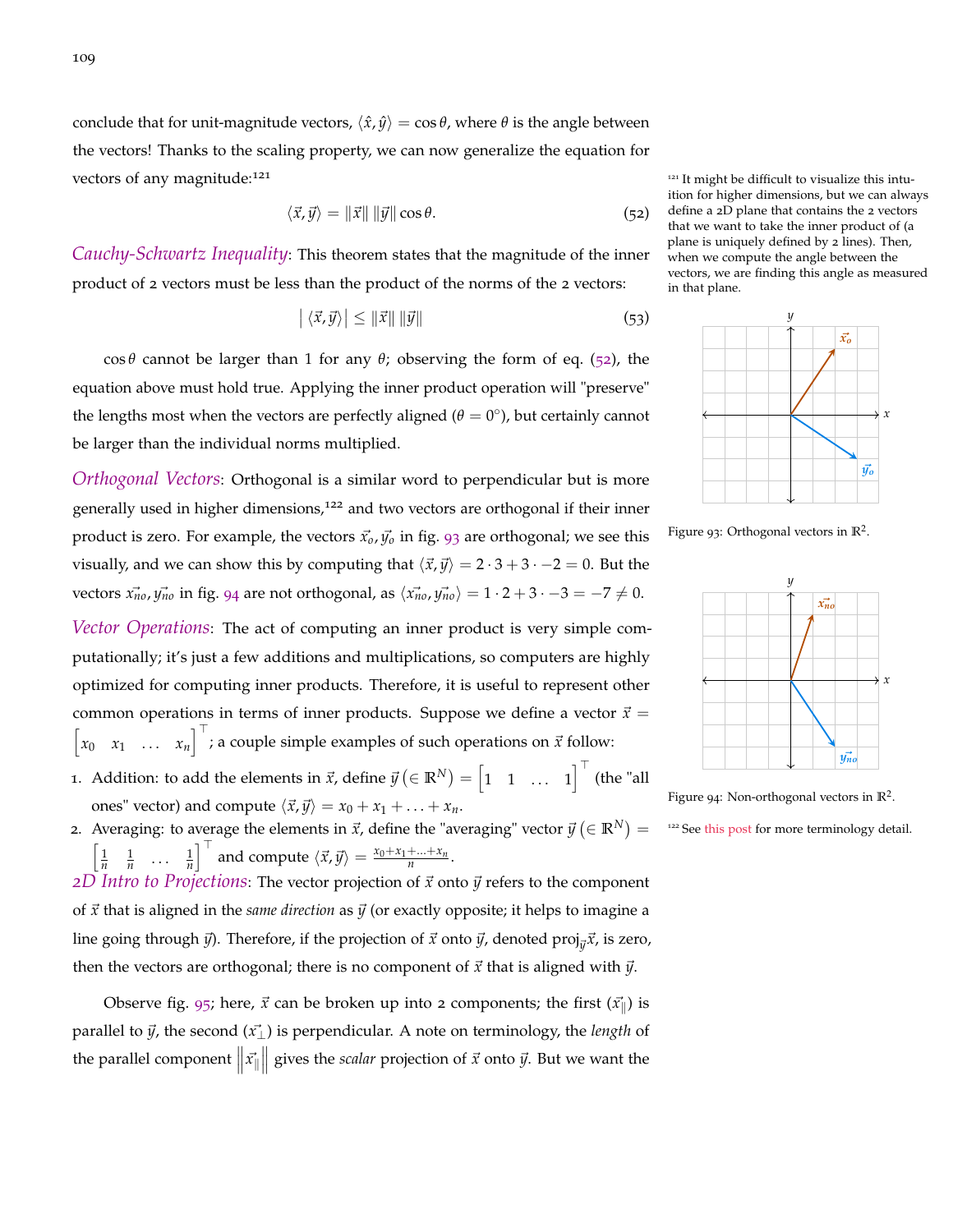*vector* projection, which is the vector with the same length pointing in the direction of  $\vec{y}$ . This is what we'll calculate!

Given  $\vec{x}$  and  $\vec{y}$ , how do we calculate the vector projection proj<sub> $\vec{y}$ </sub> $\vec{x}$ ? We note that the length of the parallel component,  $\|\vec{x_{\parallel}}\|$  can be expressed as  $\cos \theta \cdot \|\vec{x}\|$ , where  $\theta$  is the angle between  $\vec{x}$  and  $\vec{y}$ . Rearranging the inner product formula (eq. ([52](#page-108-0))), we find that  $\cos \theta = \frac{\langle \vec{x}, \vec{y} \rangle}{\|\vec{x}\| \|\vec{y}\|}$  $\frac{\langle \vec{x}, \vec{y} \rangle}{\|\vec{x}\| \|\vec{y}\|}$ . Combining the results:  $\left\|\vec{x_{\parallel}}\right\| = \left(\frac{\langle \vec{x}, \vec{y} \rangle}{\|\vec{x}\| \|\vec{y}\|} \right)$  $\frac{\langle\vec{x},\vec{y}\rangle}{\|\vec{x}\|\|\vec{y}\|} \Big)$   $\|\vec{x}\|$ . Simplifying:

$$
\text{comp}_{\vec{y}}\vec{x} = \left\|\vec{x_{\parallel}}\right\| = \frac{\langle\vec{x}, \vec{y}\rangle}{\|\vec{y}\|} \tag{54}
$$

This expression is the scalar projection of  $\vec{x}$  onto  $\vec{y}$ ! Now that we have this, to find the vector projection, we multiply this scalar by the unit vector in the direction of  $\vec{y}$ . Since  $\hat{y} = \frac{\vec{y}}{\|\vec{y}\|}$  $\frac{y}{\|\vec{y}\|}$ , we write that:

$$
\text{proj}_{\vec{y}}\vec{x} = \left(\text{comp}_{\vec{y}}\vec{x}\right)\hat{y} \equiv \left(\frac{\langle \vec{x}, \vec{y} \rangle}{\|\vec{y}\|}\right)\frac{\vec{y}}{\|\vec{y}\|} \equiv \frac{\langle \vec{x}, \vec{y} \rangle}{\|\vec{y}\|^2}\vec{y}
$$
(55)

<span id="page-109-2"></span>The vector projection comes up most in applications, but it's good to know both kinds! Projections extend beyond 2 dimensions as well; this aspect is discussed more in the next chapter in connection to Least Squares.

*Cross-Correlation*: For a device to know its location, one of the most important tasks it must do is find the distance to various satellites (which have known positions in space, but unknown locations relative to the device.) The satellites will send known messages, also known as signals; the device must analyze these signals to figure out how far away it's coming from.

What form do the signals take? They are *discrete-time signals* composed of a sequence of values (data points), and these signals are defined only at specific intervals in time (every pair of samples has ∆ seconds between them. For convenience I often use  $\Delta = 1$ .) This is in contrast to a continuous-time signal, which has a defined value at all points in time. See fig. [96](#page-109-1) for an example of a discrete-time signal  $\left(\vec{s} = \begin{bmatrix} 0 & 1 & -3 & 4 & 1 & -5 & 3 \end{bmatrix}^\top\right)$ . This signal can be represented either as a graph as in the figure, or as a vector where the value at each index is one of the samples. We will use indexing notation to refer to specific elements of this vector; *s*[0] is the value (height of the "lollipop") at  $t = 0$ . For example,  $s[0] = 0$  and  $s[2] = -3$ . Also, these signals have a default value of zero at any indices that aren't contained in the given vector/graph.





<span id="page-109-0"></span>Figure 95: Diagram to illustrate the projection of  $\vec{x}$  onto  $\vec{y}$ .



<span id="page-109-1"></span>Figure 96: An example of a discrete time signal. Notice that at a time like 0.4*s*, there is no defined data value; it only exists at every second.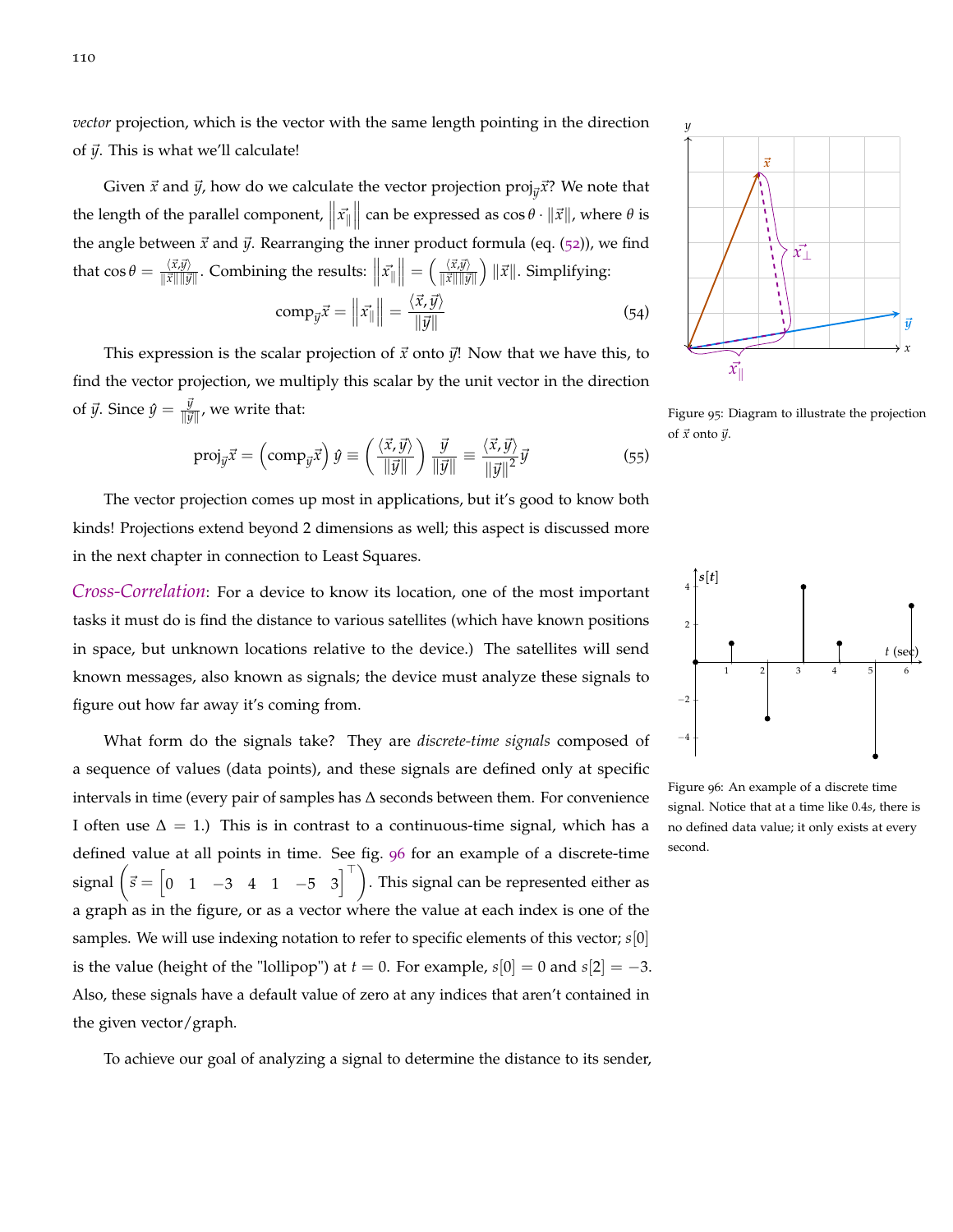we need a way of measuring the similarity between 2 signals. The first signal is the message we know the satellite is sending; the second signal is the message the device actually receives, which is the same sequence of values but after some unknown time-delay  $\tau$  (since the message takes time to get from the satellite to the device). There may also be some *attenuation*; the signal gets weaker as it goes farther, so the received values might be scaled versions of the originals. Once we have the delay *τ*, then we can find the distance to that satellite as  $d = \tau \cdot v$  (velocity of light or sound)

Formally, we write the cross-correlation vector for signals  $\vec{x}$ ,  $\vec{y}$  as follows, where  $\vec{y}^{(d)}$  denotes a shift (delay) of *d* seconds:

$$
corr_{\vec{x}}(\vec{y})[d] = \sum_{n=-\infty}^{\infty} x[n] y[n-d] = \left\langle \vec{x}, \vec{y}^{(d)} \right\rangle \tag{56}
$$

 $\vec{x}$  and  $\vec{y}$  are the received/sent signals (varies by application) and corr $\vec{x}(\vec{y})[d]$  is the *d*-th element of their cross-correlation (at a delay of *d* seconds).<sup>123</sup> The infinite sum <sup>123</sup> If the signals aren't of the same length, no becomes a finite sum since the signals contain zeros everywhere they aren't explicitly defined, leading to zeroed values in the correlation vector. We omit these from the result, focusing on the nonzero values where the signals actually overlap.

*Circular Correlation For Locationing*: Suppose a satellite emits a *periodic* signal  $\vec{s_1}$ in the form of a "ramp," as displayed in fig.  $97$ , and the device receives the signal  $\vec{r}_1$  in fig. [98](#page-110-1). By how much was the signal delayed?<sup>124</sup> We can visually compare  $\vec{s_1}$  and  $\vec{r_1}$ to determine that the delay is 2 seconds (data points on the  $\vec{r}_1$  appear 2 seconds after their corresponding position in the sent signal). The received signal was attenuated by a factor of  $\frac{1}{3}$ , but the "shape" stayed the same, so we could effectively find the delay.

But what is the computational analog to this comparing process? Given 2 signals, computing and analyzing their cross-correlation can help us figure out the shift (in seconds) the message has experienced in traveling from satellite to device, and this can be used to find the distance! The cross-correlation of two signals is itself a vector, where each index *d* in the vector represents the inner product between the raw received signal  $(\vec{r}|n]$  for all *n*) and an *d*-delayed version of the sent signal  $(\vec{s}|n - d)$  for all  $n$ ). As we've seen, the inner product provides a sense for the similarity between  $2$ vectors, so the higher the value, the more similar the vectors are. The cross-correlation checks the inner product at all relative shifts between the signals, so it tells us how similar two signals are at every shift. Once we have the cross-correlation vector, we



<span id="page-110-0"></span>Figure 97: Sample periodic signal that a satellite might send.

problem! Just add zeros to the smaller vector's<br>end so their lengths match.



<span id="page-110-1"></span>Figure 98: Sample signal that a phone might receive from the satellite in fig. [97](#page-110-0).

<sup>124</sup> Note that in practical applications, this delay needs to be positive. You can't receive a message before it's sent!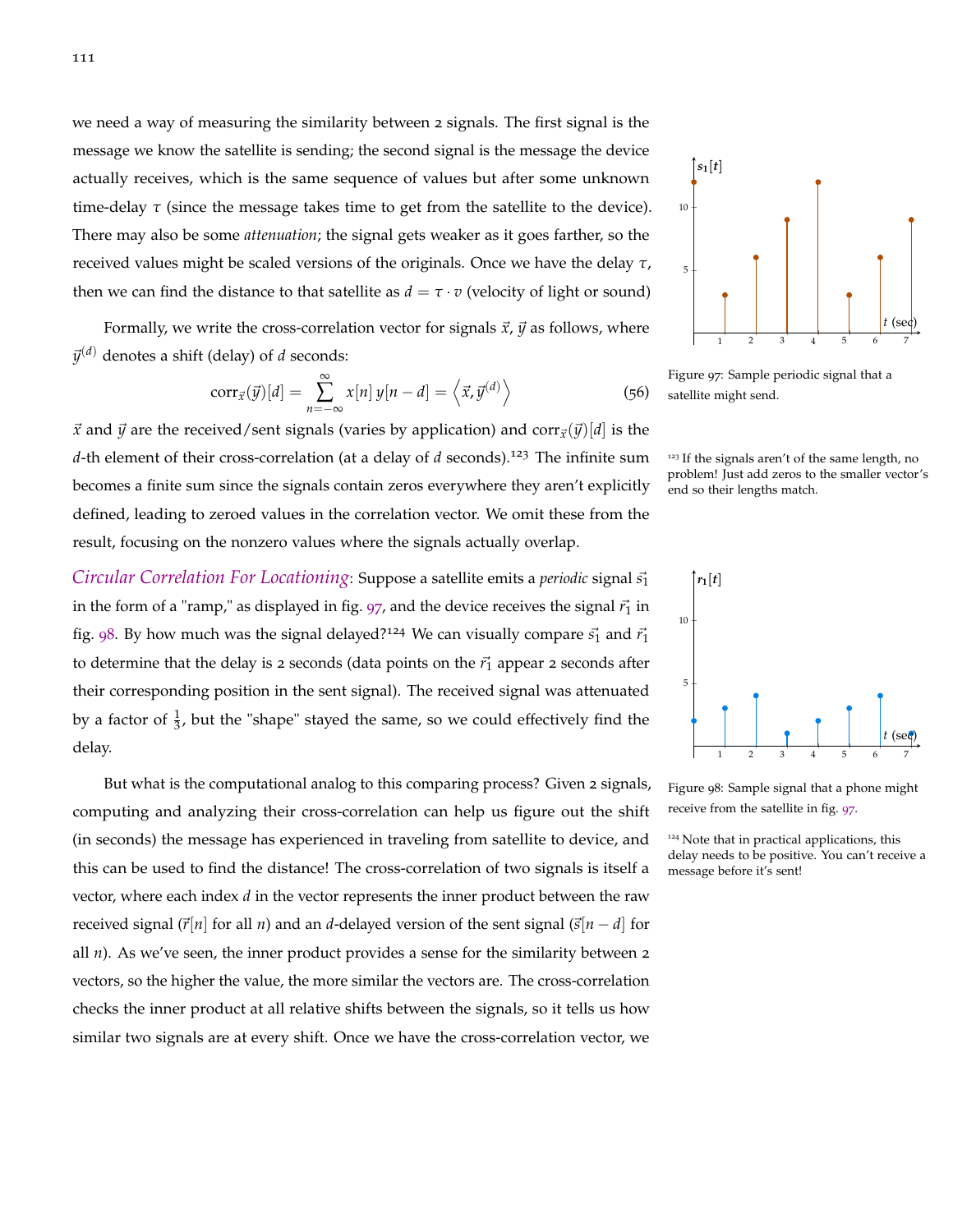want to find the index at which the value is maximized, because this index represents the amount of shift/delay the sent signal likely experienced.<sup>125</sup> 125 The cross-correlation of 2 *periodic* vectors

So, say we have signals  $\vec{s}_2$  and  $\vec{r}_2$ , and they represent a situation with some delay *τ* and attenuation factor *α*. We write that  $r_2[d] = \alpha s_2[d - \tau]$ . But we can't plot them to visually determine the value of  $τ$  or  $α$ , and we'd find that trying to solve for these using standard algebraic techniques reveals a nonlinear relationship between *τ*, *τ*<sup>*r*</sup> and  $\vec{s}$ . Let's use cross-correlation to find the optimal index.

 $\vec{s_2} = \begin{bmatrix} 6 & 3 & 4 & 1 & 9 & 10 \end{bmatrix}^\top$   $\vec{r_2} = \begin{bmatrix} 2 & 0.5 & 4.5 & 5 & 3 & 1.5 \end{bmatrix}^\top$ 

We start by calculating the cross-correlation at zero-shift:

$$
corr_{\vec{r}}(\vec{s})[0] = \sum_{n=-\infty}^{\infty} r[n] s[n] = \langle \vec{r}, \vec{s}^{(0)} \rangle = 12 + 1.5 + 18 + 5 + 27 + 15 = 78.5
$$

Next, at a shift of  $+1$ :

$$
corr_{\vec{r}}(\vec{s})[1] = \sum_{n=-\infty}^{\infty} r[n] s[n-1] = \langle \vec{r}, \vec{s}^{(1)} \rangle = 20 + 3 + 13.5 + 20 + 3 + 13.5 = 73
$$

Repeating for all samples, we get the following final vector:

$$
corr_{\vec{r}}(\vec{s}) = \begin{bmatrix} \dots & 78.5 & 73 & 78.5 & 96.5 & 121.5 & 96.5 & \dots \end{bmatrix}^{\top}
$$

where the dots represent periodic repetitions. We can conclude that the shift is 4 samples since the 4th index has the largest magnitude  $(121.5).^{126}$  As a sanity check, <sup>126</sup> or 10, 16, 22, ... samples. this makes sense when viewing the cross-correlation plot, in fig. [99](#page-111-0). After finding *τ*, finding the attenuation is as simple as taking the ratio between corresponding elements in the received signal and the shifted sent signal.

<span id="page-111-1"></span>We can find the vector above directly using the following formula for *circularcorrelation* (out of scope in Su20), where the *<sup>N</sup>* subscript denotes modulo arithmetic:

$$
\text{circcorr}(\vec{x}, \vec{y})[k] = \sum_{i=0}^{N-1} x[i] y[(i-k)_N]
$$
 (57)

If we expand this out fully, then given  $\vec{s}$  and  $\vec{r}$ , we could write:<sup>127</sup> <sup>127</sup> Each row of the circulant matrix represents

$$
\text{circcorr}(\vec{r}, \vec{s}) = \begin{bmatrix} - & \vec{s}^{(0)^\top} & - \\ - & \vec{s}^{(1)^\top} & - \\ & \vdots & \\ - & \vec{s}^{(N-1)^\top} & - \end{bmatrix} \begin{bmatrix} | \\ \vec{r} \\ | \\ | \end{bmatrix}
$$

will be infinitely long! However, it will itself have the same period as the original signal, so we can focus on just a segment of the crosscorrelation vector. Another note; one might wonder how to tell whether the delay in the examples of fig. [98](#page-110-1) and fig. [97](#page-110-0) was 2 seconds, or actually 6 seconds; they'd look the same at the receiver end! In reality, the satellites might be equipped with clocks to provide a sort of meta-reference.



<span id="page-111-0"></span>Figure 99: Result of cross-correlation of  $\vec{r}_2$  and  $\vec{s_2}$ .



one of the possible shifts of the signal vector. It's inner products en-masse once we do the matrix-vector multiplication!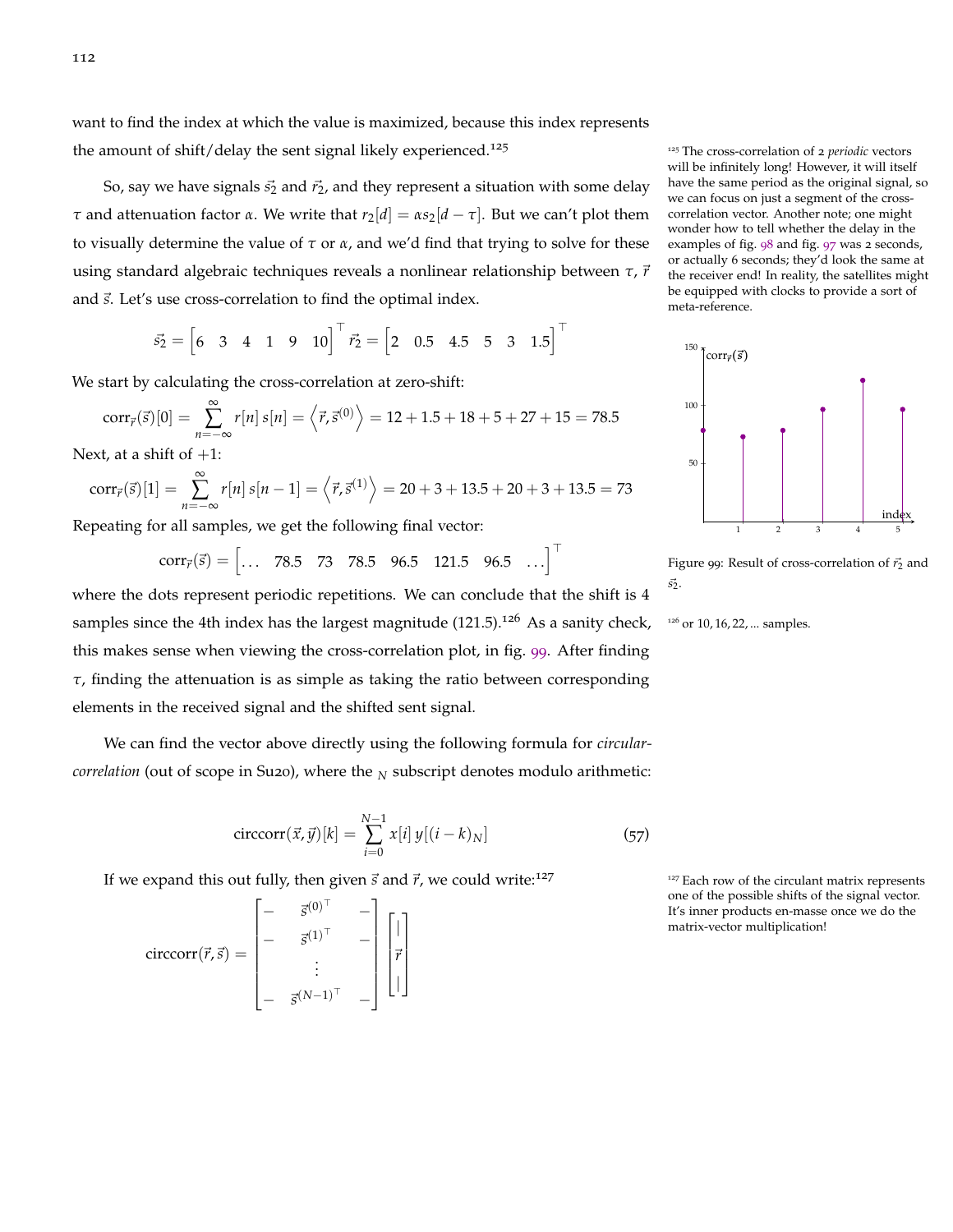$$
= \begin{bmatrix} s[0] & s[1] & \dots & s[N-2] & s[N-1] \\ s[N-1] & s[0] & \dots & s[N-3] & s[N-2] \\ \vdots & & & & \vdots \\ s[2] & s[3] & \dots & s[0] & s[1] \\ s[1] & s[2] & \dots & s[N-1] & s[0] \end{bmatrix} \begin{bmatrix} | \\ \vec{r} \\ \vec{r} \\ | \end{bmatrix}
$$

$$
= \mathbf{C}_{\vec{s}} \vec{r}
$$

The bracketed matrix is called the *circulant matrix*, and simply populating it using all the shifts of  $\vec{s}$  gives a convenient way to use matrix-vector multiplication and jump to the result. This isn't in scope this semester  $(Su20)$ ,<sup>128</sup> and circular correlation <sup>128</sup> I include it because of the practice problems is explained more in the notes.<sup>129</sup>

*Trilateration*: Trilateration is the act of using the distances from the device to each satellite in order to determine device's location. A simple intuitive example to keep in mind is the example with the friend wandering around Berkeley's campus, presented earlier. The sections above cover the details of how to find these distances, but what can we do with them?

We label the scenario as in fig. [100](#page-112-0), with a phone somewhere in space with location  $\vec{p} = \begin{bmatrix} p_1 \\ p_2 \end{bmatrix}$ , and satellites at unique locations  $\vec{s_1}$ ,  $\vec{s_2}$ ,  $\vec{s_3}$  (of the form  $\begin{bmatrix} s_{i,1} \\ s_{i,2} \end{bmatrix}$  for each satellite *i*). We assume that the satellites are *not* all collinear (their locations do not all lie on the same line); if they did, then we might not be able to uniquely determine a position for the phone.<sup>130</sup> The locations of these are known, as are the distances  $d_1$ ,  $d_2$ , and  $d_3$  from each satellite to  $\vec{p}$ ; the goal is to determine  $\vec{p}$ .

Applying the concept of norms to vectors, we write the following 3 equations: 1.  $\|\vec{p} - \vec{s_1}\|^2 = d_1^2 \implies \vec{p}^\top \vec{p} - 2\vec{s_1}^\top \vec{p} + \|\vec{s_1}\|^2 = d_1^2$ 

2. 
$$
\|\vec{p} - \vec{s_2}\|^2 = d_2^2 \implies \vec{p}^\top \vec{p} - 2\vec{s_2}^\top \vec{p} + \|\vec{s_2}\|^2 = d_2^2
$$

3. 
$$
\|\vec{p} - \vec{s_3}\|^2 = d_3^2 \implies \vec{p}^\top \vec{p} - 2\vec{s_3}^\top \vec{p} + \|\vec{s_3}\|^2 = d_3^2
$$

While we might hope that this is all we need to solve for the 2D coordinates of  $\vec{p}$ , it turns out that these  $\vec{p}^\top \vec{p}$  terms are problematic; we can't use linear algebra on nonlinear equations! There's a trick we can apply to "sacrifice" one of our equations for the good of the remaining ones; by subtracting the first equation from the second and the third, the second and third equations become linear since the  $\vec{p}^{\top}\vec{p}$  terms

that ask about it.

<sup>129</sup> Note that both the cross-correlation and circular correlation are not commutative; this intuitively follows from how saying that the sent signal must be shifted forward to match the received signal is not the same as saying that the received signal must be shifted forward to match the sent signal.



<span id="page-112-0"></span>Figure 100: Diagram illustrating 2D locationing of a phone using 3 satellites.

<sup>130</sup> If this is confusing, there's a practice problem about this concept, with some visual examples to illustrate the point in more detail.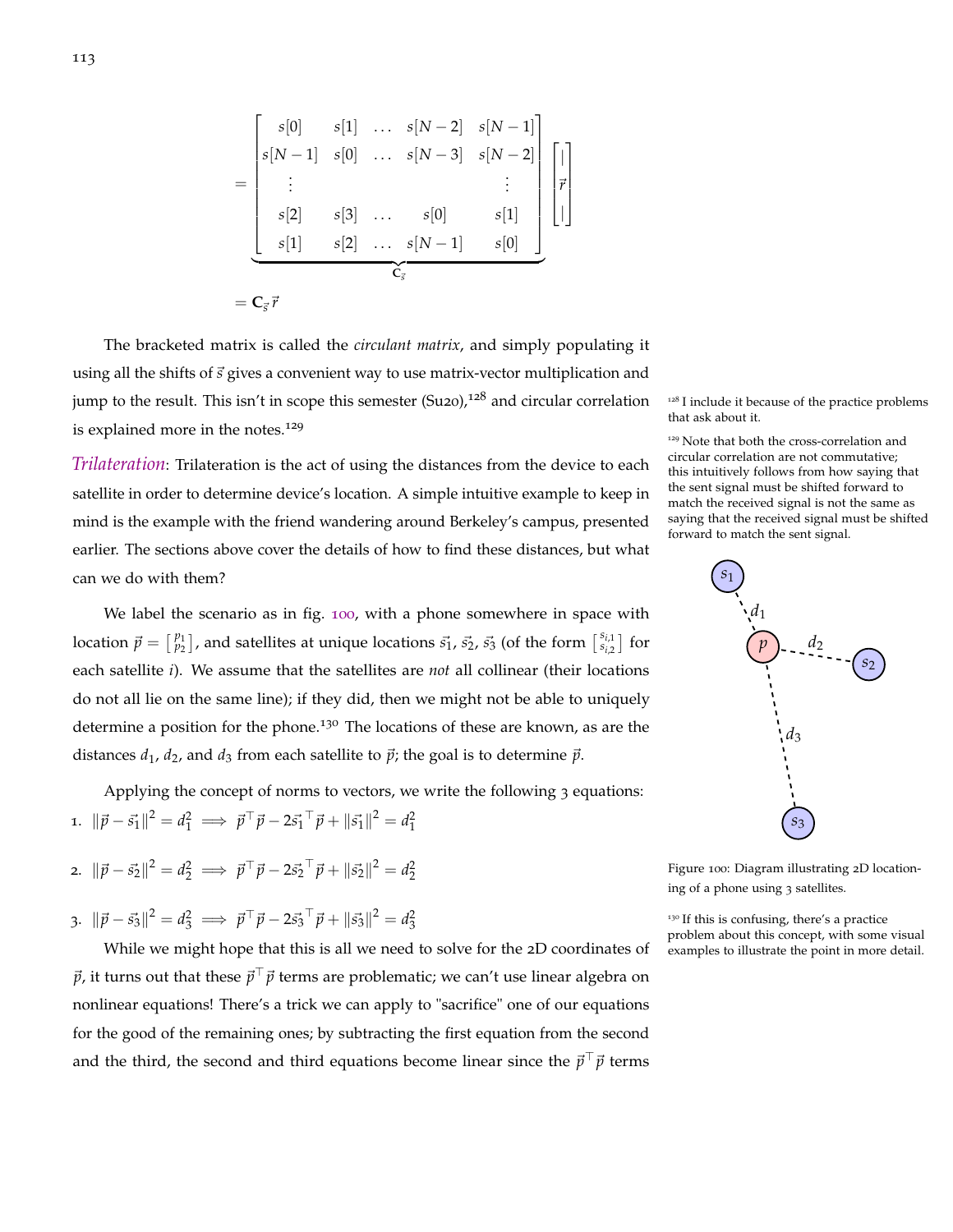disappear:

$$
\left(2(\vec{s}_1 - \vec{s}_2)^{\top}\right)\vec{p} = \|\vec{s}_1\|^2 - \|\vec{s}_2\|^2 - d_1^2 + d_2^2
$$

$$
\left(2(\vec{s}_1 - \vec{s}_3)^{\top}\right)\vec{p} = \|\vec{s}_1\|^2 - \|\vec{s}_3\|^2 - d_1^2 + d_3^2
$$

We can solve the following matrix for  $\vec{p}$  since all the matrix entries come from known values:

$$
\begin{bmatrix} 2(\vec{s_1} - \vec{s_2})^{\top} \\ 2(\vec{s_1} - \vec{s_3})^{\top} \end{bmatrix} \begin{bmatrix} p_1 \\ p_2 \end{bmatrix} = \begin{bmatrix} ||\vec{s_1}||^2 - ||\vec{s_2}||^2 - d_1^2 + d_2^2 \\ ||\vec{s_1}||^2 - ||\vec{s_3}||^2 - d_1^2 + d_3^2 \end{bmatrix}
$$

These 2 linear equations form a solvable linear system in  $\vec{p}$  since  $\vec{p} = \begin{bmatrix} p_1 \\ p_2 \end{bmatrix}$  is a 2-coordinate location! Therefore, assuming ideal conditions (no satellite collinearity) if we have 3 satellites, we can solve for a  $2D$  location; with 5 satellites, we could solve for a 4-coordinate location. In all cases, one of the "dimensions" is always lost since we have to use one equation to linearize the remaining equations. Then, we can apply linear algebra and convert the information into a solvable system.

## *Problems*

 $\mathbf{\nabla}$  **Problem:** Based on the contents of this chapter, given 2 vectors  $\vec{v}_1$ ,  $\vec{v}_2 \in \mathbb{R}^N$ , what is one way to check whether or not they are orthogonal?

**Answer:** assert:  $\langle \vec{v_1}, \vec{v_2} \rangle = 0$ , else not orthogonal

**Quick Solution:** We can take the inner product of the 2 vectors, and the resulting value is related to the cosine of the angle between the vectors (*θ*) as given by eq. ([52](#page-108-0)). For the vectors to be orthogonal, *θ* must be 90◦ ; note that we define *θ* to be measured in the 2D plane containing the 2 vectors of interest, so it doesn't matter how long the vectors themselves are; the logic always holds!

If the result is zero, then we know that  $\cos \theta = 0$  (since the vectors themselves are assumed to be nonzero, and their magnitudes must then be nonzero based on a property we derived above). Therefore,  $\vec{v}_1 \perp \vec{v}_2$  iff  $\langle \vec{v}_1, \vec{v}_2 \rangle = 0$ .

 $\mathbf{\ddot{P}}$  **Problem:** Is it *true* or *false* that for orthogonal vectors  $\vec{u}$  and  $\vec{v}$  that  $\|\vec{u} + \vec{v}\|$  =  $\|\vec{u}\| + \|\vec{v}\|?$ 

## **Answer:** False

**Quick Solution:** We can generate a simple counter example; the standard basis vectors in 2D.  $\hat{i} = \begin{bmatrix} 1 \\ 0 \end{bmatrix}$ ,  $\hat{j} = \begin{bmatrix} 0 \\ 1 \end{bmatrix}$ , each with magnitude 1.  $\hat{i} + \hat{j} = \begin{bmatrix} 1 \\ 1 \end{bmatrix}$ , with magnitude  $\sqrt{2} \neq 2$ .

Alternatively, it is noted in the RELEVANT INFORMATION section that norms

114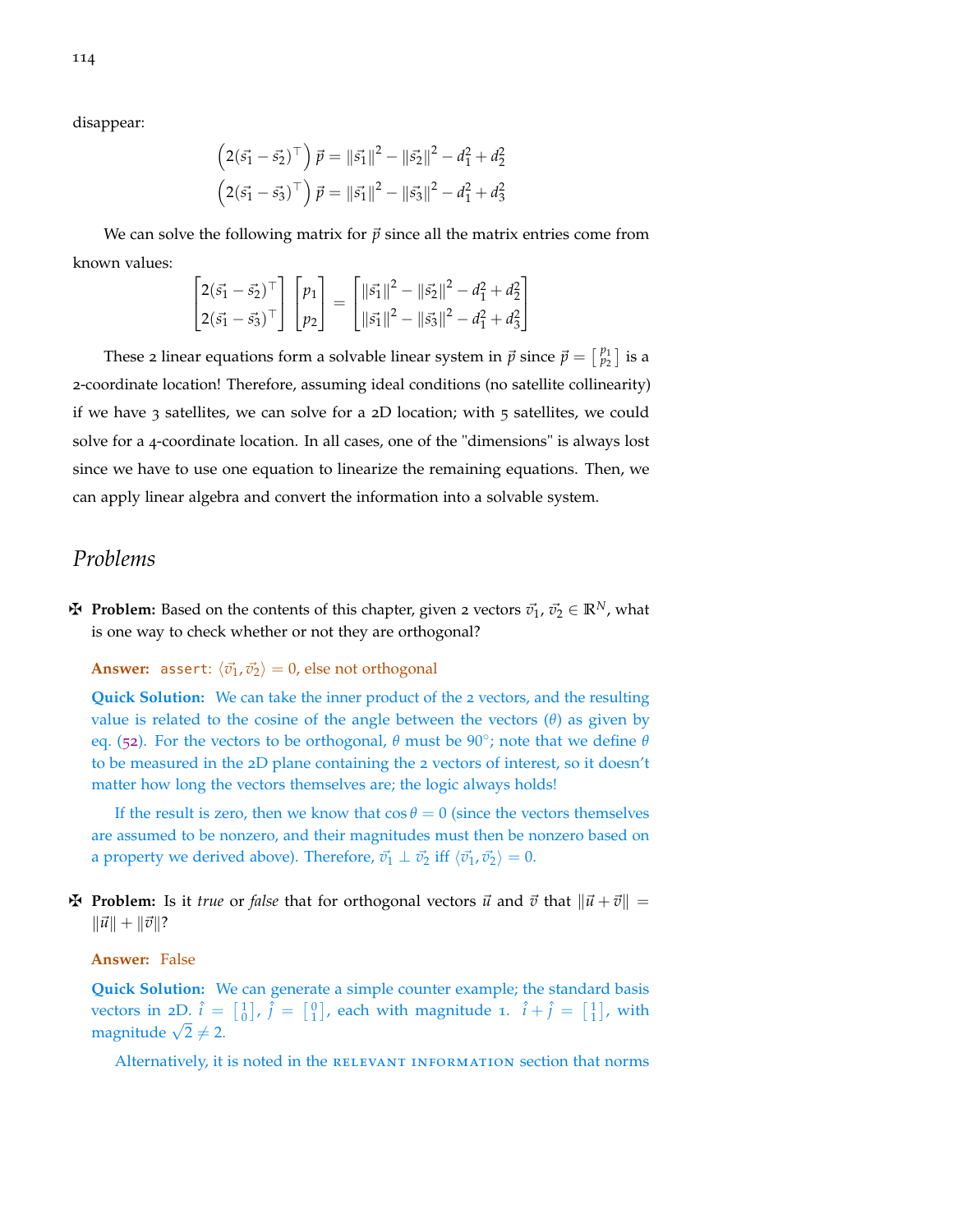obey the triangle inequality; the extreme case of the sum of norms equaling the norm of sums only happens when the vectors point in the exact *same* direction, not if they're orthogonal to each other. In this second case, the length of the second vector is not in the same direction as the first, so some portion of the second vector's length goes into changing the "direction" of the resulting vector, as opposed to its magnitude.

 $\mathbf{\ddot{H}}$  **Problem:** Is it *true* or *false* that for linearly dependent vectors  $\vec{u}$  and  $\vec{v}$  that  $\|\langle \vec{u}, \vec{v} \rangle \| = \|\vec{u}\| \|\vec{v}\|?$ 

**Answer:** True

**Quick Solution:** If the vectors are linearly dependent, then they must be aligned in the same (or exact opposite) directions; this means that the angle between them must be  $\theta = 0^{\circ}$ .<sup>131</sup> Observing eq. ([52](#page-108-0)), if  $\theta = 0^{\circ}$ ,  $\cos \theta = 1$ , and so the given <sup>131</sup> Technically,  $\theta = 0$  or  $\pm 180$ . statement holds directly!

Alternatively we can take the inner product for vectors that are linearly dependent  $(\vec{v} = \alpha \vec{u})$  as follows::<sup>132</sup> 132 132 Note that fluency with the norm/inner

$$
\begin{aligned}\n\|\langle \vec{u}, \vec{v} \rangle \| &= \| \langle \vec{u}, \alpha \vec{u} \rangle \| \\
&= \| \alpha \langle \vec{u}, \vec{u} \rangle \| \\
&= \alpha \| \langle \vec{u}, \vec{u} \rangle \| \\
&= \alpha \| \vec{u} \|^2 \\
&= \alpha \| \vec{u} \| \| \vec{u} \| \\
&= \| \vec{u} \| \| \alpha \vec{u} \| \\
&= \| \vec{u} \| \| \vec{v} \|\n\end{aligned}
$$

product properties is necessary to take this

z **Problem:** Suppose we redefine the inner product definition (for 2-element vectors) as follows; previously,  $\langle \vec{x}, \vec{y} \rangle = \vec{x}^\top \vec{y}$ . But now,  $\langle \vec{x}, \vec{y} \rangle = \vec{x}^\top \begin{bmatrix} 1 & 0 \ 0 & 0 \end{bmatrix} \vec{y}$ . Does this new definition satisfy the inner product properties (commutativity, linearity, positivedefiniteness)? See RELEVANT INFORMATION for a recap of these properties.

#### **Answer:** No

**Quick Solution:** Observing the the middle matrix will effectively "zero out" the second component of  $\vec{x}$ , we can generate a counterexample to the Positive-Definite property. If  $\vec{x} = \begin{bmatrix} 0 & 1 \end{bmatrix}$ , then  $\langle \vec{x}, \vec{x} \rangle = 0$  even though  $\vec{x} \neq 0$ . The middle matrix zeroed out an entry that would have been retained in the original definition, and so this new definition doesn't follow the requisite properties.

**Long Solution:** Suppose that we didn't notice how the matrix zeroed out certain entries, and therefore weren't led to come up a counterexample to that specific property. In that case, we fall back to the rigorous approach apply the formula directly to see if everything's satisfied: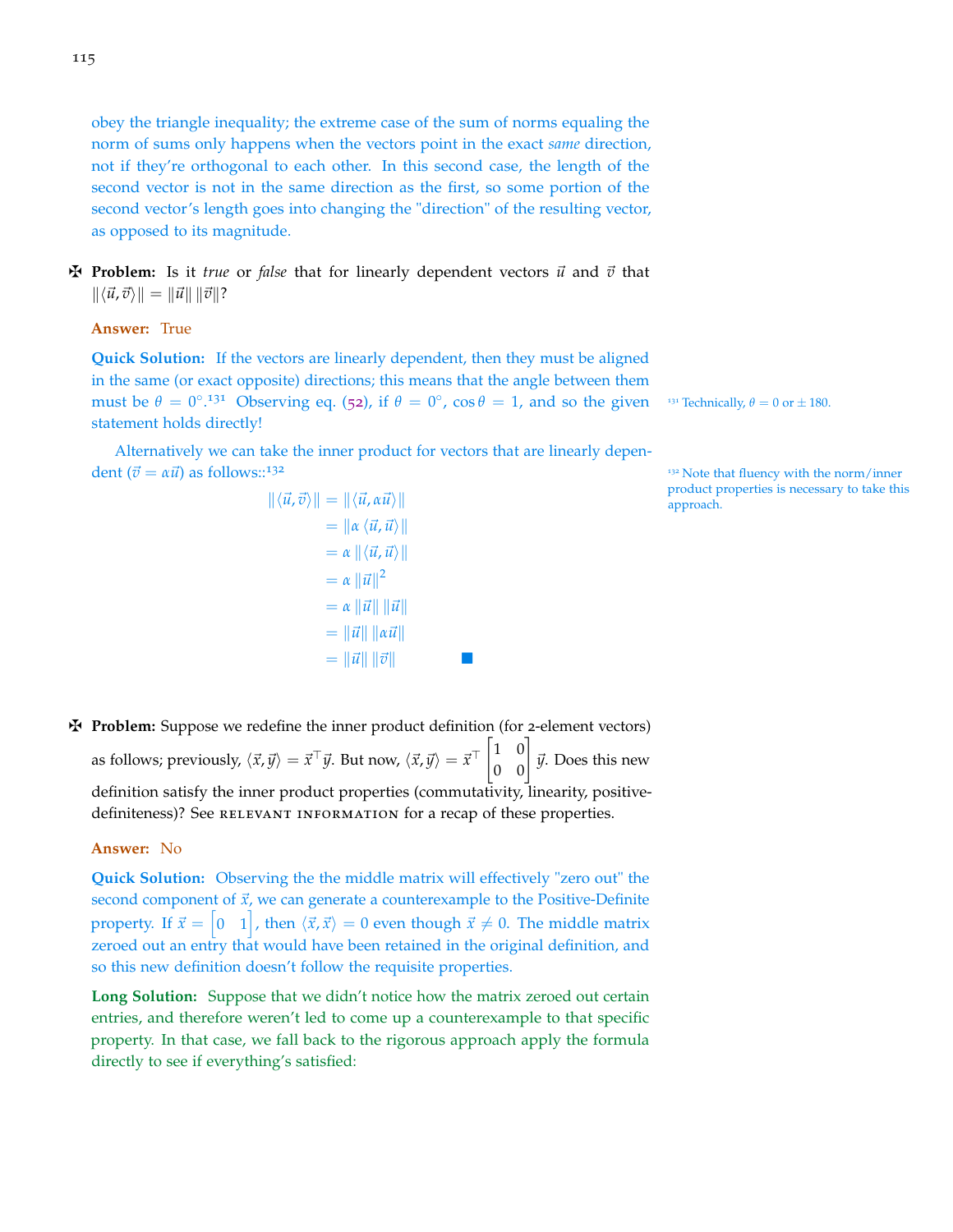1. Commutativity:

$$
\langle \vec{x}, \vec{y} \rangle \stackrel{?}{=} \langle \vec{y}, \vec{x} \rangle
$$

$$
\langle \begin{bmatrix} x_1 \\ x_2 \end{bmatrix}, \begin{bmatrix} y_1 \\ y_2 \end{bmatrix} \rangle \stackrel{?}{=} \langle \begin{bmatrix} y_1 \\ y_2 \end{bmatrix}, \begin{bmatrix} x_1 \\ x_2 \end{bmatrix} \rangle
$$

$$
\begin{bmatrix} x_1 & x_2 \end{bmatrix} \begin{bmatrix} 1 & 0 \\ 0 & 0 \end{bmatrix} \begin{bmatrix} y_1 \\ y_2 \end{bmatrix} \stackrel{?}{=} \begin{bmatrix} y_1 & y_2 \end{bmatrix} \begin{bmatrix} 1 & 0 \\ 0 & 0 \end{bmatrix} \begin{bmatrix} x_1 \\ x_2 \end{bmatrix}
$$

$$
x_1 y_1 = y_1 x_1
$$

2. Linearity:

$$
\langle \alpha \vec{x} + \beta \vec{y}, \vec{z} \rangle \stackrel{?}{=} \alpha \langle \vec{x}, \vec{z} \rangle + \beta \langle \vec{y}, \vec{z} \rangle
$$

$$
\langle \begin{bmatrix} \alpha x_1 \\ \alpha x_2 \end{bmatrix} + \begin{bmatrix} \beta y_1 \\ \beta y_2 \end{bmatrix}, \begin{bmatrix} z_1 \\ z_2 \end{bmatrix} \rangle \stackrel{?}{=} \alpha \langle \begin{bmatrix} x_1 \\ x_2 \end{bmatrix}, \begin{bmatrix} z_1 \\ z_2 \end{bmatrix} \rangle + \beta \langle \begin{bmatrix} y_1 \\ y_2 \end{bmatrix}, \begin{bmatrix} z_1 \\ z_2 \end{bmatrix} \rangle
$$

$$
[\alpha x_1 + \beta y_1 \quad \alpha x_2 + \beta y_2] \begin{bmatrix} 1 & 0 \\ 0 & 0 \end{bmatrix} \begin{bmatrix} z_1 \\ z_2 \end{bmatrix} \stackrel{?}{=} \alpha \left( \begin{bmatrix} x_1 & x_2 \end{bmatrix} \begin{bmatrix} 1 & 0 \\ 0 & 0 \end{bmatrix} \begin{bmatrix} z_1 \\ z_2 \end{bmatrix} \right) + \beta \left( \begin{bmatrix} y_1 & y_2 \end{bmatrix} \begin{bmatrix} 1 & 0 \\ 0 & 0 \end{bmatrix} \begin{bmatrix} z_1 \\ z_2 \end{bmatrix} \right)
$$

$$
(\alpha x_1 + \beta y_1) z_1 \stackrel{\checkmark}{=} \alpha x_1 z_1 + \beta y_1 z_1
$$

3. Positive-Definite (for non-zero  $\vec{x}$ ):

$$
\langle \vec{x}, \vec{x} \rangle \neq 0
$$

$$
\left\langle \begin{bmatrix} x_1 \\ \alpha x_2 \end{bmatrix}, \begin{bmatrix} x_1 \\ \beta x_2 \end{bmatrix} \right\rangle \stackrel{?}{=} 0
$$

$$
\begin{bmatrix} x_1 & x_2 \end{bmatrix} \begin{bmatrix} 1 & 0 \\ 0 & 0 \end{bmatrix} \begin{bmatrix} x_1 \\ x_2 \end{bmatrix} \stackrel{?}{=} 0
$$

$$
x_1^2 \stackrel{\checkmark}{=} 0
$$

While we've shown that  $x_1 = 0$ , Notice that there's no restriction on the value of *x*2! This second value can be anything; no matter what, it becomes zeroed out by the middle sifting matrix, so the Positive-Definite property is not satisfied; the entire vector  $\vec{x}$  does not need to be 0's in order for  $\langle \vec{x}, \vec{x} \rangle = 0$ .

 $\mathbf{\Psi}$  **Problem:** For  $\vec{x}$  and  $\vec{y}$ , given that  $\|\vec{x}\| = 1$ , what is  $proj_{\vec{x}}\vec{y}$ ?

**Answer:**  $\langle \vec{y}, \vec{x} \rangle \vec{x}$ 

**Quick Solution:** We can use the vector projection formula eq. ([55](#page-109-2)) as a starting point, noting that we're asked here for the projection of  $\vec{y}$  onto  $\vec{x}$ , not  $\vec{x}$  onto  $\vec{y}$  as in previous examples/derivations:

$$
\text{proj}_{\vec{x}} \vec{y} = \left(\frac{\langle \vec{y}, \vec{x} \rangle}{\|\vec{x}\|}\right) \frac{\vec{x}}{\|\vec{x}\|}
$$

$$
= \left(\frac{\langle \vec{y}, \vec{x} \rangle}{1}\right) \frac{\vec{x}}{1}
$$

$$
= \langle \vec{y}, \vec{x} \rangle \vec{x}
$$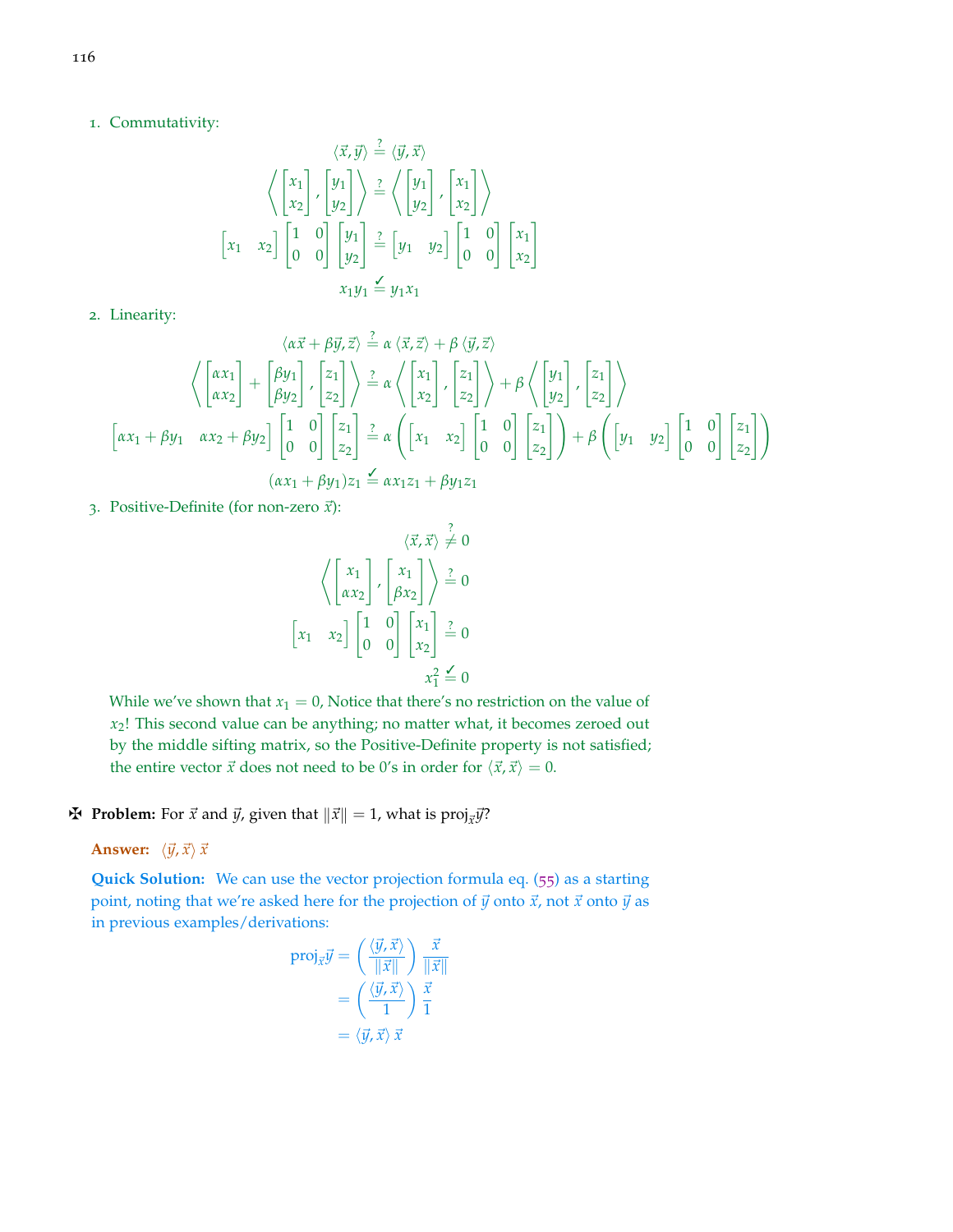$\mathbf{\ddot{H}}$  **Problem:** Find the vector projection of  $\begin{bmatrix} 2 \\ 2 \end{bmatrix}$ 3  $\Big]$  onto  $\Big[3\Big]$ 4 1 .

**Answer:**  $proj_{\begin{bmatrix}3\\4\end{bmatrix}}\begin{bmatrix}2\\3\end{bmatrix}$  =  $\begin{bmatrix} 54/25 \\ 72/25 \end{bmatrix}$ 

**Quick Solution:** We apply the formula in eq. ([55](#page-109-2)):

$$
proj_{\begin{bmatrix}3\\4\end{bmatrix}}\begin{bmatrix}2\\3\end{bmatrix} = \frac{\left\langle \begin{bmatrix}2\\3\end{bmatrix}, \begin{bmatrix}3\\4\end{bmatrix}\right\rangle}{\left\| \begin{bmatrix}3\\4\end{bmatrix} \right\|^2} \begin{bmatrix}3\\4\end{bmatrix}
$$

$$
= \frac{2 \cdot 3 + 3 \cdot 4}{(\sqrt{3^2 + 4^2})^2} \begin{bmatrix}3\\4\end{bmatrix}
$$

$$
= \frac{18}{25} \begin{bmatrix}3\\4\end{bmatrix}
$$

$$
= \begin{bmatrix}54/25\\72/25\end{bmatrix}
$$



<span id="page-116-0"></span>Figure 101: The information from each satellite combines to yield a single, unique location at their intersection.

z **Problem:** Is it *true* or *false* that we can always uniquely determine our position in an *n* dimensional space using  $n + 1$  satellites?

#### **Answer:** False

**Long Solution:** The trivial counterexample would be if we have multiple satellites occupying the exact same position in space, so that those satellites are the same distance from the device *and* their equations are the same; then, the redundant satellites aren't providing any new information. For example, if we have 3 satellites on top of each other in 2D space, the device could be anywhere in the circle (that defines the set of points at a certain distance away from the satellite). But what if we say that all satellites need to be at unique locations?

We can try generating counterexamples based on our experience with 2D locations and 3 satellites. In the diagram in fig. [100](#page-112-0), we could effectively figure out our 2D position using 3 satellites; one of the distance equations was used to linearize the others, and then the resulting system of linear equations could be solved for a position. The analogous diagram with circle-intersections is in fig. [101](#page-116-0). Notice that only 1 location satisfies the constraints from the satellites. Each circle represents the set of possible points for the device based on the information *from that satellite alone*. 133

However, consider the situation where there are 3 collinear satellites in 2D space; the intersections of the circles would not necessarily be in a single spot. It *could* be, such as in the case of 3 internally tangent circles as in fig. [102](#page-116-1), but the resulting trilateration diagram could also look like fig. [103](#page-116-2). In this second case,



<span id="page-116-1"></span>Figure 102: In this special case, collinear satellites are perfectly located so that they can uniquely define a device position.



<span id="page-116-2"></span>Figure 103: Since the satellites are collinear, it is possible to find a configuration such as this one, where there is not just one potential location for the device.

<sup>133</sup> In 3D, we would have spheres instead of circles, and hyperspheres in higher dimensions.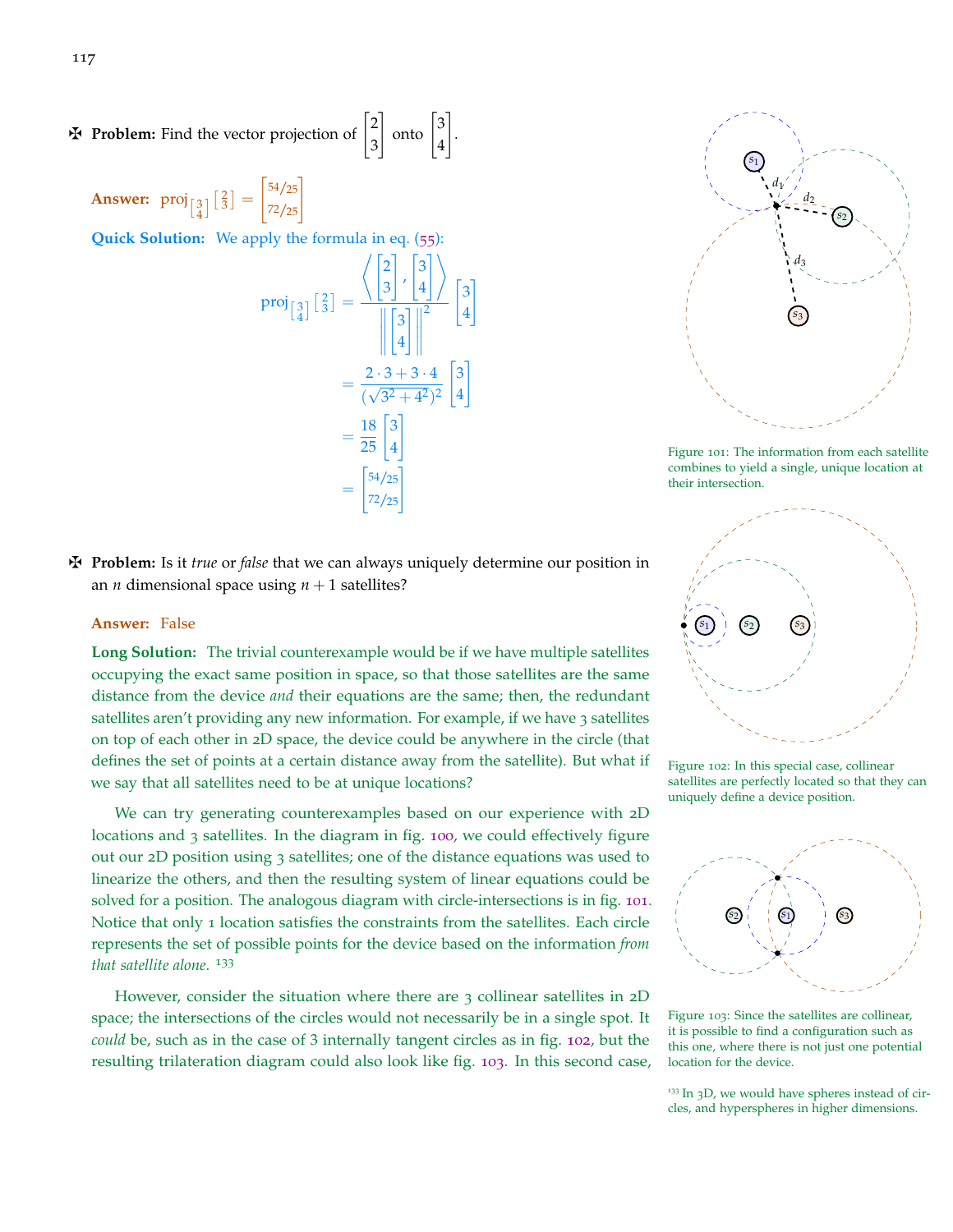there are 2 distinct points that both satisfy the distance measurements of all 3 satellites, so we cannot *always* uniquely determine the device's position.

 $\mathbf{\ddot{P}}$  **Problem:** As a device that knows a satellite's periodic message  $\vec{s}$ , you receive a vector  $\vec{r}$ . Calculating circcorr( $\vec{r}$ , $\vec{s}$ ) =  $C_{\vec{s}}\vec{r}$ , you find the vector is as given below. How many samples of delay would you estimate the signal underwent in traveling to you from the satellite?

$$
\text{circcorr}(\vec{r}, \vec{s}) = \begin{bmatrix} -32 & -32 & 16 & 16 & 96 & 24 \end{bmatrix}^{\top}
$$

## **Answer:** 4 samples

**Quick Solution:** The cross-correlation vector gives the inner product between the received message  $\vec{r}$  and every version of the shifted sent signal  $(\vec{s}^{(0)}, \vec{s}^{(1)}, \ldots)$ . The index in the vector gives the amount of shift (for example, the inner product between  $\vec{r}$  and  $\vec{s}^{(0)}$  (no shift) yielded −32). Since the inner product is a measure of the similarity between 2 vectors, the index of the cross-correlation vector where the value is the highest denotes the shift applied to the sent signal for maximum similarity. In this case, since the 4th index (96) is the highest value in the vector, we conclude that the sent signal underwent 4 samples of delay in travelling to the receiver. We had to shift the signal 4 samples forward in order to best match the received signal.

## $\mathbf{F}$  **Problem:** Is it *true* or *false* that  $\|\mathbf{C}_{\vec{x}}\vec{y}\| = \left\|\mathbf{C}_{\vec{y}}\vec{x}\right\|$ ?

## **Answer:** True

**Quick Solution:** Note that this question concerns the *norms*; not the circular correlations themselves. Observing the formula for circular correlation in eq. ([57](#page-111-1)), the only difference between the 2 expressions circcorr( $\vec{x}, \vec{y}$ ) and circcorr( $\vec{y}, \vec{x}$ ) is the index in which a given inner product will appear; the entries themselves will be the same, just reversed. Therefore, the norms will be the same, since the calculation for a vector's norm depends only on the values themselves, not their indices within the vector.

 $\mathbf{\ddot{P}}$  **Problem:** Is it *true* or *false* that the result of projecting  $\vec{y}$  onto  $\vec{v}$  is the same as the **projection of**  $\vec{y}$  **onto a nonzero, scaled vector** *α* $\vec{v}$ **?** 

#### **Answer:** True

**Quick Solution:** Note that the length of the vector being *projected onto* doesn't factor into the value of the vector projection *at all* in the end; the only aspect of the vector being projected onto that affects the vector projection is its direction, since we scale it down to a unit vector before multiplying it by the scalar projection.

**Long Solution:** Consider eq. ([55](#page-109-2)); scaling  $\vec{y}$  by a constant multiplies the inner product by the constant, the norm by the square of the constant, and the vector itself again by the constant; the combined effects cancel out!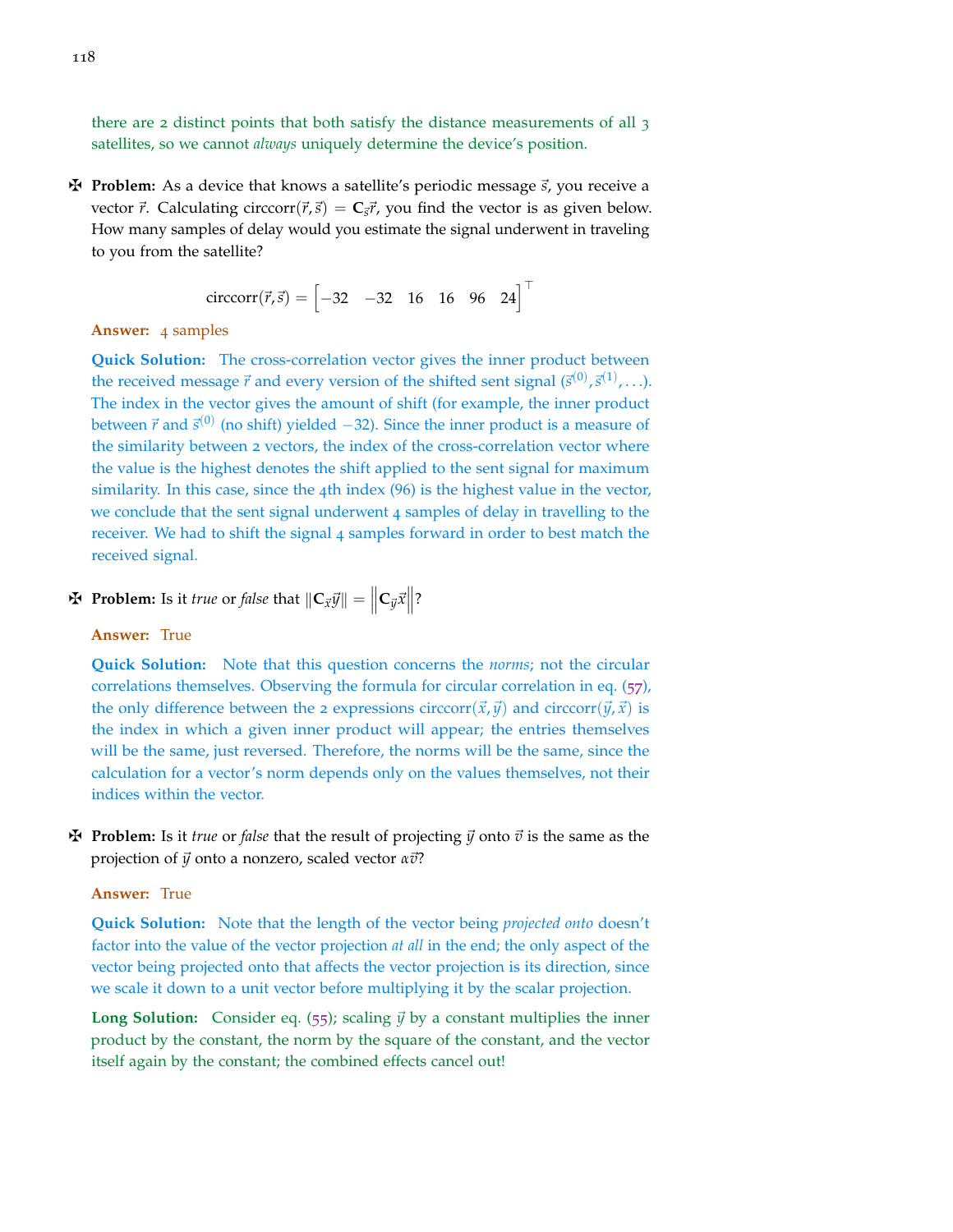Using the properties of norms and inner products, we can show this rigorously; projecting onto a linearly dependent, nonzero version of a vector is the same as the projection onto the original vector.

$$
\text{proj}_{\vec{v}} \vec{y} \stackrel{?}{=} \text{proj}_{\alpha \vec{v}} \vec{y}
$$
\n
$$
\left(\frac{\langle \vec{y}, \vec{v} \rangle}{\|\vec{v}\|}\right) \frac{\vec{v}}{\|\vec{v}\|} \stackrel{?}{=} \left(\frac{\langle \vec{y}, \alpha \vec{v} \rangle}{\|\alpha \vec{v}\|}\right) \frac{\alpha \vec{v}}{\|\alpha \vec{v}\|}
$$
\n
$$
\left(\frac{\langle \vec{y}, \vec{v} \rangle}{\|\vec{v}\|}\right) \frac{\vec{v}}{\|\vec{v}\|} \stackrel{?}{=} \left(\frac{\alpha \langle \vec{y}, \vec{v} \rangle}{\alpha \|\vec{v}\|}\right) \frac{\alpha \vec{v}}{\|\vec{v}\|}
$$
\n
$$
\left(\frac{\langle \vec{y}, \vec{v} \rangle}{\|\vec{v}\|}\right) \frac{\vec{v}}{\|\vec{v}\|} \stackrel{?}{=} \left(\frac{\langle \vec{y}, \vec{v} \rangle}{\|\vec{v}\|}\right) \frac{\vec{v}}{\|\vec{v}\|}
$$

The constant *α* terms cancelled out, as expected!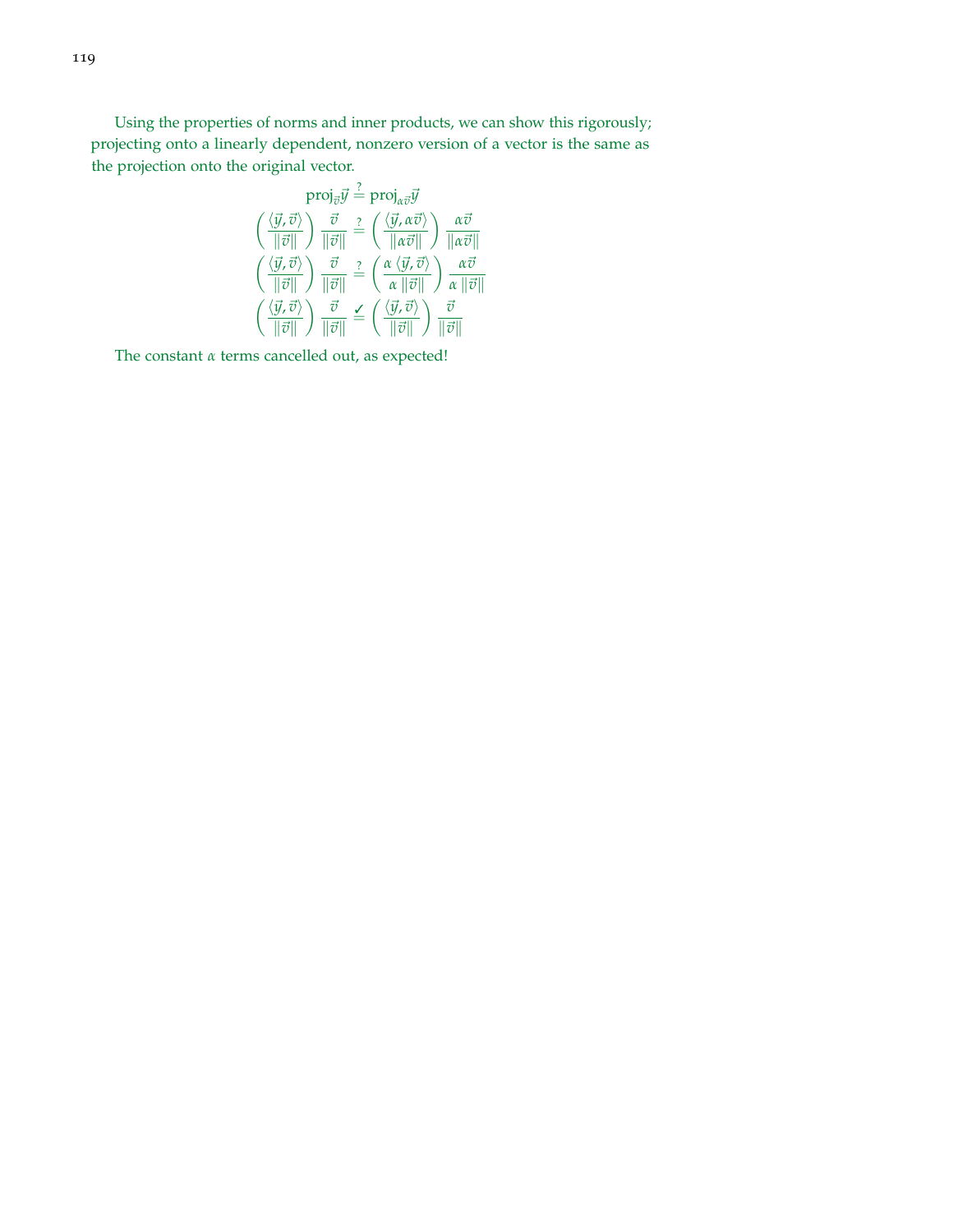# *Practice Set 11: Least Squares*

## *Relevant Equations/Information*

*Why Least Squares?*: In Module 1, we primarily concerned ourselves with techniques to figure out if the system at hand had a unique solution. If there was no set of values that could satisfy the system, we concluded that it had no solutions. But in reality, almost all of the systems we solve will have noisy data and measurements, so arriving at a unique solution is quite rare. In the absence of a solution vector that satisfies all the given information, what can we do?

The least squares technique yields a solution that satisfies all the given equations/information *as closely as possible* (based on our definition of "close," presented below). By collecting more information (so we have more equations than unknowns), we will focus on solving over-determined systems. These may not (likely *will* not) have a single set of variable values that satisfy all the equations, but least squares will allow us to reject the measurement noisiness as much as possible.

*What is Least Squares?*: The least squares problem can be formulated as follows: Find an optimal "solution"<sup>134</sup> vector  $\vec{x}$  such that the difference between the actual <sup>134</sup> Note that solution is in quotes since  $\vec{x}$  will observed values  $(\vec{b})$  and the system's *predicted* values  $(\mathbf{A} \cdot \vec{x})$  is as small as possible. We denote this difference the "error vector"  $\vec{e}$ , the magnitude (norm) of which we seek to minimize. The term "least squares" arises from the fact that  $\|\vec{e}\| = \sqrt{e_1^2 + e_2^2 + \cdots + e_n^2}.$ We are trying to minimize the sum of the squares of  $\vec{e}$ 's elements.

Mathematically, we have that  $\vec{e} = \vec{b} - A\vec{x}$ , or that  $\vec{b} - \vec{e} = A\vec{x}$ ; recalling the matrixvector product (columns-based interpretation) from many chapters ago, eq. ([8](#page-17-0)), we recognize that  $A\vec{x}$  is a linear combination of the columns of  $A^{135}$ , with weights given  $135$  Note that the span of the column space of A by the elements of  $\vec{x}$ . We want to minimize the error, which means selecting weights  $x_1, \ldots, x_n$  to pick a point in col(**A**) as close to  $\vec{b}$  as possible.

Based on the dimensions of **A** alone (more equations that unknowns,  $m > n$ ), we can see that the columns span an *n*-dimensional subspace within the larger *m*-dimensional space that  $\vec{e}$  and  $\vec{b}$  lie in, so  $\vec{b}$  cannot be exactly reached by  $A\vec{x}$ .

*Generalized Minimization of Error*  $\vec{e}$ : In the previous chapter, we derived the 2D

not satisfy many of the equations individually; the goal is to make it match the system as a whole as best as possible.

is denoted col(**A**), as in Module 1 chapters.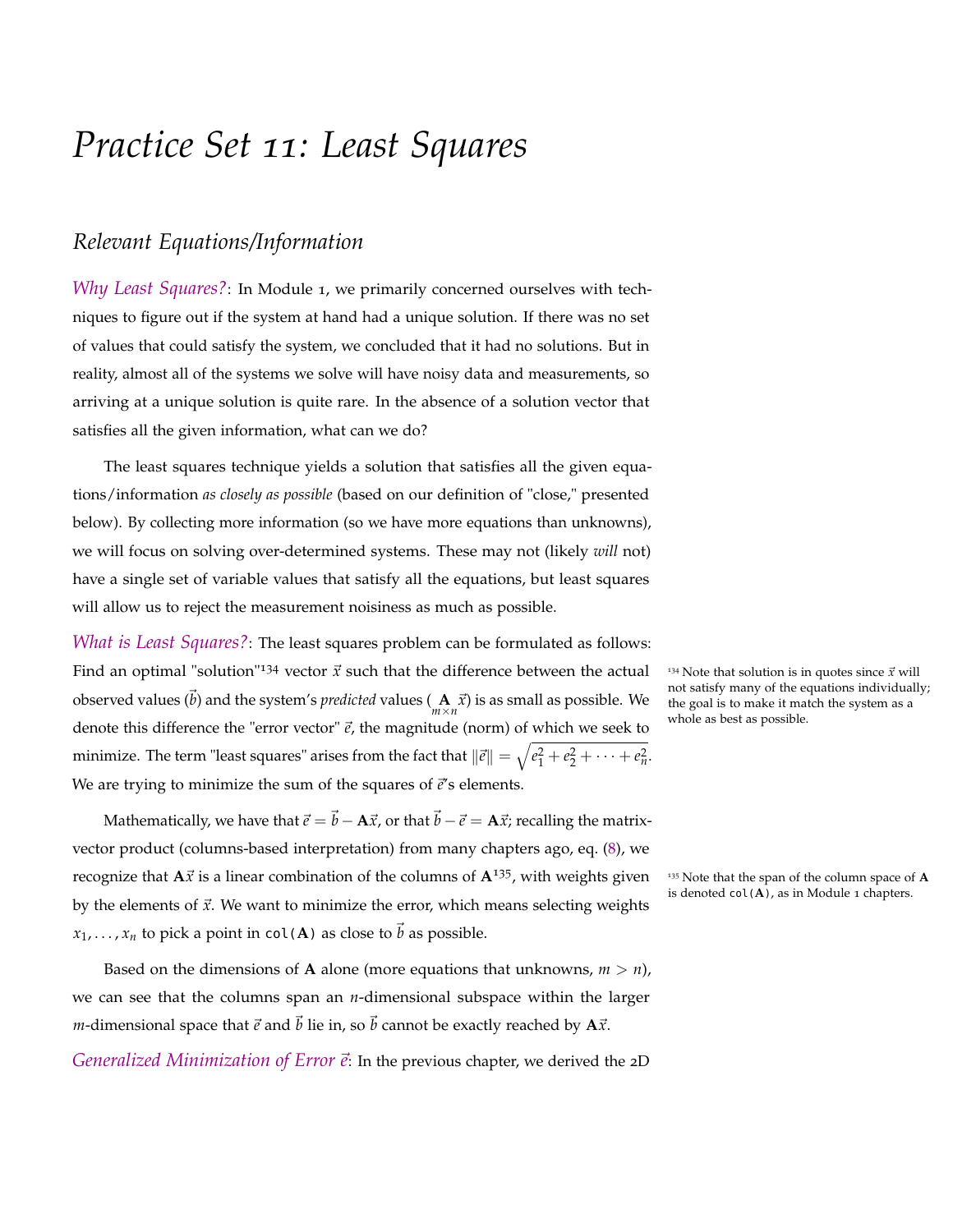scalar and vector projection formulae; here, we introduce least squares notation and connect it to the idea of minimizing the distance between  $\vec{b}$  and col(**A**).

Consider fig. [104](#page-120-0), a very similar diagram to fig. [95](#page-109-0) but labeled differently to ease the transition to least squares analysis. We decided that the projection of  $\vec{b}$  onto  $\vec{a_1}$ should be the parallel component of  $\vec{b}$  that aligns in the same direction as  $\vec{a}_1$ , and this would be some scaled portion  $\alpha \vec{a_1}$ . Any other scalar  $\alpha' \neq \alpha$  would increase the error vector's magnitude as  $\vec{e}$  would no longer be orthogonal to  $\vec{a_1}$ <sup>136</sup>

We can generalize this logic to higher dimensions; choosing weights  $\vec{x}$  for the columns of **A** creates a vector, and the set of all these vectors for all  $\vec{x}$  defines the column space of **A**. Given that  $\vec{b}$  contains some known information, our task is to select the specific  $\vec{x}$  where the error is orthogonal to  $col(A)$ , because intuitively, this will minimize  $\|\vec{e}\| \equiv \|\vec{b} - \mathbf{A}\vec{x}\|$ . That is, for a system defined by the corresponding matrix **A**, we want to find  $\vec{x}$  where  $\vec{e} \perp \text{col}(\mathbf{A})$ .<sup>137</sup>

*Deriving Least Squares Formula*: We've established that an optimal vector  $\vec{e}$  will satisfy that  $\vec{e} \perp \text{col}(\mathbf{A})$ , meaning  $\vec{e} \perp \vec{a_i}$  for each column of  $\mathbf{A}^{.138}$ 

Mathematically, for all  $i \in 0...n$ :

$$
\langle \vec{e}, \vec{a_i} \rangle = 0
$$
  
\n
$$
\implies \langle \vec{b} - A\vec{x}, \vec{a_i} \rangle = 0
$$
  
\n
$$
\implies \vec{a_i}^\top (\vec{b} - A\vec{x}) = 0
$$

The last equation follows from how the inner product can be viewed as a matrix multiplication of a row vector and a column vector. Writing out these equations:

$$
\vec{a}_{1}^{\top} \begin{pmatrix} \vec{b} - A\vec{x} \\ \vec{b} - A\vec{x} \end{pmatrix} = 0
$$

$$
\vec{a}_{2}^{\top} \begin{pmatrix} \vec{b} - A\vec{x} \\ \vec{b} - A\vec{x} \end{pmatrix} = 0
$$

$$
\vdots
$$

$$
\vec{a}_{n}^{\top} \begin{pmatrix} \vec{b} - A\vec{x} \\ \vec{b} - A\vec{x} \end{pmatrix} = 0
$$

The transpose  $\vec{a}_i^{\top}$  of a column vector  $\vec{a}_i$  is a row vector, we can vertically combine all these equations (the  $(\vec{b} - A\vec{x})$  term is the same for all of them, and the 0 becomes a vector,  $\vec{0}$ :

$$
\begin{bmatrix} - & \vec{a}_1^\top & - \\ - & \vec{a}_2^\top & - \\ & \vdots & \\ - & \vec{a}_n^\top & - \end{bmatrix} (\vec{b} - \mathbf{A}\vec{x}) = \vec{0}
$$





<span id="page-120-0"></span>Figure 104: 2D vector projection, with least squares notation.

<sup>137</sup> There are two approaches to more rigorously proving this result; geometrically (for 3D at least) and algebraically (for any dimension, using the properties of inner products). Both are shown in the notes.

<sup>138</sup> Linear combinations of these column vectors are in col(**A**) by definition, so the individual vectors must be in col(**A**) also.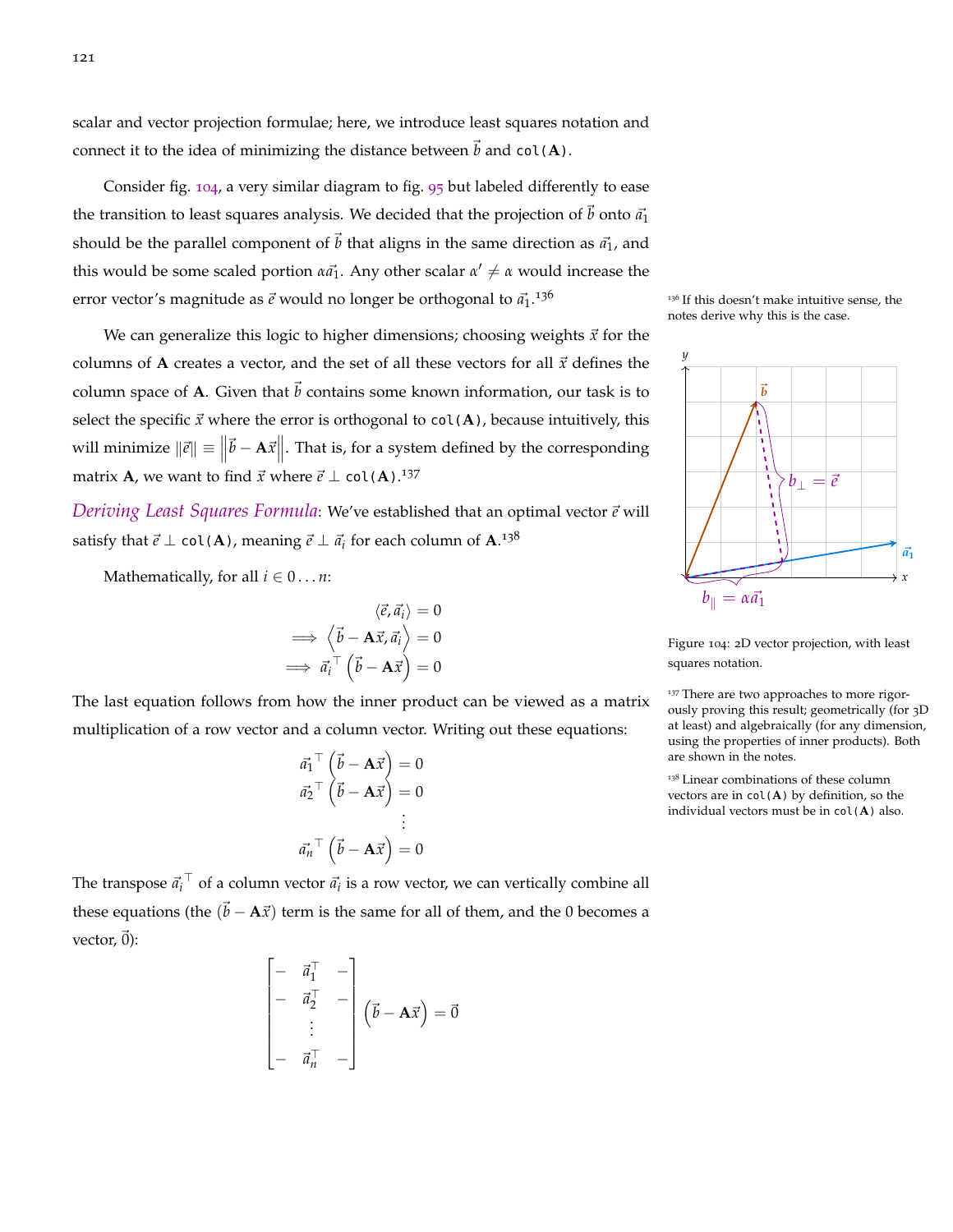Now, we've formed the transpose of **A** on the left side! So:

$$
\mathbf{A}^{\top}(\vec{b}-\mathbf{A}\vec{x})=\vec{0}
$$

Solving for  $\vec{x}$  in terms of the known quantities (entries of **A** and  $\vec{b}$  come from the collected data/information), being sure to follow the basic rules of matrix multiplication and inversion:

$$
\mathbf{A}^{\top} (\vec{b} - \mathbf{A}\vec{x}) = \vec{0}
$$
  
\n
$$
\mathbf{A}^{\top} \vec{b} - \mathbf{A}^{\top} \mathbf{A}\vec{x} = \vec{0}
$$
  
\n
$$
\mathbf{A}^{\top} \mathbf{A}\vec{x} = \mathbf{A}^{\top} \vec{b}
$$
  
\n
$$
\vec{x} = (\mathbf{A}^{\top} \mathbf{A})^{-1} \mathbf{A}^{\top} \vec{b}
$$
 (58)

<span id="page-121-0"></span>And there we have it! The final least squares equation is given by eq.  $(58)$  $(58)$  $(58)$ . We made an important assumption in the derivation above, namely that  $A^T A$  is invertible. Is this a valid assumption? As it turns out,<sup>139</sup> if **A** has independent columns, then  $A$ <sup>139</sup> See the course notes for details! has a trivial null-space (as does the square matrix  $\mathbf{A}_{n\times n}^\top\mathbf{A}$ ).  $\mathbf{A}^\top\mathbf{A}$  is then invertible!

The final concept to consider is how the predicted values of  $\vec{b}$  (we'll call this  $\vec{b}_{\text{pred}}$ ) can be calculated from our calculated optimal  $\vec{x}$ , and how this compared to the original  $\vec{b}$  values. Since we have an expression for  $\vec{x}$ , we find that:

$$
\vec{b}_{\text{pred}} = \mathbf{A}\vec{x} = \mathbf{A}\left(\mathbf{A}^{\top}\mathbf{A}\right)^{-1}\mathbf{A}^{\top}\vec{b}
$$

And the error, by definition (and as expected), is  $\vec{e} = \vec{b} - \vec{b}_{pred}$ .

## *Basic Worked Least Squares Example*:

*Example*: Find the best-fit line for the points  $\{(1,0), (1.5, 3), (2, 3.5), (5, 6)\}$ . See fig. [105](#page-121-1).

*Solution*: Since no line (expressed as  $y = mx + b$ ) goes through all 4 points, this is not a system with an exact solution. We also have 4 points (4 pieces of information, 4 equations), but only 2 points are needed to define a line; since the system has more equations than unknowns (constants *m* and *b* in the equation for a line), we can apply least squares here to reject the impact of noise. For this function, the inputs are the x-coordinates, and the outputs are the y-coordinates.

Using the given data, we want to construct a model that can take other inputs and give predictions of the output. Note the assumption here that the underlying situation or model that generated these data *is actually linear*; we're trying to model the system by solving for the slope *m* and intercept *b*. It's just that the data is noisy



<span id="page-121-1"></span>Figure 105: Plotting the given points for the example problem.

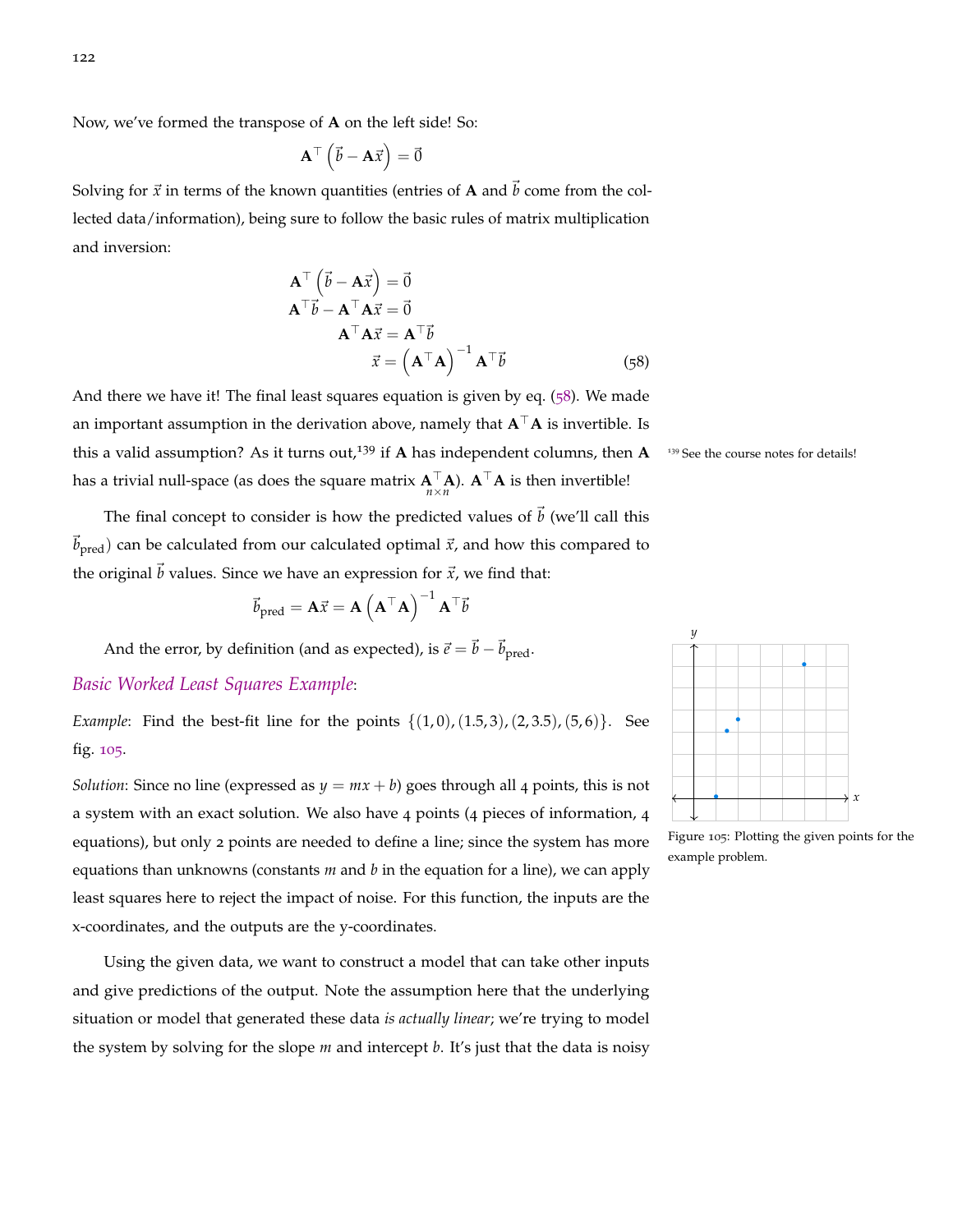so the points don't actually fall on a line as they should. Feel free to guess at the approximate equation for a best-fit line, and see how the results compare!

The equation given by the first point,  $(1, 0)$ , is  $m \cdot 1 + b \equiv m + b = 0$ . The second point gives  $1.5m + b = 3$ , and so on. Formulating our equations as a matrix-vector product of coefficients (using the points we have) and unknowns (*m*, *b*):

$$
\mathbf{A} = \begin{bmatrix} 1 & 1 \\ 1.5 & 1 \\ 2 & 1 \\ 5 & 1 \end{bmatrix} \qquad \vec{x} = \begin{bmatrix} m \\ b \end{bmatrix} \qquad \vec{b} = \begin{bmatrix} 0 \\ 3 \\ 3.5 \\ 6 \end{bmatrix}
$$

We can apply the least squares equation in eq. ([58](#page-121-0)), noting that all dimensions match as they should for the multiplications to be valid:

$$
\vec{x} = (\mathbf{A}^{\top} \mathbf{A})^{-1} \mathbf{A}^{\top} \vec{b}
$$
\n
$$
\begin{bmatrix} m \\ b \end{bmatrix} = \begin{bmatrix} 1 & 1.5 & 2 & 5 \\ 1 & 1 & 1 & 1 \\ 1 & 1 & 1 & 1 \end{bmatrix} \begin{bmatrix} 1 & 1 \\ 2 & 1 \\ 5 & 1 \end{bmatrix} \begin{bmatrix} 1 & 1.5 & 2 & 5 \\ 1 & 1 & 1 & 1 \\ 5 & 1 & 1 \end{bmatrix} \begin{bmatrix} 1 & 1.5 & 2 & 5 \\ 1 & 1 & 1 & 1 \\ 5 & 1 & 1 \end{bmatrix} \begin{bmatrix} 0 \\ 3 \\ 3.5 \\ 6 \end{bmatrix}
$$
\n
$$
= \begin{bmatrix} 32.25 & 9.5 \\ 9.5 & 4 \end{bmatrix} \begin{bmatrix} -1 \\ 12.5 \end{bmatrix}
$$
\n
$$
= \begin{bmatrix} 0.103226 & -0.245161 \\ -0.245161 & 0.832258 \end{bmatrix} \begin{bmatrix} 41.5 \\ 12.5 \end{bmatrix}
$$
\n
$$
= \begin{bmatrix} 1.21912 \\ 0.229044 \end{bmatrix}
$$



<span id="page-122-0"></span>Figure 106: The data from  $\vec{b}$  is plotted in blue, the predictions from  $\vec{b}_{pred}$  are in black. The error for each measurement (called thee *residual*) is in red. Naturally, since the predictions came from the best-fit line we obtained via least squares analysis, they coincide.

practical applications rarely is :'(

Based on this result, our best-fit line has slope  $m = 1.21912$  and y-intercept  $b = 0.229044$ ; that is  $y = 1.21912x + 0.229044$ .<sup>140</sup> How good is this result? Let's <sup>140</sup> The numbers aren't that nice; data in superimpose the line with the raw data in fig. [106](#page-122-0). We can also calculate

$$
\vec{b}_{\text{pred}} = \mathbf{A}\vec{x} = \begin{bmatrix} 1 & 1 \\ 1.5 & 1 \\ 2 & 1 \\ 5 & 1 \end{bmatrix} \begin{bmatrix} 1.21912 \\ 0.229044 \end{bmatrix} = \begin{bmatrix} 1.44816 \\ 2.05772 \\ 2.66728 \\ 6.32464 \end{bmatrix}
$$

Plotting these points in black in fig. [106](#page-122-0), we can see how they compare to the data. Looks like the line is a good fit!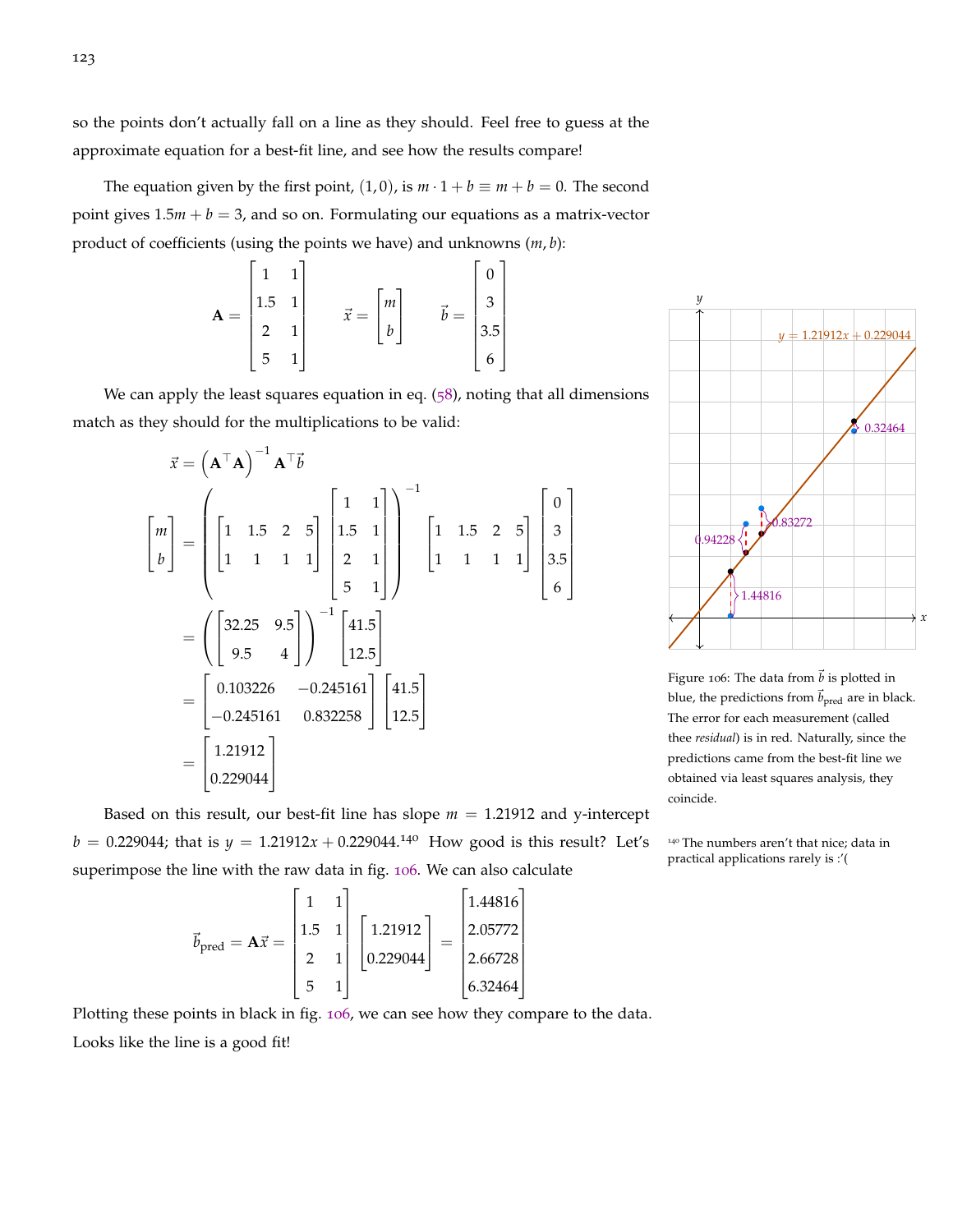The (optimal) error vector is 
$$
\vec{e} = \begin{bmatrix} -1.44816 \\ 0.94228 \\ 0.83272 \\ -0.32464 \end{bmatrix}
$$
, with negative entries indicating

where the model overestimates the data.  $\|\vec{e}\| = 1.9452$ ; no other line can yield a smaller error. For example, say we picked the similar equation  $y = 1.25x + 0.25$ ;  $\|\vec{e}\|$ would be 1.956 > 1.9452.

## *Problems*

z **Problem:** Is it *true* or *false* that least squares is a method used to solve underdetermined systems of linear equations?

## **Answer:** False

**Quick Solution:** Least squares is actually used in the cases of *over-determined* systems. The reason that we want to collect as much information and data as possible about a system, even though this makes it very unlikely that we can arrive at a unique solution (using a technique such as gaussian elimination) is so that we can arrive at as good a solution as possible. This solution is one that minimizes the error between the observed and predicted values.

The equations probably cannot be all simultaneously solved by a single  $\vec{x}$ , but using least squares will allow us to reject the data's noise as much as possible and model the underlying linear system as accurately as possible.

## $\mathbf{\ddot{P}}$  **Problem:** Given the equation below, solve for the least squares optimal  $\vec{x}$ .

|                | $\overline{2}$ |                |    |
|----------------|----------------|----------------|----|
| 1              | $\overline{0}$ | $\vec{x}$<br>= | ï) |
| $\overline{0}$ |                |                |    |

**Answer:**  $\vec{x} =$  $\lceil 3 \rceil$  $-2$ 

1

**Quick Solution:** We can directly apply the least squares formula we've derived, eq. ([58](#page-121-0)):

$$
\vec{x} = (\mathbf{A}^\top \mathbf{A})^{-1} \mathbf{A}^\top \vec{b}
$$
\n
$$
\begin{bmatrix} x_1 \\ x_2 \end{bmatrix} = \left( \begin{bmatrix} 1 & 1 & 0 \\ 2 & 0 & 1 \end{bmatrix} \begin{bmatrix} 1 & 2 \\ 1 & 0 \\ 0 & 1 \end{bmatrix} \right)^{-1} \begin{bmatrix} 1 & 1 & 0 \\ 2 & 0 & 1 \end{bmatrix} \begin{bmatrix} 2 \\ 0 \\ -8 \end{bmatrix}
$$
\n
$$
= \left( \begin{bmatrix} 2 & 2 \\ 2 & 5 \end{bmatrix} \right)^{-1} \begin{bmatrix} 2 \\ -4 \end{bmatrix}
$$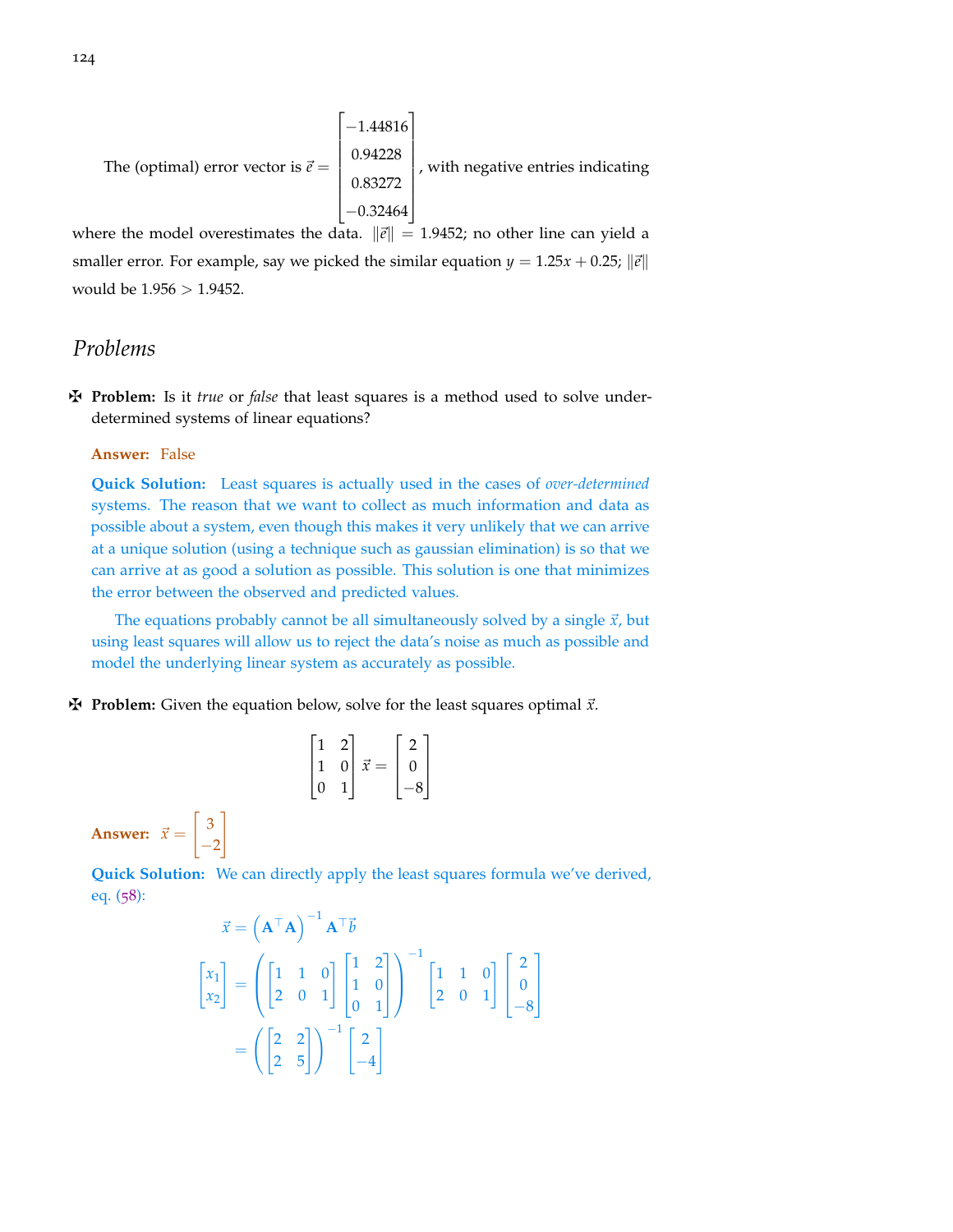$$
= \begin{bmatrix} 5/6 & -1/3 \\ -1/3 & 1/3 \end{bmatrix} \begin{bmatrix} 2 \\ -4 \end{bmatrix}
$$

$$
= \begin{bmatrix} 3 \\ -2 \end{bmatrix}
$$

z **Problem:** Is it *true* or *false* that least squares always has a unique solution (that is, for  $\vec{x} = (\mathbf{A}^\top \mathbf{A})^{-1} \mathbf{A}^\top \vec{b}$ ,  $\vec{x}$  is unique)?

## **Answer:** False

**Quick Solution:** If the column vectors of **A** are not linearly independent, then null(**A**) (and therefore null( $A^{\mathsf{T}}A$ )) are not trivial. If  $A^{\mathsf{T}}A$  has a nontrivial null-space, it is not invertible, so a unique solution to the system cannot be found.

Let's consider why we would have multiple solutions (infinite, actually) in the case of nontrivial null  $(A^T A)$ . Note that by definition of a nontrivial null-space, there exists a linear combination of the columns of  $null(A^{\dagger}A)$  that equals zero. You can then always add such a linear combination to whatever optimal  $\vec{x}$  solution we obtain, yielding yet another  $\vec{x}'$  that minimizes  $\|\vec{e}\|$ . We can always remove the redundant columns from **A** to ensure that least squares yields a unique solution.

 $\ddot{\mathbf{F}}$  **Problem:** Is it *true* or *false* that least squares can be applied to solve for coefficients *a*, *b* in the equation  $y = a \sin(bx)$  given pairs of points on the line?

## **Answer:** False

**Quick Solution:** Note that this equation is not linear *on a and b*, and therein lies the problem; the existence of sin itself is not an issue since we could perfectly take pairs of points on an equation like  $y = a \sin(x) + b$ , and use these to solve for an optimal *a* and *b*. But, the moment we encounter a situation where the equation is nonlinear on *a*, *b*, the problem can no longer be tackled with least squares.

Therefore, since both *a* and *b* are describing the sine wave, creating a nonlinear relationship, we would not be able to construct a linear least squares setup for this problem given what we know.

z **Problem:** Assume the following scenario: we have some data (height, weight, age, white blood cell count) for each patient in a group. We want to use this sample data to generate a function of the form  $A\vec{x} = b$  in order to predict white blood cell counts for a larger group of patients. What information will populate **A**?

## **Answer:** height, weight, and age

**Quick Solution:** This situation follows the patterns for the scenarios we've seen before; if the predictor variable is the white blood cell count, then our goal is to find out how to weigh the other information (height, weight, age) in order to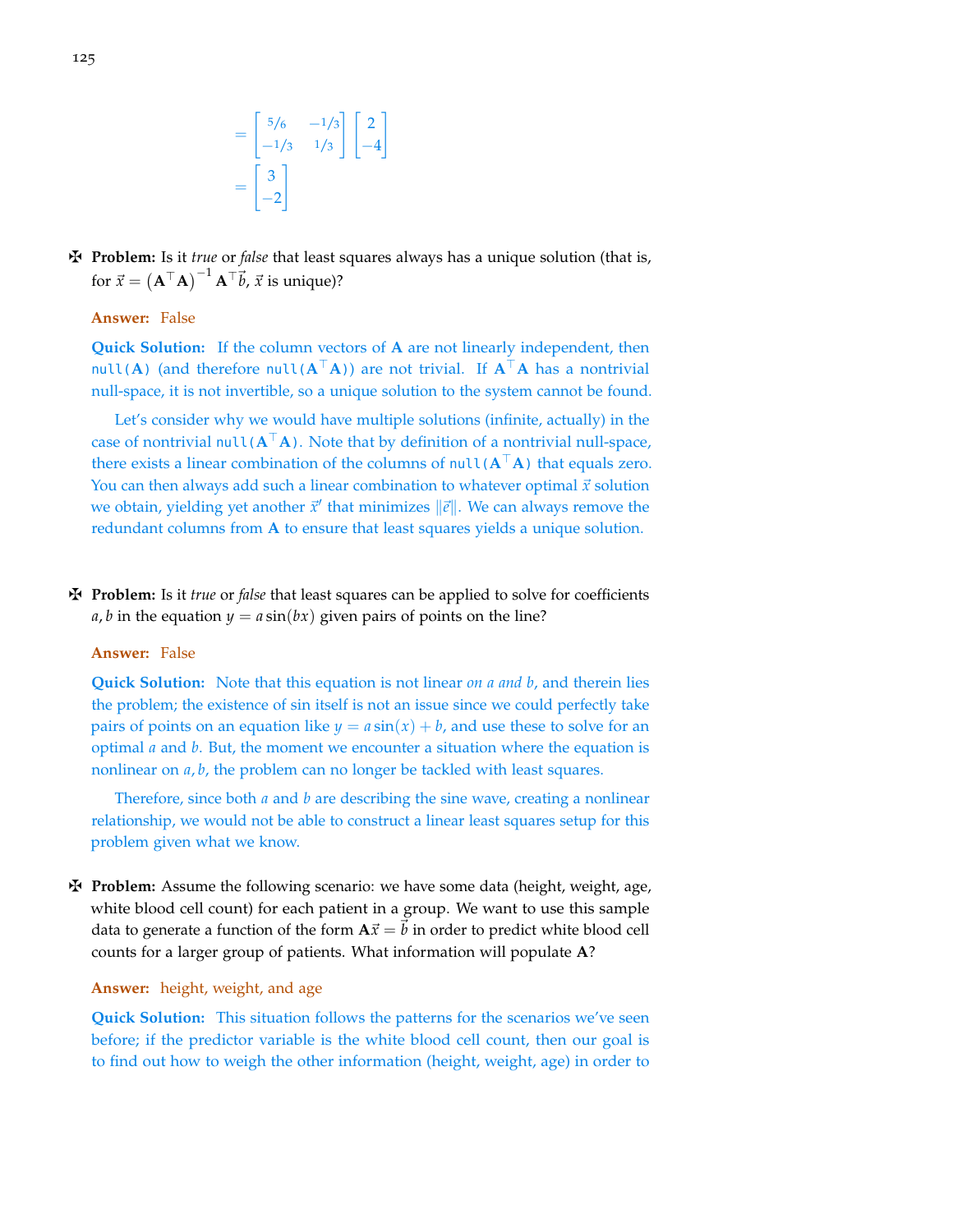best approximate the blood cell count. These variables (which we can treat as the inputs to our function) form the columns of  $A$ , while  $\vec{x}$  contains the associated weights and  $\dot{b}$  contains the predicted variable, the blood cell counts. The function itself could be a very complicated function of the inputs, but it must be linear in the unknowns (weights,  $x_i$ ) to be solvable using least squares.<sup>141</sup> 141 Not necessary for the problem at all, but

## $\mathbf{\vec{F}}$  **Problem:** Is it *true* or *false* that if  $\vec{x} = \text{proj}_{\text{col}(A)} \vec{b}$  is the projection of a vector  $\vec{b}$  onto the column space of **A**, that  $\mathbf{A}^{\top}(\vec{b} - \vec{x}) = \vec{0}$ ?

## **Answer:** True

**Quick Solution:** We know that  $\vec{x}$  lies in col(A), whereas  $\vec{b}$  doesn't necessarily. This means that (just as we did in the vector projection derivation in fig. [95](#page-109-0) in the previous chapter and fig. [104](#page-120-0) in this chapter) we can isolate the component of  $\vec{b}$  that is orthogonal to col(**A**) as  $\vec{b} - \vec{x}$ . Note that we use perpendicular projections, so if this leftover component (call it  $b_{\perp}$ ) is orthogonal to col(**A**), it is also orthogonal to each of the individual column vectors of **A** (which each lie in the column space).

Therefore, if we decompose  $\mathbf{A}^\top\left(\vec{b}-\vec{x}\right)$  into each row *i'*s equation as  $\vec{a_i}^\top\left(\vec{b}-\vec{x}\right)$ , the result will be zero for all rows (and the resulting vector is therefore  $\vec{0}$ ).<sup>142</sup> Similar logic was applied in deriving the least squares equation in the RELEVANT **INFORMATION section above, but in the other direction (composing**  $A^{\dagger}$  **from rows** rather than decomposing it into rows).

**Long Solution:** *Some other insights*: It is important to recognize that  $\vec{b}$  is only in the null-space of  $A^{\top}$ , since it is orthogonal to every *column* in A.  $\bar{b}$  does *not* belong to the null-space of **A** (these matrices have different null-spaces!) This becomes especially clear when we consider that these matrices have different dimensions, and therefore the dimensions of their null-spaces must be different (we can invoke the Rank-Nullity theorem eq. ([16](#page-37-0)), since  $rank(A) = rank(\vec{A}^T)$ ).

We can also now interpret the null-space in a slightly different way; if  $\vec{x}$  is in null(**A**) then  $A\vec{x} = 0$  by definition. Also,  $\vec{x}$  is orthogonal to each row  $\vec{a_i}^{\top}$  of  $A$ . null(A) therefore is comprised of all vectors that are orthogonal to every row in **A** (every column in  $A^{\dagger}$ ).

 $\mathbf{\ddot{P}}$  **Problem:** Is it *true* or *false* that the projection of  $\vec{b}$  onto a set of vectors  $\{a_1, a_2, \ldots, a_k\}$  $=\frac{\langle \vec{b}, \vec{a_1} \rangle}{\langle \vec{a_1}, \vec{a_1} \rangle}$  $\frac{\left\langle \vec{b} , \vec{a_1} \right\rangle}{\left\langle \vec{a_1} , \vec{a_1} \right\rangle} \vec{a_1} + \frac{\left\langle \vec{b} , \vec{a_2} \right\rangle}{\left\langle \vec{a_2} , \vec{a_2} \right\rangle}$  $\frac{\langle \vec{b}, \vec{a_2} \rangle}{\langle \vec{a_2}, \vec{a_2} \rangle} \vec{a_2} + \cdots + \frac{\langle \vec{b}, \vec{a_k} \rangle}{\langle \vec{a_k}, \vec{a_k} \rangle}$  $\frac{\sqrt{a^2_k a^2_k}}{\langle \vec{a_k}, \vec{a_k} \rangle} \vec{a_k}$ ?

## **Answer:** False

**Quick Solution:** If  $\{a_1, a_2, \ldots, a_k\}$  are not orthogonal, then adding the vector projections could lead to double-counting of overlapping components (see example in the long solution). We would end up arriving at an incorrect projection, unless we first found an orthogonal basis for span( $\{a_1, a_2, \ldots, a_k\}$  and then computed the vector projections onto those orthogonal vectors.

**Long Solution:** In this case, we have no information about the set of vectors

why might a hospital want to do this? Well, blood tests are expensive and time-consuming! Measuring height, weight, and age is far easier relatively, so if they can reasonably approximate white blood cell counts for a patient given the easier-to-collect info, that would be quite helpful and efficient.

<sup>142</sup> Note that  $\vec{a}_i$  is a column vector in **A**, so its transpose is a row-vector in  $A^T$ .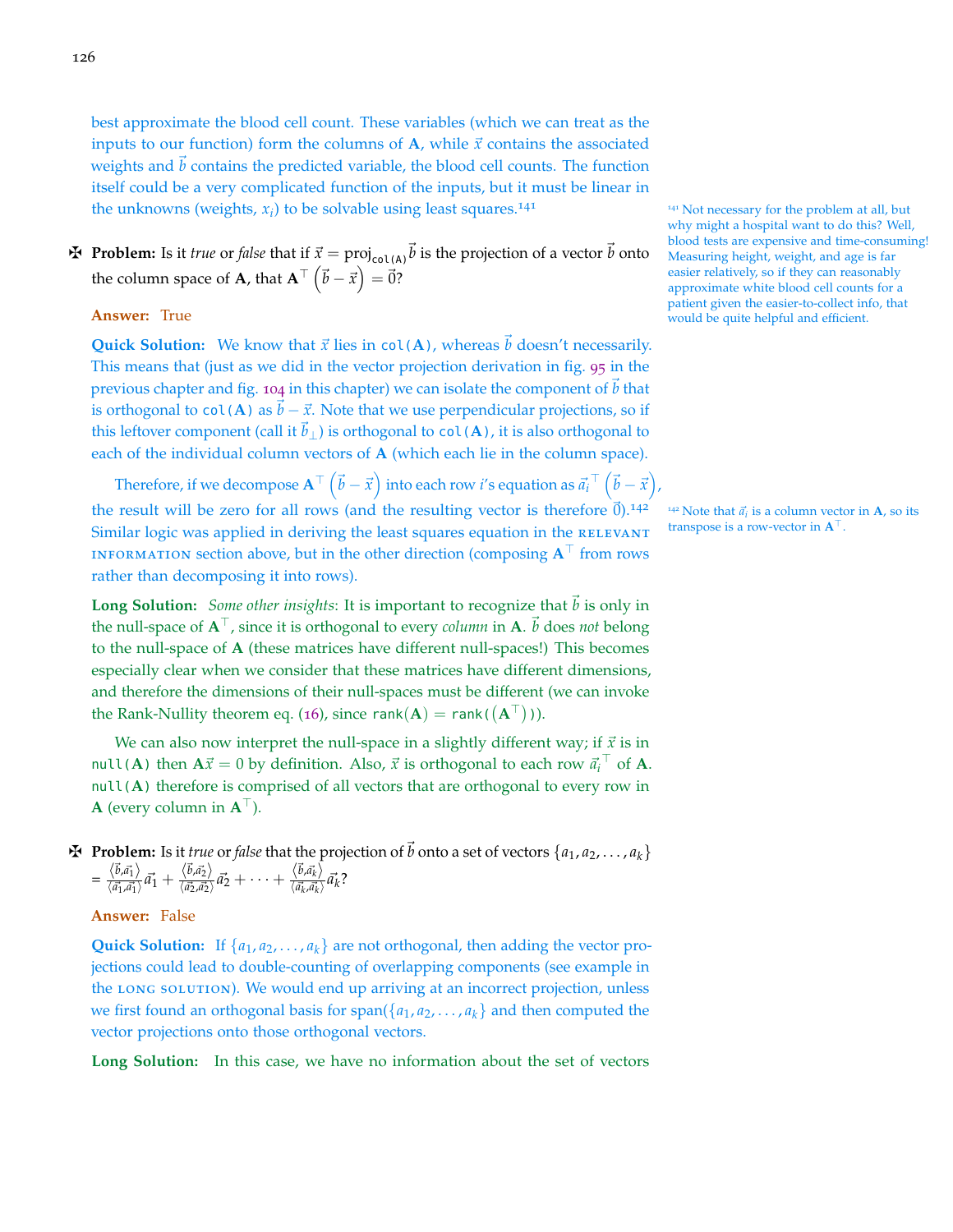$\{a_1, a_2, \ldots, a_k\}$ , specifically about their orthogonality. If the vectors happen to all be mutually orthogonal, then the statement would be true, because each individual vector projection term would be in a distinct direction; they can be added to yield the overall projection without "cross-contamination" across directions. Here, there might be overlaps between the terms corresponding to  $\vec{a}_1$  and  $\vec{a}_2$ , for example, leading to an incorrect result. Consider the simple case of the projection of a vector  $\vec{b}$  onto the set of vectors  $\begin{cases} 1 \\ 2 \end{cases}$ 1 ,  $\sqrt{2}$ 4 #). These are linearly dependent, so the projections onto them are the same;  $\text{proj}_{\vec{a_1}} \vec{b} = \text{proj}_{\vec{a_2}} \vec{b}$ . <sup>143</sup> Adding the projections <sup>143</sup> If this is unclear, see the previous chapter's here would be double-counting!

To solve this issue, we would need to take the set of vectors  $\{a_1, a_2, \ldots, a_k\}$ and find an *orthogonal basis* for their span, which can be done using an iterative procedure like [Gram-Schmidt orthogonalization](https://en.wikipedia.org/wiki/Gram%E2%80%93Schmidt_process) (out of scope in Su20). Again, anything out-of-scope or not covered in class notes may not be valid on exams.

z **Problem:** Is it *true* or *false* that for an arbitrary cost (error) function, the error vector  $\vec{e}$  corresponding to the optimal approximation of  $\vec{b}$  onto some col(**A**) will be orthogonal to  $col(A)$ ? That is, is  $\vec{e} \perp col(A)$  always?

## **Answer:** False

**Quick Solution:** If we used the standard definition of cost  $= ||\vec{e}||$ , then indeed, just as we have experienced with least squares,  $\vec{e}$  will be orthogonal to col(A). However, cost functions can be quite complex,<sup>144</sup> and not all of them have the <sup>144</sup> see LONG SOLUTION for an explanation of **guaranto** that  $\vec{a} \perp \text{col}(\Lambda)$ . This question didn't enotify a cost function so we cost fun guarantee that  $\vec{e} \perp \text{col}(\mathbf{A})$ . This question didn't specify a cost-function, so we cannot assume anything about how to solve the system.

**Long Solution:** Let's take a moment (2 paragraphs) to clarify the concept of a cost function, and how this connects to the terminology we know.

A cost function takes in an input (or several) and outputs a value, and this magnitude of this value represents the degree of error in our approximation. In the case of least squares, the cost function is the norm operation; it takes the error vector as the input and outputs the norm as a number. Why do we need a cost function at all? It's a convenient metric to abstract complex details about the actual error into a single value; otherwise, given error vectors [1, 2], and [0, 3], how can we quantify which is better? What if the error is represented as a non-vector-like object? The cost function takes care of these calculations.

Different applications may warrant different cost functions; for example, suppose that for some nuanced situation, given an error vector  $\vec{e}$ , having any error value  $e_i > 5$  is catastrophic; for any such point we will add  $e_i^4$  rather than  $e_i^2$  the square when computing the modified "norm" of  $\vec{e}$ . Then,  $\vec{e}_1 = \begin{bmatrix} 5 \\ 5 \end{bmatrix}$  evaluates to a square when computing the modified norm of  $\vec{e_2} = \begin{bmatrix} 6 \\ 0 \end{bmatrix}$  with cost  $\sqrt{6^4 + 0^2} = 36$ . The standard norm operation would lean in favor of  $\vec{e}_2$  (with cost 6) instead of  $\vec{e}_2$ (with cost 7.07). We use cost functions to represent quantities to minimize; there exists another category called reward functions which we want to maximize. The

<sup>143</sup> If this is unclear, see the previous chapter's RELEVANT INFORMATION section, or the very last problem of the previous chapter for a more focused treatment of this idea.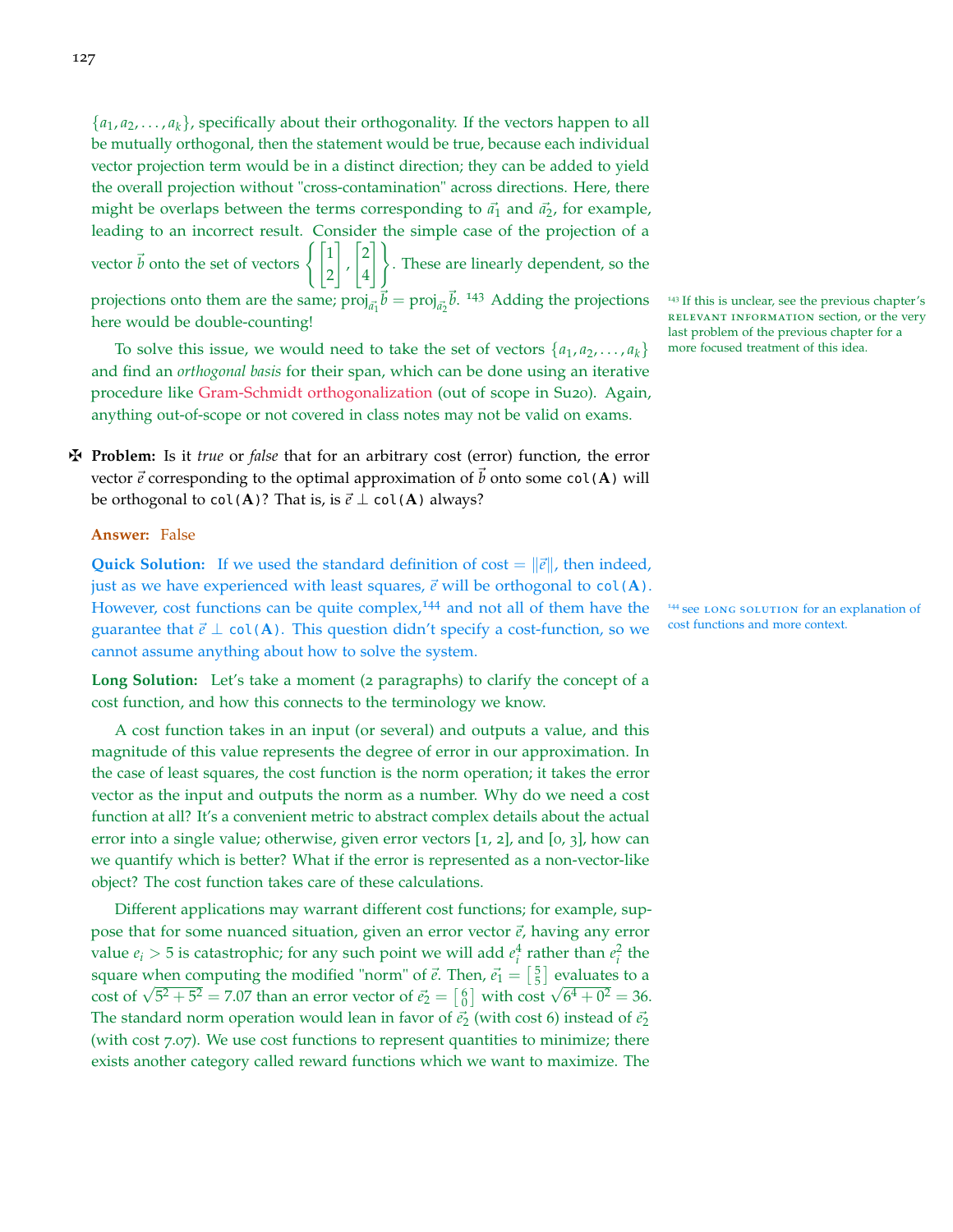core concept of optimizing (minimizing or maximizing) a single output value is the same.

Now, for the question: if we used the standard definition of an error vector's norm as our cost function, then as we have seen with least squares, the error  $\vec{e}$  will be orthogonal to  $col(A)$ . However, consider a cost function of the form  $cost(\vec{e})$  $= |e_1| + |e_2| + \cdots + |e_n|$ ; this does not have the guarantee of orthogonality. Or, consider a simpler (but perhaps useless?) cost function that always outputs 16; this also will not have such properties.

While it isn't in scope to solve for any arbitrary cost function, it is worth knowing what exactly the least squares process is minimizing, and how to compute a basic cost function's output value given its definition and inputs. The next question is an example of a computation we can perform knowing the specific cost function.

 $\mathbf{\ddot{H}}$  **Problem:** Given the system of equations below, and the cost function  $c(x)$  below that, find the optimal approximation  $\vec{x}$  to solve the system.

$$
\begin{cases}\n\alpha_1 x = \beta_1 \\
\alpha_2 x = \beta_2\n\end{cases}
$$
\n
$$
c(x) = 2(\beta_1 - \alpha_1 \vec{x})^2 + (\beta_2 - \alpha_2 \vec{x})^2
$$

**Answer:**  $\vec{x} = \frac{2\alpha_1\beta_1 + a_2\beta_2}{2\alpha^2 + \alpha^2}$  $2\alpha_1^2 + \alpha_2^2$ 

**Long Solution:** This question deals with a concept that we haven't yet seen (in this book); a calculus-based approach to minimize a cost function by differentiating the expression with respect to the variable of interest (here,  $\vec{x}$ ) and setting that equal to 0.

In least squares, the cost function is different than the one given here; we take the norm of the error vector and that gives us the representation of the cost, which gives a measure of how close our model's predictions are to the data. Calculating this error vector requires that we *already have* the optimal vector  $\vec{x}$ , since  $\vec{e} = \vec{b} - A\vec{x}$ . In least squares, we can solve for the optimal  $\vec{x}$  using eq. ([58](#page-121-0)). But here, the cost function has been differently defined, and we haven't derived a formula that gives us  $\vec{x}$  directly. But, the underlying concept is the same; to find the minimum value of a function, we need to differentiate it and solve for the value of *x* that makes it zero. So:

$$
\frac{d}{dx}c(x) = \frac{d}{dx}\left(2\left(\beta_1^2 - 2\alpha_1\beta_1\vec{x} + \alpha_1^2\vec{x}^2\right) + \left(\beta_2^2 + 2\alpha_2\beta_2\vec{x} + \alpha_2^2\vec{x}^2\right)\right)
$$
\n
$$
= \frac{d}{dx}\left(4\beta_1^2 - 4\alpha_1b_1\vec{x} + \alpha_1^2\vec{x}^2 + \beta_2^2 + 2\alpha_2\beta_2\vec{x} + \alpha_2^2\vec{x}^2\right)
$$
\n
$$
= \left(4\alpha_1\beta_1 + 2\alpha_1^2\vec{x} + 2\alpha_2\beta_2 + 2\alpha_2^2\vec{x}\right)
$$
\n
$$
= \left(4\alpha_1^2 + 2\alpha_2^2\right)\vec{x} - 4\alpha_1\beta_1 - 2\alpha_2\beta_2
$$